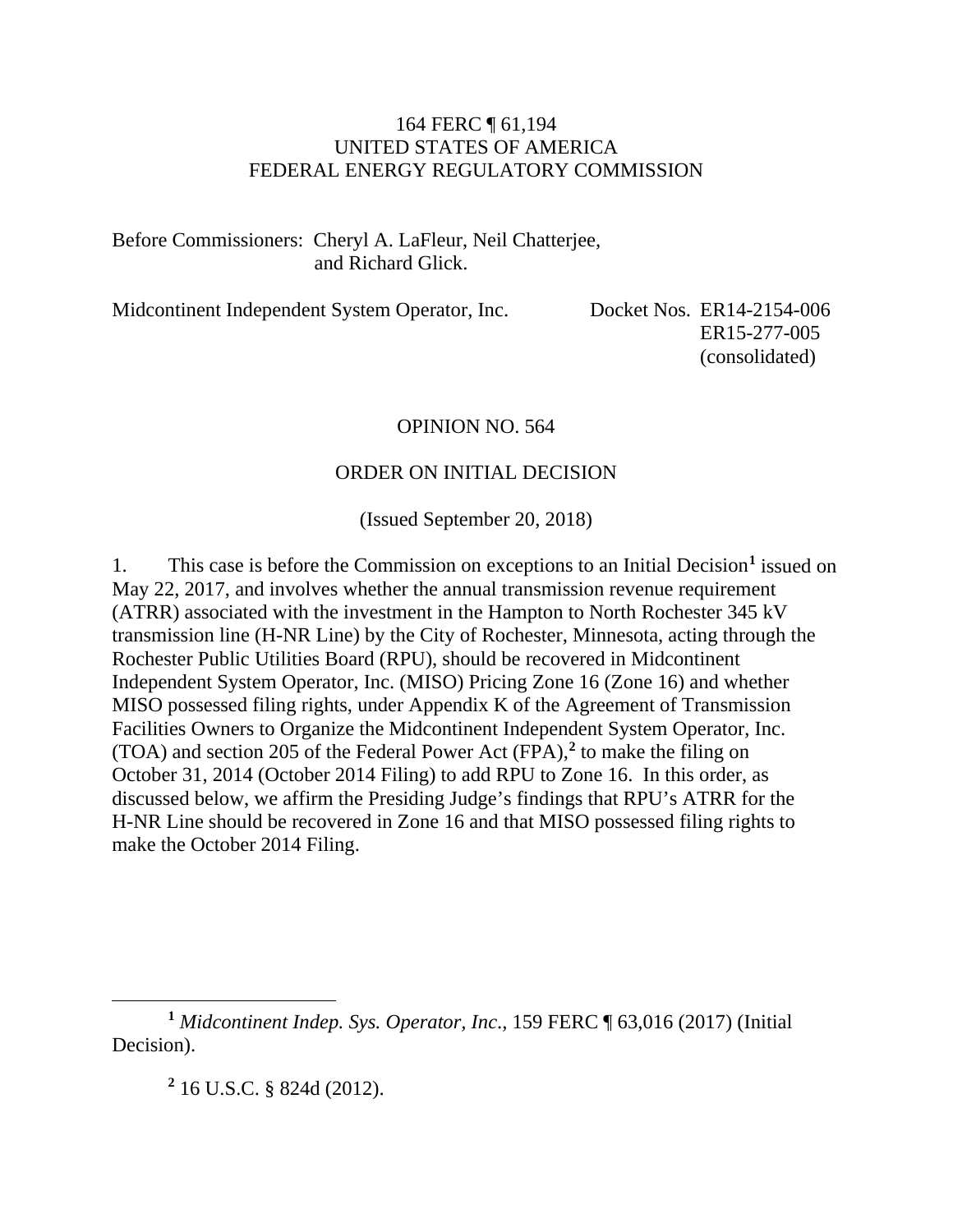### **I. Background**

2. RPU**[3](#page-1-0)** is a co-owner of the Hampton-Rochester-La Crosse transmission project (HRL Project), a 345 kV transmission project that is one of several projects being developed by a consortium of utilities through CapX2020.**[4](#page-1-1)** The HRL Project consists of approximately 125 miles of 345 kV transmission lines in Minnesota and Wisconsin, approximately 23 miles of 161 kV transmission lines, and three 345 kV substations (two in Minnesota and Wisconsin). The HRL Project includes various line/substation components, including two 345 kV transmission lines: the H-NR Line and the North Rochester to North La Crosse, Wisconsin 345 kV transmission line. The HRL Project investors and their respective ownership interests are: Northern States Power Company, a Minnesota corporation (NSP) (64 percent), Southern Minnesota Municipal Power Agency (SMMPA) (13 percent), Dairyland Power Cooperative (Dairyland) (11 percent), RPU (nine percent), and Wisconsin Public Power, Inc. (three percent).**[5](#page-1-2)**

3. Individual ownership in the HRL Project varies for the different facilities comprising the project. For the H-NR Line, the investors are NSP (49.5 percent), SMMPA (23.4 percent), Dairyland (12.4 percent), and RPU (14.7 percent).**[6](#page-1-3)**

4. The HRL Project was studied as part of the MISO Transmission Expansion Plan (MTEP) process and was approved in MISO's MTEP08 Report.**[7](#page-1-4)** The MTEP08 Report identifies two transmission lines of the HRL Project that qualified for regional cost-

<span id="page-1-0"></span> $\overline{a}$ **<sup>3</sup>** RPU is a municipal utility serving approximately 50,000 electric customers. As a municipal electric system, RPU is not a Commission-jurisdictional "public utility" as that term is defined in the FPA. Joint Stipulated Fact 16. The Joint Stipulated Facts are contained in the Joint Statement of Issues, Joint Statement of Contested Issues, Joint Statement of Stipulated Facts, and Joint Statement of Contested Facts filed in these proceedings on January 10, 2017 at pages 7-13.

<span id="page-1-2"></span><span id="page-1-1"></span>**<sup>4</sup>** CapX2020 is a joint transmission system expansion initiative undertaken by 11 utilities in Minnesota, South Dakota, and Wisconsin. The HRL Project is one of five CapX2020 projects.

**<sup>5</sup>** Joint Stipulated Fact 32.

<span id="page-1-3"></span>**<sup>6</sup>** Joint Stipulated Fact 33.

<span id="page-1-4"></span>**<sup>7</sup>** Joint Stipulated Fact 38.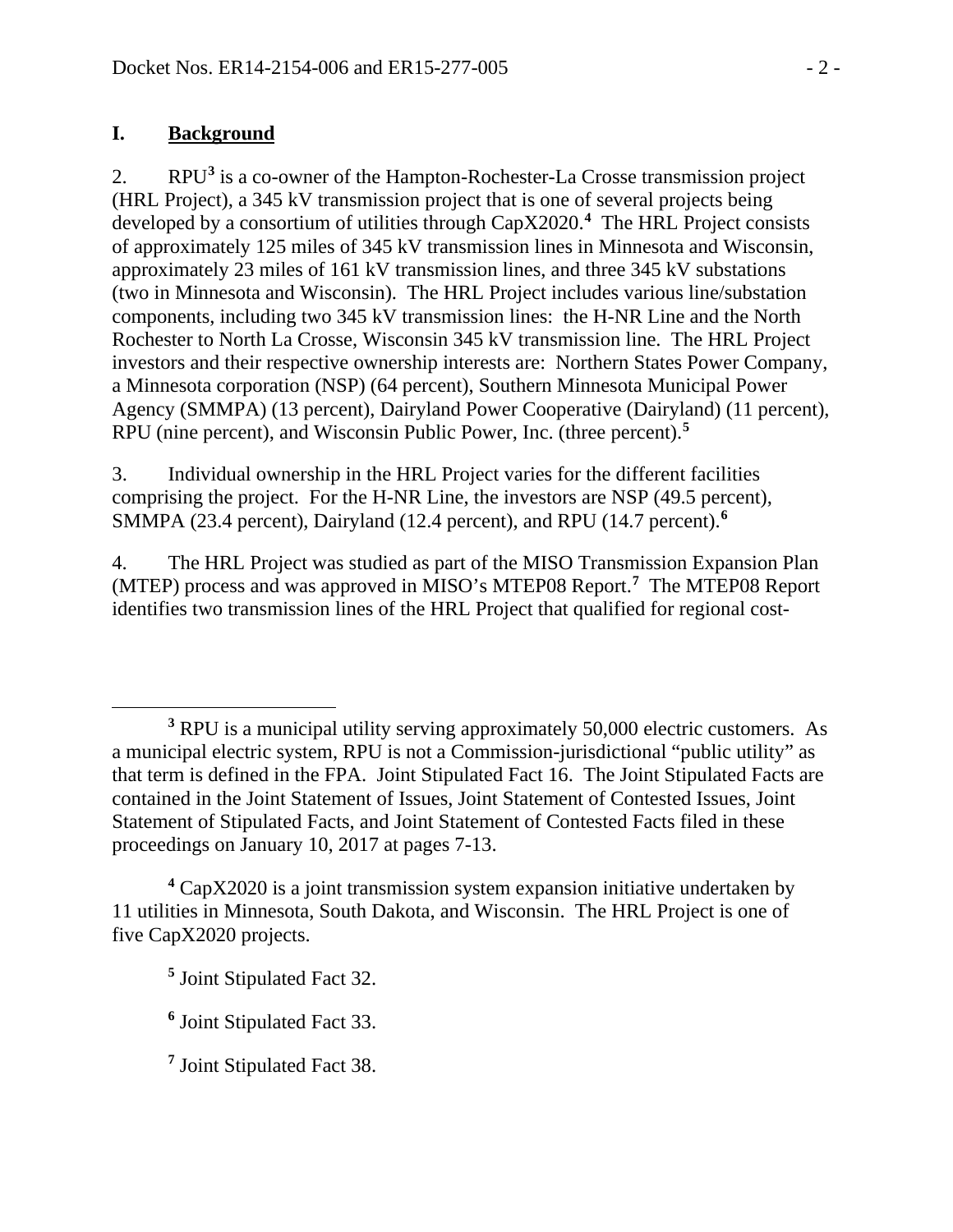sharing as Baseline Reliability Projects, whose cost recovery are not at issue in these proceedings. **[8](#page-2-0)**

5. The H-NR Line, which is part of the HRL Project, did not qualify as a Baseline Reliability Project, and was instead classified as "Other"; therefore, it was not regionally allocated by MISO.<sup>[9](#page-2-1)</sup> NSP and SMMPA have assigned their respective ATRRs associated with their ownership interests in the H-NR Line to Zone 16, where the facility is physically located. Dairyland assigned its ATRR for the H-NR Line to MISO Pricing Zone 26 (Zone 26), where its load is located.**[10](#page-2-2)**

6. On June 9, 2014, in Docket No. ER14-2154-000, MISO requested Commission approval to allow for regional cost sharing of RPU's ownership stake in the regionally allocated portions of the HRL Project. **[11](#page-2-3)** As part of the filing, MISO also proposed revisions to Attachment FF-4 and Schedules 7, 8, and 9 of its Open Access Transmission, Energy and Operating Reserve Markets Tariff (Tariff) to incorporate RPU's existing transmission facilities into Zone 20. **[12](#page-2-4)** On November 28, 2014, the Commission

**<sup>8</sup>** Joint Stipulated Fact 39.

<span id="page-2-0"></span> $\overline{a}$ 

<span id="page-2-1"></span>**<sup>9</sup>** The MTEP08 report found that the H-NR Line "is a potential Regionally Planned Generator Interconnection Project [] for generator outlet of Southern Minnesota wind generators and for area redundancy." 2008 MTEP, App. D1 West at 62 (contained in Ex. No. RPU-9).

<span id="page-2-2"></span>**<sup>10</sup>** By comparison, for the North Rochester-Chester 161 kV line of the HRL Project, which was also classified by MISO as "Other," the Transmission Owners adopted a different zonal allocation. NSP has allocated its ATRR for the North Rochester-Chester 161 kV line to Zone 16, where the facility is physically located, while SMMPA has allocated its ATRR for this facility to MISO Pricing Zone 20 (Zone 20), the SMMPA pricing zone. Joint Stipulated Fact 41. Further, pursuant to a partial settlement between RPU and SMMPA in these proceedings, RPU has also allocated its ATRR for the North Rochester-Chester 161 kV line to Zone 20. *See infra* PP 11, 96.

<span id="page-2-4"></span><span id="page-2-3"></span>**<sup>11</sup>** Section 205 Filing of MISO to Add RPU to Zone 20, *Midcontinent Indep. Sys. Operator, Inc.*, Docket No. ER14-2154-000 (filed June 9, 2014) (June 2014 Filing).

**<sup>12</sup>** *Id*. at 1.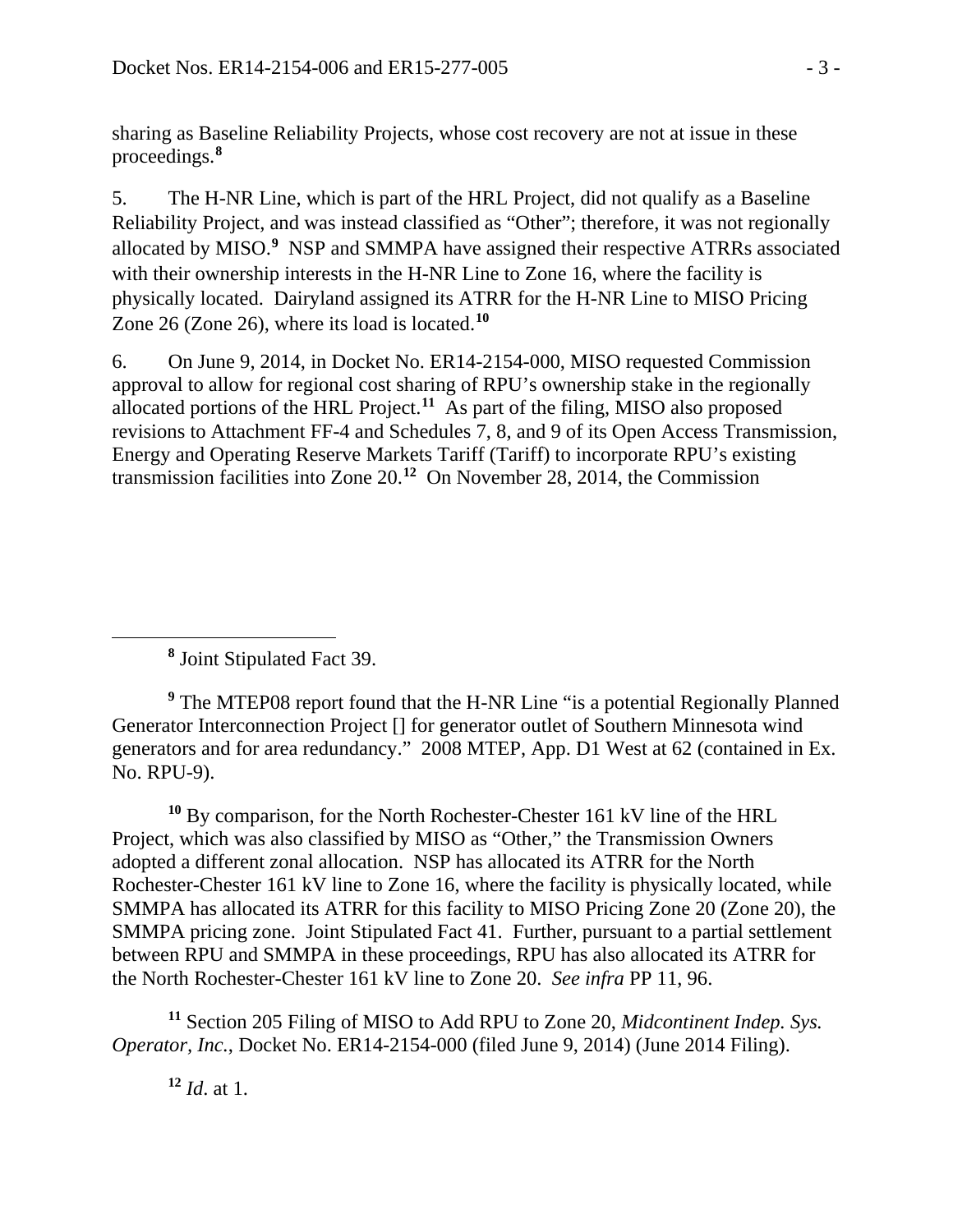conditionally accepted the June 2014 Filing and set portions of it for hearing and settlement proceedings.**[13](#page-3-0)**

7. In the October 2014 Filing, in Docket No. ER15-277-000, MISO and RPU proposed revisions to Attachments O and GG, and Schedules 7, 8, and 9 of the Tariff to, among other things: (1) convert the RPU transmission rate formula to a forward-looking formula rate template with an annual true-up; and (2) add RPU as a Transmission Owner to Zone 16, thereby enabling RPU to allocate its ATRR for the H-NR Line to Zone 16 (i.e., enabling RPU to recover its ATRR for the H-NR Line through Zone 16 transmission rates), effective January 1, 2015.**[14](#page-3-1)** On December 30, 2014, the Commission issued an order conditionally accepting the October 2014 Filing, setting it for hearing and settlement, and consolidating it with the June 2014 Filing.**[15](#page-3-2)**

8. Xcel Energy Services Inc. (Xcel), on behalf of NSP and Northern States Power Company, a Wisconsin corporation (collectively, the NSP Companies), filed a request for clarification or rehearing of the November 2014 Order,**[16](#page-3-3)** a request for rehearing of the December 2014 Order,**[17](#page-3-4)** and a subsequent request for a stay of the December 2014 Order or alternatively for Commission authorization to establish an escrow account for transmission service revenues associated with the inclusion of RPU's ATRR for the H-NR Line in Zone 16.**[18](#page-3-5)** Xcel sought clarification that RPU's commitment to provide refunds based on the outcome of the hearing and settlement procedures includes any

<span id="page-3-0"></span> $\overline{a}$ **<sup>13</sup>** *Midcontinent Indep. Sys. Operator, Inc.*, 149 FERC ¶ 61,171, at PP 1, 17-20 (2014) (November 2014 Order).

**<sup>14</sup>** October 2014 Filing at 1-2.

<span id="page-3-2"></span><span id="page-3-1"></span>**<sup>15</sup>** *Midcontinent Indep. Sys. Operator, Inc.*, 149 FERC ¶ 61,282, at PP 1, 58 (2014) (December 2014 Order).

<span id="page-3-3"></span>**<sup>16</sup>** Request for Clarification, or in the Alternative Rehearing, of Xcel, *Midcontinent Independent System Operator, Inc.*, Docket No. ER14-2154-002 (filed Dec. 29, 2014) (Xcel Clarification Request).

<span id="page-3-4"></span>**<sup>17</sup>** Request for Rehearing of Xcel, *Midcontinent Independent System Operator, Inc.*, Docket Nos. ER15-277-001 and ER14-2154-003 (filed Jan. 29, 2015) (Xcel Rehearing Request).

<span id="page-3-5"></span>**<sup>18</sup>** Motion for Limited Stay, or, in the Alternative, Request to Establish an Escrow Account and Request for Expedited Relief of Xcel, *Midcontinent Independent System Operator, Inc.*, Docket Nos. ER15-277-000 and ER14-2154-000 (filed Jan. 6, 2016) (Xcel Stay Request).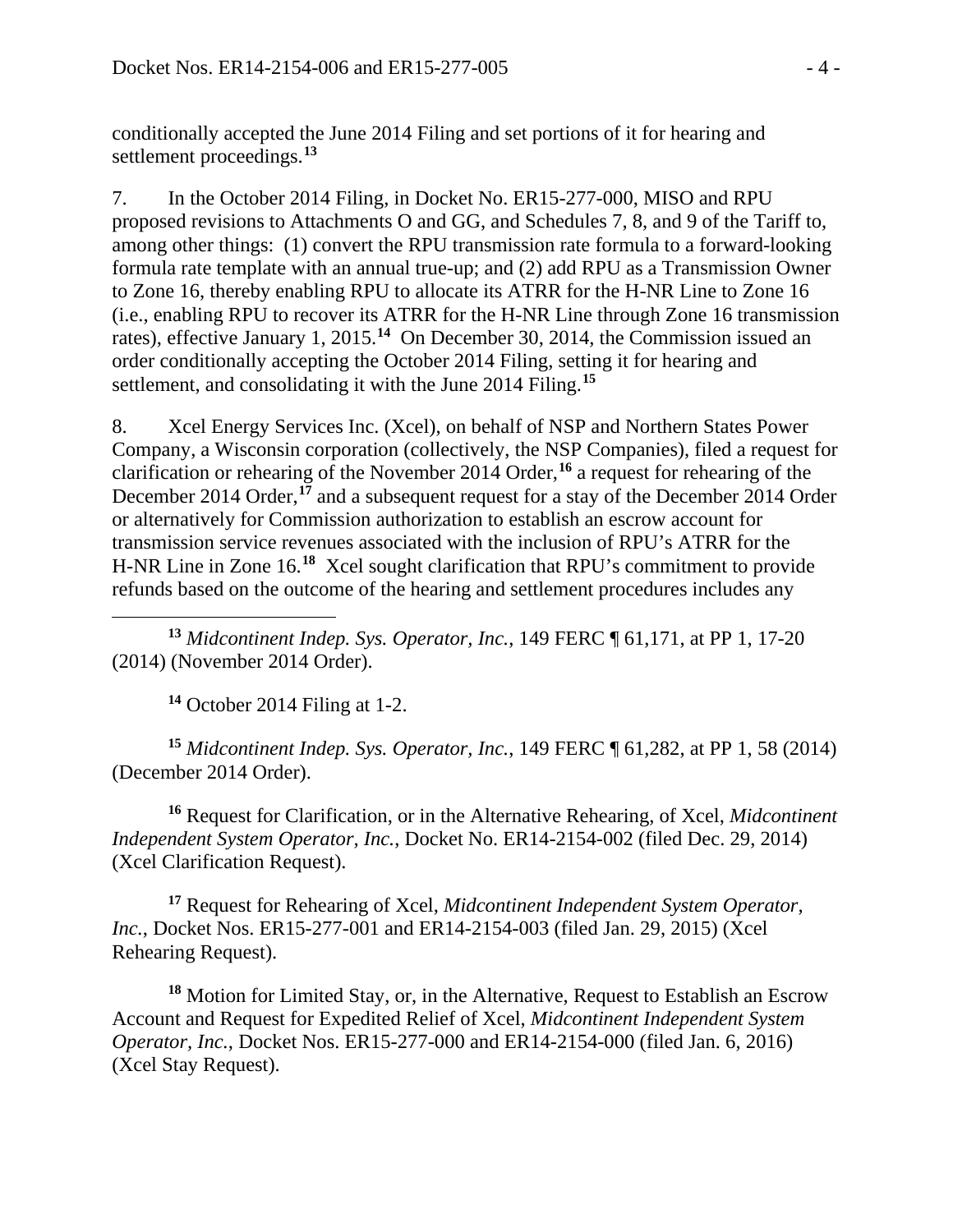refunds ordered by the Commission resulting from a reduction in the MISO base return on equity (ROE), which, at the time, was the subject of a complaint in Docket No. EL14-12-000.**[19](#page-4-0)** Xcel alternatively sought rehearing if the Commission declined the requested clarification.**[20](#page-4-1)**

9. Xcel sought rehearing of the Commission's acceptance of MISO's Tariff revisions to include RPU as a Transmission Owner in Zone 16, arguing that the Commission in the December 2014 Order failed to address Xcel's arguments that MISO and RPU lacked the necessary rights under FPA section 205 to propose revisions affecting Zone 16 and that the Commission failed to require RPU to make a compliance filing to provide refund protection related to the ongoing ROE complaint proceeding.**[21](#page-4-2)** Xcel argued that, because MISO and RPU were not Transmission Owners in Zone 16, they both lacked the authority under section 205 to propose changes to Zone 16 rates as specified in Appendi-x K to the TOA, which governs the distribution of section 205 filing rights among MISO and the Transmission Owners.**[22](#page-4-3)**

10. In its stay request, Xcel requested a stay or, in the alternative, authorization to establish an escrow account, arguing that the Commission's conditional acceptance of the Tariff revisions placing RPU in Zone 16 created a conflict for Xcel between distributing transmission revenues to RPU per the Commission's December 2014 Order and complying with the Zone 16 Joint Pricing Zone Revenue Allocation Agreement (Zone 16 JPZ Agreement), an NSP rate schedule on file with the Commission that governs revenue distribution among the existing Zone 16 Transmission Owners.**[23](#page-4-4)** Xcel explained that

<span id="page-4-1"></span><span id="page-4-0"></span> $\overline{a}$ **<sup>19</sup>** *See Ass'n of Bus. Advocating Tariff Equity v. Midcontinent Indep. Sys. Operator, Inc.*, 149 FERC ¶ 61,049 (2014).

**<sup>20</sup>** Xcel Clarification Request at 3-7.

**<sup>21</sup>** Xcel Rehearing Request at 6-16.

**<sup>22</sup>** *Id.* at 6-13.

<span id="page-4-4"></span><span id="page-4-3"></span><span id="page-4-2"></span>**<sup>23</sup>** Xcel Stay Request at 12. Xcel explained that, if it distributed Zone 16 revenues per the Zone 16 JPZ Agreement only to Zone 16 Transmission Owners, RPU could file a complaint against Xcel, and if Xcel distributed revenues to RPU per the December 2014 Order, it could face a complaint from other Zone 16 Transmission Owners for noncompliance with the terms of the Zone 16 JPZ Agreement. *Id*.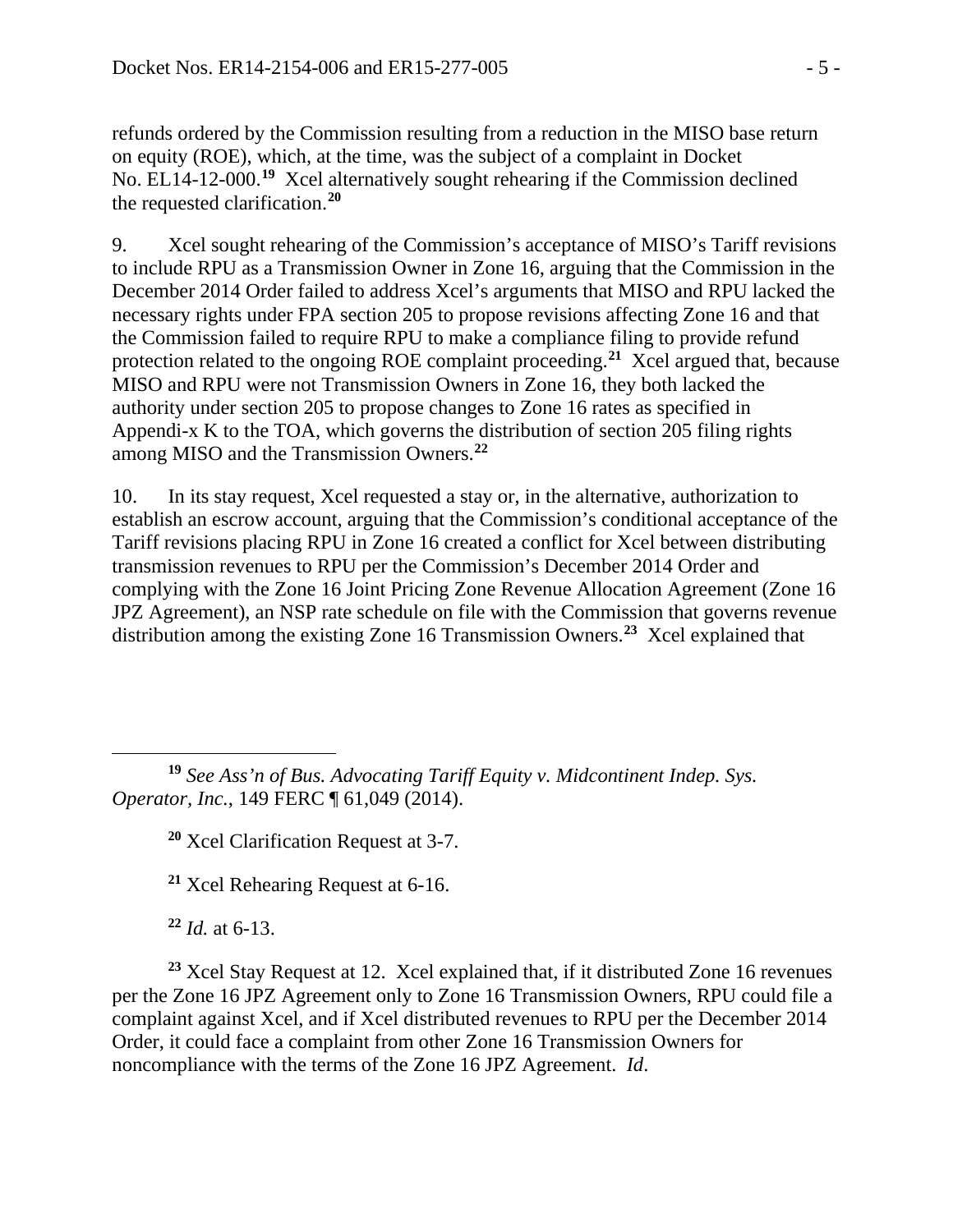RPU was not a party to the Zone 16 JPZ Agreement and, accordingly, was not included in the zonal revenue distribution governed by that agreement.**[24](#page-5-0)**

11. On April 16, 2016, RPU and SMMPA filed a partial offer of settlement and settlement agreement in Docket Nos. ER14-2154-005 and ER15-277-004 that resolved all of the issues set for hearing in these consolidated proceedings except for the proposed revisions to Schedules 7, 8, and 9 to add RPU as a Transmission Owner to Zone 16 and to thereby enable RPU to allocate its ATRR for the H-NR Line to Zone 16. **[25](#page-5-1)** The Settlement Judge certified the Partial Settlement to the Commission on May 19, 2016,**[26](#page-5-2)** which the Commission later approved,<sup>[27](#page-5-3)</sup> leaving only the issue of adding RPU as a Transmission Owner to Zone 16 and related issues (including the FPA section 205 filing rights of MISO and RPU) remaining to be litigated or otherwise resolved.

12. On May 19, 2016, the Settlement Judge reported that the participants had reached an impasse in their settlement negotiations regarding the proposed revisions to Schedules 7, 8, and 9 to make RPU a Transmission Owner in Zone 16 for its investment in the H-NR Line. On May 23, 2016, the Chief Administrative Law Judge terminated settlement procedures and assigned Presiding Judge Philip C. Baten to conduct an evidentiary hearing in Docket Nos. ER14-2154-006 and ER15-277-005. Presiding Judge Baten convened an evidentiary hearing on January 24, 2017, but, before the presentation of evidence, orally ruled that the hearing should be held in abeyance until the Commission ruled on the Xcel Rehearing Request. However, on January 26, 2017, the Chief Administrate Law Judge issued an order declining to hold the hearing in abeyance and designating Judge David H. Coffman as Presiding Judge.

13. On February 3, 2017, the Commission: (1) granted the Xcel Clarification Request regarding RPU's obligation to provide refunds, with interest, based on the outcome of the

**<sup>24</sup>** *Id.* at 8-11.

<span id="page-5-0"></span> $\overline{a}$ 

<span id="page-5-1"></span>**<sup>25</sup>** Settlement Agreement of RPU and SMMPA, *Midcontinent Indep. Transmission Sys. Operator, Inc.*, Docket Nos. ER14-2154-005 and ER15-277-004, §§ 2.1, 4.2

(Apr. 15, 2016) (stating that the settlement resolves all issues except for the "Hampton Reserved Issues" described in section 4.2 of the Settlement Agreement) (Partial Settlement).

<span id="page-5-2"></span>**<sup>26</sup>** *Midcontinent Indep. Transmission Sys. Operator, Inc.*, 155 FERC ¶ 63,018 (2016).

<span id="page-5-3"></span>**<sup>27</sup>** *Midcontinent Indep. Sys. Operator, Inc.*, 158 FERC ¶ 61,144 (2017) (Partial Settlement Order).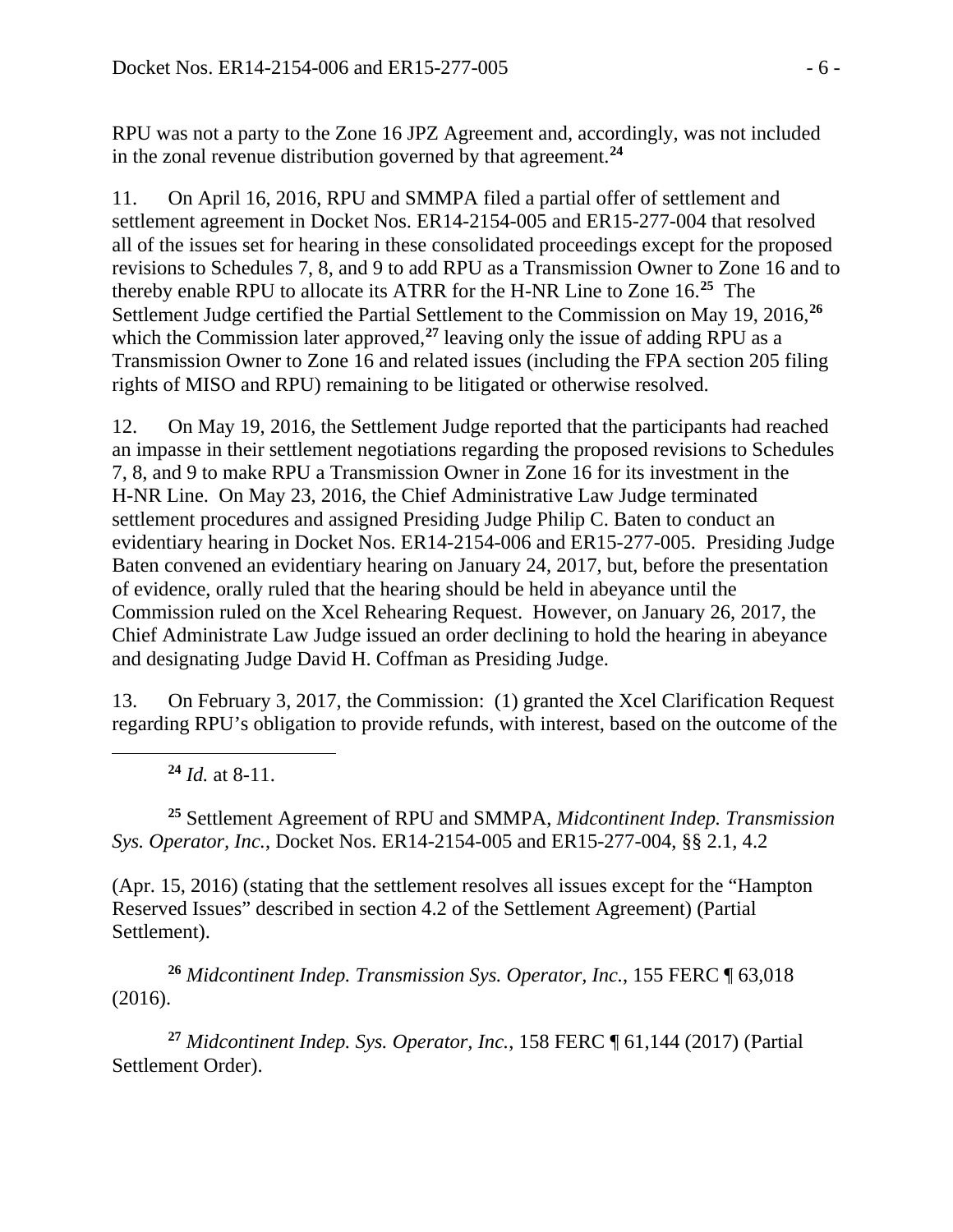ROE complaint proceeding in Docket No. EL14-12-000; **[28](#page-6-0)** (2) denied the Xcel Rehearing Request but clarified that the Commission in the December 2014 Order had set the section 205 filing rights issue for hearing;**[29](#page-6-1)** (3) denied the Xcel Stay Request (including its alternative request to establish an escrow account);**[30](#page-6-2)** (4) established an investigation in Docket No. EL17-44-000, pursuant to FPA section 206,**[31](#page-6-3)** to examine whether RPU's exclusion from the Zone 16 JPZ Agreement renders the agreement unjust and unreasonable to the extent that it fails to distribute revenues to all Transmission Owners included in Zone 16 under Schedules 7, 8, and 9 of the Tariff as accepted by the Commission in the December 2014 Order;**[32](#page-6-4)** and (5) as part of its FPA section 206 proceeding, requested briefing on whether revisions to the Tariff or TOA may be necessary to prevent denial, through exclusion from a joint pricing zone agreement, of recovery of Commission-accepted transmission rates.**[33](#page-6-5)**

14. On February 6, 2017, the Presiding Judge resumed the evidentiary hearing, which concluded on February 8, 2017. The Presiding Judge issued several orders taking official notice of various definitions set forth in the Tariff and TOA. **[34](#page-6-6)** The Presiding Judge convened an oral argument on the merits on April 18, 2017, at which counsel for RPU, Xcel, and Commission Trial Staff (Trial Staff) presented arguments, and counsel for

<span id="page-6-0"></span> $\overline{a}$ **<sup>28</sup>** *Midcontinent Indep. Sys. Operator, Inc.*, 158 FERC ¶ 61,143, at P 17 (2017) (February 2017 Order).

<span id="page-6-1"></span>**<sup>29</sup>** *Id.* P 19. The Commission stated that it "intended to set for hearing and settlement judge procedures the issue of whether RPU possesses the requisite section 205 filing rights in order to make the proposed revisions to Attachments O and GG and Schedules 7, 8, and 9." *Id*. The Commission also reiterated its clarification that RPU's ROE is subject to the outcome of the ROE complaint proceeding. *Id.* P 20.

<span id="page-6-2"></span>**<sup>30</sup>** *Id.* PP 41-42.

<span id="page-6-3"></span>**<sup>31</sup>** 16 U.S.C. § 824e.

**<sup>32</sup>** February 2017 Order, 158 FERC ¶ 61,143 at PP 43-44.

**<sup>33</sup>** *Id.* P 45.

<span id="page-6-6"></span><span id="page-6-5"></span><span id="page-6-4"></span>**<sup>34</sup>** *Midcontinent Indep. Sys. Operator, Inc.*, Docket Nos. ER14-2154-006, *et al.*, Order Taking Official Notice (May 9, 2017); *Midcontinent Indep. Sys. Operator, Inc.*, Docket Nos. ER14-2154-006, *et al.*, Order Taking Official Notice (Apr. 20, 2017); *Midcontinent Indep. Sys. Operator, Inc.*, Docket Nos. ER14-2154-006, *et al.*, Order Taking Official Notice (Apr. 14, 2017); *Midcontinent Indep. Sys. Operator, Inc.*, Docket Nos. ER14-2154-006, *et al.*, Order Taking Official Notice (Feb. 14, 2017).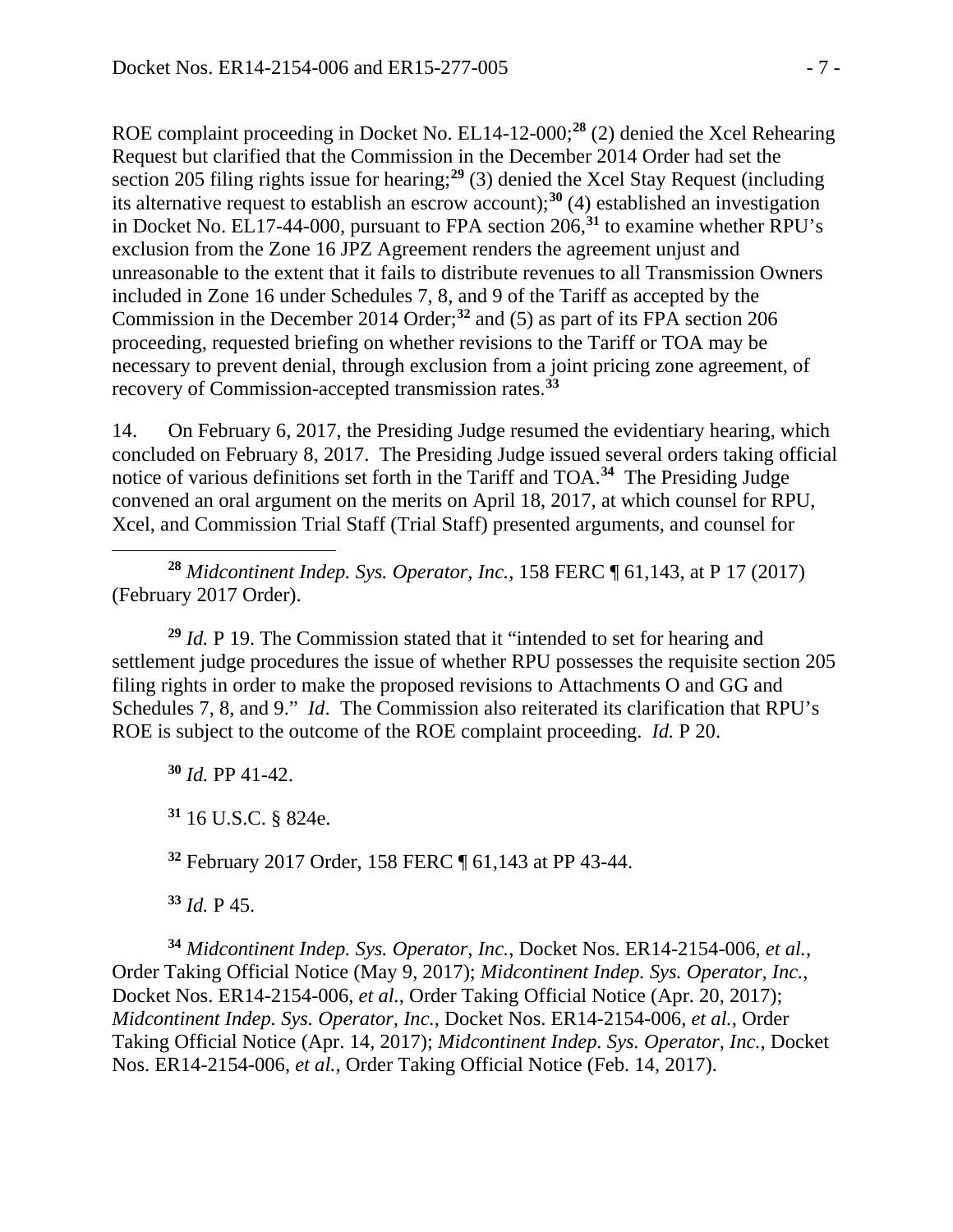MISO and SMMPA answered questions from the bench.**[35](#page-7-0)** On May 22, 2017, the Presiding Judge issued his Initial Decision.

15. Briefs on exceptions were filed by Xcel, MISO Transmission Owners (MISO TOs), **[36](#page-7-1)** Dairyland, and Trial Staff on June 21, 2017. Dairyland submitted a corrected version of its brief on exceptions on June 22, 2017. MISO TOs submitted an errata to their brief on exceptions on July 10, 2017. Briefs opposing exceptions were filed by RPU, MISO, and SMMPA on July 11, 2017. RPU submitted an errata to its brief opposing exceptions on July 14, 2017.**[37](#page-7-2)**

<span id="page-7-0"></span> $\overline{a}$ 

<span id="page-7-1"></span>**<sup>36</sup>** The participating MISO TOs are: Ameren Services Company; American Transmission Company LLC; Big Rivers Electric Corporation; Central Minnesota Municipal Power Agency; City Water, Light & Power (Springfield, IL); Cleco Power LLC; Cooperative Energy; Dairyland; Duke Energy Business Services, LLC; East Texas Electric Cooperative; Entergy Arkansas, Inc.; Entergy Louisiana, LLC; Entergy Mississippi, Inc.; Entergy New Orleans, Inc.; Entergy Texas, Inc.; Hoosier Energy Rural Electric Cooperative, Inc.; Indiana Municipal Power Agency; Indianapolis Power & Light Company; International Transmission Company; ITC Midwest LLC; Michigan Electric Transmission Company, LLC; MidAmerican Energy Company; Minnesota Power (and its subsidiary Superior Water, Light & Power); Montana-Dakota Utilities Co.; Northern Indiana Public Service Company; Northwestern Wisconsin Electric Company; Otter Tail Power Company; Prairie Power Inc.; Southern Illinois Power Cooperative; Southern Indiana Gas & Electric Company; and Wolverine Power Supply Cooperative, Inc. American Transmission Company LLC joins only the argument set forth in section IV.B of the MISO TOs' brief on exceptions and related exceptions. Dairyland intervened separately from the MISO TOs in Docket No. ER15-277-000, but joined the MISO TOs' brief on exceptions.

<span id="page-7-2"></span><sup>37</sup> For purposes of this order, when we refer to the briefs of RPU, MISO TOs, and Dairyland, we are referring to the corrected versions of these briefs.

**<sup>35</sup>** Initial Decision, 159 FERC ¶ 63,016 at P 60.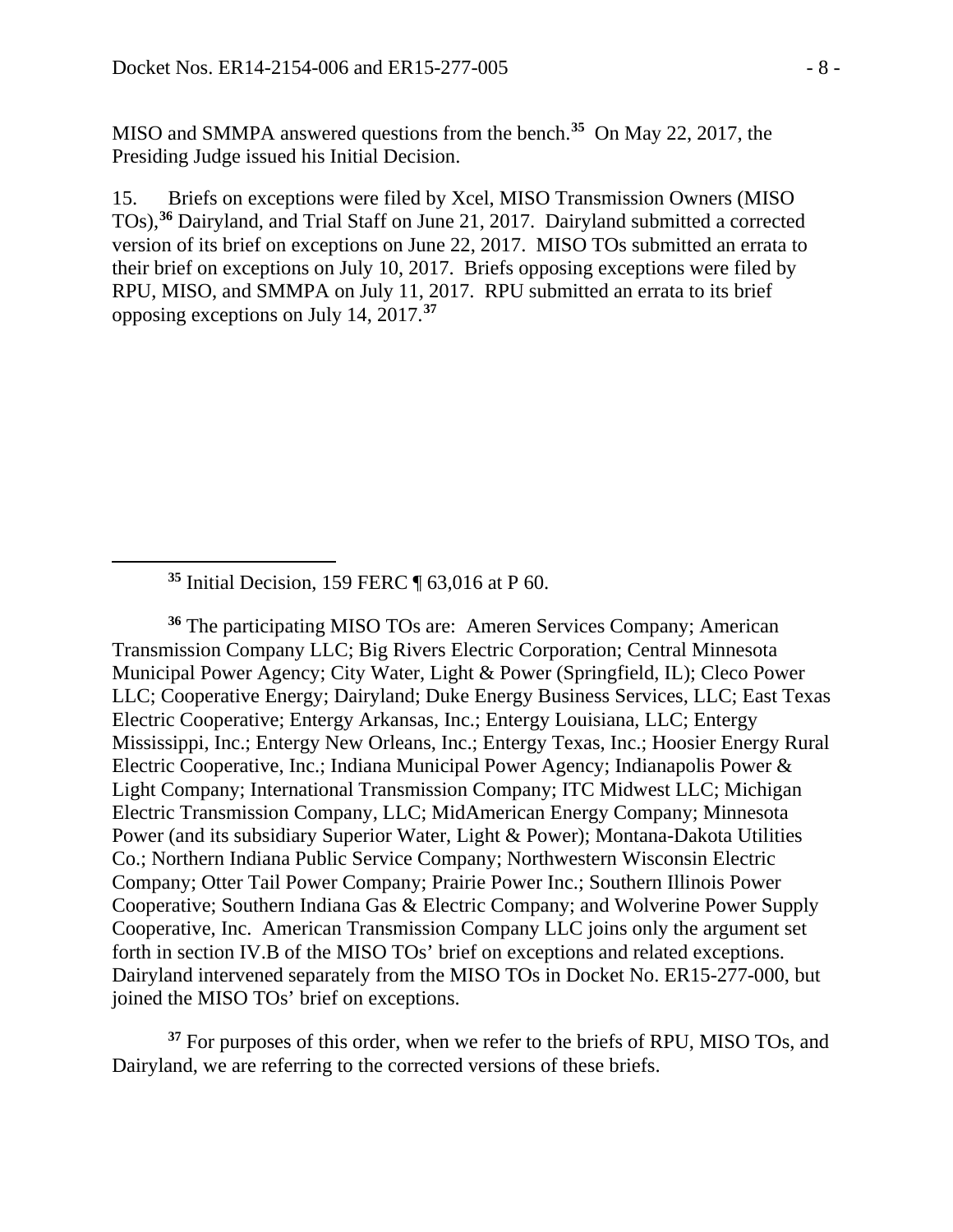### **II. Issue No. 1: Whether the Amendments to Schedules 7, 8, and 9 of the Tariff Adding RPU as a Transmission Owner to Zone 16, and Thereby Enabling RPU to Recover Its ATRR for the H-NR Line through Zone 16 Transmission Rates, Are Just and Reasonable**

# **A. Initial Decision**

## **1. Tariff Interpretation**

16. The Presiding Judge explained that, because the H-NR Line was classified in the MTEP08 Report as an "Other" project, its ATRR is eligible for recovery under Attachment O of the Tariff.**[38](#page-8-0)** The Presiding Judge noted that Attachment FF of the Tariff states that a project classified as "Other" "shall be eligible for recovery pursuant to Attachment O of [the Tariff] by the Transmission Owner(s) . . . paying the costs of such project . . . ."**[39](#page-8-1)** The Presiding Judge stated that the rates calculated under Attachment O are recovered through charges imposed under Schedules 7, 8, and 9 of the Tariff for, respectively, firm point-to-point, non-firm point-to-point, and network transmission service.<sup>[40](#page-8-2)</sup> He concluded that the ATRR for the H-NR Line "must be recovered through charges imposed under Schedules 7, 8, and 9 of the [] Tariff."**[41](#page-8-3)**

17. The Presiding Judge noted that Schedules 7, 8, and 9, in turn, prescribe how the ATRRs for Attachment O facilities are to be allocated among the MISO pricing zones.**[42](#page-8-4)** The Presiding Judge noted that section 8(b) of Schedules 7 and 8 and section 3(b) of Schedule 9 (Sections 3(b) and 8(b)) apply to each pricing zone with Transmission Owners that own transmission facilities in more than one pricing zone. He explained that Sections 3(b) and 8(b) apply to RPU's allocation of its ATRR for the H-NR Line to Zone 16 because RPU is a "Transmission Owner" under the Tariff and Zone 16 is a pricing zone with Transmission Owners that own facilities in more than one pricing zone.**[43](#page-8-5)** The Presiding Judge noted that two largely identical sentences included in

**<sup>38</sup>** Initial Decision, 159 FERC ¶ 63,016 at PP 33, 61.

**<sup>39</sup>** *Id*. P 33 (quoting Ex. RPU-16 at 30-31).

<span id="page-8-4"></span><span id="page-8-3"></span><span id="page-8-2"></span><span id="page-8-1"></span>**<sup>40</sup>** *Id.* (citing *Prairie Power, Inc. v. Ameren Services Company*, 144 FERC ¶ 61,193, at P 26 (2013) (*Prairie Power*)).

**<sup>41</sup>** *Id.* P 61 (citing *Prairie Power,* 144 FERC ¶ 61,193 at P 26).

**<sup>42</sup>** *Id.* P 33 (citing Ex. RPU-29 at 13-15, 32-33, 45-46).

<span id="page-8-5"></span>**<sup>43</sup>** *Id.* PP 62-66.

<span id="page-8-0"></span> $\overline{a}$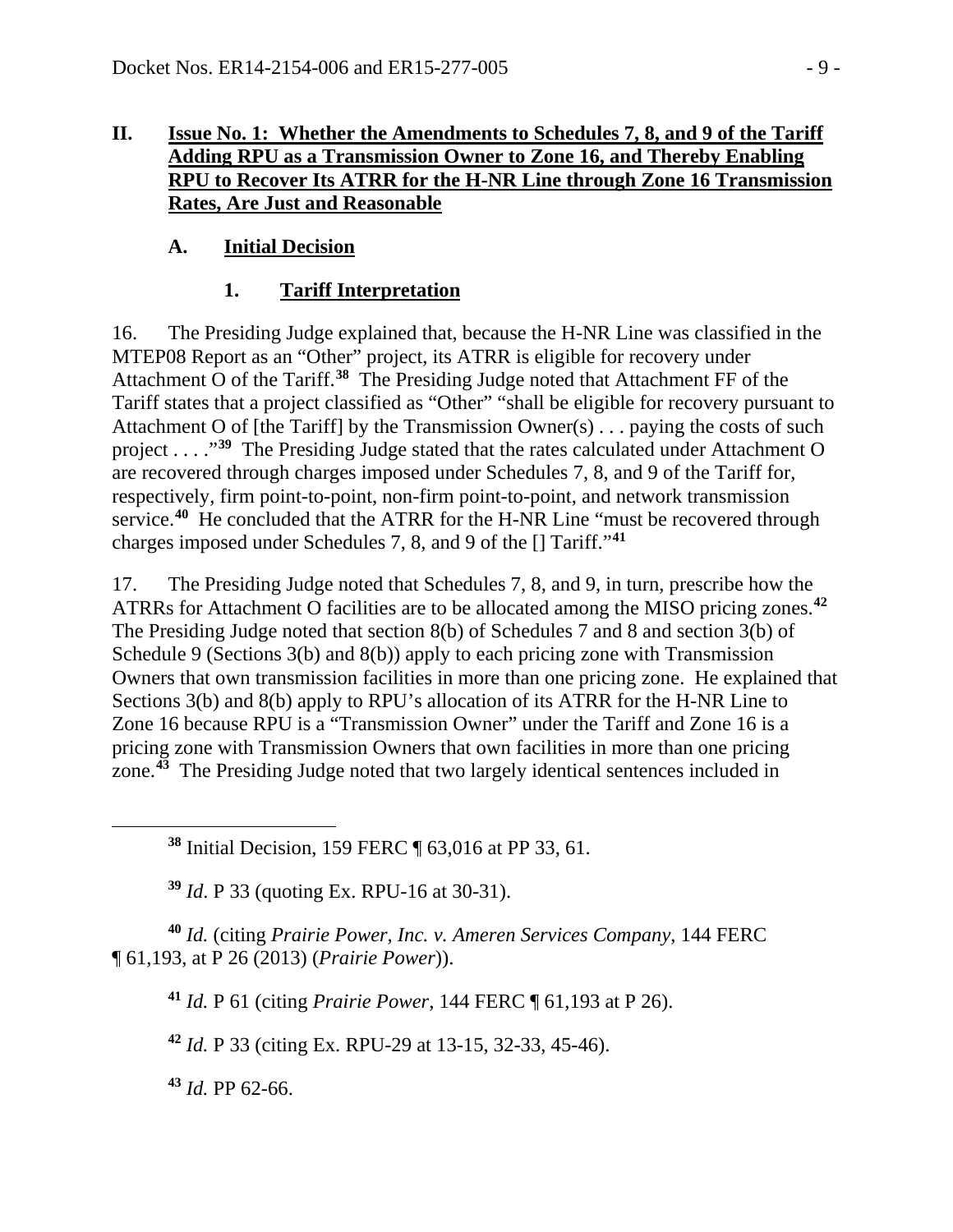Sections 3(b) and 8(b) direct RPU to allocate the ATRR for the H-NR Line to the pricing zone in which that facility is located:

- i. Within each such pricing zone, Attachment O zonal transmission rates are based on the sum of the revenue requirements for all Attachment O zonal transmission facilities *located within that pricing zone* . . .
	- ii. Unless otherwise authorized by the Commission upon application by a Transmission Owner in one of the pricing zones identified [within this subsection], each Transmission Owner's total Net Revenue Requirement . . . *is allocated proportionately to each pricing zone* in which the Transmission Owner owns Attachment O zonal transmission facilities *based on the gross transmission plant value of all of its transmission facilities that are recovered in Attachment O zonal transmission rates located in that pricing zone* . . .[ **[44](#page-9-0)**]

18. Based on this language, the Presiding Judge found that Sections 3(b) and 8(b) direct that, absent authorization from the Commission of an alternative arrangement, a Transmission Owner that owns Attachment O transmission facilities in more than one pricing zone must allocate its ATRR for each such facility to the pricing zone in which the facility is physically located.**[45](#page-9-1)**

19. The Presiding Judge disagreed with Xcel's argument that the fact that the term "located" in Sections 3(b) and 8(b) is not preceded by the adverb "physically" supports Xcel's position that the term does not refer to a facility's physical location.**[46](#page-9-2)** Xcel also noted that, by contrast, section 1 of Schedule 9 uses the term "physically located" in reference to the location of load. The Presiding Judge found that, contrary to Xcel's contention, the fact that the pertinent sentences in Sections 3(b) and 8(b) do not use the

<span id="page-9-1"></span><span id="page-9-0"></span> $\overline{a}$ **<sup>44</sup>** *Id.* PP 68-69 (quoting Ex. RPU-29 at 13-14, 32-33, 45-46) (emphasis added by Presiding Judge).

**<sup>45</sup>** *Id*. P 79.

<span id="page-9-2"></span>**<sup>46</sup>** *Id*. P 110.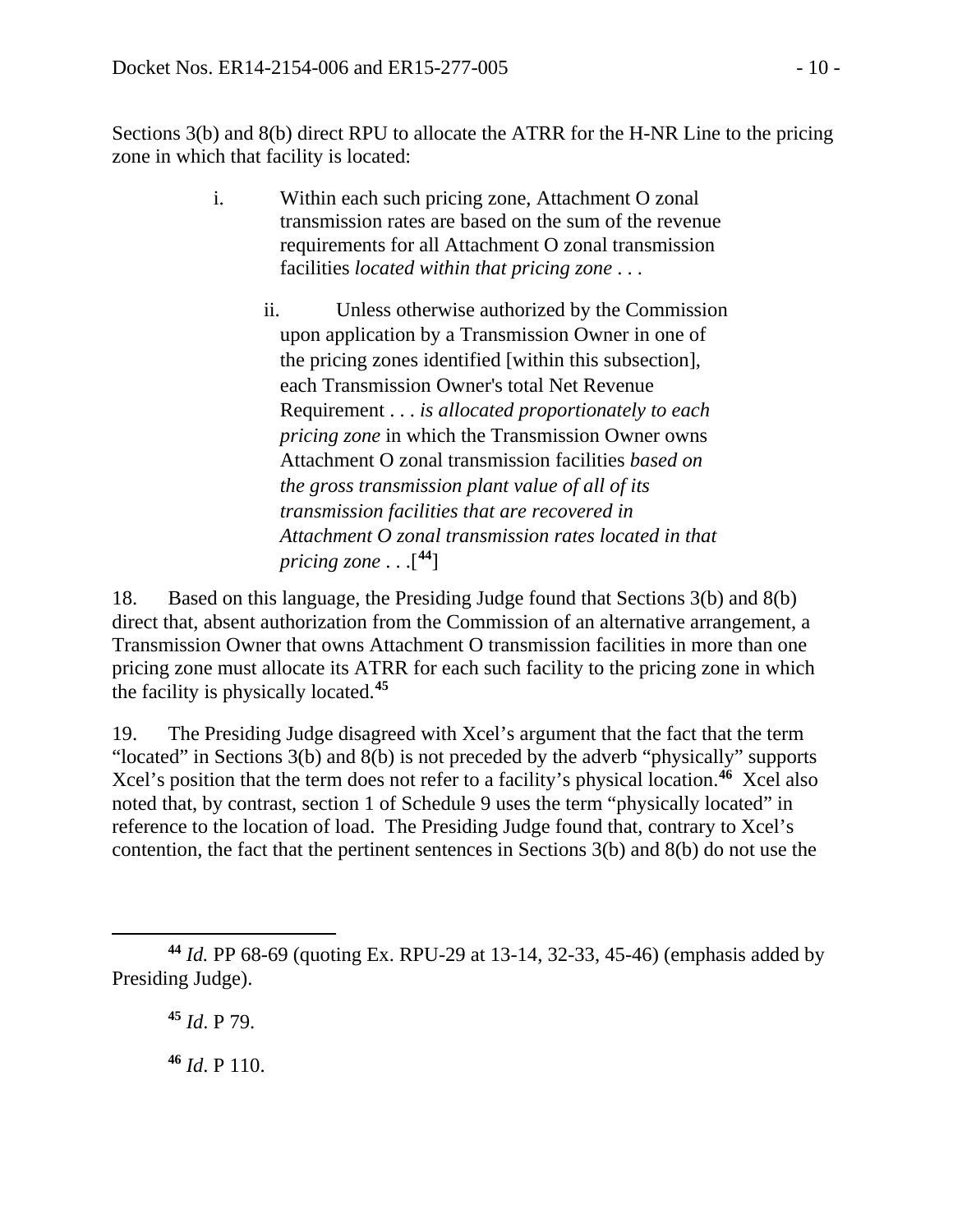adverb "physically" to modify the phrase "located in/within" is immaterial.**[47](#page-10-0)** The Presiding Judge found that the plain meaning of "located" and the physical, tangible nature of transmission facilities make the use of the adverb "physically" to modify the adjective "located" redundant.**[48](#page-10-1)** The Presiding Judge also noted that section 1 of Schedule 9 uses the phrase "physically located" and the term "located" interchangeably.**[49](#page-10-2)** Further, the Presiding Judge observed that, although the adverb "physically" modifies the term "located" in section 1 of Schedule 9, it is absent from otherwise identical sentences in section 1 of Schedules 7 and 8.**[50](#page-10-3)** The Presiding Judge noted that these provisions all

**<sup>47</sup>** *Id*. P 105.

<span id="page-10-0"></span> $\overline{a}$ 

**<sup>48</sup>** *Id*. P 106.

<span id="page-10-2"></span><span id="page-10-1"></span>**<sup>49</sup>** *Id.* P 109. The Presiding Judge noted that section 1 of Schedule 9 provides in part:

> The Transmission Customer taking Network Integration Transmission Service shall pay the firm monthly zonal rate . . . for the zone based upon where the load is *physically located* . . . . If a Transmission Customer has load in separate zones, the customer shall pay the rate for each zone in which its load is *located* . . . .

*Id.* P 109 n.142 (quoting Ex. RPU-29 at 37-38) (emphasis added by Presiding Judge).

<span id="page-10-3"></span>**<sup>50</sup>** *Id.* P 109 (citing Ex. RPU-29 at 2, 20, 37). Section 1 of Schedule 7 provides in part:

> The Transmission Customer shall pay the zonal rate . . . based upon the zone where the load is located for (1) Firm Point-To-Point Transmission Service where the generation source is outside the Transmission System Region and the load is located within the Transmission System Region and (2) Firm Point-To-Point Transmission Service where both the generation source and the load are located within the Transmission System Region.

Ex. RPU-29 at 2 (internal footnote omitted). Section 1 of Schedule 8 provides in part:

The Transmission Customer shall pay the zonal rate . . . based upon the zone where the load is located within the Transmission System for (1) Non-Firm Point-To-Point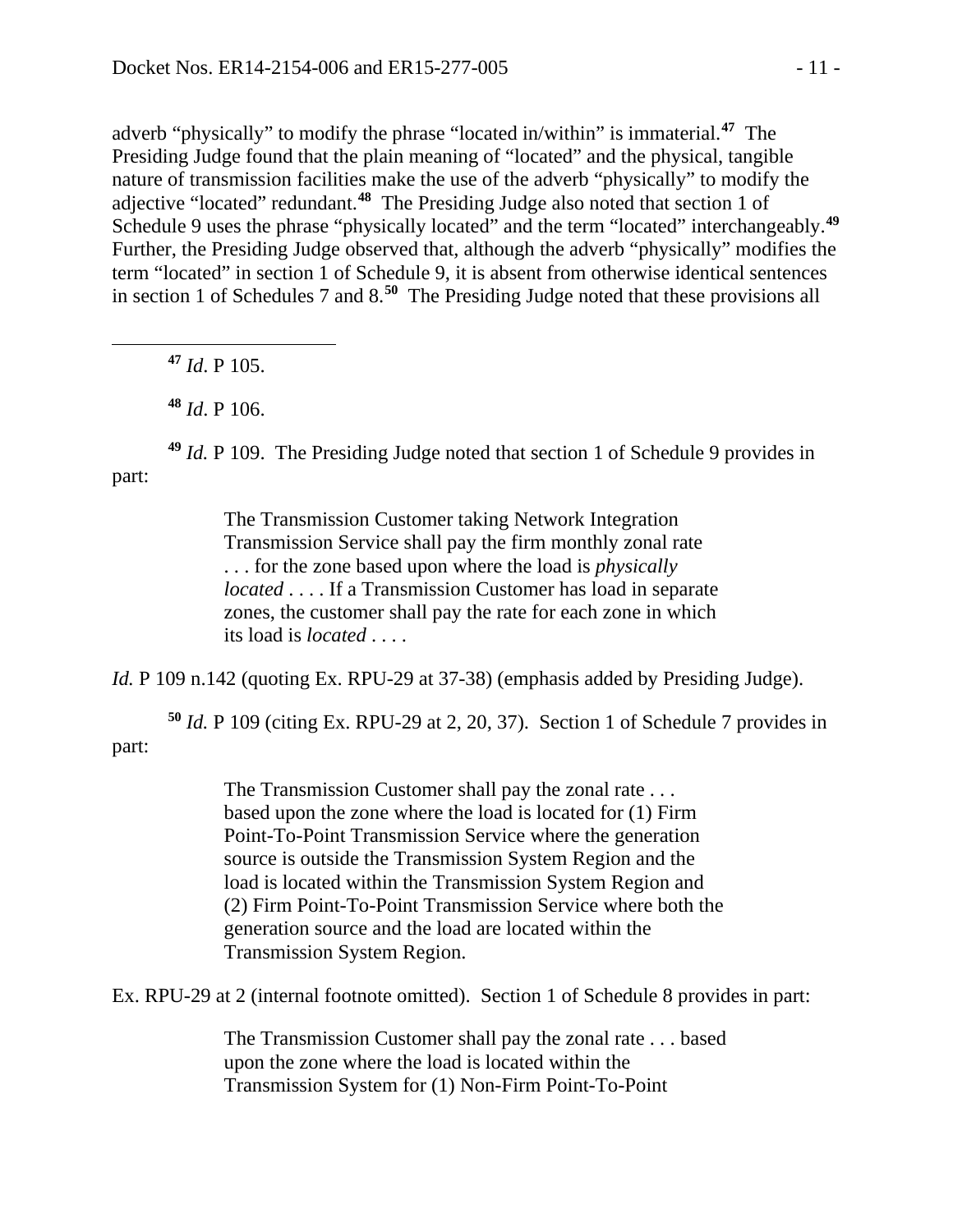specify that transmission customers shall pay the zonal rate or demand charge for the applicable transmission service based upon the location of the customer's load. The Presiding Judge concluded that, given the virtually identical functions of these provisions, it is unlikely that the drafters of the Tariff intended for the word "located" in section 1 of Schedules 7 and 8 to have a different meaning from the phrase "physically located" contained in section 1 of Schedule 9.

20. In addition, the Presiding Judge cited to section 3.7 of MISO's Business Practices Manual (BPM) 21 to validate his conclusion. The Presiding Judge noted that section 3.7 states that the Tariff generally directs Transmission Owners with facilities in multiple zones to allocate the ATRRs for each facility to the pricing zone where the facility is "physically located."**[51](#page-11-0)** He explained that, given that section 3.7 is describing the operation of the Tariff, the qualifier "in general" limits this section's applicability to the situation in which the Commission authorizes an allocation of an Attachment O transmission facility's ATRR to a zone other than that in which the facility is located. He

<span id="page-11-0"></span>*Id.* at 20.

 $\overline{a}$ 

**<sup>51</sup>** Initial Decision, 159 FERC ¶ 63,016 at P 70. Section 3.7 provides:

- Transmission Owners may own transmission facilities located in more than one pricing Zone. In general, the Tariff provides for the Attachment O net revenue requirement of each Transmission Owner to be allocated to each of the applicable pricing Zones based on the gross transmission plant value of the Transmission Owner's transmission plant physically located in each pricing Zone. . . .
	- o In conjunction with their annual Attachment O update, Transmission Owners should identify the gross transmission plant value physically located in each pricing Zone*.*

Ex. RPU-17 at 3.

Transmission Service where the generation source is outside the Transmission System Region and the load is located within the Transmission System Region and (2) Non-Firm Point-To-Point Transmission Service where both the generation source and the load are located within the Transmission Provider Region.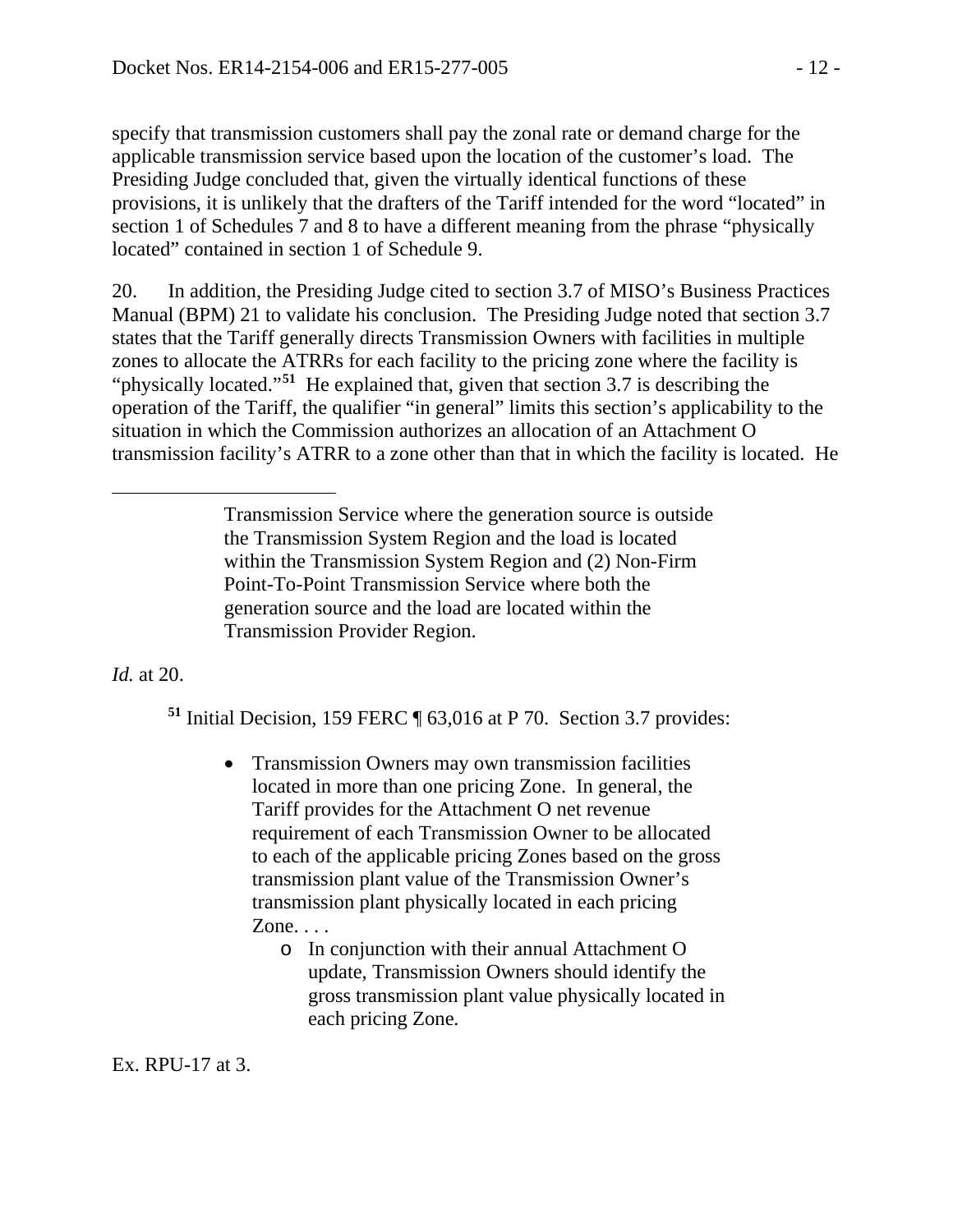noted that Sections 3(b) and 8(b) of the Tariff do not permit any other exceptions to their prescribed allocation methodology.**[52](#page-12-0)**

21. The Presiding Judge rejected arguments by Xcel and Trial Staff that Sections 3(b) and 8(b) do not require the allocation of RPU's ATRR for the H-NR Line to Zone 16. He noted that Xcel interpreted the phrase "facilities located in/within that pricing zone" as meaning "facilities . . . that are included in the ATRR of a zone for ratemaking purposes."**[53](#page-12-1)** The Presiding Judge disagreed with this interpretation. He determined that the ordinary meaning of "located," as reflected in its dictionary definition, is "existing in a particular place."**[54](#page-12-2)** The Presiding Judge explained that, under that definition, the phrase "facilities located in/within that pricing zone" may be interpreted as "transmission facilities that exist in that pricing zone," which cannot be equated to the phrase "facilities . . . that are included in the ATRR of a [pricing] zone for ratemaking purposes."**[55](#page-12-3)**

22. In addition, the Presiding Judge noted that Xcel's counsel acknowledged that Xcel's interpretation amounts to an attempt to equate the phrase "located in" to the phrase "allocated to."**[56](#page-12-4)** The Presiding Judge found this interpretation to be unworkable, as the terms "located" and "allocated" are not remotely similar.**[57](#page-12-5)**

23. Further, the Presiding Judge observed that the terms "allocated" and "located" both appear in a single sentence in Sections 3(b) and 8(b), which indicated to the Presiding Judge that their meanings are not identical.**[58](#page-12-6)** Moreover, the Presiding Judge found that substituting "allocated to" for "located in" in the below sentence would lead to a circular, cumbersome result:

> [E]ach Transmission Owner's total Net Revenue Requirement is *allocated* . . . *to* each pricing zone in which the

**<sup>52</sup>** Initial Decision, 159 FERC ¶ 63,016 at P 72.

**<sup>53</sup>** *Id*. P 85 (citing Xcel Initial Brief at 27 (filed Mar. 14, 2017)).

<span id="page-12-4"></span><span id="page-12-3"></span><span id="page-12-2"></span><span id="page-12-1"></span>**<sup>54</sup>** *Id*. P 98 (citing MacMillan Dictionary, *Located*, http://www.macmillandictionary.com/dictionary/british/located).

**<sup>55</sup>** *Id*.

<span id="page-12-0"></span> $\overline{a}$ 

**<sup>56</sup>** *Id*. P 99 (citing Tr. 445:21-25; 446:1-447:9).

<span id="page-12-5"></span>**<sup>57</sup>** *Id*. PP 100, 104.

<span id="page-12-6"></span>**<sup>58</sup>** *Id.* P 104.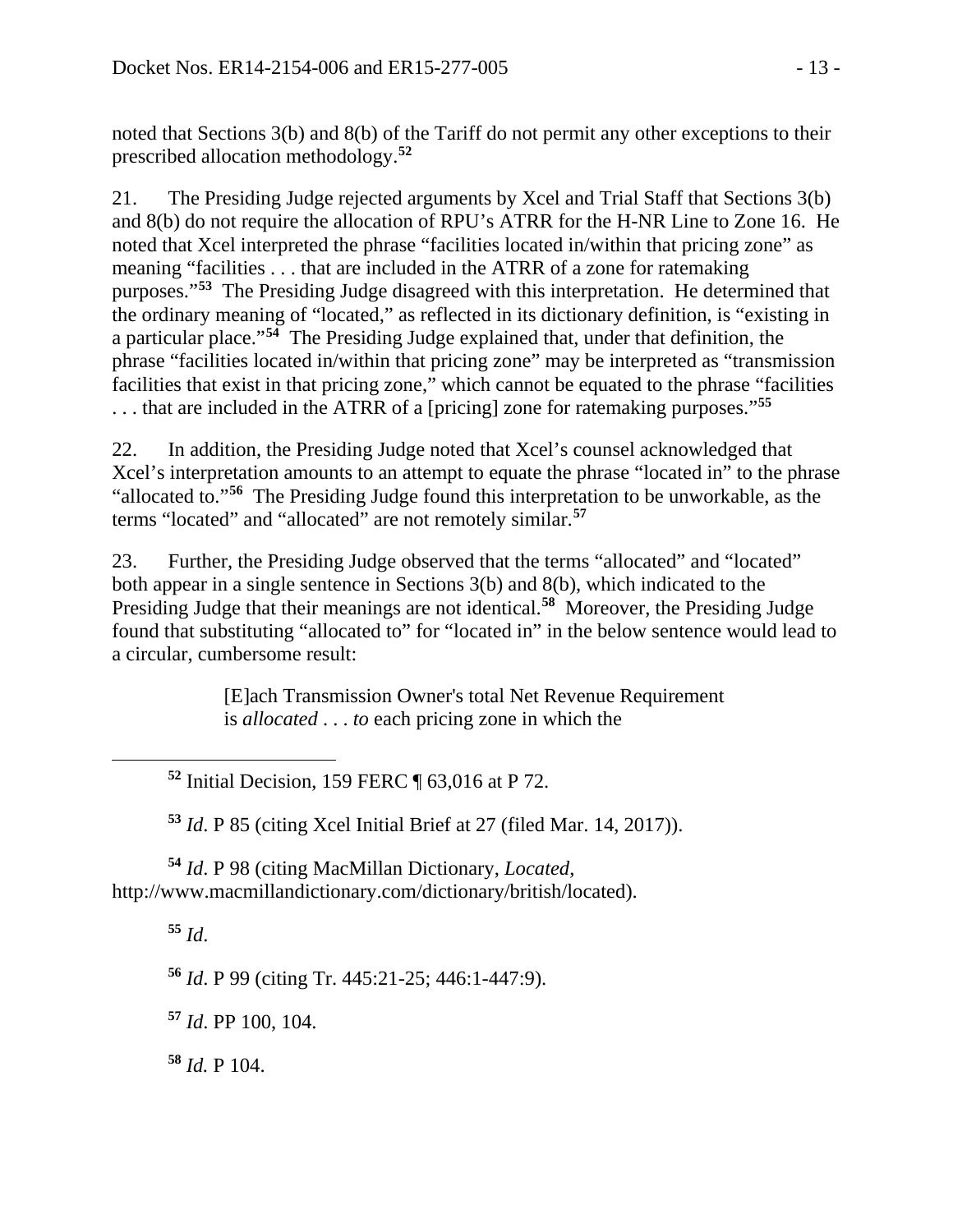Transmission Owner owns Attachment O zonal transmission facilities based on the gross transmission plant value of all [such] facilities . . . *allocated to* that pricing zone relative to the gross transmission plant value of all [such] facilities  $\cdots$ <sup>[[59](#page-13-0)]</sup>

24. The Presiding Judge also disagreed with Xcel's characterization of MISO pricing zones as rate concepts and not physical or electrical boundaries. The Presiding Judge found that this characterization is undermined by the ordinary meaning of the word "zone."**[60](#page-13-1)** He noted that a dictionary defined "zone" as "a region or area set off or characterized as distinct from surrounding or adjoining parts" and "one of the sections or divisions of an area or territory created for a particular purpose."**[61](#page-13-2)**

25. The Presiding Judge noted that Schedules 7, 8, and 9 use the word "zone" and the phrase "pricing zone" interchangeably.**[62](#page-13-3)** He explained that the manner in which these schedules use these words further supports the conclusion that, for purposes of these schedules, "zones" or "pricing zones" are geographic areas. For example, the Presiding Judge found that the fact that the operative phrase at issue in Sections 3(b) and 8(b)—i.e., "facilities located in/within that pricing zone"—uses both the word "facilities" and "zone" supports this conclusion.**[63](#page-13-4)** He explained that transmission facilities are tangible, inanimate objects that can only be "located" (i.e., "exist") in a geographic area. The Presiding Judge observed that, similarly, section 1 of Schedules 7, 8, and 9 states that transmission customers shall pay the zonal rate for the zone in which the load is "physically located" or "located."<sup>[64](#page-13-5)</sup> The Presiding Judge reasoned that, if end-users are "located" or "physically located" in zones, then the zone in which the load is "located" or "physically located" must necessarily be a geographic area.

26. In addition, the Presiding Judge found that the testimony of RPU witness Smith that MISO pricing zones evolved from service areas supports the conclusion that pricing

<span id="page-13-1"></span><span id="page-13-0"></span> $\overline{a}$ **<sup>59</sup>** *Id*. P 102 (quoting Ex. RPU-29 at 14, 33, 46) (emphasis added by Presiding Judge).

**<sup>60</sup>** *Id.* P 111.

<span id="page-13-2"></span>**<sup>61</sup>** *Id.* P 112 (quoting Webster's Dictionary at 2660).

<span id="page-13-3"></span>**<sup>62</sup>** *Id*. P 113.

<span id="page-13-4"></span>**<sup>63</sup>** *Id*. P 114.

<span id="page-13-5"></span>**<sup>64</sup>** *Id.* P 115 (citing Ex. RPU-29 at 2, 20, 37-38).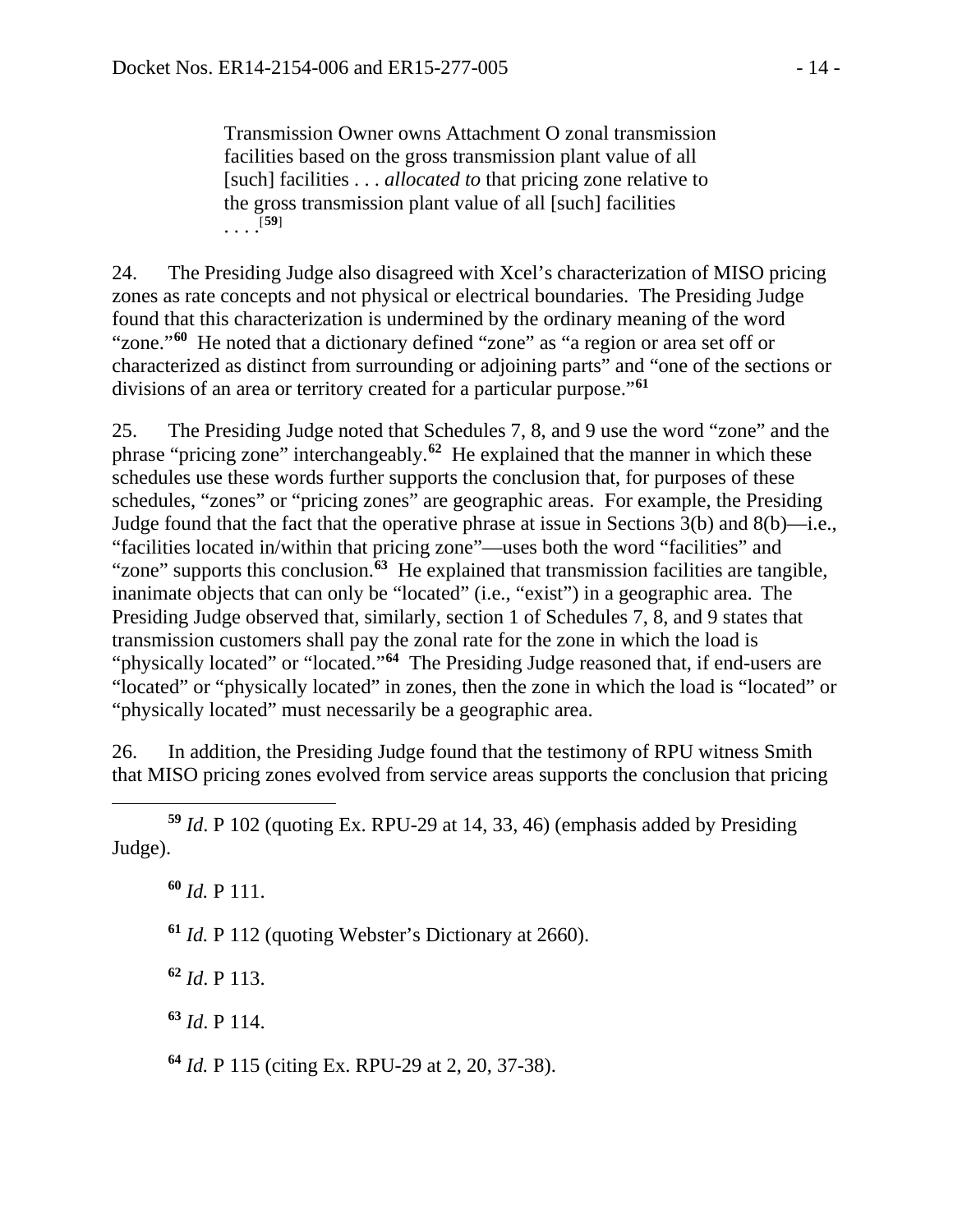zones are, like service areas, geographic areas. **[65](#page-14-0)** In addition, the Presiding Judge observed that a map introduced by SMMPA witness Geschwind depicts MISO Pricing Zones 1, 8, 16, and 20 as defined geographic areas.**[66](#page-14-1)** Further, in the Presiding Judge's discussion of Issue No. 2, he noted that section II.C.3 of Appendix K to the TOA is titled "Zone Boundaries."**[67](#page-14-2)** He determined that this title indicates that section II.C.3 addresses only the realignment, elimination, or reconfiguration of the physical boundaries of pricing zones and that the title further reinforces the conclusion that pricing zones are geographic areas and not "rate concepts."

27. The Presiding Judge noted that, in support of Trial Staff's general contention that the location of a transmission facility does not determine the pricing zone to which the ATRR for the facility is to be allocated, Trial Staff had cited, *inter alia*, a MISO response to an Xcel discovery request (MISO Data Response).**[68](#page-14-3)** The MISO Data Response provides in part:

> The [] Tariff neither requires nor precludes the allocation of transmission costs to the Pricing Zone or [Local Balancing Authority (LBA)] Area in which a transmission facility is physically located for transmission projects that do not qualify for regional cost-sharing or other allocation methods.[**[69](#page-14-4)**]

The Presiding Judge found the MISO Data Response unpersuasive and entitled to little weight because, among other considerations, it focused solely on Attachment FF, and said nothing about Schedules 7, 8, or 9.**[70](#page-14-5)** The Presiding Judge also afforded little weight to the MISO Data Response because the MISO employee who provided the data response was not subject to cross-examination.

**<sup>65</sup>** *Id.* P 116 (citing, *inter alia*, Ex. RPU-23 at 6).

**<sup>66</sup>** *Id.* (citing Ex. SMP-2).

<span id="page-14-0"></span> $\overline{a}$ 

<span id="page-14-4"></span><span id="page-14-3"></span><span id="page-14-2"></span><span id="page-14-1"></span>**<sup>67</sup>** *Id*. P 215 (citation omitted). Issue No. 2 is discussed below in section III of this order.

**<sup>68</sup>** Initial Decision, 159 FERC ¶ 63,016 at PP 127, 129.

**<sup>69</sup>** Ex. XES-46 at 2.

<span id="page-14-5"></span>**<sup>70</sup>** Initial Decision, 159 FERC ¶ 63,016 at P 133.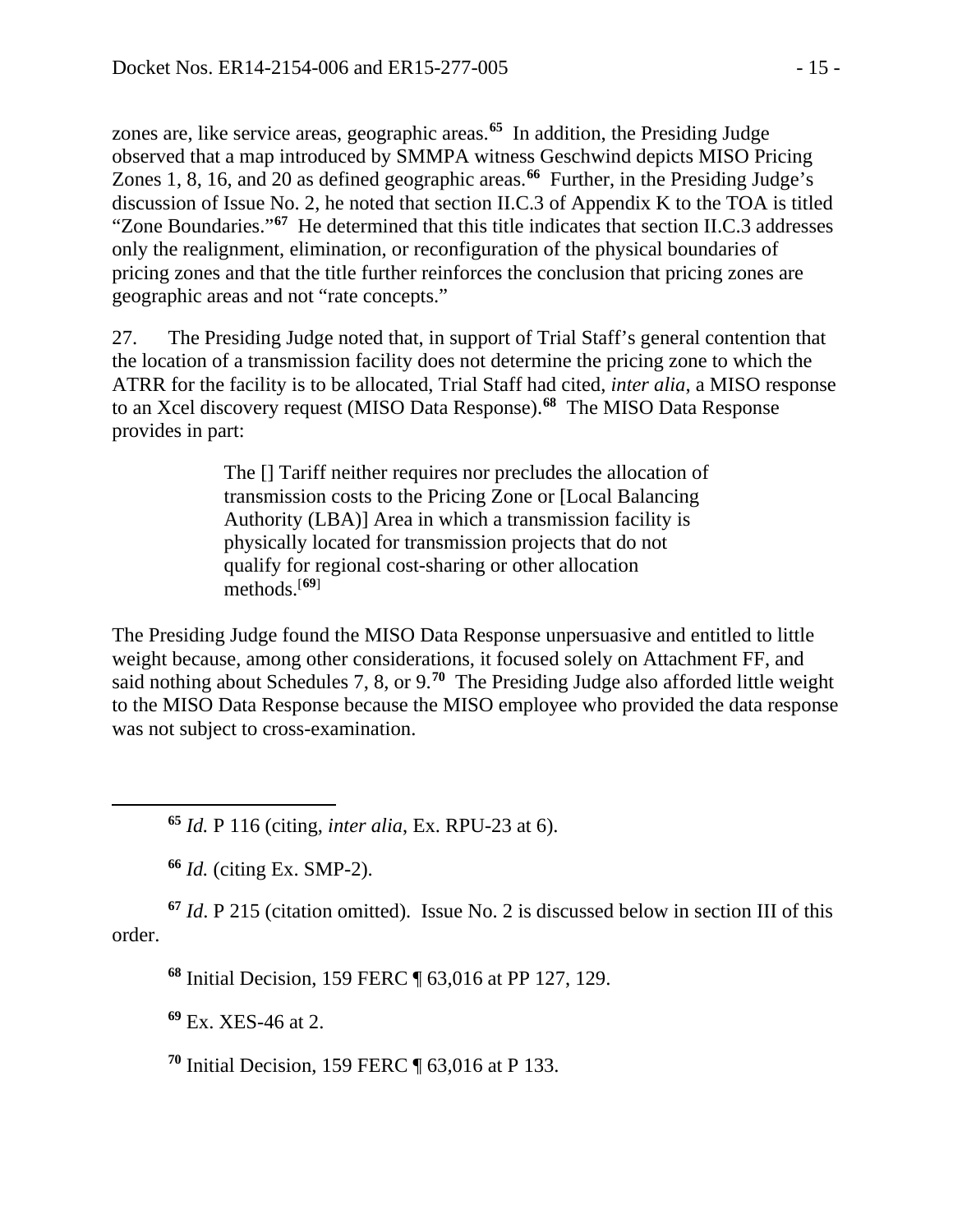28. In addition, the Presiding Judge found that, contrary to Xcel's contention, the fact that RPU, Xcel, SMMPA, and Dairyland have allocated the ATRRs for some of their facilities to pricing zones other than those in which the facilities are located does not undermine the conclusion that Sections 3(b) and 8(b) require RPU's allocation of its H-NR Line ATRR to Zone 16.**[71](#page-15-0)** He explained that Sections 3(b) and 8(b) set forth one exception to the default methodology: if "authorized by the Commission upon application by a Transmission Owner," the ATRR for an Attachment O transmission facility may be allocated to a zone other than that in which the facility is located.**[72](#page-15-1)** The Presiding Judge concluded that, under this exception, Transmission Owners may negotiate a bilateral agreement for the allocation of an ATRR for a facility to an alternative pricing zone (i.e., a pricing zone in which the facility is not physically located) if the affected Transmission Owners agree, assuming approval from the Commission.**[73](#page-15-2)** He explained, however, that, absent such an agreement, the Tariff prescribes a "default" methodology that requires the allocation of the ATRR to the zone in which the facility is located.**[74](#page-15-3)**

29. Further, the Presiding Judge found that the evidence that the H-NR Line is located in Zone 16 is compelling.**[75](#page-15-4)** For example, the Presiding Judge noted that the participants agreed that the H-NR Line is physically located in the NSP LBA area, and he also found that the NSP LBA area is contiguous with Zone 16.**[76](#page-15-5)** In addition, he noted that several witnesses expressly testified that the H-NR Line is physically located in Zone 16 and observed that no witness testified that the H-NR Line is located in a zone other than Zone 16.**[77](#page-15-6)**

30. Finally, the Presiding Judge found that the parties have not agreed to, and the Commission has not authorized, RPU's allocation of its ATRR for the H-NR Line to any

**<sup>71</sup>** *Id*. P 120.

<span id="page-15-2"></span><span id="page-15-1"></span><span id="page-15-0"></span> $\overline{a}$ 

**<sup>72</sup>** *Id.* PP 69, 121 (quoting Ex. RPU-29 at 14, 33, 46).

**<sup>73</sup>** *Id*. PP 122, 132.

**<sup>74</sup>** *Id*. P 122.

**<sup>75</sup>** *Id*. P 75.

<span id="page-15-6"></span><span id="page-15-5"></span><span id="page-15-4"></span><span id="page-15-3"></span>**<sup>76</sup>** *Id*. P 78 (citation omitted). Although the Presiding Judge used the word "contiguous" and the participants address the Presiding Judge's use of this term in their briefs, we believe the proper term is "coextensive," i.e., having the same boundaries.

**<sup>77</sup>** *Id*. P 76.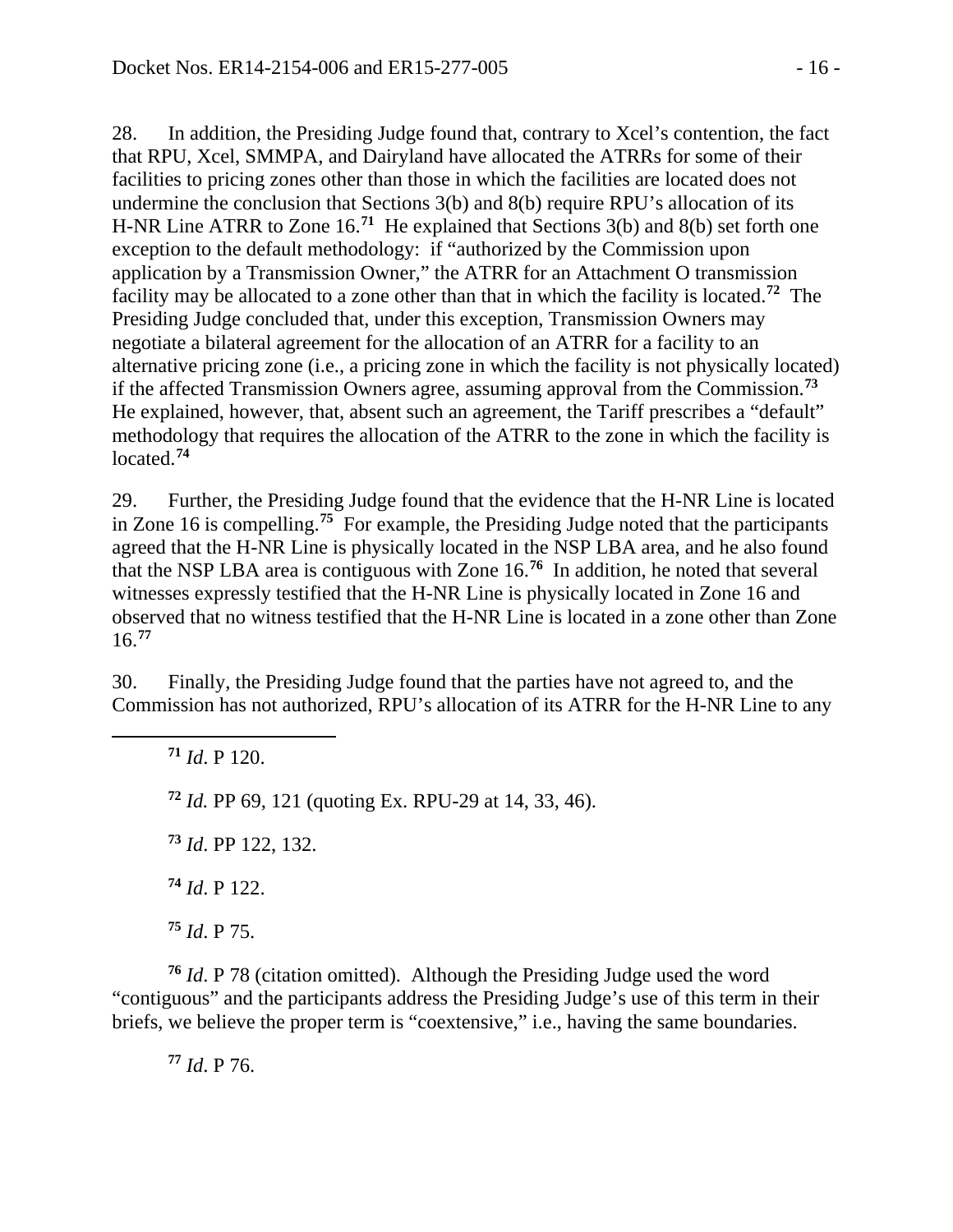zone. Accordingly, the Presiding Judge determined that the Tariff requires RPU to allocate that ATRR to Zone 16, the zone in which the H-NR Line is physically located.**[78](#page-16-0)**

# **2. Non-Tariff Arguments**

31. The Presiding Judge noted that both Xcel and Trial Staff argued that the proposed allocation of the ATRR to Zone 16 conflicts with the Commission's policy of minimizing cost shifts.**[79](#page-16-1)** Trial Staff was concerned that RPU would bear virtually no cost, since this allocation would shift 99 percent of RPU's costs for its investment in the H-NR Line onto other utilities.**[80](#page-16-2)** Trial Staff estimated that RPU will make an annual contribution (through payments to SMMPA) of only \$15,824 of the \$2.3 million of RPU's ATRR allocated to Zone 16.**[81](#page-16-3)** Xcel characterized RPU's allocation of the ATRR for the H-NR Line to Zone 16 as a cost shift because: (1) the size of RPUs investment was based on RPU's load-ratio share in the area benefitted by that facility; (2) prior to becoming a member in MISO, RPU was responsible for paying the costs of its transmission investments; and (3) RPU would no longer be responsible for paying the costs of one of those investments.**[82](#page-16-4)**

32. The Presiding Judge stated that both Xcel and Trial Staff conceded at oral argument that, if the Tariff requires RPU's allocation of the ATRR for the H-NR Line to Zone 16, then their non-tariff related arguments are no longer relevant.**[83](#page-16-5)** According to the Presiding Judge, the record compels the conclusion that the Tariff requires that allocation. Therefore, the Presiding Judge found the beneficiary pays principle irrelevant.**[84](#page-16-6)** He explained that the bulk of the cases raised by Xcel and Trial Staff state that Regional Transmission Organizations (RTOs) must be mindful of the beneficiary pays principle if they wish for the Commission and the courts to find their proposed tariff

**<sup>78</sup>** *Id*. P 126.

<span id="page-16-2"></span><span id="page-16-1"></span><span id="page-16-0"></span> $\overline{a}$ 

**<sup>79</sup>** *Id.* P 135.

- **<sup>80</sup>** *Id*. P 136 (citation omitted).
- <span id="page-16-3"></span>**<sup>81</sup>** *Id*. P 136 n.169 (citation omitted).
- <span id="page-16-4"></span>**<sup>82</sup>** *Id*. P 150 (citations omitted).
- <span id="page-16-5"></span>**<sup>83</sup>** *Id*. P 137 (citing Tr. 438:3-439:2).
- <span id="page-16-6"></span>**<sup>84</sup>** *Id*. PP 137, 146.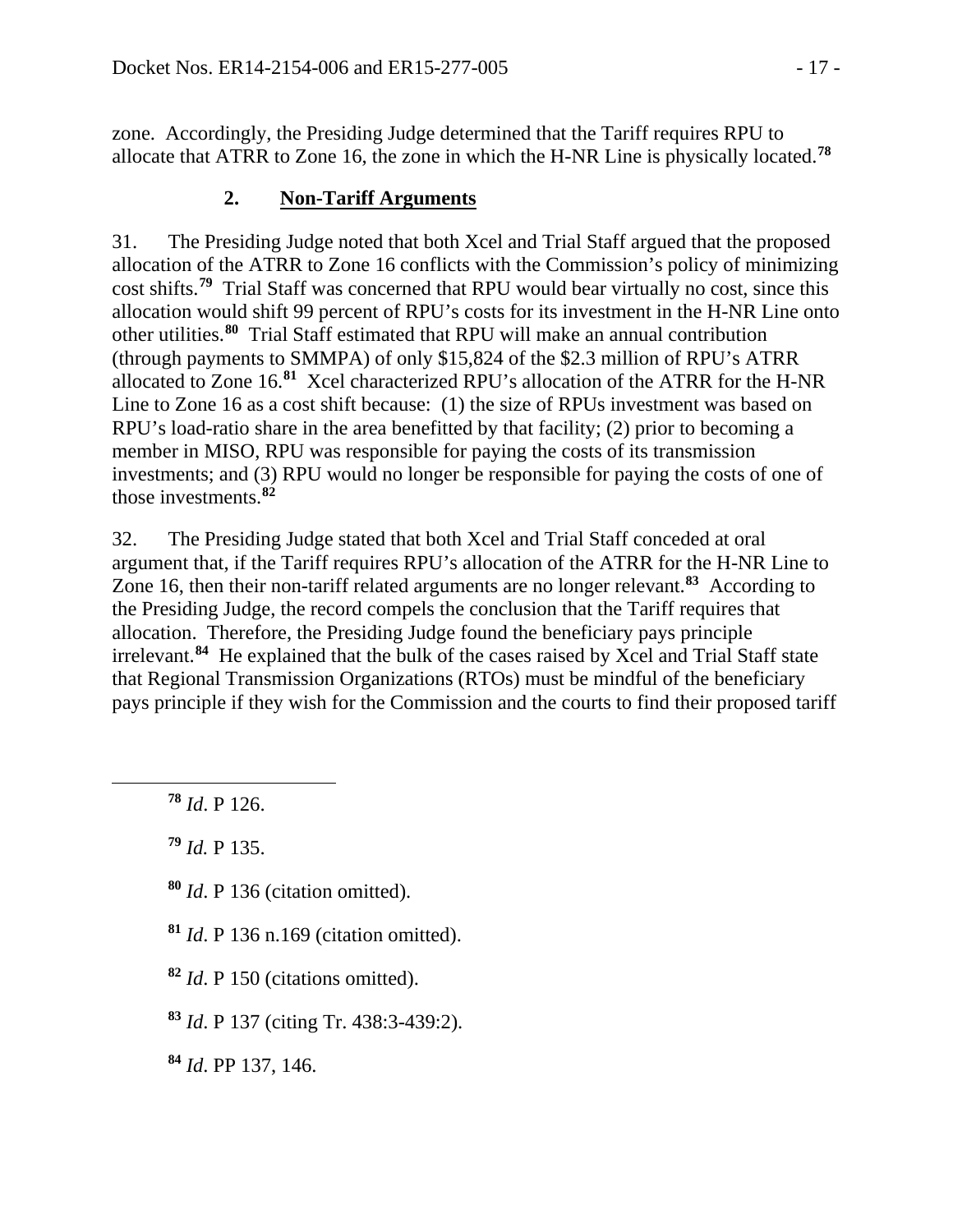changes just and reasonable and that in these proceedings, the justness of reasonableness of the Tariff is not at issue.**[85](#page-17-0)**

33. Regarding the allegation of cost shifts, the Presiding Judge found that, in contrast to cases raised by Xcel, in the instant proceedings RPU's ATRR for the H-NR Line adds an entirely new cost, so the proposed allocation of costs could not have been previously borne by any ratepayer. **[86](#page-17-1)** Therefore, the Presiding Judge concluded that RPU's proposal to allocate these costs to Zone 16 is not a "shift" of any existing costs (i.e., the proposal does not actually shift costs from one group of ratepayers to another). **[87](#page-17-2)** He also rejected Xcel's argument that section III.A.8 of Appendix C to the TOA, which Xcel claimed attempts to prevent the addition of new Transmission Owners to MISO from creating cost shifts, precludes RPU's proposal. **[88](#page-17-3)** The Presiding Judge observed that the Commission had noted that this provision "states that the revenue distribution methodology shall minimize cost shifts, not forbid them."**[89](#page-17-4)** He found that the monetary impact of the proposed allocation is relatively small.**[90](#page-17-5)** He noted that the proposed addition of RPU's ATRR for the H-NR Line to the Zone 16 ATRR would amount to an increase of less than one percent, so, even if the proposed allocation of RPU's H-NR ATRR to Zone 16 could be described as a cost shift, such a shift would be minor.**[91](#page-17-6)**

34. In addition, the Presiding Judge rejected the contention by Xcel and Trial Staff that RPU's attempt to allocate its ATRR for the H-NR Line to Zone 16, where RPU has

<span id="page-17-0"></span>**<sup>85</sup>** *Id*. P 146 (citing, *inter alia*, *Illinois Commerce Commission v. FERC*, 576 F.3d 470, 474-478 (7th Cir. 2009) (*Illinois Commerce Commission*); *El Paso Electric Co. v. FERC*, 832 F.3d 495, 498 (5th Cir. 2016) (*El Paso*)).

**<sup>86</sup>** *Id*. P 164.

 $\overline{a}$ 

**<sup>87</sup>** *Id.* PP 154, 164.

<span id="page-17-3"></span><span id="page-17-2"></span><span id="page-17-1"></span>**<sup>88</sup>** *Id*. PP 160-62; *see also id.* P 153 (citation omitted). Section III.A.8 of Appendix C to the TOA provides in part: "An intra-Zonal revenue distribution methodology shall, to the greatest extent possible, minimize cost shifts so that the [Transmission] Owners shall continue to receive the revenues they would have received absent the formation of MISO." Ex. RPU-32 at 10.

<span id="page-17-6"></span><span id="page-17-5"></span><span id="page-17-4"></span>**<sup>89</sup>** Initial Decision, 159 FERC ¶ 63,016 at P 165 (quoting *Midcontinent Indep. Sys. Operator, Inc.*, 151 FERC ¶ 61,190, at P 38 (2015) (internal citation omitted)).

**<sup>90</sup>** *Id.* P 154.

**<sup>91</sup>** *Id*. P 165.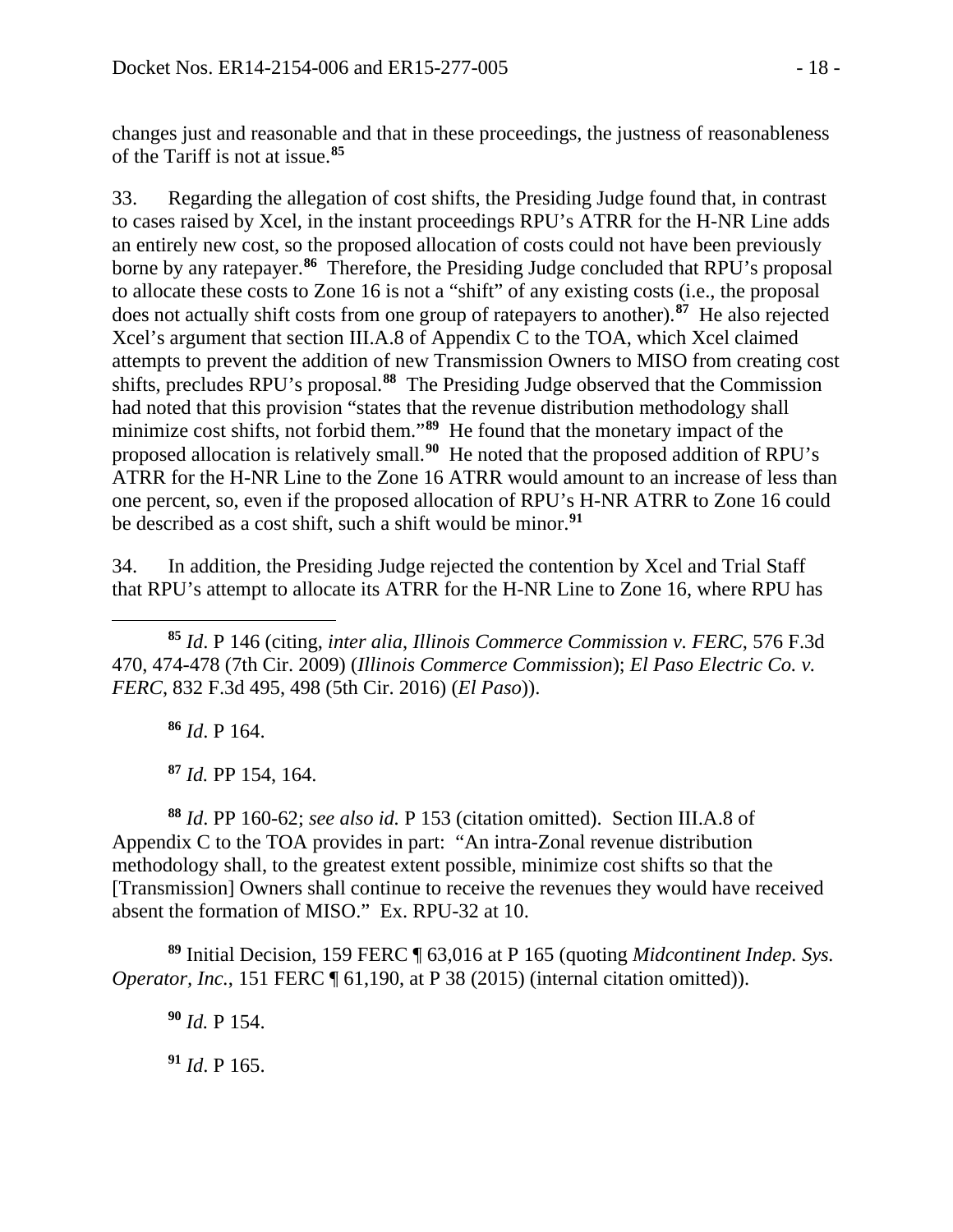no load directly served by MISO, contravenes RPU's alleged commitments to recover this ATRR in a zone in which it had such load.**[92](#page-18-0)** The Presiding Judge found that the record shows that RPU made no commitments that would preclude it from recovering its ATRR for the H-NR Line in Zone 16. The Presiding Judge explained that Xcel had acknowledged that none of the alleged representations made by RPU constituted binding written contractual commitments. **[93](#page-18-1)**

35. The Presiding Judge also found that RPU did not renege on any earlier representations that it had committed to recover its ATRR for the H-NR Line from its ratepayers.**[94](#page-18-2)** Rather, he found that RPU proposed to allocate its ATRR to Zone 16 only after SMMPA had made clear that SMMPA would "exercise its legitimate rights under Sections 3(b) and 8(b) to prevent the allocation of that ATRR to Zone 20."**[95](#page-18-3)** Moreover, he found that "the record provides no basis for believing that permitting the proposed allocation will jeopardize future coordinated regional transmission projects."**[96](#page-18-4)**

## **B. Discussion**

## **1. Whether RPU is a Transmission Owner in Zone 16**

### **a. Briefs on Exceptions**

36. Xcel argues that the Presiding Judge misunderstood the Tariff changes set for hearing and answered the wrong question. **[97](#page-18-5)** Xcel asserts that the Presiding Judge does not address whether it would be just and reasonable to add RPU as a Transmission Owner in Zone 16. Xcel argues that because the Presiding Judge assumed that RPU is a Transmission Owner in Zone 16—since, in his view, the H-NR Line is physically located

**<sup>93</sup>** *Id*. P 184.

<span id="page-18-2"></span><span id="page-18-1"></span><span id="page-18-0"></span> $\overline{a}$ 

**<sup>94</sup>** *Id*. PP 186, 191.

<span id="page-18-3"></span>**<sup>95</sup>** *Id*. P 191; *see also id.* P 189.

<span id="page-18-4"></span>**<sup>96</sup>** *Id.* P 183.

<span id="page-18-5"></span>**<sup>97</sup>** Xcel Brief on Exceptions at 2, 37.

**<sup>92</sup>** *Id*. PP 170, 183.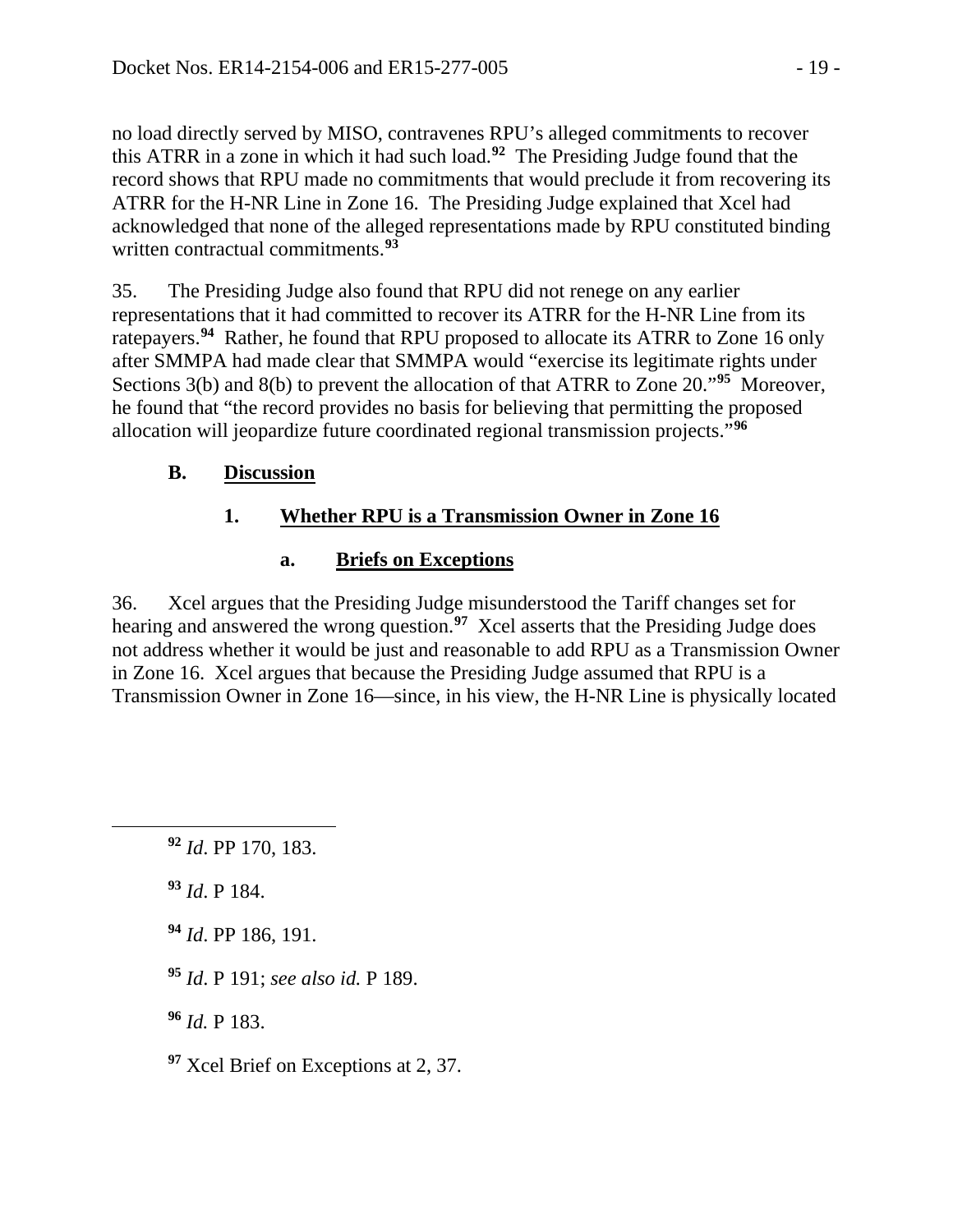in Zone 16—the Presiding Judge addressed the dispute as though it were over the allocation of RPU's transmission facilities between MISO pricing zones.**[98](#page-19-0)**

37. Xcel argues that only after a decision is first made on the justness and reasonableness of adding RPU as a Transmission Owner in Zone 16 should the Presiding Judge have applied the language in Sections 3(b) and 8(b) that govern zonal recovery in those pricing zones.**[99](#page-19-1)** Xcel contends that the Presiding Judge failed to consider whether the actual MISO-filed changes to add RPU to the description of Zone 16 should be accepted in the first place. Further, Xcel argues that, by failing to make this determination, the Presiding Judge bypassed an opportunity to apply the cost causation principle, which Xcel claims would have excluded RPU from becoming a Transmission Owner in Zone 16.**[100](#page-19-2)**

#### **b. Briefs Opposing Exceptions**

38. RPU argues that the Presiding Judge correctly recognized RPU as a Transmission Owner.<sup>[101](#page-19-3)</sup> RPU disagrees with Xcel's argument that one must first determine whether it is just and reasonable to add RPU to Zone 16 before one determines whether it is appropriate for RPU to allocate any portion of its ATRR to the zone. RPU asserts that Xcel's position is backwards and at odds with the plain language of the Tariff and Commission precedent. RPU argues that its status as a Transmission Owner is not governed by the Tariff and is not a function of which pricing zone or pricing zones RPU's ATRR is added. RPU points out that it is MISO's independent Board of Directors that votes on and approves the addition of a new transmission-owning member. RPU notes that the Board of Directors approved RPU's membership application to become a Transmission Owner on August 28, 2014, and that RPU's integration into MISO as a Transmission Owner became effective as of December 1, 2014. Thus, RPU disagrees with Xcel that the issue in this case is whether it would be just and reasonable to add RPU as a Transmission Owner in Zone 16; RPU argues that the issue is whether RPU's allocation of its ATRR associated with the H-NR Line to Zone 16 is just and reasonable.

39. RPU also disagrees with Xcel's contention that only after a decision is first made on the justness and reasonableness of adding RPU as a Transmission Owner in Zone 16 should the Presiding Judge have applied the language in Sections 3(b) and 8(b) that

**<sup>98</sup>** *Id.* at 2, 38.

<span id="page-19-2"></span><span id="page-19-1"></span><span id="page-19-0"></span> $\overline{a}$ 

**<sup>99</sup>** *Id*. at 38-39.

**<sup>100</sup>** *Id.* at 40.

<span id="page-19-3"></span>**<sup>101</sup>** RPU Brief Opposing Exceptions at 24.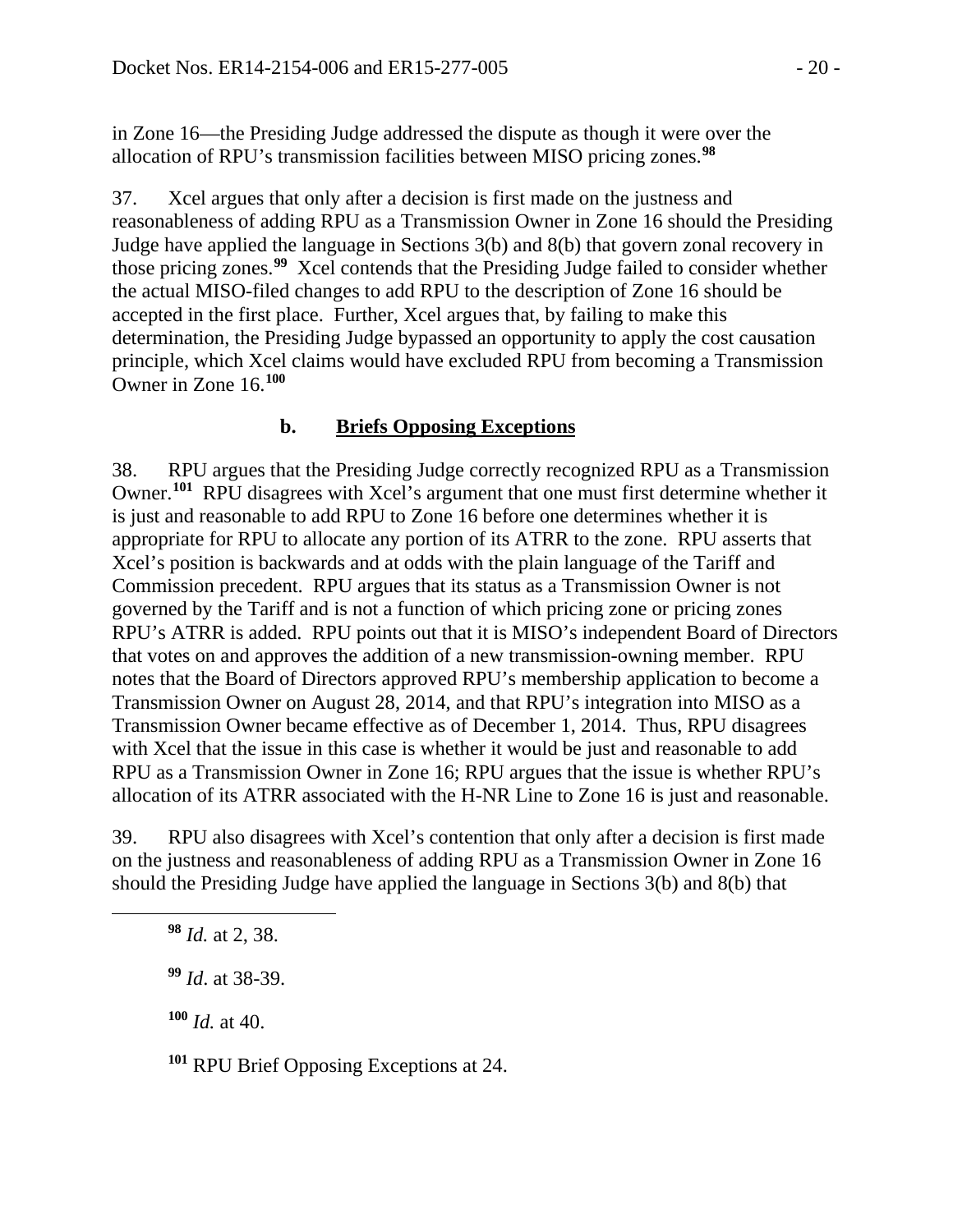govern zonal recovery in those pricing zones.**[102](#page-20-0)** RPU argues that this contention is at odds with the Tariff language and the Commission's ruling in *Prairie Power*. **[103](#page-20-1)** RPU asserts that the correct sequence is: (1) RPU first becomes a Transmission Owner, which RPU claims it did as stipulated by the parties and determined by the Presiding Judge; (2) that, in the absence of other Commission-approved arrangements, RPU allocate its ATRR based on the gross investment of facilities in each zone in which its facilities are located; and, (3) RPU recovers from each zone (via MISO), its ATRR allocated to each zone. RPU argues that the last step requires MISO to add RPU to Zone 16 so that MISO could charge rates in Zone 16 that would be based on all ATRRs allocated to Zone 16 by all of the Transmission Owners in that zone, including RPU.

#### **c. Commission Determination Regarding Whether RPU is a Transmission Owner**

40. As discussed below, we reject Xcel's argument that the Presiding Judge should have excluded RPU from becoming a Transmission Owner in Zone 16.

41. Xcel argues that the Presiding Judge inappropriately determined that Sections 3(b) and 8(b) apply to RPU's allocation of its ATRR for the H-NR Line to Zone 16 without first determining that RPU was a Transmission Owner in Zone 16. We disagree. As discussed in section II.B.3.e.i of this order, we are affirming the Presiding Judge's determination that the H-NR Line is located in Zone 16 under Sections 3(b) and 8(b) based on a finding that the H-NR Line is physically located in Zone 16. Further, as discussed in section II.B.3.e.ii of this order, we are also affirming the Presiding Judge's finding that, given that the H-NR Line is located in Zone 16, the allocation of RPU's ATRR associated with the H-NR Line to Zone 16 is just and reasonable because such allocation comports with the default cost allocation method set forth in Sections 3(b) and 8(b). Therefore, the addition of RPU as a Transmission Owner in the description of Zone 16 in Schedules 7, 8, and 9 is just and reasonable.

<span id="page-20-1"></span><span id="page-20-0"></span> $\overline{a}$ 

**<sup>102</sup>** *Id.* at 26 (citing Xcel Brief at 38-39).

**<sup>103</sup>** *Id.* at 24-25 (citing *Prairie Power*, 144 FERC ¶ 61,193 at PP 31-32).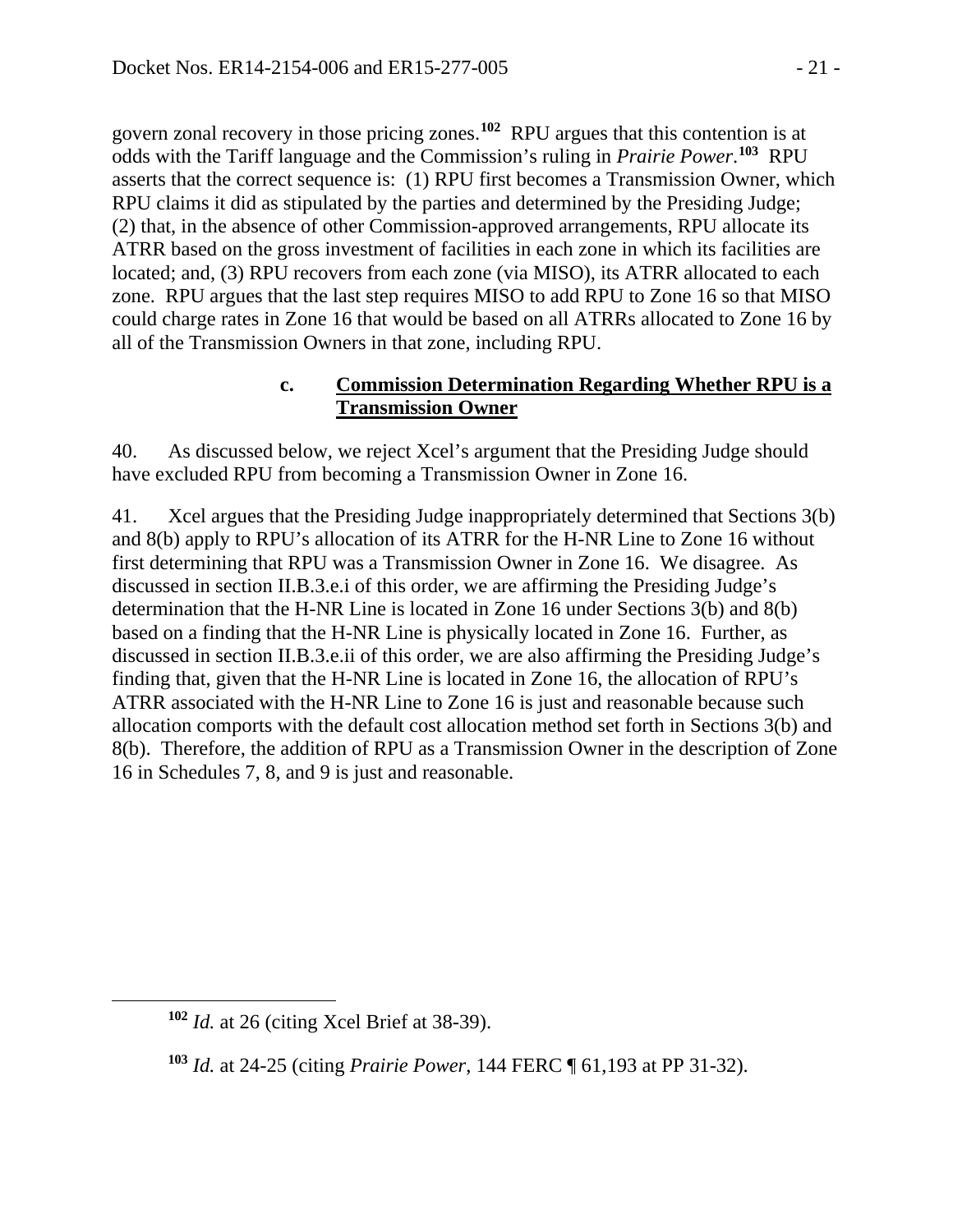## **2. The Applicability of Schedules 7, 8, and 9 and Xcel's Suggested Alternatives**

## **a. Briefs on Exceptions**

42. Xcel argues that the Presiding Judge incorrectly assumed that all RPU Attachment O costs must be recovered under Sections 3(b) and 8(b).**[104](#page-21-0)**

43. Xcel states that the Presiding Judge correctly quoted Attachment FF in stating that "Other" projects are "eligible for recovery pursuant to Attachment O."**[105](#page-21-1)** However, Xcel argues that this language does not mandate the recovery of RPU's ATRR for the H-NR Line in Zone 16, or in any other pricing zone. Xcel contends that the Tariff provides for several options by which to recover the costs of these facilities. For instance, Xcel argues that RPU could create a subzone within Zone 20 such that the costs of the facility would be directly allocated to RPU's loads in Zone 20. Xcel argues that the Presiding Judge never discussed this possibility even though recovery in an RPU-only subzone was discussed in testimony and RPU's ATRR would still be recoverable under Attachment O-RPU. Xcel states that the Presiding Judge instead addressed only recovery in Zone 16.**[106](#page-21-2)**

44. Xcel disagrees with the Presiding Judge's conclusion that because "Other" projects are "eligible for recovery pursuant to Attachment O," they must therefore be recovered under Attachment O.**[107](#page-21-3)** Xcel notes, for example, that RPU could exclude its ATRR for the H-NR Line from its Attachment O. Xcel notes that Attachment O-RPU expressly includes a line item for costs calculated as part of the ATRR but excluded from RTO rates, which has the effect of directly assigning the costs to RPU. Xcel asserts that this line item indicates that being "eligible" for recovery does not mandate recovery under Schedules 7, 8, and 9 for a pricing zone.**[108](#page-21-4)**

**<sup>105</sup>** *Id*. at 40 (quoting Initial Decision, 159 FERC ¶ 63,016 at P 33).

**<sup>106</sup>** *Id.* at 41.

**<sup>107</sup>** *Id*.

<span id="page-21-1"></span><span id="page-21-0"></span> $\overline{a}$ 

<span id="page-21-4"></span><span id="page-21-3"></span><span id="page-21-2"></span>**<sup>108</sup>** *Id.* at 41-42. Xcel also argues that the Presiding Judge's statement that rates calculated under Attachment O are recovered through charges imposed under Schedules 7, 8, and 9 of the Tariff is generally, but not entirely, correct. *Id.* at 40-41. Xcel notes that Attachment O calculates a utility's revenue requirement and that MISO uses this revenue to calculate zonal and other rates.

**<sup>104</sup>** Xcel Brief on Exceptions at 40.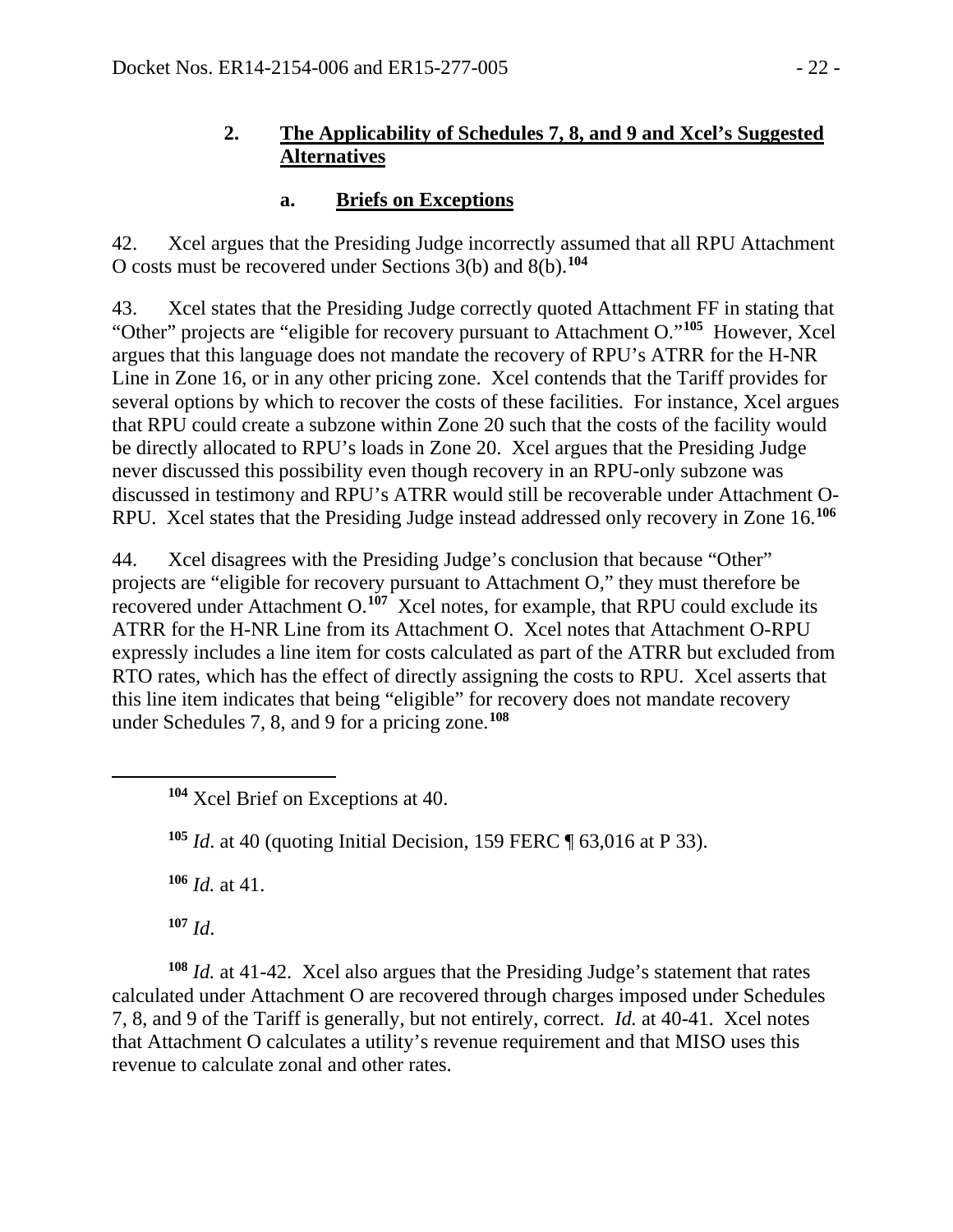45. Xcel asserts that alternatively, RPU can seek to amend the Tariff and/or the JPZ Agreement for Zone 20 to add RPU's ATRR for the H-NR Line to Zone 20 and thereby recover RPU's disputed ATRR through RPU's Attachment O and the rates for Zone 20.**[109](#page-22-0)** Xcel asserts that because RPU serves load in Zone 20, RPU would thus bear a reasonable share of the costs.

46. Similarly, Trial Staff asserts that RPU's ATRR for the H-NR Line possibly does not properly belong in either Zone 16 or Zone 20.**[110](#page-22-1)** Trial Staff notes that Trial Staff witness Poffenberger testified that RPU can directly assign its costs associated with the H-NR Line to its retail ratepayers and also testified that RPU could seek to establish a subzone within Zone 20.**[111](#page-22-2)**

# **b. Briefs Opposing Exceptions**

47. RPU argues that the record supports the Presiding Judge's decision to address only the recovery of RPU's ATRR from Zone 16.**[112](#page-22-3)** RPU also argues that the Presiding Judge considered all testimony and arguments put before him, maintaining that if a particular argument is not discussed by the Presiding Judge, the argument lacked merit and did not warrant discussion.

48. RPU asserts that the record evidence shows that Xcel's witness merely mentioned other options that RPU could explore with (or without) other pricing zones, in order to avoid allocating RPU's ATRR to Zone 16, and RPU claims that none of these alternatives was developed, even superficially.**[113](#page-22-4)** RPU also notes that Xcel's witness testified that "Xcel and the NSP Companies are not advocating for any one of these alternatives" and that Xcel reiterated this position in its briefs to the Presiding Judge.**[114](#page-22-5)** RPU asserts that it is therefore reasonable and defensible that the Presiding Judge determined that none of these alternatives warranted serious consideration.

<span id="page-22-2"></span><span id="page-22-1"></span><span id="page-22-0"></span> $\overline{a}$ 

**<sup>111</sup>** *Id.* (citing Ex. S-1 at 18).

<span id="page-22-3"></span>**<sup>112</sup>** RPU Brief Opposing Exceptions at 40-41.

<span id="page-22-4"></span>**<sup>113</sup>** *Id*. at 41 (citing Ex. XES-7 at 31).

<span id="page-22-5"></span>**<sup>114</sup>** *Id*. (quoting Ex. XES-7 at 31).

**<sup>109</sup>** *Id*. at 3, 87.

**<sup>110</sup>** Trial Staff Brief on Exceptions at 47 n.179.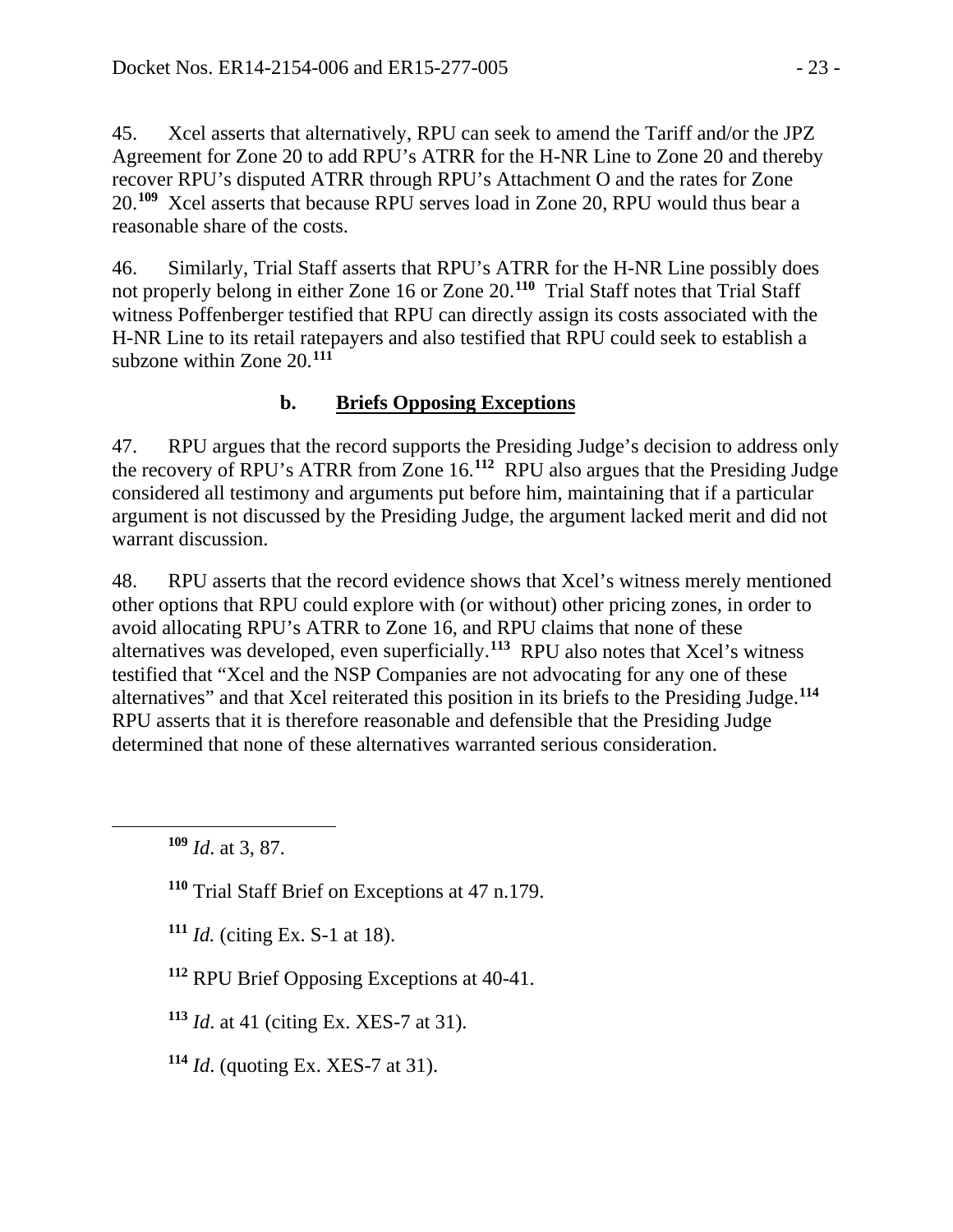49. RPU claims that these alternatives have no evidentiary basis to support why they would be just and reasonable under the Tariff.**[115](#page-23-0)** In addition, RPU suggests that the option of RPU recovering its ATRR associated with the H-NR Line in Zone 20 would be equally as difficult and contentious as the instant proceedings, noting that SMMPA recovers its respective ATRR for the H-NR Line in Zone 16 and not Zone 20. **[116](#page-23-1)**

50. Similarly, SMMPA argues that the record does not support adoption of the alternative recovery options.**[117](#page-23-2)** SMMPA asserts that, in terms of the creation of a subzone, neither Xcel nor Trial Staff offers any details about how such a subzone would work or be structured. Regarding allocating RPU's ATRR to Zone 20, SMMPA asserts that the same arguments for excluding RPU's costs from Zone 16—i.e., to avoid a cost shift and to hold RPU to commitments it allegedly made—would likewise require their exclusion from Zone 20.

51. Further, RPU argues that the option of RPU excluding the ATRR from RPU's Attachment O would deprive RPU as a Transmission Owner the core right to recover its ATRR under the Tariff. RPU asserts that this outcome would effectively discriminate against RPU, treating RPU differently than every other Transmission Owner and MISO transmission customer. RPU asserts that such an outcome is unprecedented and contrary to the Tariff.**[118](#page-23-3)**

52. RPU disagrees with Xcel's argument that, because RPU has other options available to it, the Presiding Judge's decision that the Tariff requires RPU to allocate its ATRR for the H-NR Line to Zone 16 was erroneous.**[119](#page-23-4)** RPU also disagrees with Xcel's argument that RPU's eligibility to recover its ATRR under Attachment O does not mean that the Tariff demands that RPU must recover its ATRR at all, let alone from Zone 16. RPU argues that as a Transmission Owner, RPU is entitled to recover its ATRR for the facilities that it places under MISO's control.

**<sup>115</sup>** *Id.* at 42.

<span id="page-23-0"></span> $\overline{a}$ 

**<sup>116</sup>** *Id.* at 43-44.

<span id="page-23-3"></span><span id="page-23-2"></span><span id="page-23-1"></span>**<sup>117</sup>** SMMPA Brief Opposing Exceptions at 8. SMMPA takes no position on whether it is just and reasonable for RPU to include its ATRR for the H-NR Line in Zone 16 and neither supports nor opposes the Presiding Judge.

**<sup>118</sup>** RPU Brief Opposing Exceptions at 45.

<span id="page-23-4"></span>**<sup>119</sup>** *Id*. at 45-46 (citing Xcel Brief on Exceptions at 41).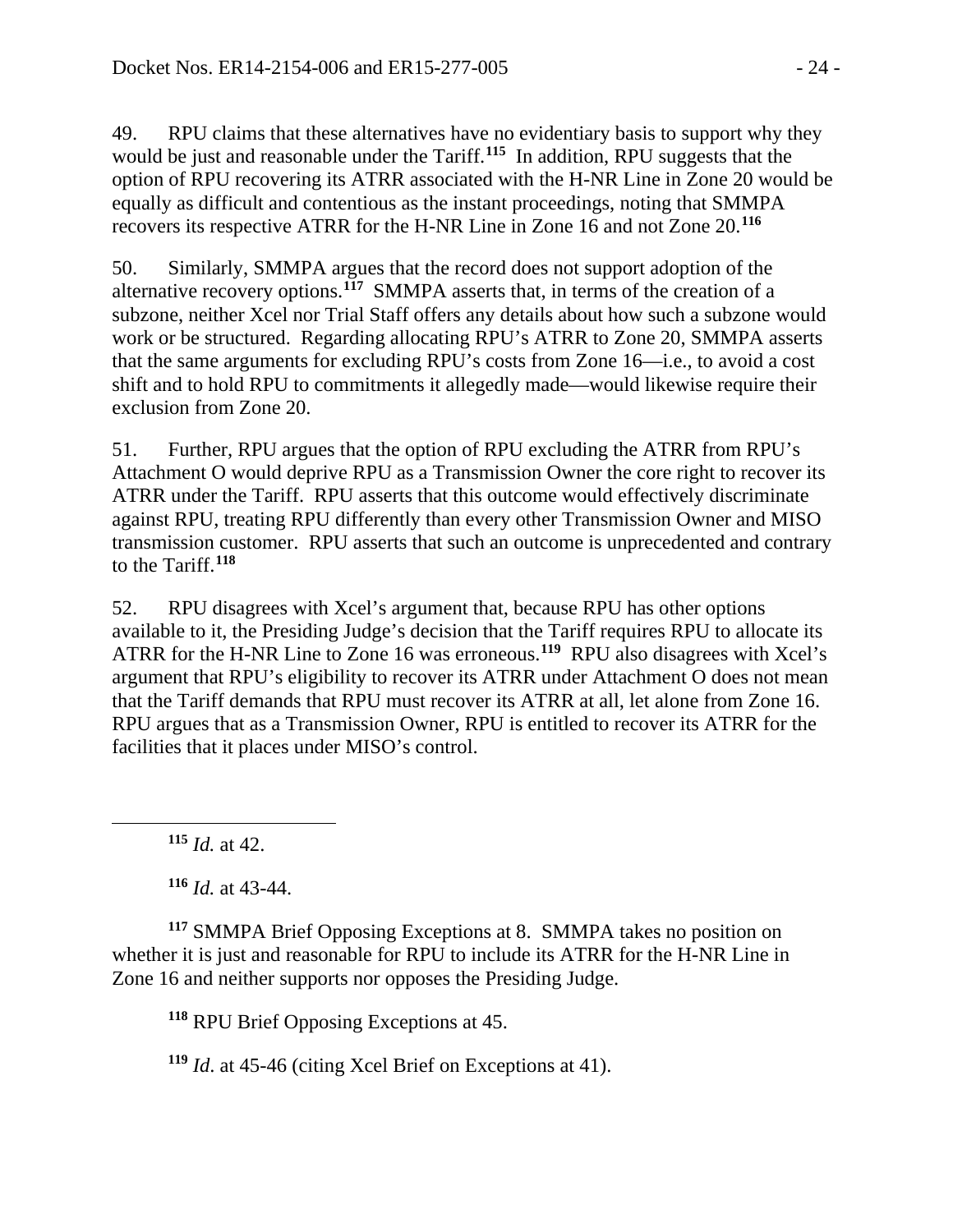53. Moreover, RPU and SMMPA assert that the Commission need not consider other cost recovery alternatives available to RPU. **[120](#page-24-0)** They argue that these suggestions are irrelevant to the evaluation of whether RPU's allocation of its ATRR for the H-NR Line to Zone 16 is just and reasonable.**[121](#page-24-1)**

#### **c. Commission Determination Regarding Applicability of Schedules 7, 8, and 9 and Xcel's Suggested Alternatives**

54. We agree with Xcel that, contrary to the Presiding Judge's finding, the fact that the H-NR Line was classified as an "Other" project and thus, pursuant to Attachment FF, "eligible for recovery pursuant to Attachment O," does not mean that RPU's ATRR associated with the H-NR Line "*must* be recovered through charges imposed under Schedules 7, 8, and 9."**[122](#page-24-2)** As Xcel notes, RPU could have excluded its ATRR for the H-NR line from its Attachment O, which would have had the effect of directly assigning the costs to RPU.**[123](#page-24-3)** Thus, we believe a better reading from the statement in Attachment FF that "Other" projects are "eligible for recovery pursuant to Attachment O," is that RPU's ATRR associated with the H-NR Line *may* be recovered through Schedules 7, 8, and 9.

55. However, that RPU could have chosen not to seek recovery for its ATRR has no bearing on whether its instant proposal is just and reasonable. Further, as RPU and SMMPA point out, in a section 205 proceeding, the Commission need only consider whether the applicant's proposal is just and reasonable; the availability of alternatives that may also be just and reasonable is irrelevant.**[124](#page-24-4)** Here, as permitted by Attachment

<span id="page-24-1"></span>**<sup>121</sup>** Also, as discussed further below, RPU argues that RPU allocated its ATRR for the H-NR Line to Zone 16 in compliance with schedules 7, 8, and 9 of the Tariff and MISO BPM 21 and thus that its proposal is just and reasonable.

**<sup>122</sup>** Initial Decision, 159 FERC ¶ 63,016 at P 61 (emphasis added).

<span id="page-24-3"></span><span id="page-24-2"></span>**<sup>123</sup>** Xcel Brief on Exceptions at 41-42 (citing Ex. XES-7 at 31). In contrast, it appears that Xcel's other two suggested alternatives—the creation of a subzone within Zone 20 to directly allocate the ATRR to RPU's load and the allocation of the ATRR to Zone 20—would involve recovery under Attachment O through Schedules 7, 8, and 9.

<span id="page-24-4"></span>**<sup>124</sup>** *See, e.g.*, *California Indep. Sys. Operator Corp*., 128 FERC ¶ 61,265, at P 21 (2009) ("the issue before the Commission is whether the CAISO's proposal is just and reasonable and not whether the proposal is more or less reasonable than other

<span id="page-24-0"></span> $\overline{a}$ **<sup>120</sup>** RPU Brief Opposing Exceptions at 47; SMMPA Brief Opposing Exceptions at 2, 6.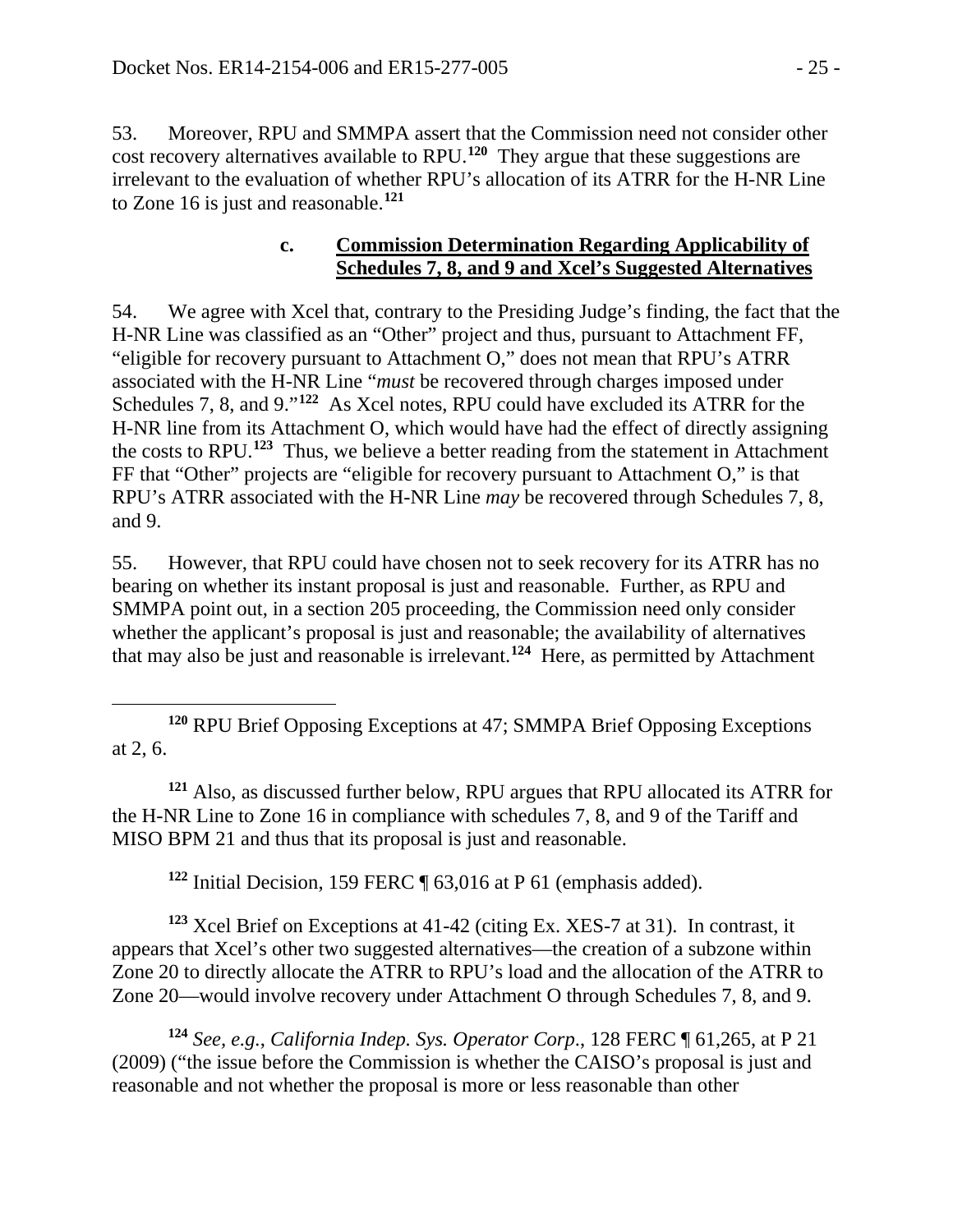FF, RPU proposed to recover its ATRR for the H-NR Line under Attachment O through Schedule 7, 8, and 9 zonal rates, and it sought to allocate its ATRR to Zone 16. To evaluate this proposed allocation, it was appropriate for the Presiding Judge to consider the provisions of Schedules 7, 8, and 9—particularly Sections 3(b) and 8(b), which address the development of joint pricing zone rates.

56. Accordingly, we disagree with Xcel that the Presiding Judge erred in not considering Xcel's suggested alternatives—i.e., the creation of a subzone, the exclusion or direct assignment of the costs to RPU, or the allocation to Zone 20. RPU did not propose any of these alternatives, and therefore they were not before the Presiding Judge.

### **3. Interpretation of Sections 3(b) and 8(b)**

#### **a. Overview**

 $\overline{a}$ 

57. Xcel, MISO TOs, Dairyland, and Trial Staff challenge the Presiding Judge's interpretation that, in the absence of a Commission-approved alternative, Sections 3(b) and 8(b) require the allocation of RPU's ATRR for the H-NR Line to Zone 16.**[125](#page-25-0)** In contrast, RPU argues that the Presiding Judge appropriately determined that allocating RPU's ATRR for the H-NR Line to Zone 16 conforms to the requirements of Sections 3(b) and 8(b).<sup>[126](#page-25-1)</sup> There are two main points of contention in the interpretation of Sections 3(b) and 8(b). First, the participants disagree on the interpretation of the phrase "facilities located in/within that pricing zone" as used in Sections 3(b) and 8(b). Second, they disagree on the related question of whether Sections 3(b) and 8(b) establish

<span id="page-25-0"></span>**<sup>125</sup>** Xcel Brief on Exceptions at 41-42; MISO TOs Brief on Exceptions at 15; Trial Staff Brief on Exceptions at 25. In contrast to Xcel, MISO TOs, and Trial Staff, Dairyland does not take a position on the Presiding Judge's finding that the inclusion of RPU's ATRR for the H-NR Line in Pricing Zone 16 is just and reasonable. MISO TOs Brief on Exceptions at 2 n.3.

<span id="page-25-1"></span>**<sup>126</sup>** *E.g.*, RPU Brief Opposing Exceptions at 27.

alternatives"); *see also OXY USA Inc. v. FERC*, 64 F.3d 679, 692 (D.C. Cir. 1995) (finding that under the FPA, as long as the Commission finds a methodology to be just and reasonable, that methodology "need not be the only reasonable methodology, or even the most accurate one"); *Cities of Bethany v. FERC*, 727 F.2d 1131, 1136 (D.C. Cir. 1984) (when determining whether a rate was just and reasonable, the Commission properly did not consider "whether a proposed rate schedule is more or less reasonable than alternative rate designs").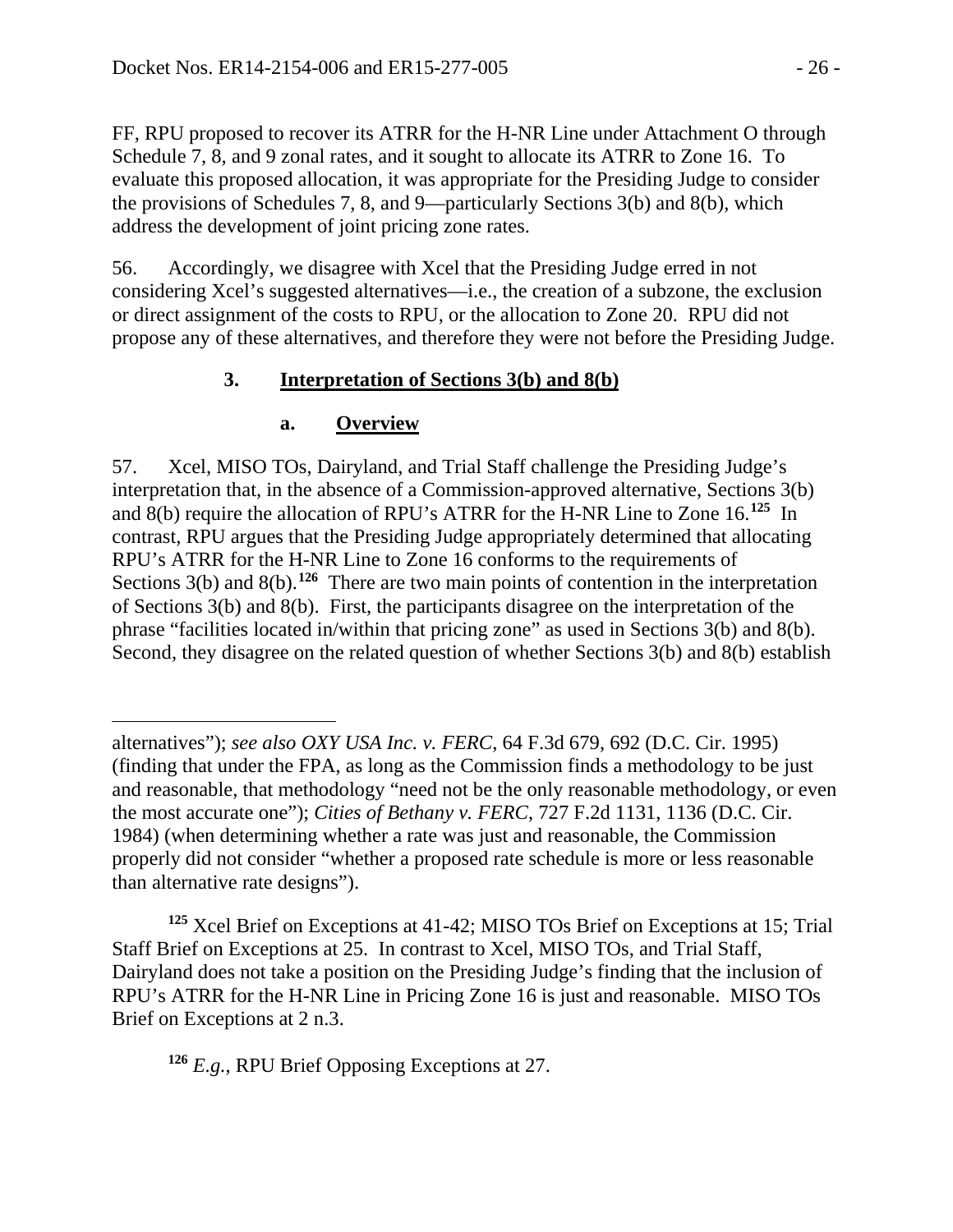a default cost allocation method. These two questions and related issues are addressed below.

#### **b. Interpretation of the Phrase "Facilities Located in/within that Pricing Zone"**

58. Xcel, MISO TOs, and Trial Staff disagree with the Presiding Judge's finding that the operative phrase "facilities located in/within that pricing zone" refers to facilities that are physically located in a pricing zone.**[127](#page-26-0)** Rather, these parties interpret this phrase as meaning "facilities . . . that are included in the ATRR of a zone for ratemaking purposes."**[128](#page-26-1)** In contrast, RPU supports the Presiding Judge's interpretation. As described in more detail below, these differences stem from diverging views on the meanings of the terms "located" and "zone."

# **i. Use of Dictionary Definitions**

## **(a) Briefs on Exceptions**

59. Xcel, MISO TOs, and Trial Staff criticize the Presiding Judge's use of dictionary definitions to ascertain the meaning of the words "located" and "zone." MISO TOs and Trial Staff argue that the Presiding Judge's reliance on dictionary definitions ignores the context of the Tariff.**[129](#page-26-2)** Xcel notes that the dictionary definitions were neither part of the record in these proceedings nor subject to official notice.**[130](#page-26-3)**

60. Xcel argues that the Presiding Judge did not explain why the dictionary definitions upon which he relied should be chosen over other definitions of the same terms in other dictionaries that are fully consistent with Xcel's position. Xcel notes, for example, that The American Heritage College Dictionary (Third Edition) defines "locate" as "[t]o determine or specify the position or limits of."**[131](#page-26-4)** Xcel argues that this alternative definition "does not carry the same physicality" as the definition chosen by the Presiding

<span id="page-26-0"></span> $\overline{a}$ 

<span id="page-26-3"></span><span id="page-26-2"></span><span id="page-26-1"></span>**<sup>128</sup>** Xcel Brief on Exceptions at 26; MISO TOs Brief on Exceptions at 13; Trial Staff Brief on Exceptions at 27-28.

**<sup>129</sup>** MISO TOs Brief on Exceptions at 15; Trial Staff Brief on Exceptions at 25.

**<sup>130</sup>** Xcel Brief on Exceptions at 26-27, 57-58.

<span id="page-26-4"></span>**<sup>131</sup>** *Id*. at 57 (quoting The American Heritage College Dictionary (3rd Ed.)).

**<sup>127</sup>** Initial Decision, 159 FERC ¶ 63,016 at P 95.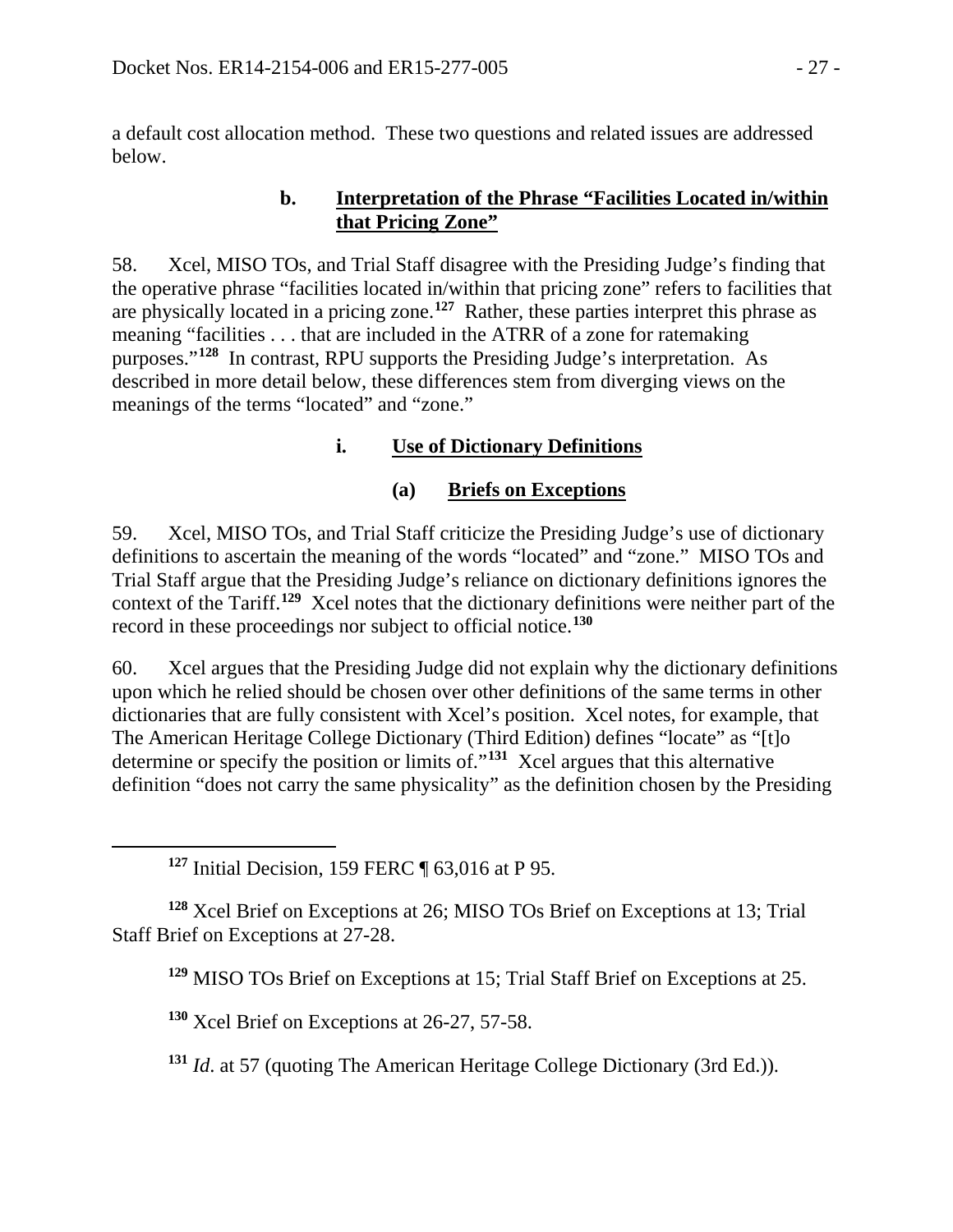Judge.**[132](#page-27-0)** Xcel also argues that other definitions of "zone" indicate that the term is often defined in non-geographic terms. Xcel and Trial Staff argue that the lack of clarity created by the use of dictionary definitions calls out for a resolution based on the record evidence and the Tariff terms, not based on dictionary definitions absent from the record.

61. Similarly, Trial Staff asserts that the Presiding Judge ignored the fact that "located" can be defined in ways other than "existing in a particular place."**[133](#page-27-1)** Trial Staff notes that the American Heritage Dictionary defines "located" as "to become established."**[134](#page-27-2)** Trial Staff argues that, applying this definition to the language in Sections 3(b) and 8(b), the phrase "transmission facilities that become established in that pricing zone" can be equated to the phrase "facilities . . . that are included in the ATRR of a [pricing] zone for ratemaking purposes."

62. Trial Staff argues that recourse to the dictionary alone is inadequate because it fails to account for the meaning ascribed to the words at issue by the writers and the Commission.**[135](#page-27-3)** Trial Staff notes that courts have cautioned against drilling down on words without regard for the larger context.<sup>[136](#page-27-4)</sup> Trial Staff argues that by reading only Sections 3(b) and 8(b) in a vacuum, the Presiding Judge did not give "careful attention to the nuances and specialized connotations" needed to understand the requirements of the MISO Tariff.**[137](#page-27-5)**

### **(b) Briefs Opposing Exceptions**

63. RPU argues that the Presiding Judge did not err in using dictionary definitions.**[138](#page-27-6)** RPU observes that the Presiding Judge used the dictionary to counter the efforts of Xcel

**<sup>132</sup>** *Id.* at 57-58.

<span id="page-27-0"></span> $\overline{a}$ 

**<sup>133</sup>** Trial Staff Brief on Exceptions at 27.

<span id="page-27-2"></span><span id="page-27-1"></span>**<sup>134</sup>** *Id*. (citing Locate, *The American Heritage Dictionary of the English Language*, https://ahdictionary.com/word/search.html?q=Located&submit.x=0&submit.y=0).

**<sup>135</sup>** *Id*. at 28.

<span id="page-27-5"></span><span id="page-27-4"></span><span id="page-27-3"></span>**<sup>136</sup>** *Id*. at 28-29 (citing, *inter alia*, *Cabell v. Markham*, 148 F.2d 737, 739 (2d Cir. 1945), *aff'd*, 326 U.S. 404 (1945) (*Cabell*); *U.S. v. Costello*, 666 F.3d 1040, 1044 (7th Cir. 2012) (*Costello*)).

**<sup>137</sup>** *Id*. at 29 (quoting *Costello*, 666 F.3d at 1044).

<span id="page-27-6"></span>**<sup>138</sup>** RPU Brief Opposing Exceptions at 14.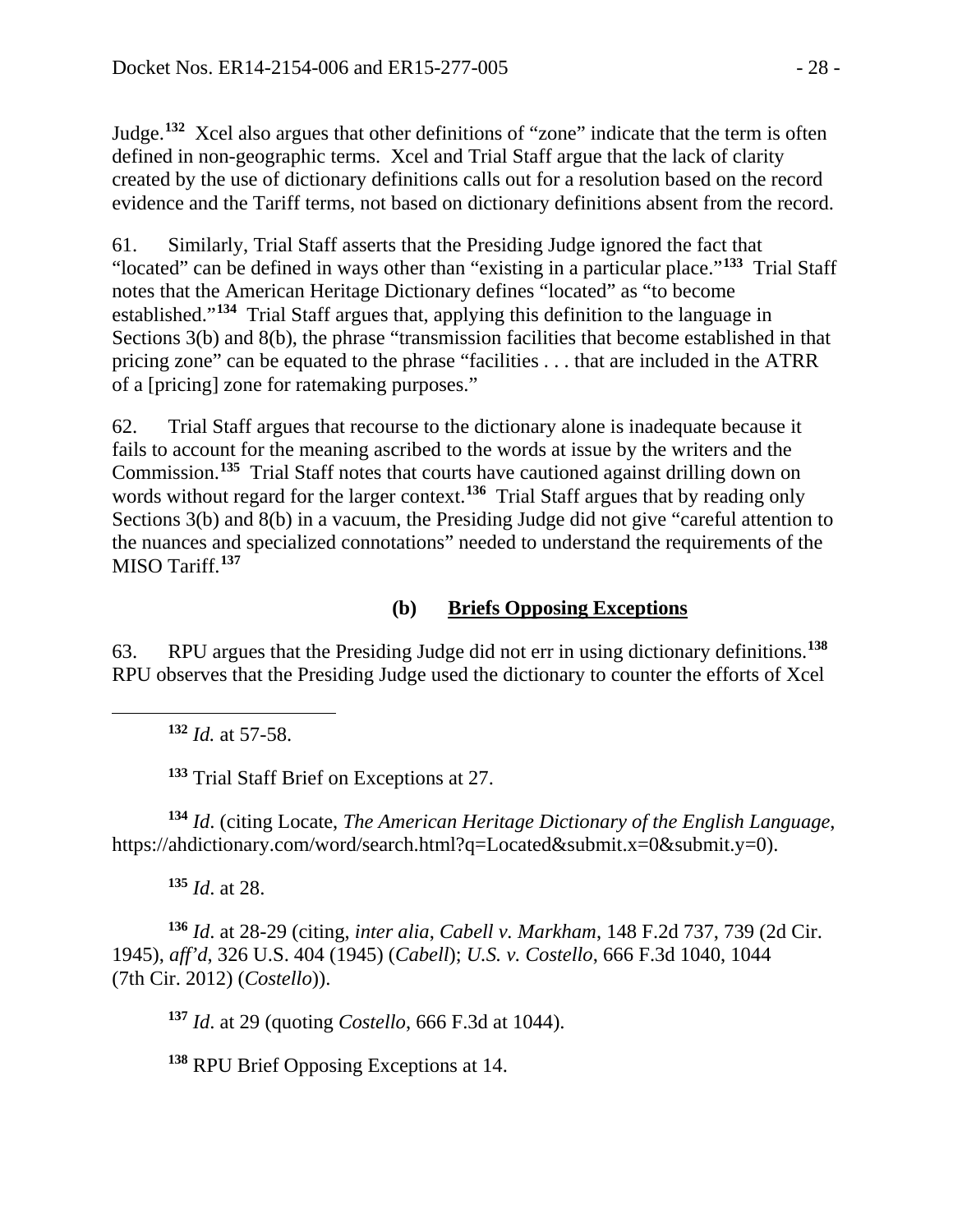who, according to RPU, denied the plain meaning of the applicable language in Sections 3(b) and 8(b) by arguing that "physical location" means something different than "location," and that "allocated to" and "located in" are synonymous. RPU argues that, but for Xcel's arguments, there would be no need for the Presiding Judge to refer to dictionary definitions of very simple, everyday words that are not terms of art. RPU argues that the meaning of these words cannot be seriously disputed.

## **ii. "Located"**

### **(a) Briefs on Exceptions**

64. Xcel and MISO TOs disagree with the Presiding Judge's finding that the fact that the applicable language in Sections 3(b) and 8(b) does not use the word "physically" to modify the word "located" is immaterial.<sup>[139](#page-28-0)</sup> They repeat that the absence of the adverb "physically" indicates that it was not intended for the term "located" to refer to physical location in a geographic area.

65. MISO TOs argue that canons of contract interpretation mandate that the absence of the word "physically" in these sections, as compared to its use in other sections, is both intentional and meaningful.**[140](#page-28-1)** MISO TOs note that the Presiding Judge omitted the fact that Attachment FF of the Tariff uses the term "physically located" when discussing the cost allocation of Baseline Reliability Projects. Further, MISO TOs observe that section 1 of Schedule 9 refers to the "physical location" of load for purposes of determining which zonal rate a load will pay, while Section 3(b) of Schedule 9 addressing transmission facility cost recovery does not qualify the term "location" with the word "physically."**[141](#page-28-2)**

66. In addition, MISO TOs disagree with the Presiding Judge's statement that section 1 of Schedules 7, 8, and 9 all use "located" and "physically located" interchangeably.**[142](#page-28-3)** They note that, while section 1 of Schedules 7 and 8 do not use the word "physically" when discussing the location of load, both refer to a load's location "within the Transmission System Region," which implies a geographic (i.e., physical) location within the MISO region. MISO TOs note that, in contrast, section 8(b) of

**<sup>140</sup>** MISO TOs Brief on Exceptions at 20.

<span id="page-28-2"></span>**<sup>141</sup>** *Id.* at 18.

<span id="page-28-3"></span>**<sup>142</sup>** *Id*. at 21 n.50.

<span id="page-28-1"></span><span id="page-28-0"></span> $\overline{a}$ **<sup>139</sup>** Xcel Brief on Exceptions at 27-28, 63; MISO TOs Brief on Exceptions at 19-20.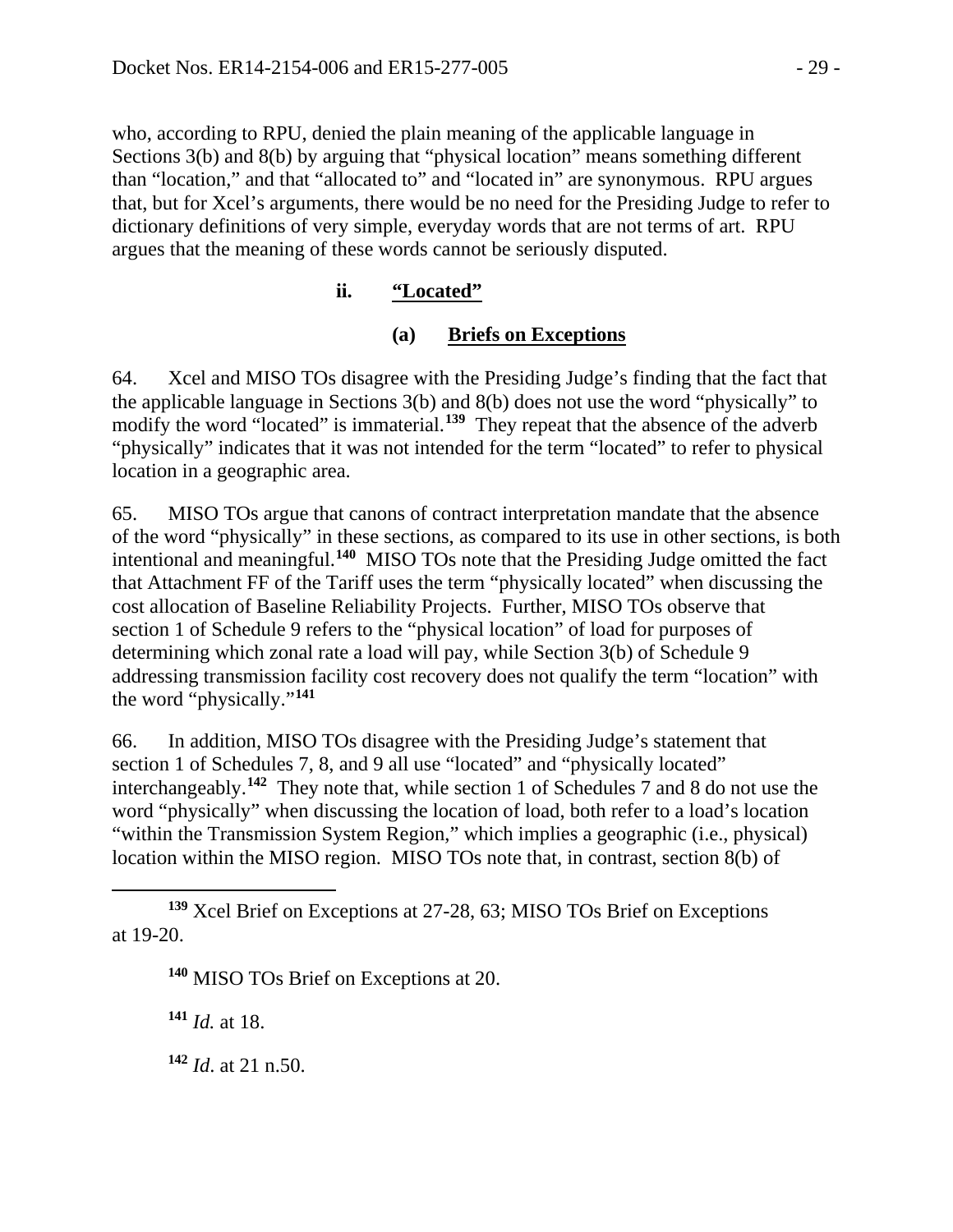Schedules 7 and 8 contain no such geographic qualification in discussing the proper "location" for recovery of transmission facility costs.**[143](#page-29-0)**

67. Similarly, Xcel asserts that Schedule 9 itself refers to "physical" location when it means to do so.**[144](#page-29-1)** Xcel argues that, despite the Presiding Judge's claims to the contrary, the use of "physically" in section 1 of Schedule 9 is directly relevant because load and transmission facilities (and cost allocation) differ. Xcel notes that load receives service in an identifiable physical location, and, as such, the physical location of a load within an LBA area would identify the "host" pricing zone. Xcel also notes that, in contrast, transmission facilities installed and used to provide transmission service can be, and often are, widely dispersed across the transmission system. Xcel argues that, given that fact, the facilities must be allocated to a pricing zone. Further, Xcel asserts that, as with the HRL Project facilities, different loads in different locations and zones may benefit from the exact same facilities. Xcel argues that, therefore, the choice to refer to the physical location of load but not the physical location of transmission facilities is relevant.**[145](#page-29-2)**

#### **(b) Briefs Opposing Exceptions**

68. RPU argues that the Presiding Judge correctly held that the word "physically" adds nothing to the word "location."**[146](#page-29-3)** RPU agrees with the Presiding Judge that in the applicable language of Sections 3(b) and 8(b) "located" can only mean "physically located." RPU asserts that transmission facilities are large physical objects that are located where they are constructed. RPU asserts that transmission facilities are not ethereal concepts and are not portable devices that can be moved from location to location or from zone to zone.**[147](#page-29-4)**

**<sup>143</sup>** *Id.*

<span id="page-29-2"></span><span id="page-29-1"></span><span id="page-29-0"></span> $\overline{a}$ 

**<sup>145</sup>** *Id*. at 63.

<span id="page-29-4"></span>**<sup>147</sup>** *Id.*

**<sup>144</sup>** Xcel Brief on Exceptions at 55.

<span id="page-29-3"></span>**<sup>146</sup>** RPU Brief Opposing Exceptions at 18.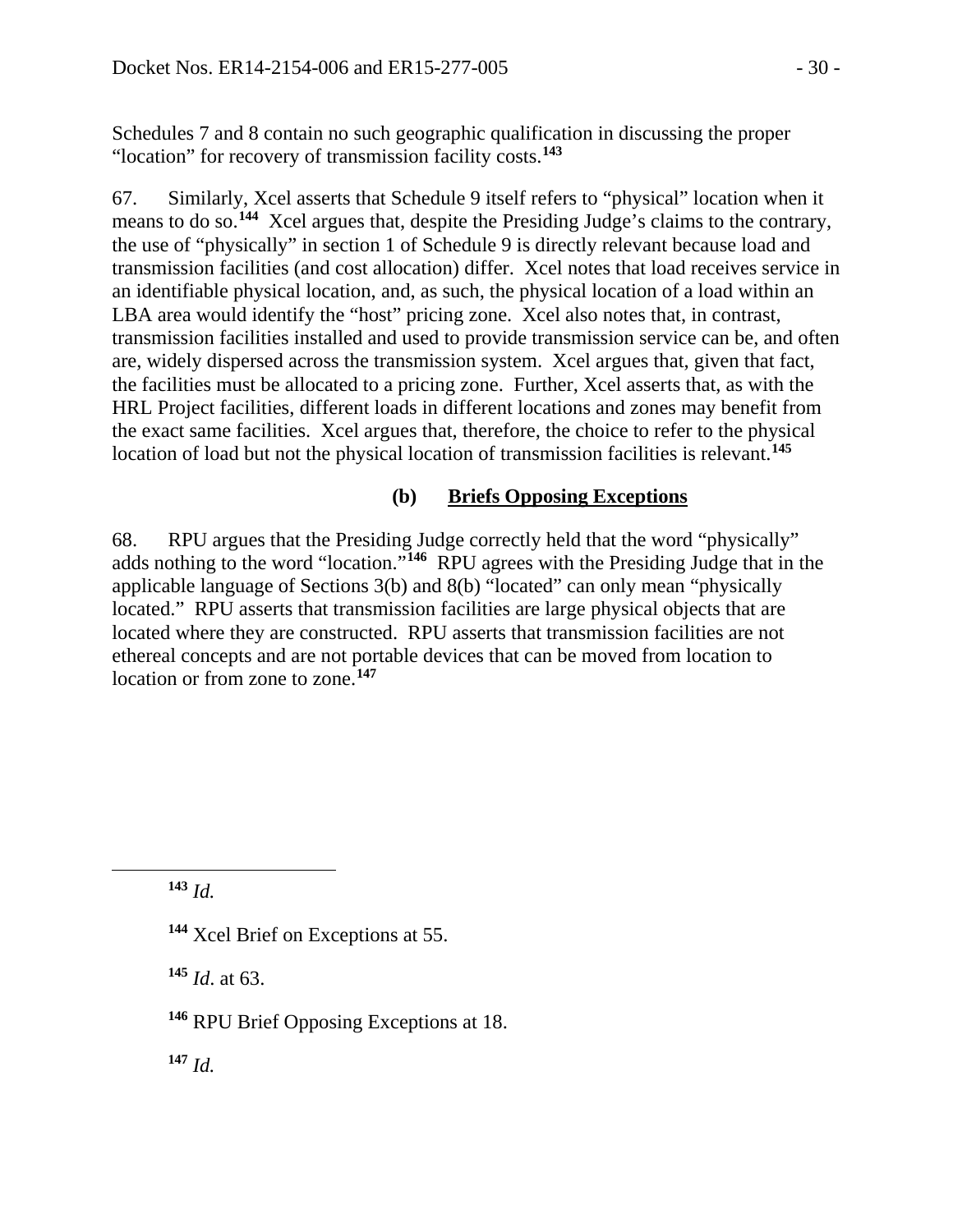#### **iii. "Zone"**

### **(a) Briefs on Exceptions**

69. Xcel, MISO TOs, and Trial Staff argue that pricing zones are rate concepts and are not physical constructs (i.e., not geographic areas). **[148](#page-30-0)** Further, Xcel argues that, because pricing zones are not physical constructs, the H-NR Line is not physically located in Zone 16.**[149](#page-30-1)**

70. Xcel argues that, in concluding that pricing zones are physical or geographic constructs, rather than rate constructs, the Presiding Judge departed from the language of the Tariff and reached an illogical conclusion not supported by the record evidence.**[150](#page-30-2)** Xcel asserts that the language of the Schedule 9 does not support the Presiding Judge's conclusion that pricing zones are physical constructs with physical boundaries and notes that there is no reference to the "physical" location of transmission facilities in Schedule 9. Xcel also notes that the key term in that rate schedule—"pricing zone"—is not capitalized, which, according to Xcel, indicates that it does not refer to the defined term "Zone" in the TOA**[151](#page-30-3)** or the defined term "Transmission Pricing Zone" in the Tariff.**[152](#page-30-4)**

71. In addition, Xcel argues that the Presiding Judge's claim that LBA area boundaries can be determinative of the cost allocation of transmission facilities is inconsistent with

**<sup>149</sup>** Xcel Brief on Exceptions at 54-55.

**<sup>150</sup>** *Id.* at 55.

<span id="page-30-3"></span><span id="page-30-2"></span><span id="page-30-1"></span>**<sup>151</sup>** *Id*. (citing Ex. RPU-32 at 3 (defining "Zone")). Appendix C to the TOA defines "Zone(s)" as "the transmission pricing zone(s) identified in the Tariff as it (they) maybe changed pursuant to this Appendix C."

<span id="page-30-4"></span>**<sup>152</sup>** *Id*. (citation omitted). The Tariff defines "Transmission Pricing Zone" as "[t]he pricing zones that the Transmission Provider uses to allocate revenues for services, such as Reactive Supply and Voltage Control." Tariff, Module A, § 1.T; *see also Midcontinent Indep. Sys. Operator, Inc.*, Order Taking Official Notice, Docket Nos. ER14-2154-006 and ER15-277-005, at P 1 (Apr. 14, 2017) (unpublished order).

<span id="page-30-0"></span> $\overline{a}$ **<sup>148</sup>** Xcel Brief on Exceptions at 55; MISO TOs Brief on Exceptions at 26; Trial Staff Brief on Exceptions at 27. Xcel appears to use the term "rate constructs" synonymously with the term "rate concepts," and the term "physical constructs" synonymously with the term "physical concepts." For purposes of this order, we will assume that each pair of terms has the same meaning.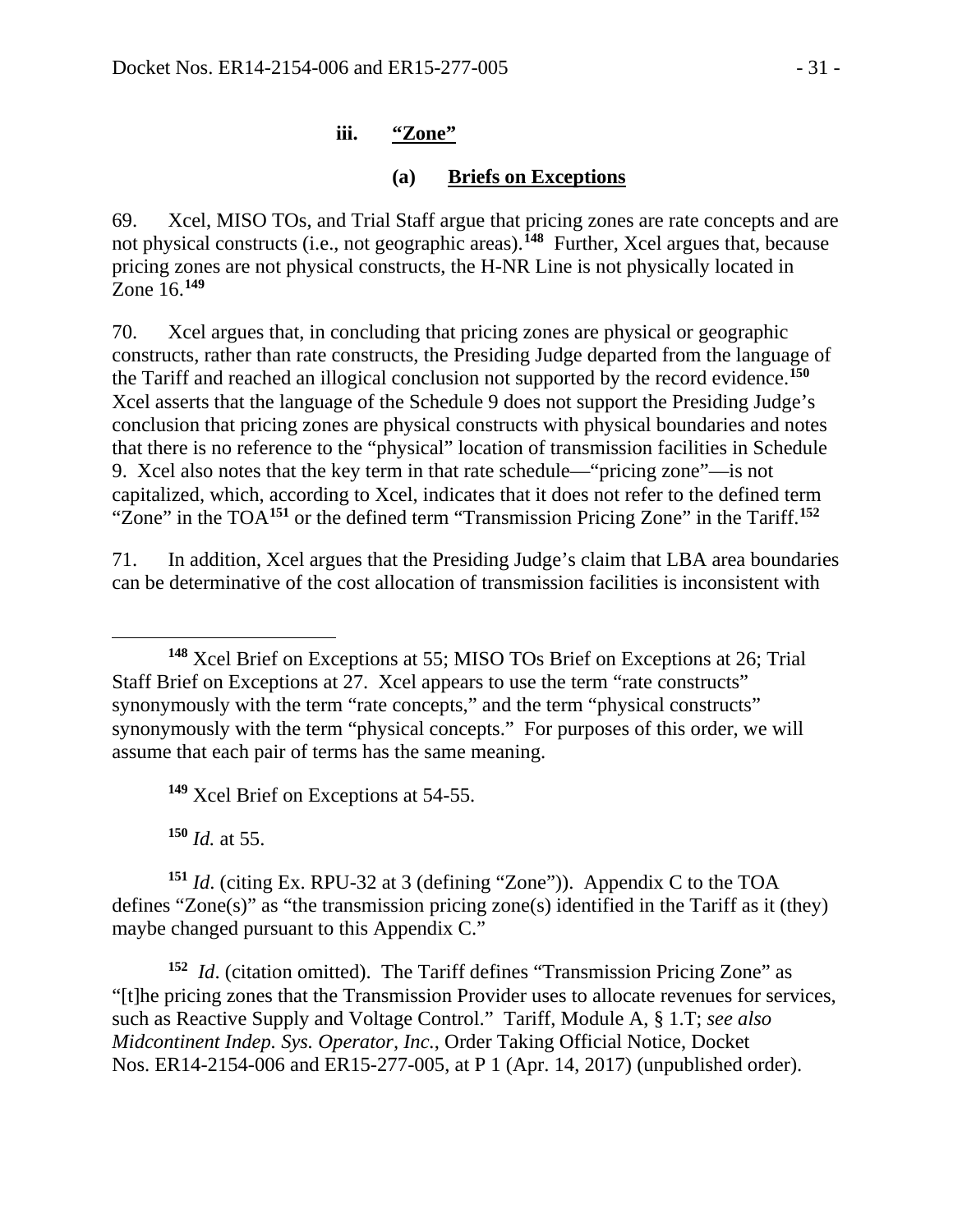how the metered boundaries of LBA areas are established.**[153](#page-31-0)** Xcel argues that the Presiding Judge's approach would cause transmission facility cost allocations to flow directly from LBA area metering point decisions, even though there is no record evidence that LBA area metering point decisions are even considered as a basis for cost allocation under the Tariff. Xcel asserts that LBA area metering points should be based on operational and reliability concerns and not on the impact on transmission facility cost allocations.

72. Xcel agrees with the Presiding Judge that pricing zones in MISO are generally consistent with LBA areas.**[154](#page-31-1)** However, Xcel asserts that the fact that most of the facilities in the NSP LBA area are located in Zone 16 for rate recovery purposes does not mean that every facility in the NSP LBA area is in Zone 16. Xcel argues that, despite evidence that there is only general overlap between the NSP LBA area and Zone 16, the Presiding Judge concludes to the contrary that "the NSP LBA [area] is contiguous with Zone 16."**[155](#page-31-2)** Xcel notes that, at the post-hearing oral argument, counsel for MISO acknowledged that there is no map of the MISO pricing zones.**[156](#page-31-3)** Xcel asserts that, if pricing zones were contiguous with LBA areas, MISO could have simply acknowledged that the LBA area maps could be used.**[157](#page-31-4)**

73. Xcel disagrees with the Presiding Judge's finding that the map of pricing zones in Minnesota put forward by SMMPA witness Geschwind demonstrates the physical boundaries of pricing zones.**[158](#page-31-5)** Xcel argues that SMMPA witness Geschwind described it as a map of SMMPA's members and the pricing zones where those members have load and that he did not claim that it was a map of the physical boundaries of pricing zones or LBA areas. Xcel notes that the map does not identify a single transmission asset in any of the identified pricing zones. Xcel notes that, in contrast, Xcel provided a map of the NSP Companies transmission facilities for which the ATRR is recovered in Zone 16, with a map of the NSP LBA area superimposed on those transmission facilities.<sup>[159](#page-31-6)</sup> Xcel

**<sup>154</sup>** *Id*. at 59.

<span id="page-31-2"></span><span id="page-31-1"></span><span id="page-31-0"></span> $\overline{a}$ 

**<sup>155</sup>** *Id*. at 59 (quoting Initial Decision, 159 FERC ¶ 63,016 at P 78).

<span id="page-31-3"></span>**<sup>156</sup>** *Id*. at 61 (citing Tr. at 417:24-418:23).

<span id="page-31-4"></span>**<sup>157</sup>** *Id.*

<span id="page-31-5"></span>**<sup>158</sup>** *Id*. at 62 (citing Ex. SMP-2; Initial Decision, 159 FERC ¶ 63,016 at P 116).

<span id="page-31-6"></span>**<sup>159</sup>** *Id*. at 46 (citing Ex. XES-15), 62.

**<sup>153</sup>** Xcel Brief on Exceptions at 62.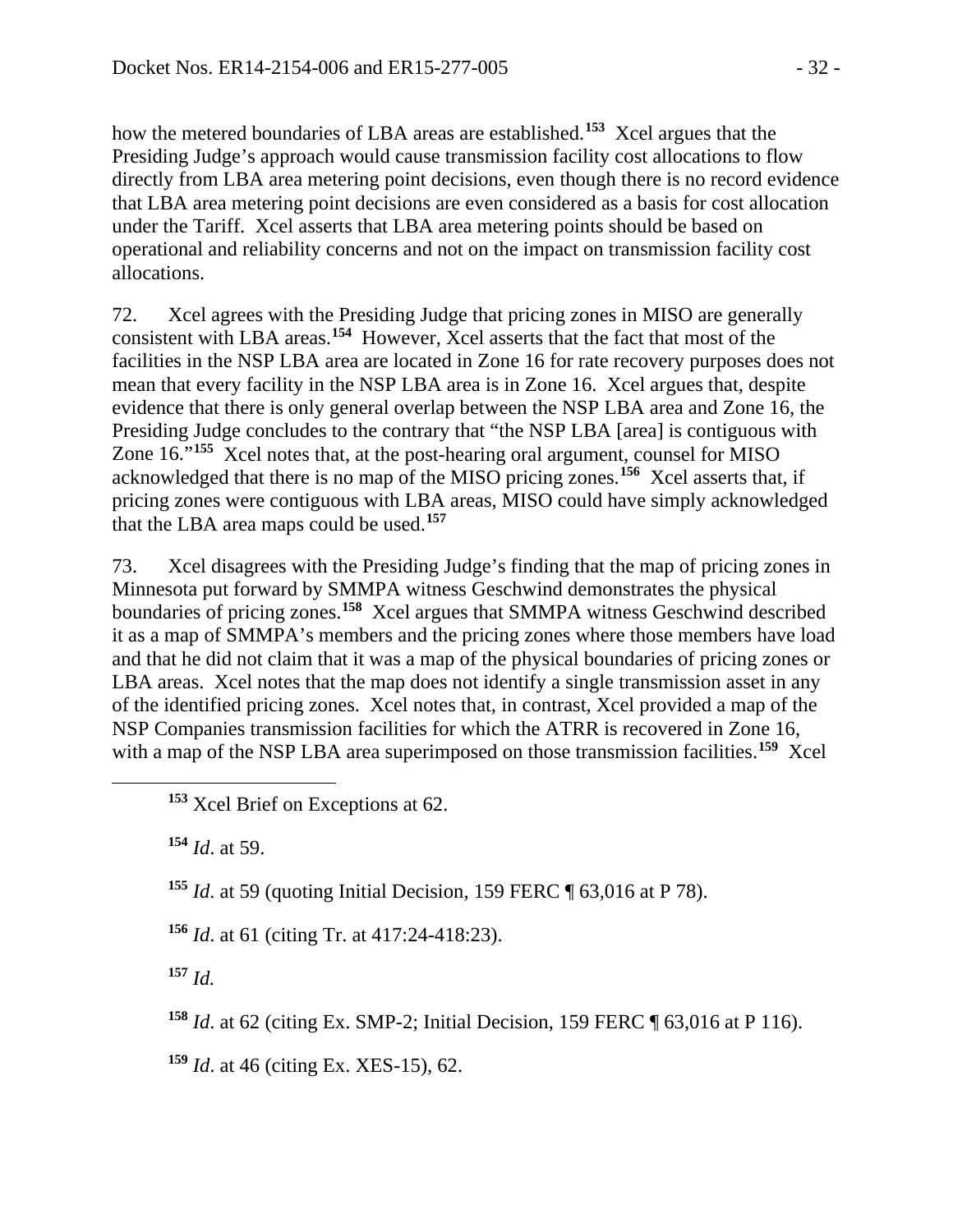asserts that this map indicates that in many cases there are transmission facilities located in distant regions from NSP's own LBA area but that are nevertheless recovered in Zone 16 for cost recovery purposes because those facilities were built in order to serve NSP load.

74. Further, Xcel disagrees with the Presiding Judge's observation that no witness testified that the H-NR Line is located in a zone other than Zone 16.**[160](#page-32-0)** Xcel argues that the Presiding Judge overlooked the testimony of Xcel witness Wetterlin. Xcel argues that the purpose of witness Wetterlin's testimony was to demonstrate that pricing zones are rate concepts and not physical concepts, and that the ATRR for RPU's share of the H-NR Line should be recovered in a different pricing zone or directly allocated to RPU.**[161](#page-32-1)** Similarly, Trial Staff notes that witness Wetterlin testified that, under the Tariff, "pricing zones" are rate concepts, rather than physical/electrical regions of the transmission system.**[162](#page-32-2)** Trial Staff noted that witness Wetterlin further testified that it is "pricing zone placement (not LBA location) of the facility [that] matters for rate purposes."**[163](#page-32-3)**

75. MISO TOs agree with Xcel's characterization of pricing zones as rate constructs and not geographic constructs. **[164](#page-32-4)** MISO TOs assert that pricing zones serve no function other than to allocate and recover costs and are not used for any operational purpose. MISO TOs assert that, in contrast, LBA areas are physical areas that are used for operational purposes to ensure reliable operation of transmission facilities and generation resources to serve loads physically located within them. MISO TOs argue that, while, in general, pricing zones are often based on the boundaries of LBA areas, this does not mean that pricing zones are a physical, geographic concept with defined borders. MISO TOs assert that the Presiding Judge's conclusion that the term "zone" necessarily conveys a physical concept is unsupported.**[165](#page-32-5)**

- **<sup>161</sup>** *Id*. (citing, *inter alia*, Ex. XES-7 at 43-46).
- **<sup>162</sup>** Trial Staff Brief on Exceptions at 27 (citing Ex. No. XES-7 at 29).
- <span id="page-32-3"></span>**<sup>163</sup>** *Id.* (quoting Ex. No. XES-7 at 29).
- <span id="page-32-4"></span>**<sup>164</sup>** MISO TOs Brief on Exceptions at 26.
- <span id="page-32-5"></span>**<sup>165</sup>** *Id.*

<span id="page-32-2"></span><span id="page-32-1"></span><span id="page-32-0"></span> $\overline{a}$ 

**<sup>160</sup>** *Id*. at 60 (quoting Initial Decision, 159 FERC ¶ 63,016 at P 76).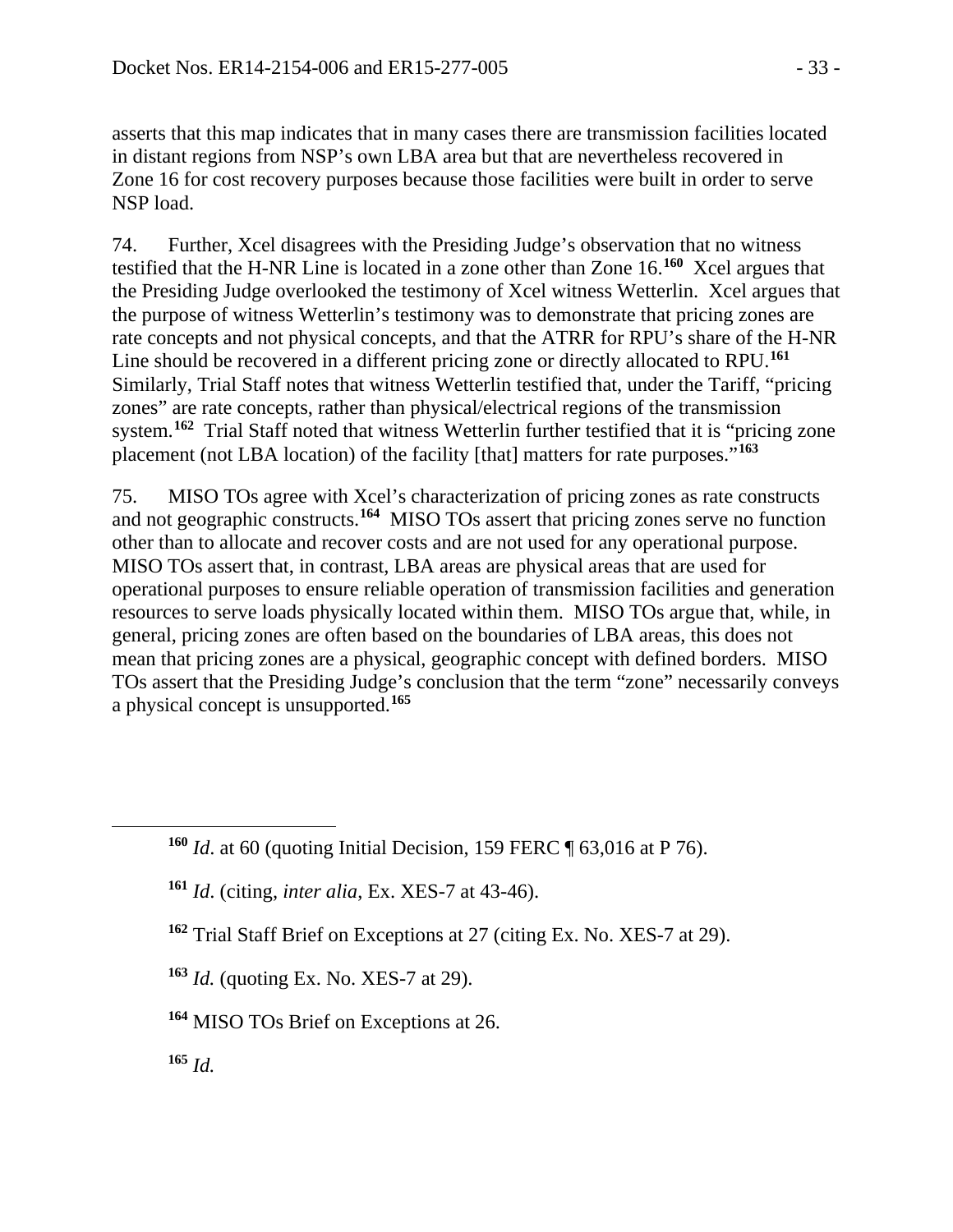### **(b) Briefs Opposing Exceptions**

76. RPU disagrees with the argument of Xcel, MISO TOs, and Trial Staff that pricing zones are rate concepts and not geographic areas with actual boundaries.**[166](#page-33-0)** RPU asserts that this argument defies the core license plate zonal structure of MISO's system. RPU notes that the Commission initially approved MISO's proposal to become an RTO using license plate structure in which "[a]ll customers will pay a single rate to use the entire system. Initially, the rate will be based on the costs of the local service area where the point of delivery is located."**[167](#page-33-1)**

77. RPU explains that, according to Xcel, if a transmission line is physically located in zone A but its costs are allocated to zone B, the line is "located in" zone B for rate purposes.**[168](#page-33-2)** RPU asserts that it is on this premise that Xcel argues that certain remotelylocated lines that Xcel owns, the costs of which Xcel has elected to allocate to Zone 16, are "located" in Zone 16. RPU argues that this reflects Xcel's mixing of the terms "allocated to" versus "located in." RPU asserts that allocating the costs of a facility does not change the location of that facility, as one allocates costs and not locations.**[169](#page-33-3)**

78. RPU asserts that, because Xcel and Trial Staff also admit that the H-NR Line is located within the NSP LBA area, no serious or credible claim can be made that the H-NR Line is not located in Zone 16.**[170](#page-33-4)** Further, RPU argues that the notion that pricing zones have no boundaries is contrary to the Tariff and makes no practical sense.**[171](#page-33-5)** RPU observes that Schedules 7, 8, and 9 provide that a transmission customer shall pay the rates of the zone in which its load is physically located, thereby connoting boundaries.

**<sup>166</sup>** RPU Brief Opposing Exceptions at 21.

<span id="page-33-1"></span>**<sup>167</sup>** *Id*. at 21 n.80 (quoting *Midwest Indep. Transmission Sys. Operator, Inc.*, 84 FERC ¶ 61,231, at 62,166 (1998); (citing *Alliance Cos.*, 99 FERC ¶ 61,105, at 61,444 (2002) ("The Commission has consistently approved the use of license plate rates for regional transmission service as a transitional mechanism to avoid abrupt cost shifts that would serve as an impediment to RTO formation. Such license plate rates have typically reflected the embedded cost of transmission per unit of load and pricing zones that reflect the service areas of individual transmission owners or groups of transmission owners"))).

<span id="page-33-2"></span>**<sup>168</sup>** *Id.* at 22 (citing Xcel Brief on Exceptions at 34).

<span id="page-33-3"></span>**<sup>169</sup>** *Id.*

<span id="page-33-0"></span> $\overline{a}$ 

<span id="page-33-4"></span>**<sup>170</sup>** *Id.*

<span id="page-33-5"></span>**<sup>171</sup>** *Id.* at 23; *see also id.* at 15 n.50.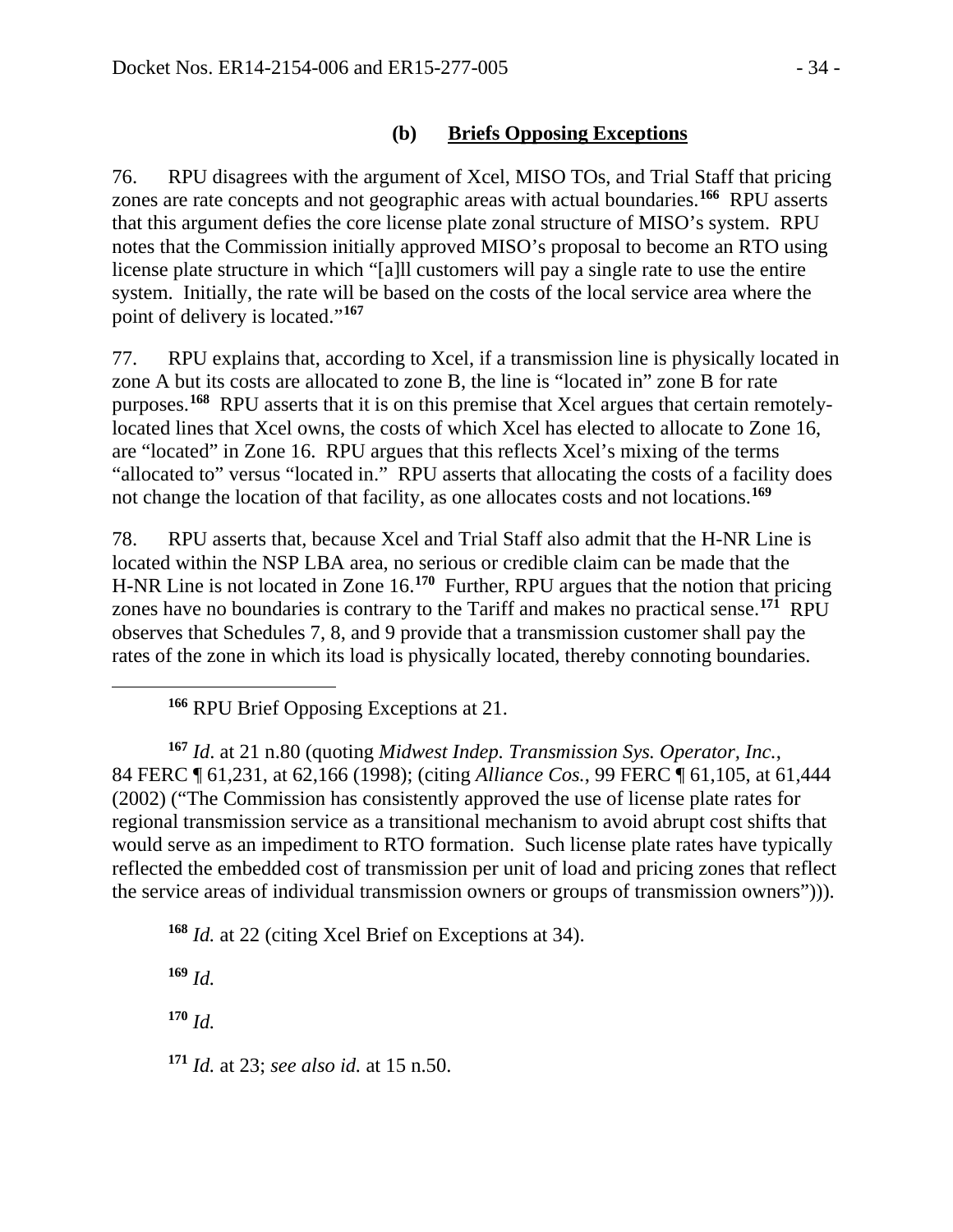RPU asserts that the allocation of costs of remote facilities to a zone neither alters the zonal boundaries nor changes the zone in which a customer's load is located.

79. In addition, RPU argues that the Presiding Judge also correctly observed that the notion that pricing zones have physical boundaries is supported by the express language in the TOA, Appendix K, section II.C.3, "Zone Boundaries."**[172](#page-34-0)** RPU asserts that the Presiding Judge appropriately observed that the title indicates that this section addresses realignment, elimination, or reconfiguration of the physical boundaries of pricing zones, and reinforces the conclusion that pricing zones are geographic areas, and not rate concepts.**[173](#page-34-1)**

#### **c. Whether Sections 3(b) and 8(b) Set Forth a Cost Allocation Method**

### **i. Briefs on Exceptions**

80. Xcel and Trial Staff argue that, in contrast to the Presiding Judge's ruling, Sections 3(b) and 8(b) do not specify how to allocate a transmission facility to a particular pricing zone; they assert that, rather, these provisions merely specify how to calculate a Transmission Owner's zonal ATRR when the location of a given transmission facility has been determined.**[174](#page-34-2)** Xcel disagrees with the Presiding Judge that the applicable language of Sections 3(b) and 8(b) produces a "circular, cumbersome result."**[175](#page-34-3)** Xcel asserts that putting the applicable language in Sections 3(b) and 8(b) in a simple mathematical equation shows that the language is in fact not circular. Xcel explains that, under Sections 3(b) and 8(b), in order to calculate a Transmission Owner's ATRR in a given pricing zone, the Transmission Owner's gross transmission plant in the pricing zone is divided by that Transmission Owner's total gross transmission plant in all pricing zones. Xcel explains that this calculation provides the proportion of the Transmission Owner's Attachment O ATRR that is recovered in the specific pricing zone. Xcel states that this proportion is then multiplied by the Transmission Owner's total Attachment O ATRR to provide the Transmission Owner's ATRR recovered in the

**<sup>172</sup>** *Id.* at 23.

<span id="page-34-0"></span> $\overline{a}$ 

**<sup>173</sup>** *Id*. at 23-24 (citing Initial Decision, 159 FERC ¶ 63,016 at P 215).

<span id="page-34-3"></span><span id="page-34-2"></span><span id="page-34-1"></span>**<sup>174</sup>** Xcel Brief on Exceptions at 44; Trial Staff Brief on Exceptions at 3, 26. Trial Staff argues that Sections 3(b) and 8(b) can also be read to mean, consistent with BPM 21, that cost allocations are "in general" determined by physical location. Trial Staff Brief on Exceptions at 26.

**<sup>175</sup>** Xcel Brief on Exceptions at 44.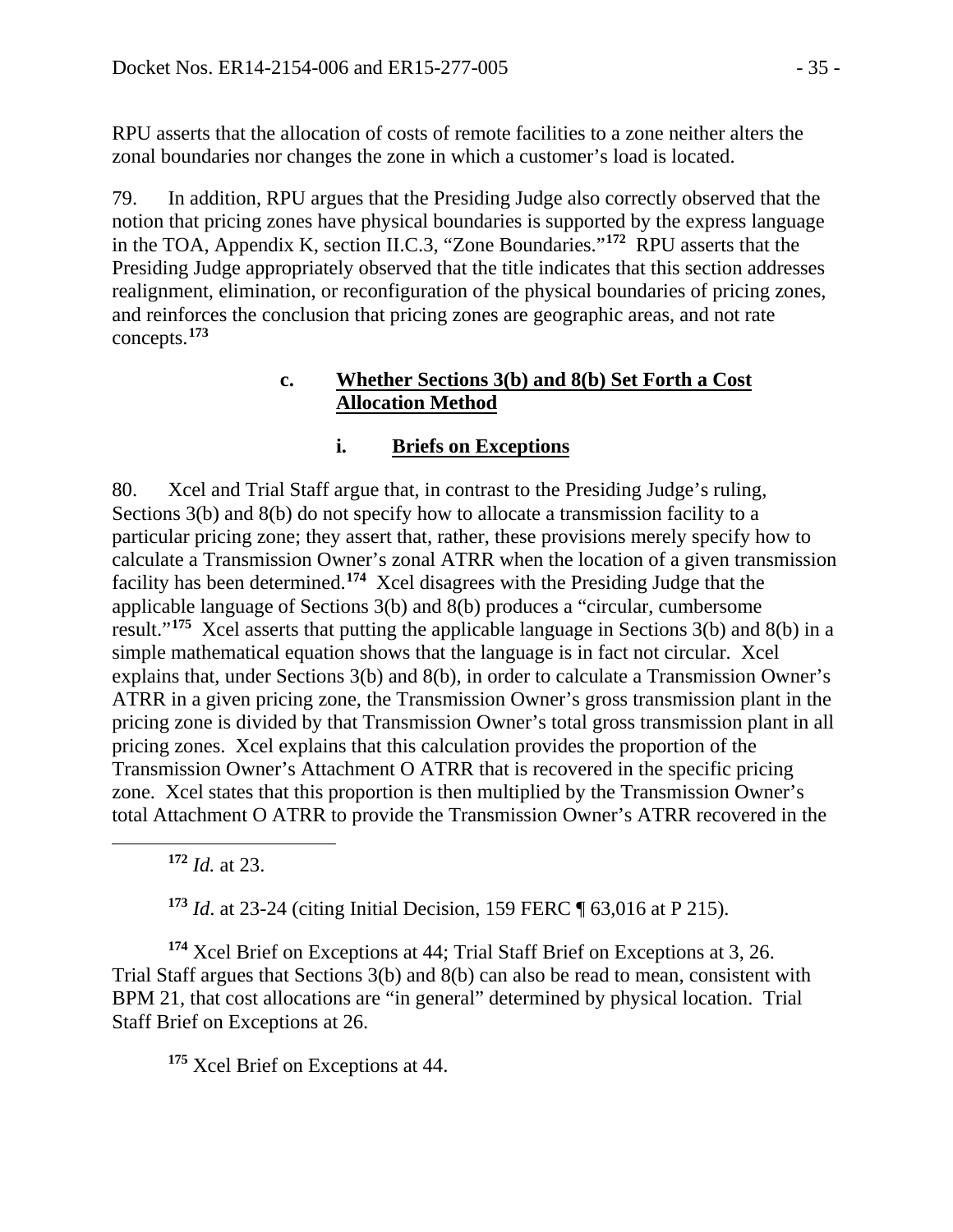specific pricing zone. Xcel provides the following formula to illustrate these calculations:

> Gross Transmission Plant in Zone/Total Gross Transmission Plant in Attachment O \* Att O ATRR = Zonal ATRR.

81. Xcel notes that, although the Total Gross Transmission Plant and total Attachment O ATRR is available in Attachment O, the gross transmission plant "located in that pricing zone" at issue is not otherwise specified.**[176](#page-35-0)** Xcel argues that the language of Sections 3(b) and 8(b) "does not mandate how a transmission facility is 'located in' a Pricing Zone."**[177](#page-35-1)** As discussed above, Xcel, MISO TOs, and Trial Staff believe that the phrases "facilities located in/within that pricing zone," as used in Sections 3(b) and 8(b), mean "facilities . . . that are included in the ATRR of a zone for ratemaking purposes."**[178](#page-35-2)** Thus, under their interpretation of Sections 3(b) and 8(b), physical location of a facility is not dispositive of the pricing zone in which the facility is located for cost allocation purposes.

82. Trial Staff argues that, if it were the case that the Tariff dictated the outcome of these proceedings, there would have been no need to set this matter for hearing. **[179](#page-35-3)** Trial Staff asserts that, if this matter turned on the language in the Tariff and the physical location of the H-NR Line, the Commission could have disposed of this litigation years ago instead of issuing a hearing order.

83. Trial Staff argues that Sections 3(b) and 8(b) alone form the basis for the Presiding Judge's determination that the Tariff requires RPU to allocate its ATRR for the H-NR Line to the zone in which the H-NR Line is located. **[180](#page-35-4)** Trial Staff argues that the Presiding Judge erred by not considering the language of Sections 3(b) and 8(b) in the context of the entire Tariff.

**<sup>176</sup>** *Id.* at 45.

<span id="page-35-0"></span> $\overline{a}$ 

**<sup>177</sup>** *Id.* at 44.

<span id="page-35-4"></span><span id="page-35-3"></span><span id="page-35-2"></span><span id="page-35-1"></span>**<sup>178</sup>** Similarly, Xcel argues that "located in" can be substituted for the phrase "allocated to." *See*, *e.g.*, *id.* at 45 n.166.

**<sup>179</sup>** Trial Staff Brief on Exceptions at 3.

**<sup>180</sup>** *Id.* at 25.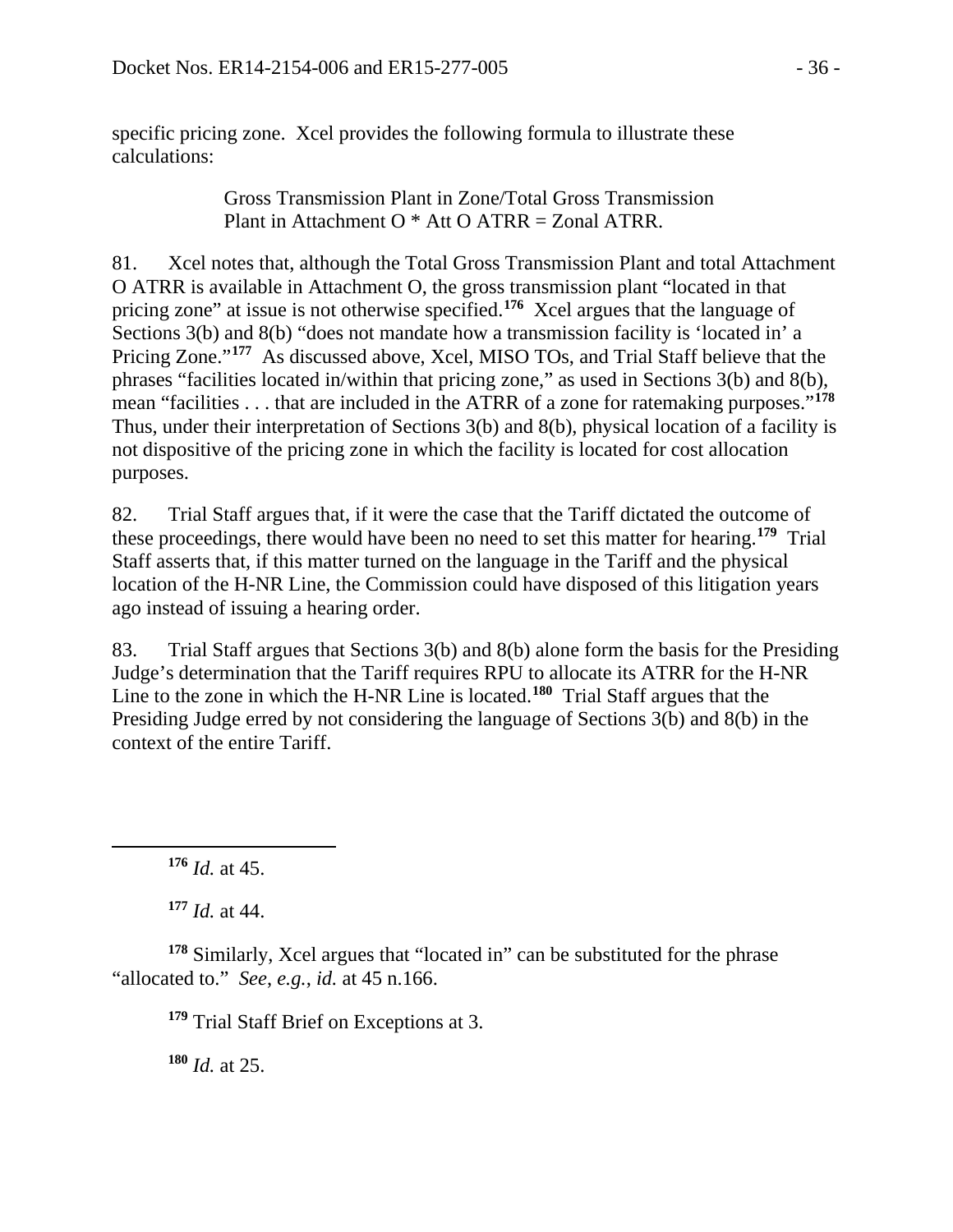## **ii. Briefs Opposing Exceptions**

84. RPU disagrees with the arguments of Xcel and Trial Staff that Sections 3(b) and 8(b) do not explain how to allocate transmission facilities to particular pricing zones.**[181](#page-36-0)** RPU asserts that this argument denies that the Tariff says what it says: RPU observes that the essence of the argument is that language expressly stating how to allocate the costs does not actually explain how to allocate costs. RPU argues that the Presiding Judge appropriately determined that "located in" means located in.

85. RPU asserts that Xcel's argument that the language of Sections 3(b) and 8(b) does not mandate how a transmission facility is "located in" a pricing zone is a truism. According to RPU, this Tariff language "does not mandate how a transmission facility is 'located in' a Pricing Zone" because it cannot do so; RPU argues that the location is a matter of physical situs and not of Tariff language.**[182](#page-36-1)** RPU asserts that Sections 3(b) and 8(b) use the facility's location as the basis for allocating the facility's ATRR between pricing zones when the owner has facilities located in more than one pricing zone.

## **d. Other Issues Regarding the Interpretation of Sections 3(b) and 8(b)**

## **i. BPM**

## **(a) Briefs on Exceptions**

86. Xcel, MISO TOs, and Trial Staff argue that BPM 21 does not compel the allocation that the Presiding Judge claims.**[183](#page-36-2)** They argue that, by adding the qualifier "in general," to the discussion of transmission allocation in BPM 21, MISO is explicitly acknowledging that, in some circumstances, physical location is not followed when allocating transmission facilities for revenue recovery purposes. Trial Staff asserts that the modifier "in general" is important because the phrase would have no meaning if the Tariff strictly required cost allocation based on physical location.**[184](#page-36-3)** Xcel disagrees with the Presiding Judge's finding that the qualifier "in general" only refers to instances where the Commission has specifically authorized a different allocation, noting the large

<span id="page-36-0"></span> $\overline{a}$ 

**<sup>182</sup>** *Id*. at 20 (quoting Xcel Brief on Exceptions at 44).

<span id="page-36-3"></span><span id="page-36-2"></span><span id="page-36-1"></span>**<sup>183</sup>** Xcel Brief on Exceptions at 51; MISO TOs Brief on Exceptions at 21-22; Trial Staff Brief on Exceptions at 3, 26.

**<sup>184</sup>** Trial Staff Brief on Exceptions at 3.

**<sup>181</sup>** RPU Brief Opposing Exceptions at 19.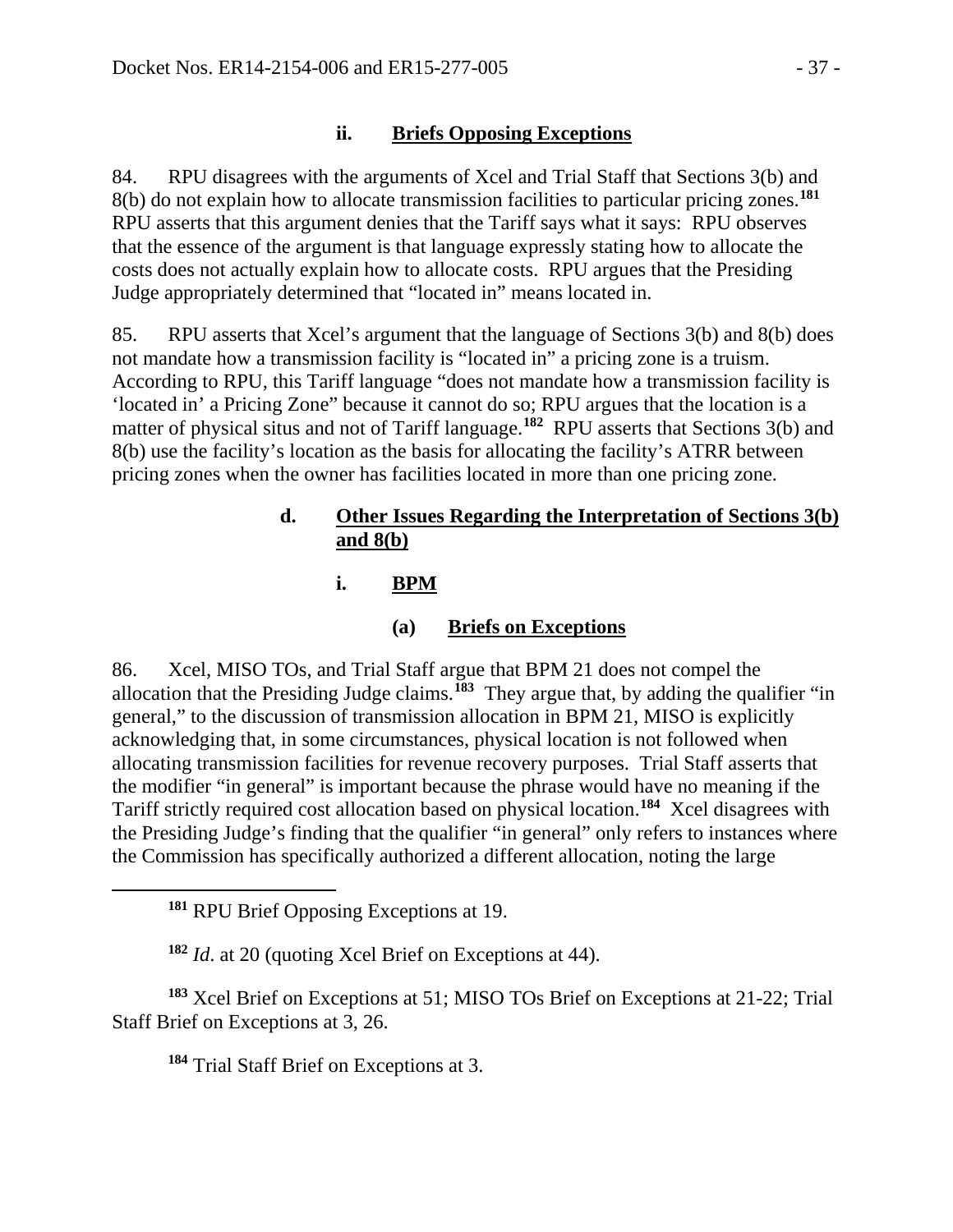number of transmission facilities for which this is not the case—including Dairyland's portion of the H-NR Line and RPU's portion of the North Rochester-Chester 161 kV line.**[185](#page-37-0)**

87. MISO TOs object to the Presiding Judge's reliance on BPM 21 to support his interpretation that the use of the word "located" in Sections 3(b) and 8(b) means "physically located."<sup>[186](#page-37-1)</sup> MISO TOs note that the Tariff is the "filed rate" and that when the BPM conflicts with the Tariff—which, according to MISO TOs, does not mandate allocation based on physical location—the Tariff controls. MISO TOs argue that a more reasonable interpretation of BPM 21 is that it does not dictate cost allocation, but rather merely reflects the reality that the costs of most transmission facilities end up being allocated to and recovered in the pricing zone associated with the LBA area in which the facilities are physically located, and that the Tariff does not preclude recovery of the costs of such facilities in other pricing zones.**[187](#page-37-2)**

## **(b) Briefs Opposing Exceptions**

88. RPU argues that, although MISO TOs' argument that the Tariff has superiority over the BPM is correct in principle, this argument is of no consequence in this instance, because the Presiding Judge's ruling, like RPU's position, is grounded on the express language of Sections 3(b) and 8(b).<sup>[188](#page-37-3)</sup> RPU argues that BPM 21 confirms the reading of this language and that BPM 21 neither alters nor supersedes it.

89. RPU asserts that the use of the phrase "in general" in BPM 21 also tracks the language of Sections 3(b) and 8(b).<sup>[189](#page-37-4)</sup> RPU argues that the Presiding Judge correctly tied the "in general" language of BPM 21 to the "unless otherwise authorized" prefatory phase in Sections 3(b) and 8(b). RPU asserts that, consistent with Sections 3(b) and 8(b), BPM 21 thus recognizes that allocation of a Transmission Owner's ATRR based on the physical location of the Transmission Owner's facilities is not an absolute mandate because Sections 3(b) and 8(b) allow for alternative arrangements if agreeable to the affected Transmission Owners and approved by the Commission.

- **<sup>187</sup>** *Id.* at 22 (citation omitted).
- <span id="page-37-3"></span>**<sup>188</sup>** RPU Brief Opposing Exceptions at 18.
- <span id="page-37-4"></span>**<sup>189</sup>** *Id*.

<span id="page-37-2"></span><span id="page-37-1"></span><span id="page-37-0"></span> $\overline{a}$ 

**<sup>185</sup>** Xcel Brief on Exceptions at 52.

**<sup>186</sup>** MISO TOs Brief on Exceptions at 11-12, 21-22.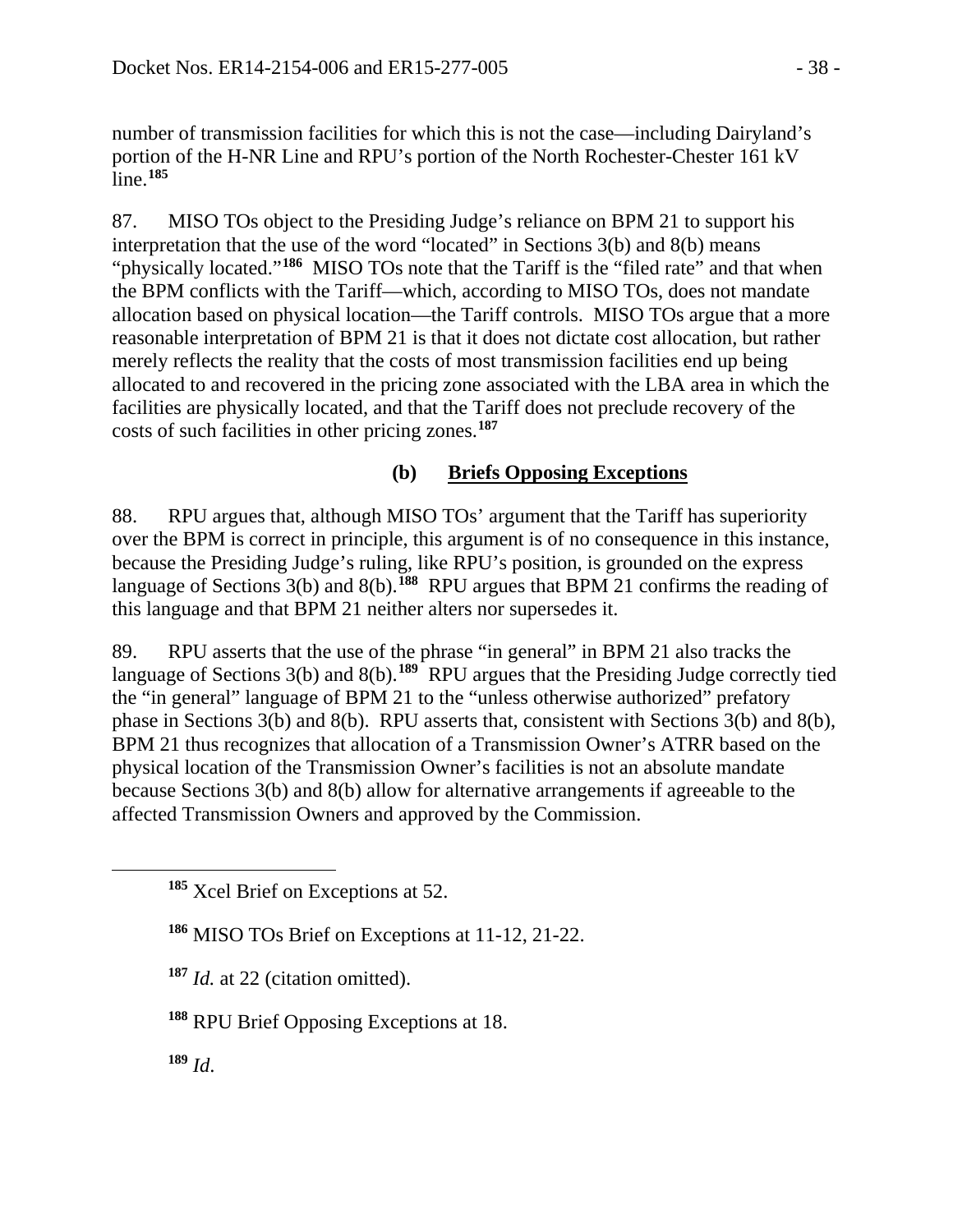### **ii. Use of Commission Ratemaking Principles to Interpret the Tariff**

### **(a) Briefs on Exceptions**

90. Xcel, MISO TOs, Dairyland, and Trial Staff argue that Commission ratemaking principles—such as cost causation and beneficiary pays—should guide the interpretation of Sections 3(b) and 8(b).**[190](#page-38-0)** Xcel argues that, because the Tariff does not explain how to determine in which zone a facility is located, precedent on just and reasonable rates applies, particularly the cost causation principle. **[191](#page-38-1)** Xcel asserts that, because Schedules 7, 8, and 9 must comply with the cost causation principle to be just and reasonable, it is illogical to conclude that these schedules ignore the cost causation principle.**[192](#page-38-2)** Xcel states that Schedules 7, 8, and 9 can reasonably be interpreted to follow cost causation. Xcel argues that MISO transmission cost allocation follows the beneficiary pays principle, asserting that every type of MISO cost allocation is connected to the benefits flowing from the transmission facilities being allocated.**[193](#page-38-3)**

91. MISO TOs assert that, when a Tariff provision is subject to differing interpretations, it should be interpreted in a manner consistent with Commission policy.**[194](#page-38-4)** MISO TOs claim that the Presiding Judge's interpretation would permit physical location to trump other legitimate considerations. They argue that, in contrast, Xcel and Trial Staff's interpretation of the Tariff's use of the terms "physically located" and "located" is consistent with the Commission's cost causation principle. Further, MISO TOs argue that the cost causation and beneficiary pays principles are relevant because the Tariff language contemplates that the costs of transmission facilities may be allocated to zones other than the zone in which the facility is physically located. MISO TOs assert that, accordingly, Transmission Owners can and have come up with arrangements to allocate facility costs to the zone where the benefitting load resides, even when the facility is not physically located within that zone.

<span id="page-38-2"></span>**<sup>192</sup>** *Id*. at 66.

<span id="page-38-3"></span>**<sup>193</sup>** *Id.* at 23.

<span id="page-38-1"></span><span id="page-38-0"></span> $\overline{a}$ **<sup>190</sup>** Xcel Brief on Exceptions at 64-67; MISO TOs Brief on Exceptions at 3, 22-23; Dairyland Brief on Exceptions at 6-7; Trial Staff Brief on Exceptions at 23, 41-43.

**<sup>191</sup>** Xcel Brief on Exceptions at 45.

<span id="page-38-4"></span>**<sup>194</sup>** MISO TOs Brief on Exceptions at 22-23.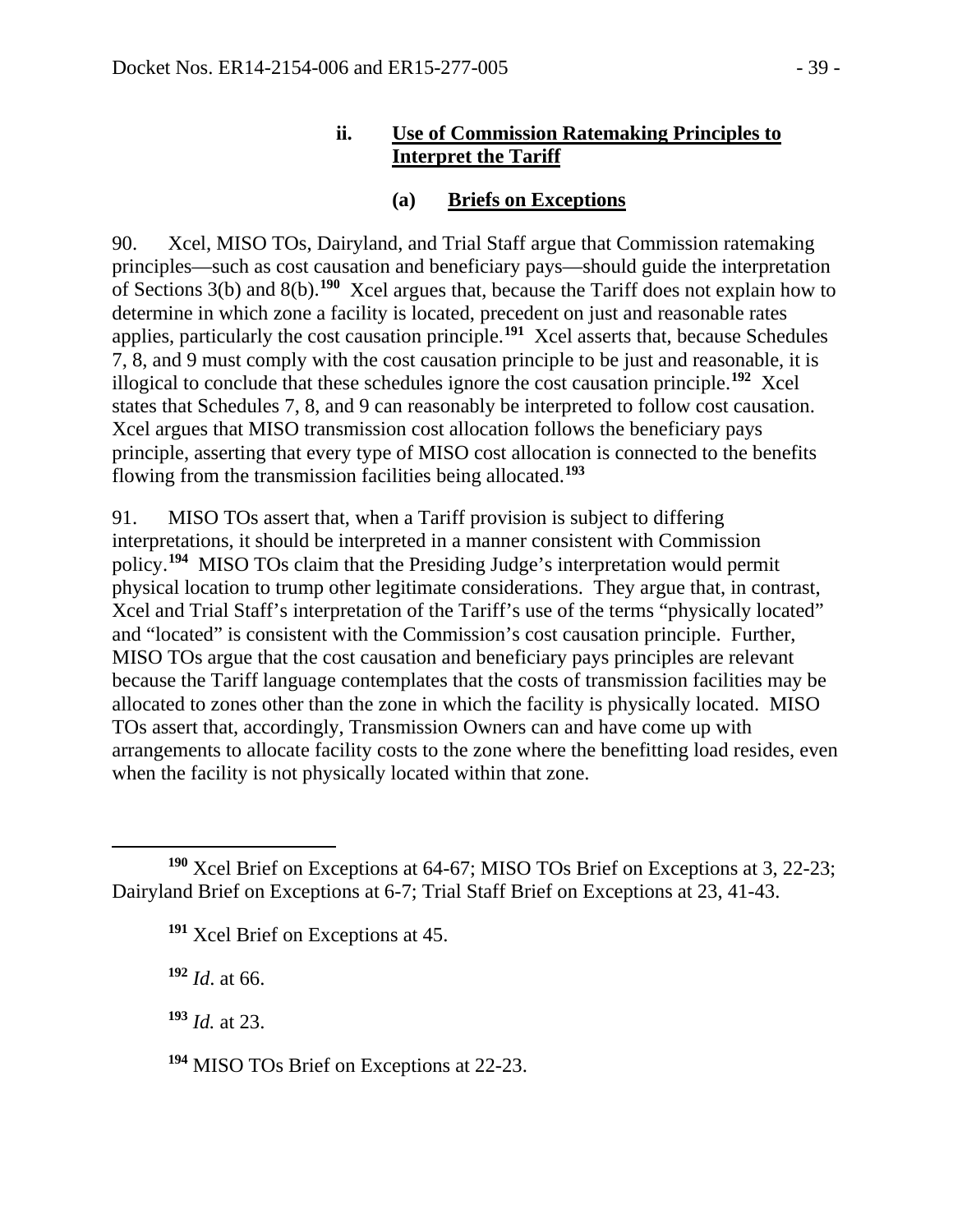92. Similarly, Trial Staff argues that, in contrast to the Presiding Judge's approach to interpreting Sections 3(b) and 8(b), Trial Staff's approach produces a result that is consistent with the Commission's broader responsibilities and policy objectives.**[195](#page-39-0)** Trial Staff asserts that the Commission should be guided by fundamental ratemaking principles, including the cost causation principle, and reject the Presiding Judge's cramped reading of the Tariff that assigns cost responsibility based solely on physical location.**[196](#page-39-1)** Trial Staff argues that approving RPU's proposal would result in an undue preference for RPU over ratepayers located in Zone 16.

### **(b) Briefs Opposing Exceptions**

93. RPU asserts that the Presiding Judge appropriately ruled that, where the Tariff dictates cost allocation, the beneficiary pays principle is irrelevant.**[197](#page-39-2)** RPU observes that Xcel and Trial Staff conceded that the beneficiary pays principle would come into play only if there were no operative tariff provision governing the allocation.**[198](#page-39-3)** RPU asserts that the Presiding Judge correctly concluded that overarching arguments invoking the generic beneficiary pays principle cannot and do not trump the Commission-approved Tariff that already includes cost allocation language.

94. RPU asserts that the Presiding Judge did not approve a new cost allocation, but rather applied the already approved cost allocation mechanism articulated in the Tariff.**[199](#page-39-4)** RPU argues that the Tariff modifications at issue in these proceedings do not alter the cost allocation mechanism articulated in the Tariff and are nothing more than ministerial changes to add RPU to the listing of Transmission Owners identified in Zone 16. RPU notes that the justness and reasonableness of the Tariff is not challenged in these proceedings.

**<sup>196</sup>** *Id*. at 5.

<span id="page-39-2"></span><span id="page-39-1"></span><span id="page-39-0"></span> $\overline{a}$ 

**<sup>197</sup>** RPU Brief Opposing Exceptions at 47.

<span id="page-39-3"></span>**<sup>198</sup>** *Id*. at 4 (citing Tr. 437:24-439:2).

<span id="page-39-4"></span>**<sup>199</sup>** *Id*. at 48.

**<sup>195</sup>** Trial Staff Brief on Exceptions at 29.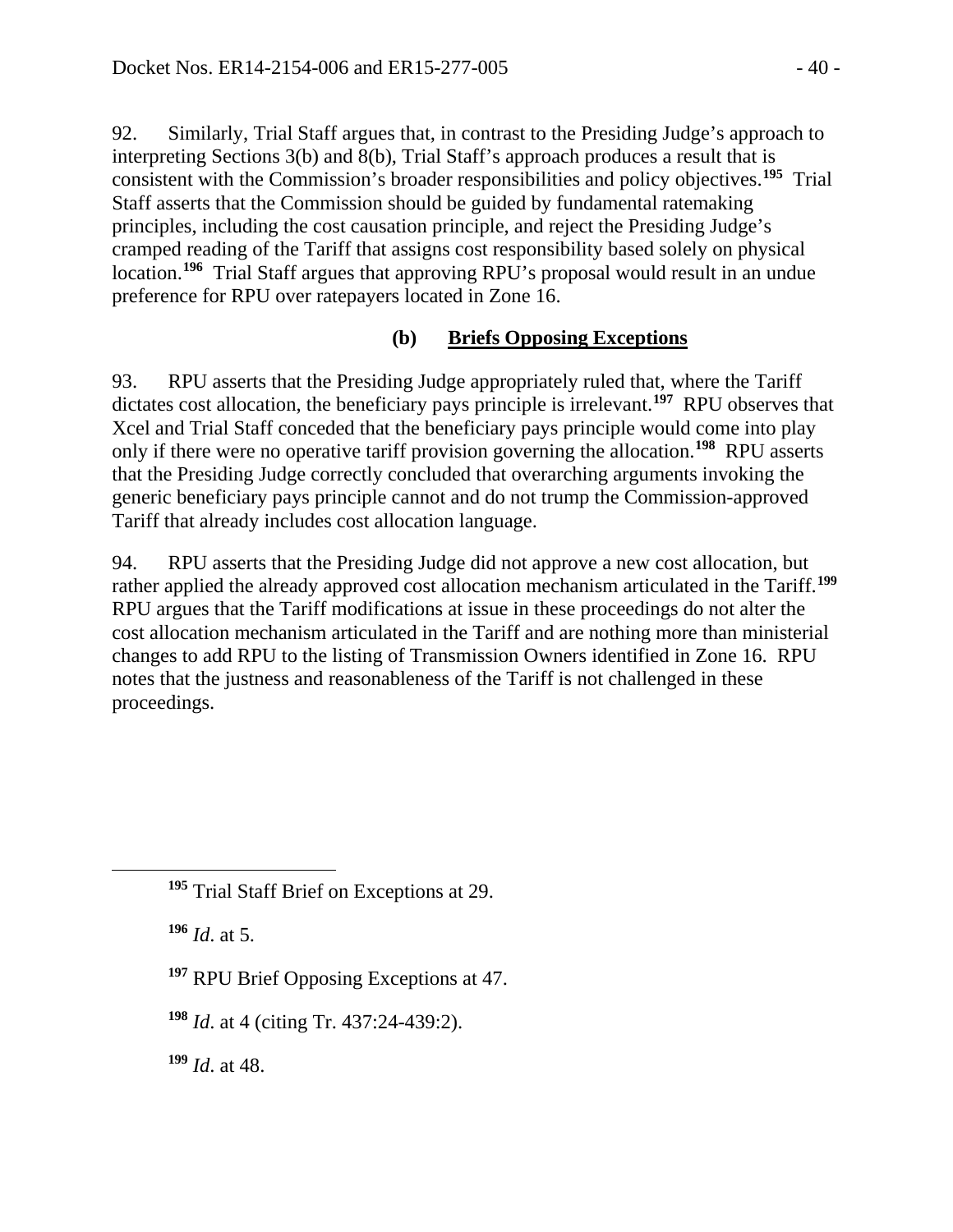## **iii. Allocations of ATRRs by Other Transmission Owners**

## **(a) Briefs on Exceptions**

95. Xcel, MISO TOs, and Trial Staff argue that the Presiding Judge's interpretation of Sections 3(b) and 8(b)—i.e., that pricing zones are geographic areas and that, absent authorization from the Commission permitting an alternative arrangement, the ATRR for a facility must be allocated to the pricing zone in which the facility is physically located—disregards the course of dealing of Transmission Owners in MISO.**[200](#page-40-0)** They note that there are numerous facilities for which Transmission Owners in MISO have made a cost allocation correlated with load, regardless of the physical location of the investment. As discussed above, Xcel presented a map of the NSP LBA area superimposed on NSP's transmission facilities, which Xcel argues demonstrates that there are transmission facilities that are located outside the NSP LBA area but are allocated to Zone 16 because they serve NSP load. **[201](#page-40-1)**

96. Further, Xcel, MISO TOs, and Trial Staff point to the cost allocation of the two transmission lines that make up the HRL Project, which MISO classified as "Other" projects, to support their positions that zones are rate concepts and that the Tariff does not require the allocation of the ATRR for the H-NR Line to a single pricing zone, whether based on physical location or otherwise. **[202](#page-40-2)** They note that, although Xcel and SMMPA recover their respective ATRRs for the H-NR Line in Zone 16, Dairyland recovers its ATRR for the same facility in Zone 26. Xcel also notes that the ATRR for the North Rochester-Chester 161 kV line, a facility which is also located within Xcel's LBA area, is being recovered in three pricing zones: Zone 16 (Xcel's ATRR), Zone 20 (SMMPA and RPU's ATRR), and Zone 26 (Dairyland's ATRR).**[203](#page-40-3)**

97. MISO TOs assert that the Presiding Judge ignored this evidence of existing cost allocations of "Other" transmission facilities to pricing zones other than the zone in

**<sup>201</sup>** Xcel Brief on Exceptions at 80 n.315 (citing Ex. XES-15).

<span id="page-40-3"></span><span id="page-40-2"></span><span id="page-40-1"></span>**<sup>202</sup>** *Id*. at 57; MISO TOs Brief on Exceptions at 24; Trial Staff Brief on Exceptions at 22.

**<sup>203</sup>** Xcel Brief on Exceptions at 47.

<span id="page-40-0"></span> $\overline{a}$ **<sup>200</sup>** *E.g.*, Xcel Brief on Exceptions at 28, 58; MISO TOs Brief on Exceptions at 30-31; Trial Staff Brief on Exceptions at 22-24.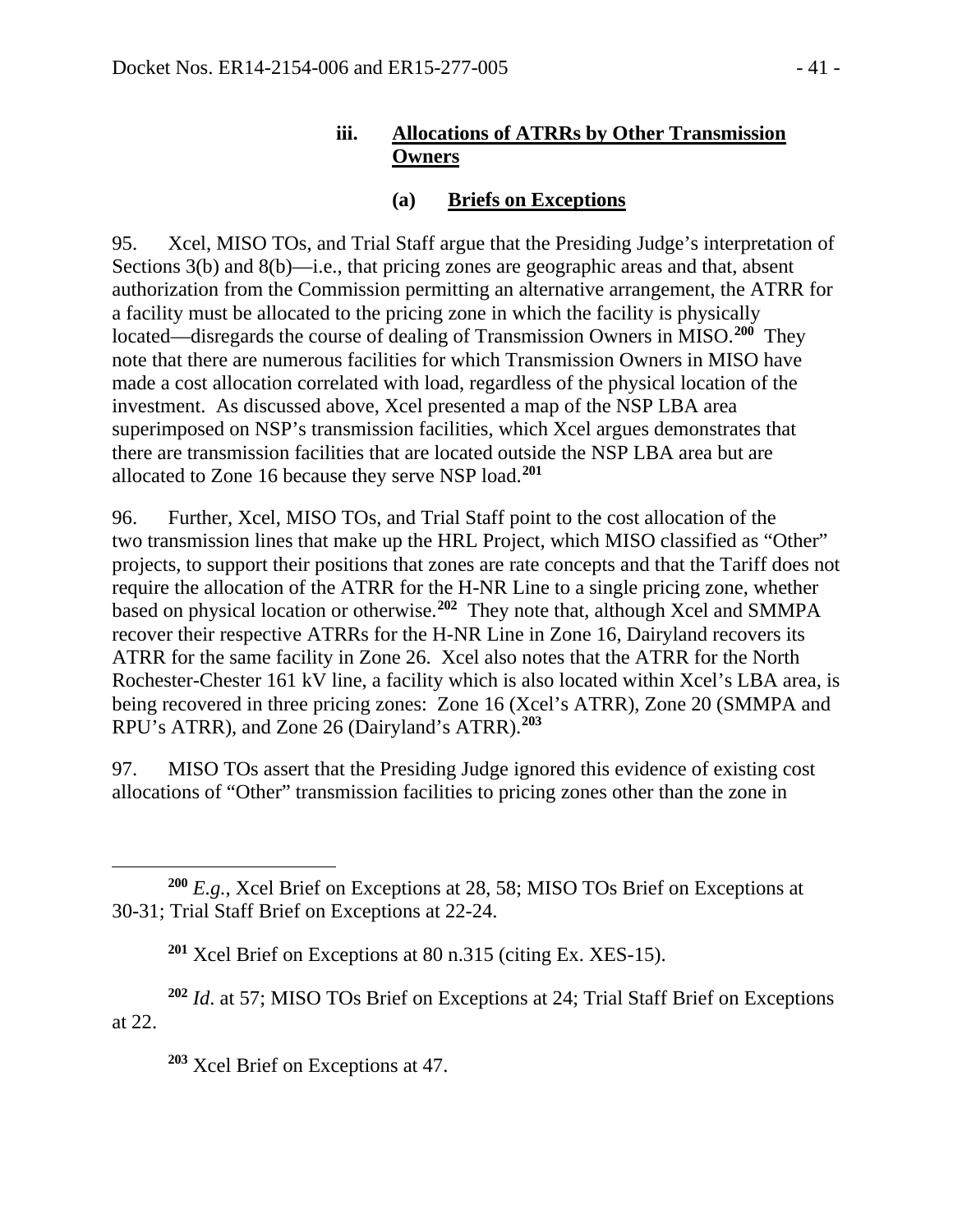which the facilities are located.<sup>[204](#page-41-0)</sup> They observe that, without any citation to the record or Commission orders, the Presiding Judge suggested that such arrangements necessarily must have been accomplished only under the exception clause (i.e., the "unless otherwise authorized" prefatory phase) in Sections 3(b) and 8(b). They argue that, contrary to the Presiding Judge's implication otherwise, the record in these proceedings demonstrates that MISO and Transmission Owners have long implemented Schedules 7, 8, and 9 in a manner consistent with Xcel and Trial Staff's interpretation of the Tariff.**[205](#page-41-1)**

98. Additionally, Dairyland and Trial Staff argue that the Presiding Judge's interpretation that the Tariff requires RPU to allocate its ATRR for the H-NR Line to Zone 16 is erroneous because RPU has no load in Zone 16.**[206](#page-41-2)**

## **(b) Briefs Opposing Exceptions**

99. RPU asserts that the fact that Dairyland elected to allocate its ATRR for the H-NR Line to Zone 26 does not mean that the facility is not located in Zone 16, or that Zone 16 has no boundaries.**[207](#page-41-3)** Additionally, RPU asserts that Dairyland's allocation also does not mean that the Zone 26 boundaries changed to capture Dairyland's ATRR for the H-NR Line. Rather, RPU argues that Dairyland's allocation means nothing more than that the Tariff allows transmission owners flexibility to allocate the costs of a facility to a zone other than that in which it is located if the affected owner(s) agree, and if the Commission approves such alternative allocation.

100. RPU argues that the fact that some Transmission Owners in MISO have allocated ATRRs for some of their facilities to pricing zones other than those in which the facilities are located does not undermine the conclusion that in this case the Tariff requires allocation to Zone 16.**[208](#page-41-4)** RPU asserts that the Presiding Judge recognized that the parties have not agreed to, and the Commission has not authorized, RPU's allocation of its ATRR for the H-NR Line to any zone other than the zone in which the H-NR Line is located. RPU argues that, therefore, applying the relevant language of the Tariff, the

**<sup>205</sup>** *Id.* at 24.

<span id="page-41-2"></span><span id="page-41-1"></span><span id="page-41-0"></span> $\overline{a}$ 

<span id="page-41-3"></span>**<sup>207</sup>** RPU Brief Opposing Exceptions at 22.

<span id="page-41-4"></span>**<sup>208</sup>** *Id.* at 28.

**<sup>204</sup>** MISO TOs Brief on Exceptions at 24.

**<sup>206</sup>** Dairyland Brief on Exceptions at 5-6; Trial Staff Brief on Exceptions at 14-15.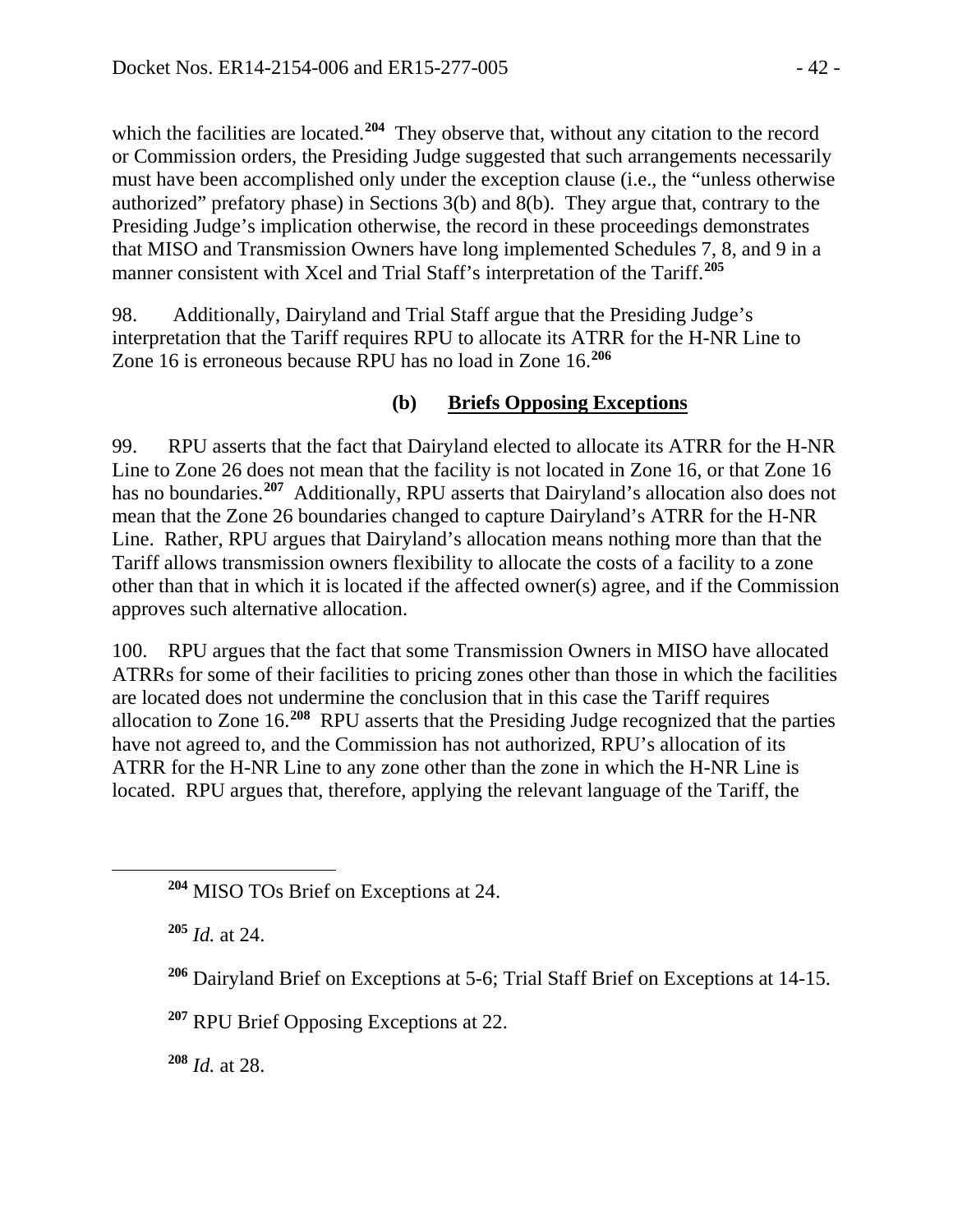Presiding Judge appropriately concluded that RPU's allocation of its ATRR for the H-NR Line must be to Zone 16, where the H-NR Line is located.**[209](#page-42-0)**

101. Further, RPU contends that the Tariff does not require a Transmission Owner to serve load in a zone in order to recover its ATRR from that zone.**[210](#page-42-1)** RPU notes that Dairyland does not cite a specific Tariff provision to justify its argument that there is a load requirement in the Tariff. RPU argues that no such Tariff provision exists. RPU asserts that the Tariff's instruction for allocating transmission costs is tied to the location of the transmission facility, and not to whether the Transmission Owner has load in the zone in which the transmission is located.**[211](#page-42-2)**

## **iv. MISO Data Response**

### **(a) Briefs on Exceptions**

102. Xcel, MISO TOs, and Trial Staff argue that the MISO Data Response also supports the view that the Tariff does not require the ATRR for a facility to be allocated to the zone where it is physically located.**[212](#page-42-3)** They assert that the Presiding Judge erred in disregarding this response.

103. Xcel argues that its interpretation of the Tariff matches the guidance from MISO. Xcel notes that MISO stated in the MISO Data Response that physical location does not govern the pricing zone in which the costs of a transmission facility must be recovered.**[213](#page-42-4)** Xcel argues that MISO's interpretation is plain and directly contradicts the Presiding Judge's conclusion that physical location mandated recovery. Xcel believes that the Presiding Judge should have credited MISO's interpretation of its own Tariff.

104. Xcel asserts that the Presiding Judge improperly refused to consider MISO's guidance because the MISO Data Response did not specifically address Schedules 7, 8, or 9 and the MISO employee providing the MISO Data Response was not cross-

**<sup>209</sup>** *Id.* at 30. **<sup>210</sup>** *Id.* at 53.

<span id="page-42-1"></span><span id="page-42-0"></span> $\overline{a}$ 

**<sup>211</sup>** *Id.* at 54.

<span id="page-42-4"></span><span id="page-42-3"></span><span id="page-42-2"></span>**<sup>212</sup>** Xcel Brief on Exceptions at 47-48; MISO TOs Brief on Exceptions at 24-25; Trial Staff Brief on Exceptions at 30.

**<sup>213</sup>** Xcel Brief on Exceptions at 48.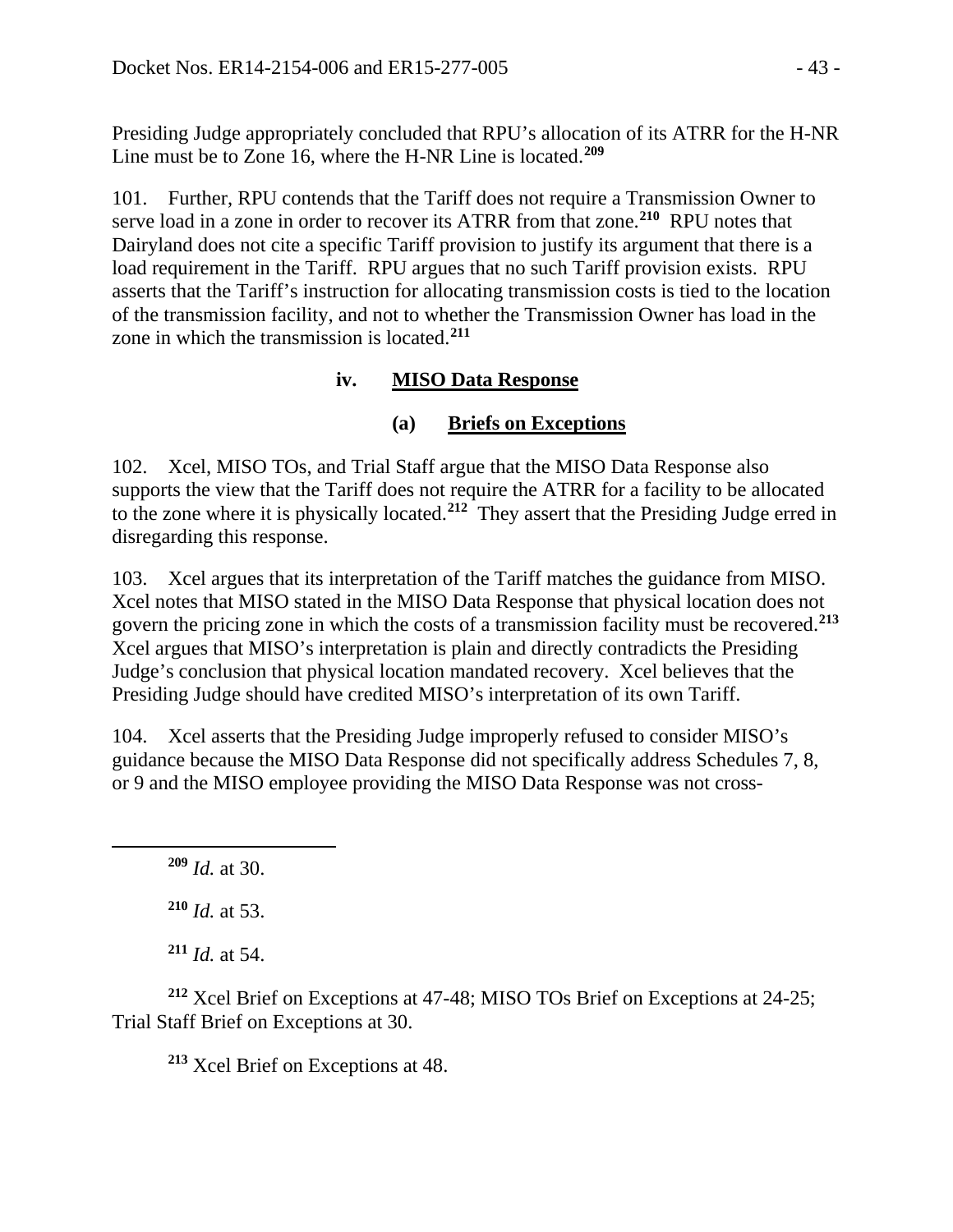examined.**[214](#page-43-0)** Xcel also claims that disregarding MISO's explanation because it did not specifically discuss Schedules 7, 8, or 9 imposed "an impossible barrier" because MISO's statement was that nothing in the Tariff mandates how such facilities are allocated.**[215](#page-43-1)** According to Xcel, the MISO Data Response cited Attachment FF and not Schedules 7, 8, or 9 because Attachment FF is the only portion of the Tariff that addresses the recovery of "Other" projects. Further, Xcel argues that only RPU could have called the MISO employee as a witness given the Commission's precedent discouraging friendly cross-examination.**[216](#page-43-2)**

105. Similarly, MISO TOs argue that the MISO Data Response, if nothing else, serves as confirmation that MISO has historically interpreted and implemented its Tariff such that cost allocation for "Other" projects is not dictated by the physical location of the transmission facility.**[217](#page-43-3)** MISO TOs note that the Presiding Judge adopted the testimony of RPU's witnesses as persuasive on the proper interpretation of the Tariff. MISO TOs assert that he failed to explain why the testimony of RPU's hired witnesses should be accorded more credibility than the sworn statement of an employee of MISO, the independent drafter and administrator of its Tariff.

106. Trial Staff argues that the Presiding Judge erred by disregarding record evidence interpreting the Tariff, from an authoritative source, on the grounds that the person providing the MISO Data Response was not called to testify in these proceedings. **[218](#page-43-4)** Trial Staff argues that tariff interpretations by a tariff administrator are valuable and that the Commission has stated that "as a general matter, an RTO should be considered a

**<sup>214</sup>** *Id*.

<span id="page-43-1"></span><span id="page-43-0"></span> $\overline{a}$ 

**<sup>215</sup>** *Id.* at 50.

**<sup>216</sup>** *Id.* at 49 (citations omitted).

<span id="page-43-3"></span><span id="page-43-2"></span>**<sup>217</sup>** MISO TOs Brief on Exceptions at 25. In addition to referencing the MISO Data Response, Xcel and MISO TOs also note that in another data response MISO stated: "The Tariff does not prohibit a Transmission Owner from including revenue requirements in its Attachment O for investments in transmission facilities located outside of its physical Local Balancing Authority Area." Xcel Brief on Exceptions at 47-48; MISO TOs Brief on Exceptions at 25 (both quoting Ex. XES-47). Xcel and MISO TOs interpret this other data response as providing additional support that physical location does not govern the pricing zone in which a transmission facility must be recovered.

<span id="page-43-4"></span>**<sup>218</sup>** Trial Staff Brief on Exceptions at 15, 30.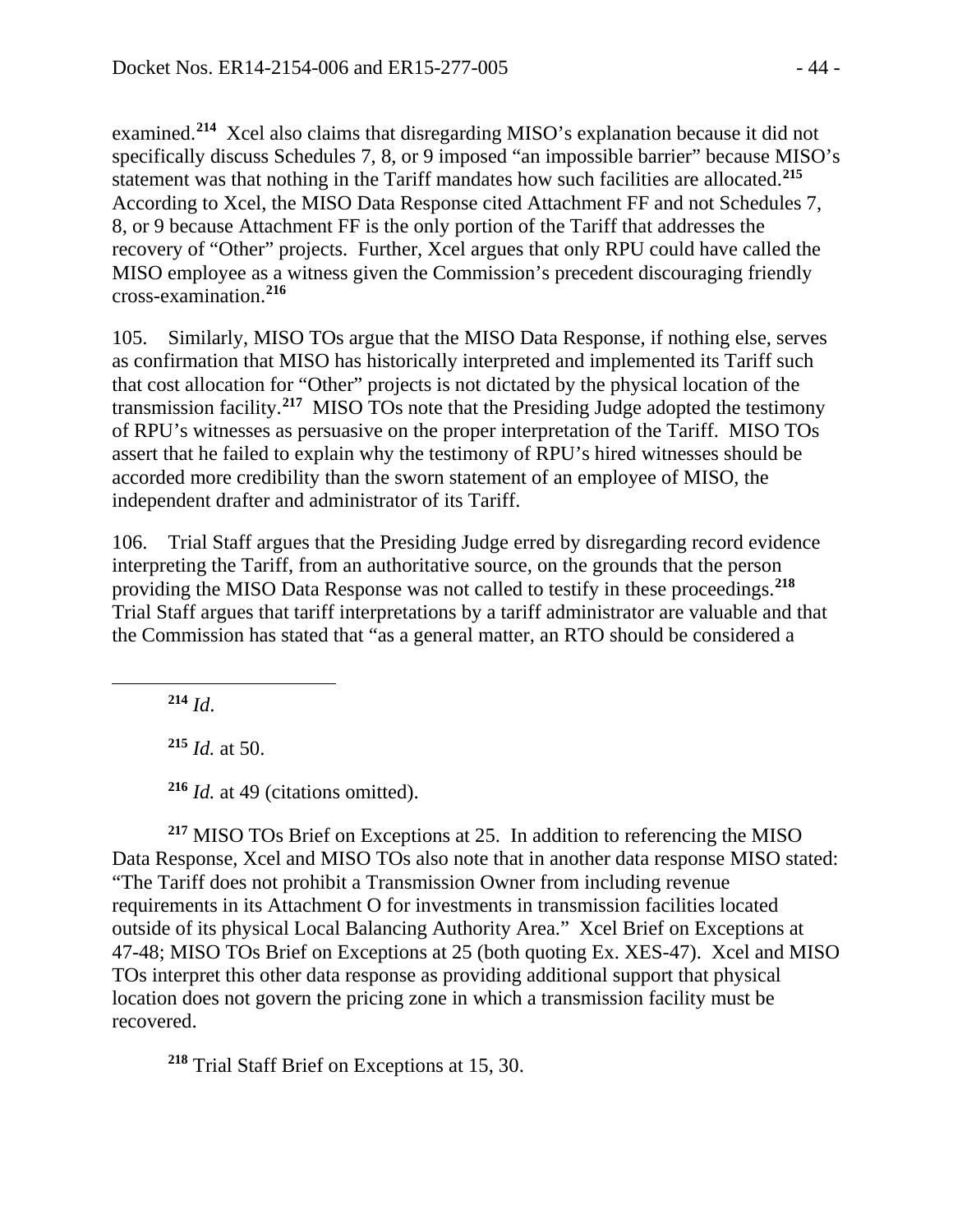credible source when it comes to an accurate interpretation of its own tariff."**[219](#page-44-0)** Trial Staff maintains that ignoring the tariff administrator's tariff interpretations diminishes the ability of interested parties to seek guidance from the RTO.

107. Trial Staff asserts that, by excluding the MISO Data Response because the author was not cross-examined, the Presiding Judge set a new standard for using discovery responses as evidence, which would unreasonably complicate hearing proceedings.**[220](#page-44-1)** Trial Staff warns that this standard for live testimony would "bog down hearings with superfluous testimony" and would require a revision of the Commission's common rule against friendly cross-examination.**[221](#page-44-2)**

## **(b) Briefs Opposing Exceptions**

108. RPU supports the Presiding Judge's affording little to no weight to the MISO Data Response.**[222](#page-44-3)** RPU observes that the courts and Commission have consistently given deference to the presiding administrative law judge to determine the credibility of witnesses and evidence and the amount of weight to be accorded to particular testimony or evidence. RPU argues that this deference is appropriate as the presiding administrative law judge is in the best position to evaluate factors such as motive or intent.**[223](#page-44-4)**

109. RPU notes that, although Trial Staff argues that Commission precedent considers RTOs as credible sources in matters concerning interpretation of their respective tariffs, none of the cases cited by Trial Staff imposes an obligation on presiding administrative law judges to give deference to the RTO's interpretation of its Tariff, particularly upon finding inconsistencies in such interpretation as the Presiding Judge found.**[224](#page-44-5)** RPU also

**<sup>220</sup>** *Id.* at 20, 35-36.

**<sup>221</sup>** *Id.*

 $\overline{a}$ 

**<sup>222</sup>** RPU Brief Opposing Exceptions at 32.

<span id="page-44-5"></span><span id="page-44-4"></span><span id="page-44-3"></span><span id="page-44-2"></span>**<sup>223</sup>** *Id*. at 31 (citing *Williams Natural Gas Co.,* 41 FERC ¶ 61,037, at 61,095 (1987)).

**<sup>224</sup>** *Id.* at 34.

<span id="page-44-1"></span><span id="page-44-0"></span>**<sup>219</sup>** *Id*. at 30 (quoting *Midwest Indep. Transmission Sys. Operator, Inc.*, 117 FERC ¶ 61,113, at P 58 (2006) (citing *PPL EnergyPlus, LLC v. New York Indep. Sys. Operator, Inc.*, 115 FERC ¶ 61,383, at P 29 (2006)).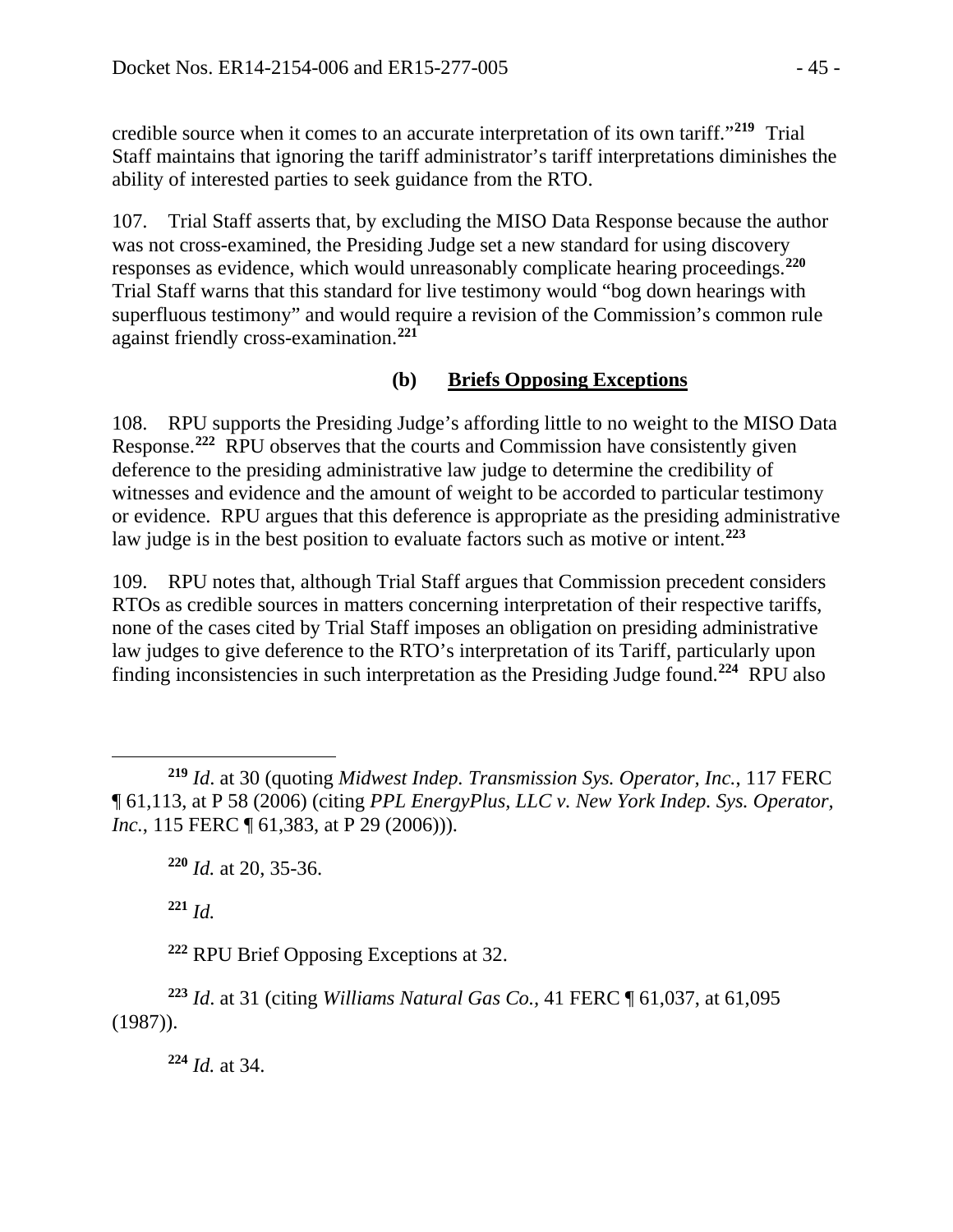notes that the MISO Data Response did not address the operative language of the Tariff, i.e., Schedules 7, 8, and 9.

110. RPU disagrees with the argument of Xcel and Trial Staff that the Presiding Judge's concern about the inability to cross-examine the MISO employee sponsoring the response was inappropriate because—due to the Commission's rules against friendly cross-examination—only RPU could have called the MISO employee as a witness. **[225](#page-45-0)** RPU observes that MISO had not taken a substantive position in the case, making it impossible to presume the nature of the cross-examination of a MISO witness. Further, RPU argues that the Commission does not have a rule that specifically prohibits friendly cross-examination.**[226](#page-45-1)** RPU notes that presiding administrative law judges in other cases have allowed some degree of friendly cross-examination.**[227](#page-45-2)** RPU asserts that the decision by Xcel, MISO TOs, and Trial Staff not to cross-examine the MISO employee who provided the MISO Data Response and not to cross-examine RPU's witnesses about the MISO Data Response is a reflection of their respective strategies, but is not an appropriate assignment of error to the Presiding Judge. **[228](#page-45-3)**

111. Finally, RPU objects to Trial Staff's assertion that the Presiding Judge's ruling would impose a new standard for using discovery responses as evidence.**[229](#page-45-4)** RPU asserts that Trial Staff fails to cite any existing standard that a presiding judge must use when considering how to weigh evidence because none exists. RPU argues that the record reflects that the Presiding Judge examined the MISO Data Response at length during oral argument and found that it held little value.**[230](#page-45-5)**

**<sup>226</sup>** *Id*. at 35.

**<sup>227</sup>** *Id*. (citing *Entergy Services, Inc.*, 149 FERC ¶ 63,022, at P 213 (2014)).

**<sup>228</sup>** *Id*.

<span id="page-45-2"></span><span id="page-45-1"></span><span id="page-45-0"></span> $\overline{a}$ 

**<sup>229</sup>** *Id*. at 7.

<span id="page-45-5"></span><span id="page-45-4"></span><span id="page-45-3"></span>**<sup>230</sup>** *Id.* at 8 (citing Tr. at 454:7-460:10; Initial Decision, 159 FERC ¶ 63,016 at P 133).

**<sup>225</sup>** *Id*. at 34-35 (citations omitted).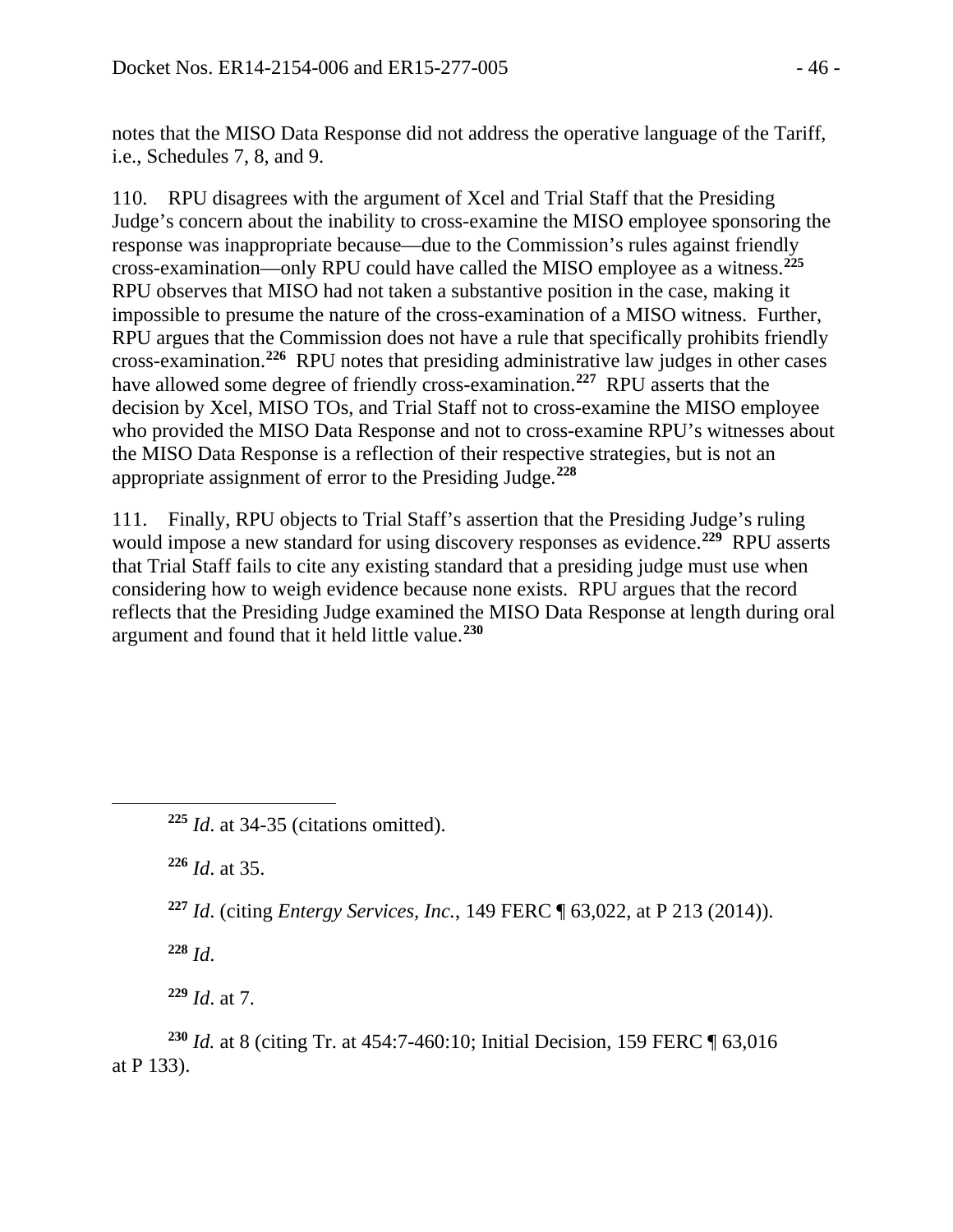### **v. Xcel's "Application"**

### **(a) Briefs on Exceptions**

112. Xcel argues that, even assuming the Presiding Judge correctly interpreted Sections 3(b) and 8(b) as requiring the ATRR for a facility to be allocated to the pricing zone in which the facility is physically located, "[u]nless otherwise authorized by the Commission upon application by a Transmission Owner in one of the pricing zones," the Presiding Judge failed to consider whether the exception to the default cost allocation method applies in these proceedings.**[231](#page-46-0)** Xcel argues that NSP—a Transmission Owner in Zone 16—has sought an alternative allocation through Xcel's numerous filings in these proceedings. Xcel notes that it has asked the Commission, on behalf of NSP, to find that RPU's ATRR for the H-NR Line be recovered in a zone other than Zone 16, or be directly allocated to RPU. Xcel argues that these filings qualify as an "application," given that they were filed with the Commission and that an "application" is undefined in Sections 3(b) and 8(b). Therefore Xcel argues that the Commission should render a decision as to whether to "authorize" a different allocation from the default cost allocation.**[232](#page-46-1)**

#### **(b) Briefs Opposing Exceptions**

113. RPU argues that the Presiding Judge correctly concluded that the parties have not agreed to, and the Commission has not authorized, allocation of RPU's ATRR for the H-NR Line to any zone other than Zone 16.**[233](#page-46-2)**

114. RPU also asserts that, contrary to Xcel's claim, there is no "application before the Commission" seeking authorization to allocate the ATRR for the H-NR Line to a zone other than Zone 16.**[234](#page-46-3)** RPU notes that Xcel never raised this claim until Xcel's Brief on Exceptions. RPU also argues that this claim contradicts the testimony of Xcel and Trial Staff's witnesses, noting that, during the hearing, Xcel witness Wetterlin and Trial Staff witness Poffenberger testified that there is no pending application, including in these proceedings, seeking Commission authorization for RPU to recover its ATRR for the

**<sup>232</sup>** *Id.* at 54.

**<sup>233</sup>** RPU Brief Opposing Exceptions at 36.

<span id="page-46-3"></span>**<sup>234</sup>** *Id.*

<span id="page-46-2"></span><span id="page-46-1"></span><span id="page-46-0"></span> $\overline{a}$ 

**<sup>231</sup>** Xcel Brief on Exceptions at 52-53.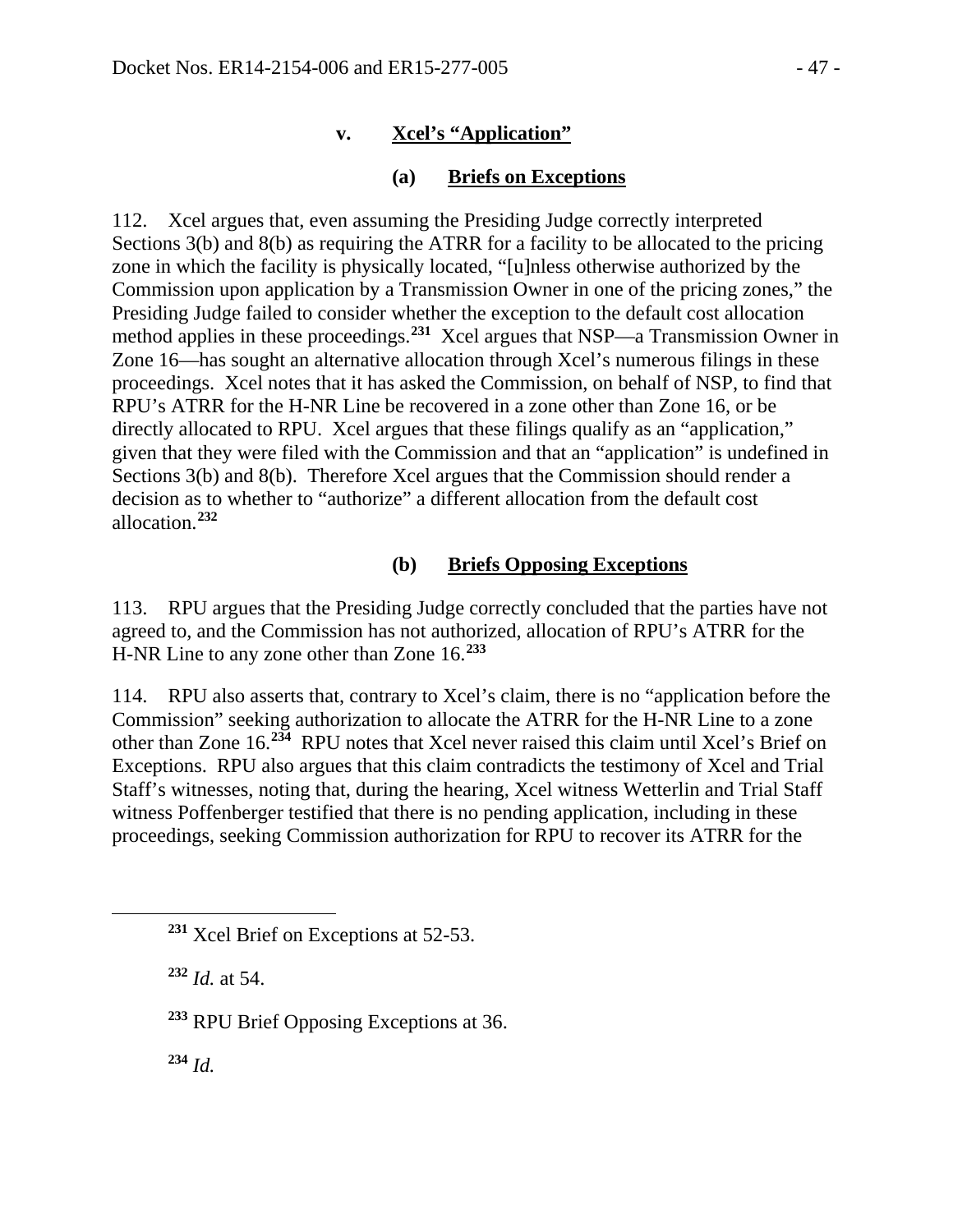H-NR Line from any zone other than Zone 16.**[235](#page-47-0)** Additionally, RPU notes that Rule 204 of the Commission's Rules of Practice and Procedure provides that "[a]ny person seeking a license, permit, certification or similar authorization or permission, must file an application to obtain that authorization or permission."**[236](#page-47-1)** RPU also notes that Rule 202 of the Commission's Rules of Practice and Procedure lists the types of pleadings that are submitted to the Commission and that Rule 202 distinguishes an "application" from other types of pleadings, including protests, answers, and motions.**[237](#page-47-2)** Therefore, RPU concludes that there is no "application" in these proceedings.

### **vi. "Veto" Right**

## **(a) Briefs on Exceptions**

115. Xcel disagrees with the Presiding Judge's suggestion that a single utility in a pricing zone can veto the ability of an external facility to be allocated to that zone.**[238](#page-47-3)** Xcel notes that RPU originally sought to recover its ATRR for the H-NR Line from Zone 20, where RPU's load is located and where RPU therefore pays for transmission service. Xcel explains that SMMPA, the "host" Transmission Owner in Zone 20, objected to this proposed allocation. Xcel disagrees with the Presiding Judge's conclusion that SMMPA's decision was an "exercise [of] its legitimate rights . . . to prevent the allocation of that ATRR to Zone 20."**[239](#page-47-4)** Xcel argues that adopting the Presiding Judge's interpretation would give Transmission Owners a veto right over cost allocations that are commensurate with benefits.

116. In addition, Xcel asserts that the Presiding Judge effectively concludes that Transmission Owners in Zone 16 have no comparable right to prevent RPU's allocation of its ATRR for the H-NR Line to Zone 16.**[240](#page-47-5)** Xcel argues that this conclusion is illogical. Xcel argues that the Commission, and not Transmission Owners, has the authority and responsibility to determine in which zone an ATRR should be recovered in

**<sup>235</sup>** *Id*. at 37-39 (citing Tr. 245:3-12; Tr. 375:8-376:6).

**<sup>236</sup>** *Id.* at 40 (quoting 18 C.F.R. § 385.204).

**<sup>237</sup>** *Id.* (citing 18 C.F.R. § 385.202).

<span id="page-47-5"></span><span id="page-47-4"></span><span id="page-47-3"></span><span id="page-47-2"></span>**<sup>238</sup>** Xcel Brief on Exceptions at 35 (citing Initial Decision, 159 FERC ¶ 63,016 at PP 186, 189).

**<sup>239</sup>** *Id.* at 7 n.24, 30, 35 (all quoting Initial Decision, 159 FERC ¶ 63,016 at P 191).

**<sup>240</sup>** *Id.* at 35 & n.143.

<span id="page-47-1"></span><span id="page-47-0"></span> $\overline{a}$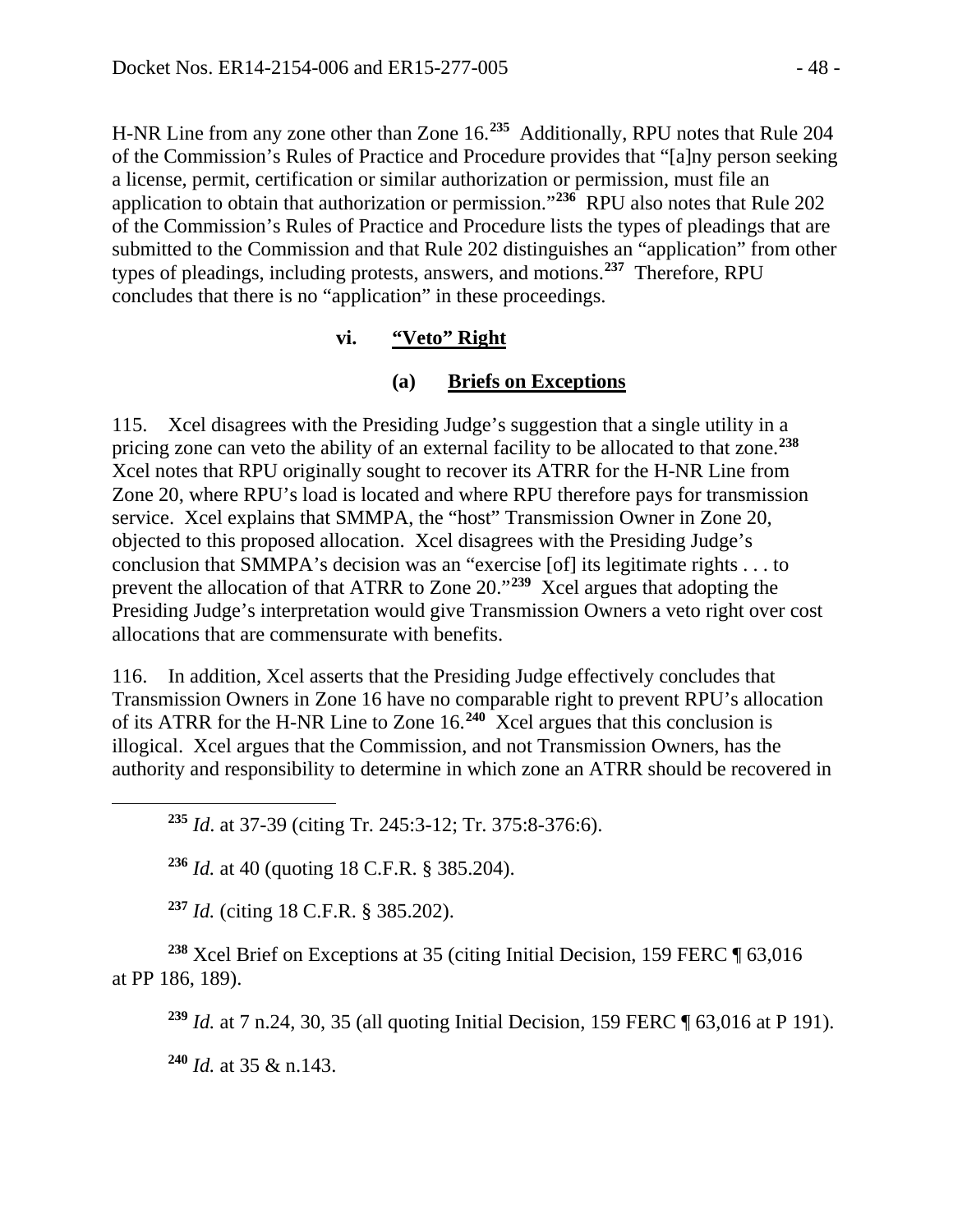the event of a dispute. Xcel asserts that, if the Presiding Judge's decision is not overturned, there is no room for negotiation because one set of stakeholders—the Transmission Owners in a pricing zone where a transmission facility is not located would have a veto that can be used to reject any allocation to their pricing zone, even if the Transmission Owners in that zone benefit from the facility. Xcel argues that the Commission should reject the Presiding Judge's interpretation and find that affected Transmission Owners and pricing zones may seek to negotiate a resolution consistent with cost causation principles, with the Commission available to resolve a dispute through a proceeding initiated under FPA section 206 if the parties are unable to agree.**[241](#page-48-0)**

#### **(b) Briefs Opposing Exceptions**

117. MISO notes Xcel's concern that, under the Presiding Judge's interpretation of Sections 3(b) and 8(b), a single Transmission Owner in a pricing zone can veto the ability of an external facility to be allocated to that zone.**[242](#page-48-1)** MISO explains that this concern arises in zones with multiple Transmission Owners, such as Zone 16 and Zone 20. MISO asserts that, as construed by Xcel, such a "veto" could pose a problem. MISO observes, however, that the Presiding Judge's statement about SMMPA's "legitimate rights" appears merely to reflect the fact that SMMPA declined to ask the Commission to include RPU's ATRR for the H-NR Line in Zone 20. MISO asserts that the operative language in Sections 3(b) and 8(b) refers to "application by a Transmission Owner in one of the pricing zones identified [within this subsection]." MISO observes that this language does not state, for example, that Xcel would need to seek consent of all of the Transmission Owners in its zone before an external "Other" facility can be allocated to Zone 16. MISO requests that, if the Commission affirms the default physical allocation rule, the Commission should clarify that the rule should not be interpreted expansively and that no "veto" rights exist.**[243](#page-48-2)**

#### **e. Commission Determination Regarding Interpretation of Sections 3(b) and 8(b)**

118. As discussed below, we affirm the Presiding Judge's finding that the allocation of RPU's ATRR for the H-NR Line to Zone 16 conforms to the requirements set forth in Sections 3(b) and 8(b), which address the calculation of the rates of Transmission Owners

**<sup>241</sup>** *Id.* at 36.

<span id="page-48-2"></span><span id="page-48-1"></span><span id="page-48-0"></span> $\overline{a}$ 

**<sup>243</sup>** *Id.* at 31-32.

**<sup>242</sup>** MISO Brief Opposing Exceptions at 31 (citing Xcel Brief on Exceptions at 35).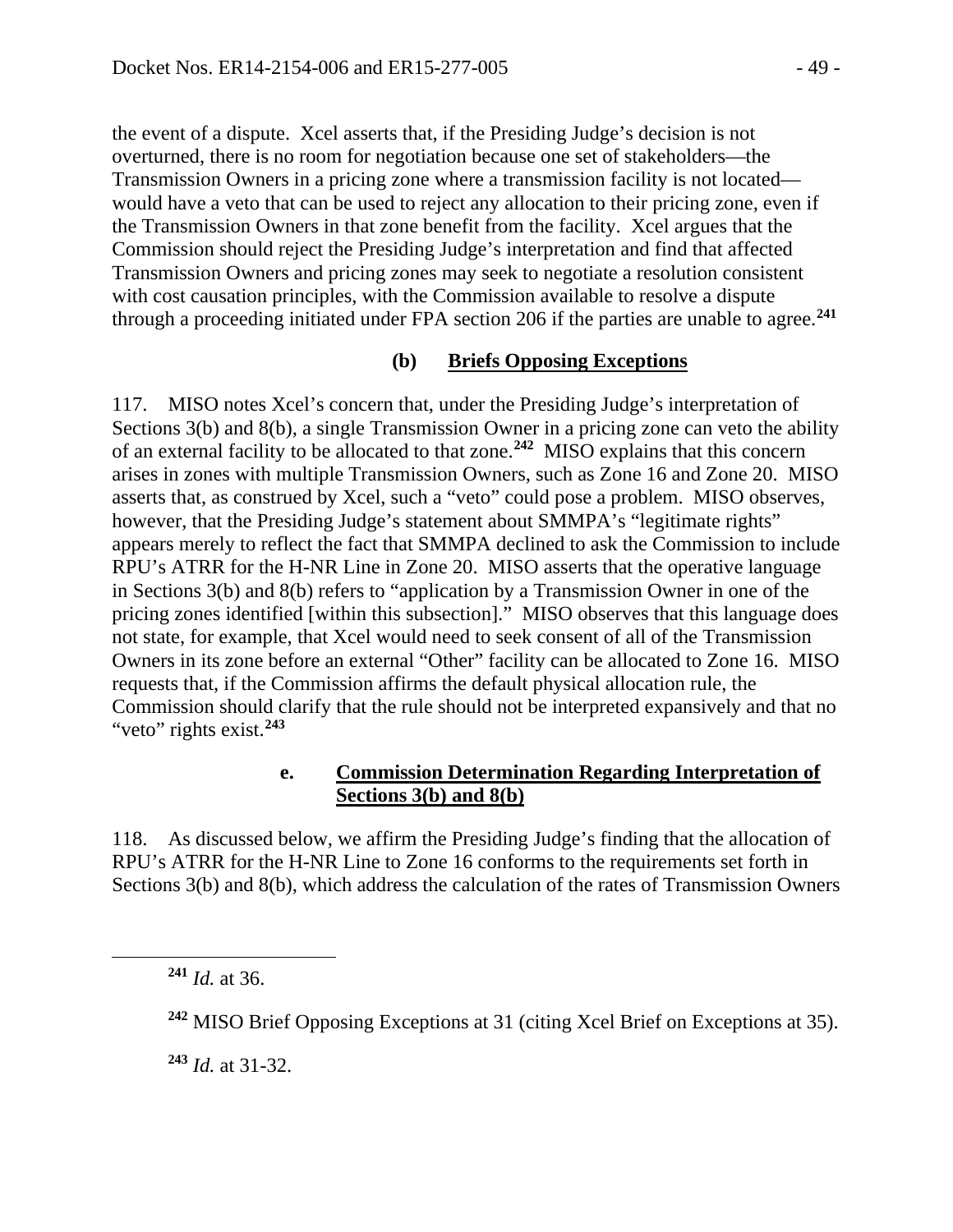that participate in joint pricing zones and have facilities in more than one zone,**[244](#page-49-0)** and thus is just and reasonable. As a general matter, we disagree with Xcel that the Presiding Judge's finding relies on dictionary definitions instead of record evidence, which we understand to include contextual analysis of how terms (i.e., "located" and "zones") are used in the Tariff, the course of dealing of Transmission Owners in MISO, and general Commission ratemaking principles. As shown below, we find that Sections 3(b) and 8(b) provide a default cost allocation method that is based on a facility's physical location, and we find that the course of dealing of Transmission Owners and Commission ratemaking principles are not determinative where the Tariff is prescriptive.

### **i. Interpretation of the Phrase "Facilities Located in/within that Pricing Zone"**

119. Contrary to the arguments of Xcel, MISO TOs, and Trial Staff, we agree with the Presiding Judge that the operative phrase "facilities located in/within that pricing zone" used in Sections 3(b) and 8(b) is more reasonably read as meaning those facilities physically located in a pricing zone rather than "facilities . . . that are included in the ATRR of a zone for ratemaking purposes."**[245](#page-49-1)** As discussed below, we are unpersuaded by arguments seeking to differentiate the use of the word "located" in different contexts with respect to the interpretation of Sections 3(b) and 8(b). Such arguments stray from the ordinary meaning of the word and also introduce additional problems, notably different interpretations of the word "zones" with respect to the location of load and the location of transmission facilities.

120. As the Presiding Judge found, the absence of the adverb "physically" to modify the operative phrase "facilities located in/within that zone" is inconsequential. We agree with the Presiding Judge that in this operative phrase "located" means "physically located." First, as the Presiding Judge noted, the ordinary, common understanding of the word "located" typically means "existing in a particular place."**[246](#page-49-2)** Indeed, in common parlance, the related word "location" is used as a synonym for the word "place."

121. Second, in the operative phrase "facilities located in/within that pricing zone," the word "located" modifies "facilities." As the Presiding Judge recognized, transmission

<span id="page-49-2"></span>**<sup>246</sup>** *Id.* P 98.

 $\overline{a}$ 

<span id="page-49-1"></span><span id="page-49-0"></span>**<sup>244</sup>** Revisions to the Tariff establishing joint pricing zones provided that revenue requirements associated with facilities owned by Transmission Owners be borne in the zone(s) where the facilities are located. *See Midwest Indep. Transmission Sys. Operator, Inc.*, 125 FERC ¶ 61,186, at PP 2, 5 (2008).

**<sup>245</sup>** Initial Decision, 159 FERC ¶ 63,016 at P 97.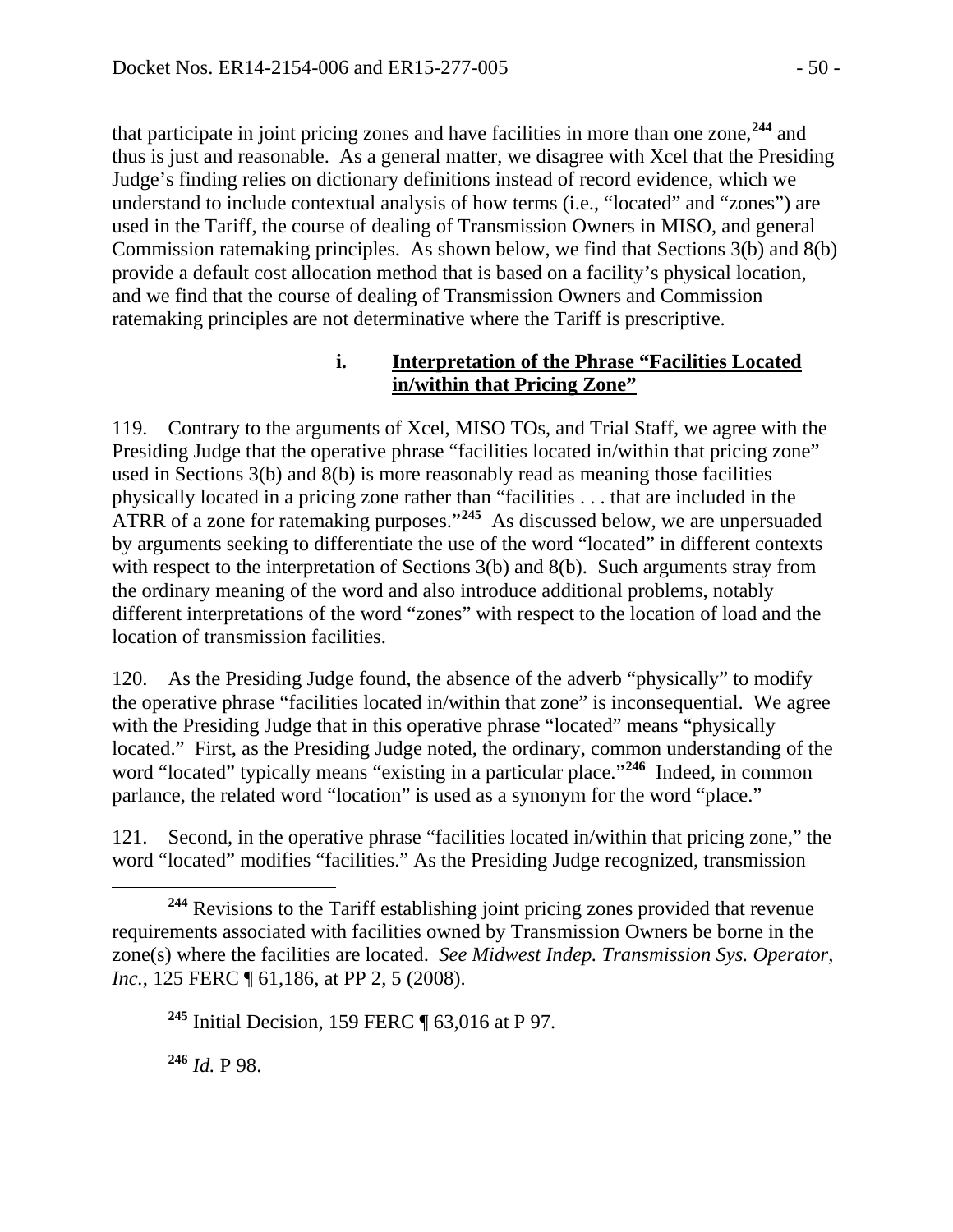facilities are tangible, physical objects.**[247](#page-50-0)** Transmission facilities are not ethereal concepts but fixtures that cannot be moved from zone to zone. Accordingly, given this context, interpreting the word "located" as "existing in a particular place" is logical.

122. We find unavailing the criticisms of Xcel, MISO TOs, and Trial Staff regarding the Presiding Judge's use of a dictionary to interpret the word "located" and other terms. Although, as Trial Staff admonishes, dictionaries should not be the sole tool in interpreting a tariff,**[248](#page-50-1)** it is proper to consult a dictionary as an aid, and contrary to Xcel's suggestion, it is not necessary for the Presiding Judge to take official notice of dictionary definitions. The Commission has previously used dictionary definitions to interpret terms in Commission-jurisdictional tariffs without taking official notice of such definitions.**[249](#page-50-2)** Moreover, we disagree with Xcel's characterization that the Presiding Judge presented no opportunity to provide additional definitions; participants had ample opportunity to offer their interpretations of "located" and other key terms in their evidentiary presentations and briefs, as well as during the hearing and oral argument.**[250](#page-50-3)**

123. Neither the Presiding Judge nor we rely solely on dictionary definitions to determine in the first instance that RPU's allocation of its ATRR for the H-NR line is just and reasonable.**[251](#page-50-4)** Rather, the Presiding Judge based his interpretation on the ordinary meaning of "located" and other terms and on how these terms were used in Section 3(b)

**<sup>247</sup>** *Id.* P 110.

<span id="page-50-0"></span> $\overline{a}$ 

<span id="page-50-1"></span>**<sup>248</sup>** *See* Trial Staff Brief on Exceptions at 28-29 (citing, *inter alia*, *Cabell*, 148 F.2d at 739; *Costello*, 666 F.3d at 1044).

<span id="page-50-2"></span>**<sup>249</sup>** *See, e.g., FirstEnergy Solutions Corp.*, 148 FERC ¶ 61,140, at P 30 (2014) (using Black's Law Dictionary to interpret the meaning of "i.e." as used in the PJM Interconnection, L.L.C. Open Access Transmission Tariff); *Texican N. La. Transport, LLC v. S. Natural Gas Co.*, 132 FERC ¶ 61,167, at P 46 (2010) (using Webster's Ninth New Collegiate Dictionary to interpret the meaning of "aggregate" as used in, *inter alia*, Southern Natural Gas Company's FERC Gas Tariff). *But see TC Ravenswood, LLC v. New York Indep. Sys. Operator, Inc.*, 133 FERC ¶ 61,205, at P 46 (2010) (disagreeing that "variable" as used in the New York Independent System Operator, Inc. Services Tariff should be defined according to its common, dictionary meaning).

<span id="page-50-4"></span><span id="page-50-3"></span>**<sup>250</sup>** Tr. 445:21-25; *see also id.* 446:1-447:9 (discussing the impact of substituting "allocated to" for "located in" in one of the pertinent sentences in Schedule 9).

**<sup>251</sup>** *See, e.g.,* Initial Decision, 159 FERC ¶ 63,016 at P 82.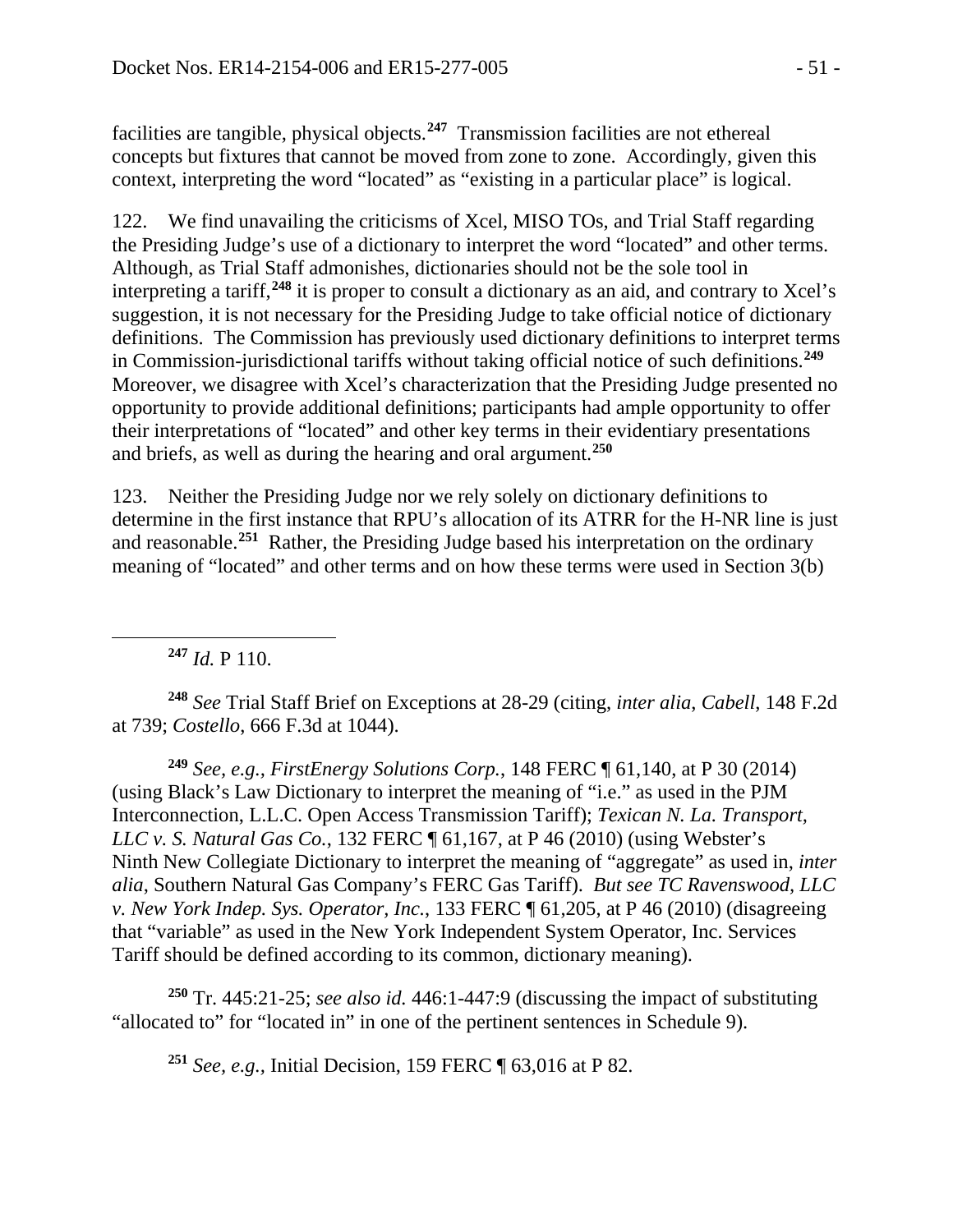and 8(b).**[252](#page-51-0)** As RPU notes, the Presiding Judge used dictionary definitions to respond to Xcel who denied the plain meaning of the language by arguing that "located" did not mean "physically located." As discussed below in the instant section of this order, we also have looked beyond the mere dictionary definitions such as by taking into account the physical nature of transmission facilities and considering other language in Schedules 7, 8, and 9.

124. Xcel and Trial Staff argue that other dictionaries define "locate" in other ways. Xcel notes, for example, that The American Heritage College Dictionary (Third Edition) defines "locate" as "[t]o determine or specify the position or limits of."**[253](#page-51-1)** Xcel argues that this alternative definition "does not carry the same physicality" as the definition chosen by the Presiding Judge. We disagree. Parsing Xcel's alternative definition demonstrates that even this alternative definition can still signify a physical area. For example, the first definition listed for the word "position" in The American Heritage College Dictionary of the English Language, the dictionary relied up by Trial Staff, defines "position" as "a place or location."**[254](#page-51-2)**

125. Similarly, Trial Staff asserts that one of the alternative definitions of "located" in American Heritage College Dictionary of the English Language is "to become established." Yet Trial Staff does not present the full entry for this alternative definition, which reads: "To become established; settle: *new businesses that have located in town.*"**[255](#page-51-3)** Thus, even under this definition, the word "locate" seems to imply a geographic area. Moreover, contrary to Trial Staff's claim, it is not altogether apparent that a transmission facility "becom[ing] established" in a pricing zone can be equated with "facilities . . . that are included in the ATRR of a [pricing] zone for ratemaking purposes." Given that transmission facilities are physical objects, one possible understanding of a transmission facility "becom[ing] established" in a pricing zone would be in reference to a facility being built in a pricing zone, which again suggests that "located" means "physically located."

**<sup>252</sup>** *E.g., id.* PP 106, 110.

<span id="page-51-0"></span> $\overline{a}$ 

<span id="page-51-1"></span>**<sup>253</sup>** Xcel Brief on Exceptions at 57 (quoting The American Heritage College Dictionary (3rd Ed.)).

<span id="page-51-2"></span>**<sup>254</sup>** *Position*, The American Heritage Dictionary of the English Language, https://www.ahdictionary.com/word/search.html?q=position.

<span id="page-51-3"></span>**<sup>255</sup>** *Locate*, The American Heritage Dictionary of the English Language, <https://ahdictionary.com/word/search.html?q=Located&submit.x=0&submit.y=0> (emphasis in original).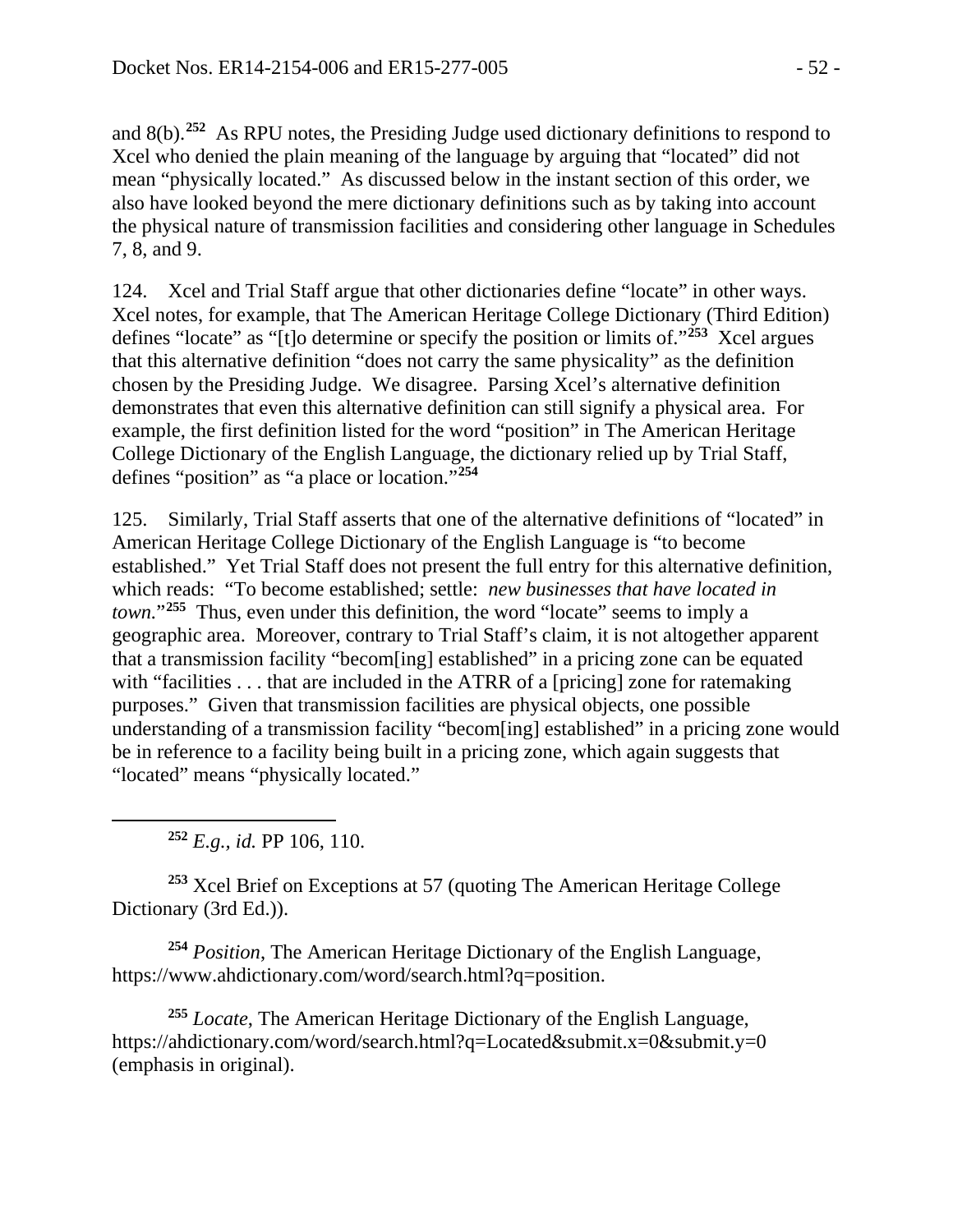126. Further, as the Presiding Judge recognized, the language of section 1 of Schedules 7, 8, and 9 provides additional support that, as used in the phrase "facilities located in/within that zone" in Sections 3(b) and 8(b), "located" means "physically located."**[256](#page-52-0)** Section 1 of Schedule 9 uses the phrase "physically located" and the term "located" interchangeably in reference to the location of load.**[257](#page-52-1)** In addition, "physically" modifies "located" in section 1 of Schedule 9, but is absent from parallel sentences in section 1 of Schedules 7 and 8.**[258](#page-52-2)**

127. Xcel and MISO TOs think it significant that "physically located" is used in Schedule 9, section 1 with respect to the location of load while this phrase is not used with respect to the location of facilities in Sections 3(b) and 8(b).<sup>[259](#page-52-3)</sup> For example, as summarized above, Xcel asserts that the physical location of a load within an LBA area would identify the "host" pricing zone while transmission facilities that serve that load are often widely dispersed. However, in making these arguments, Xcel and MISO TOs have essentially conceded that, as used section 1 of Schedules 7, 8, and 9, the word "zone" refers to a geographic area. As the Presiding Judge recognized, if end-users are "located" or "physically located" in zones, then the zone in which the load is "located" or "physically located" must necessarily be a geographic area.**[260](#page-52-4)** The notion of load being "physically located" in a zone would not make sense if "zone" itself did not refer to a physical space, as well.

128. Further, there is no express language in Schedules 7, 8, and 9 that would demonstrate that the word "zone" is used differently in different sections, i.e., a geographic area with respect to the location of load and not a geographic area with

**<sup>256</sup>** Initial Decision, 159 FERC ¶ 63,016 at P 109.

**<sup>257</sup>** Section 1 of Schedule 9 provides:

The Transmission Customer taking Network Integration Transmission Service shall pay the firm monthly zonal rate . . . for the zone based upon where the load is *physically located* . . . . If a Transmission Customer has load in separate zones, the customer shall pay the rate for each zone in which its load is *located* . . . .

<span id="page-52-3"></span><span id="page-52-2"></span>Ex. RPU-29 at 37-38 (emphasis added).

<span id="page-52-1"></span><span id="page-52-0"></span> $\overline{a}$ 

**<sup>258</sup>** *Compare id.* at 37, *with id.* at 2, 20.

**<sup>259</sup>** Xcel Brief on Exceptions at 56; MISO TOs Brief on Exceptions at 18-20.

<span id="page-52-4"></span>**<sup>260</sup>** Initial Decision, 159 FERC ¶ 63,016 at P 115.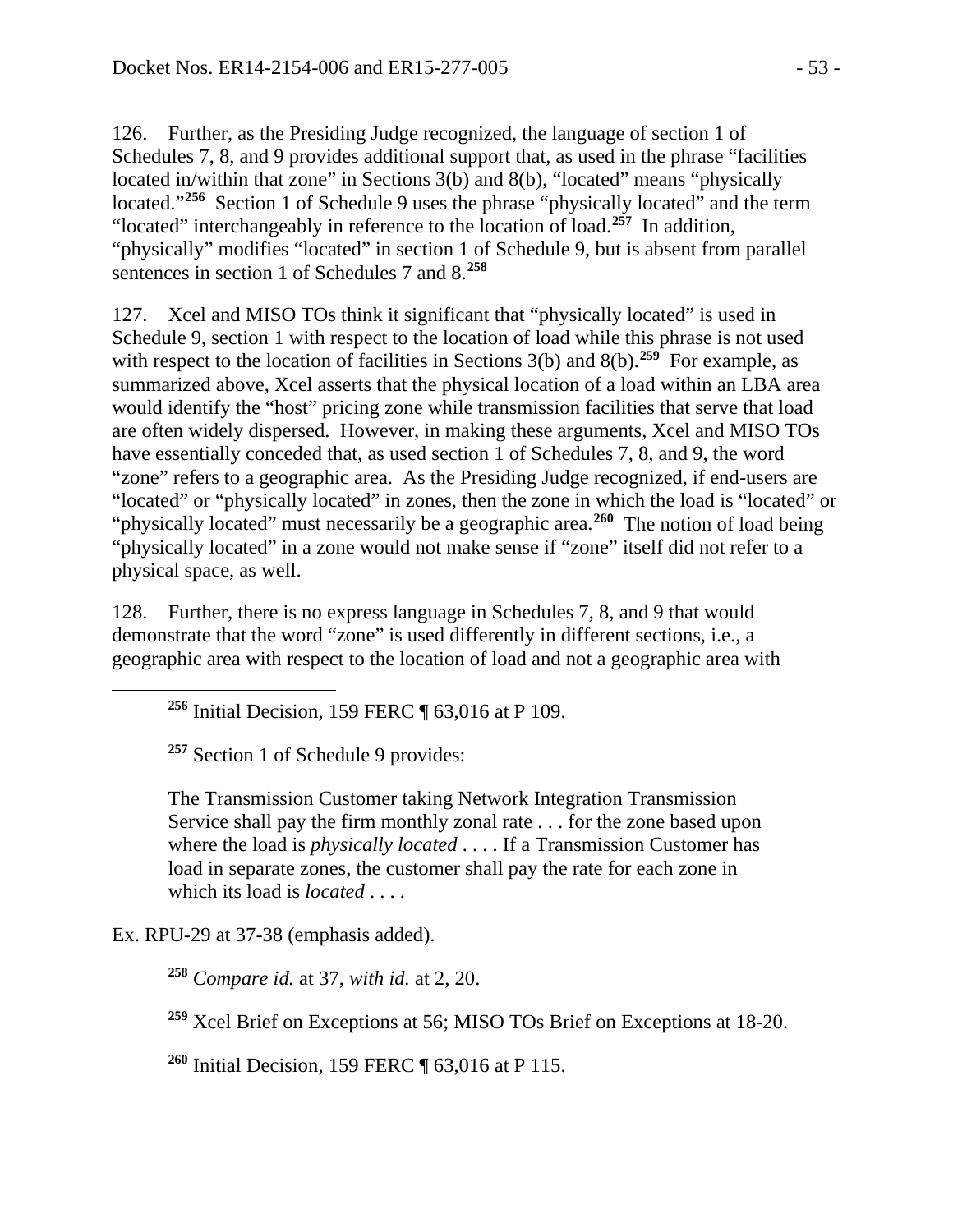respect to the location of facilities in Sections 3(b) and 8(b). **[261](#page-53-0)** Thus, it would be internally inconsistent in the interpretation of Schedules 7, 8, and 9 to apply the same term, "zone," differently with respect to the location of transmission facilities and the location of load. It is therefore reasonable to conclude that, consistent with the Presiding Judge's interpretation, "zone" refers to a geographic area in the operative phrase "facilities located in/within that pricing zone" in Sections 3(b) and 8(b).

129. Additionally, the specific wording of Sections 3(b) and 8(b) supports our finding that "located" means "physical located" and "zone" refers to a geographic area. In consecutive sentences in Sections 3(b) and 8(b), the terms "located" and "zone" are used together to describe "load" and then "facilities," with no indication for different meanings for either of these terms in different contexts:

> The portion of each Transmission Owner's total Load that is served by that Transmission Owner in each pricing zone is included in the rate calculations of the *pricing zone in which the Load is located*. The pricing zones with Transmission Owners that own *facilities located in other pricing zones* are:  $\ldots [^{262}]$  $\ldots [^{262}]$  $\ldots [^{262}]$

Given that the phase "pricing zone in which the Load is located" refers to a geographic area where the load is physically located—as Xcel and MISO TOs have essentially conceded—it is logical to conclude that in the similar phrase in the very next sentence, "facilities located in other pricing zones," the term "pricing zones" refers to geographic areas where the facilities are located. Conversely, we do not believe it is reasonable to interpret the phrase "pricing zone in which the Load is located" as referring to a geographic area where the load is physically located while, at the same time, interpreting the phrase in the next sentence, "facilities located in other pricing zones," as referring to "facilities . . . that are included in the ATRR of a zone for ratemaking purposes." Such a reading would require a different interpretation of the words "located" and "zone" from one sentence to the next. It would stand to reason that, if pricing zones were

<span id="page-53-1"></span>**<sup>262</sup>** Ex. RPU-29 at 15, 33, 46 (emphasis added).

 $\overline{a}$ 

<span id="page-53-0"></span>**<sup>261</sup>** MISO TOs do note that section 1 of Schedules 7 and 8 both refer to a load's location "within the Transmission System Region," which they argue implies a geographic location within the MISO region, and they note that section 8(b) of Schedules 7 and 8 contain no such geographic qualification in discussing "location" in reference to facilities. Yet given that this phrase is not used in section 1 of Schedule 9 with respect to a load's (physical) location, the absence of this phrase in Sections 3(b) and 8(b) also must not change the interpretation of the word "zone" as a geographic area.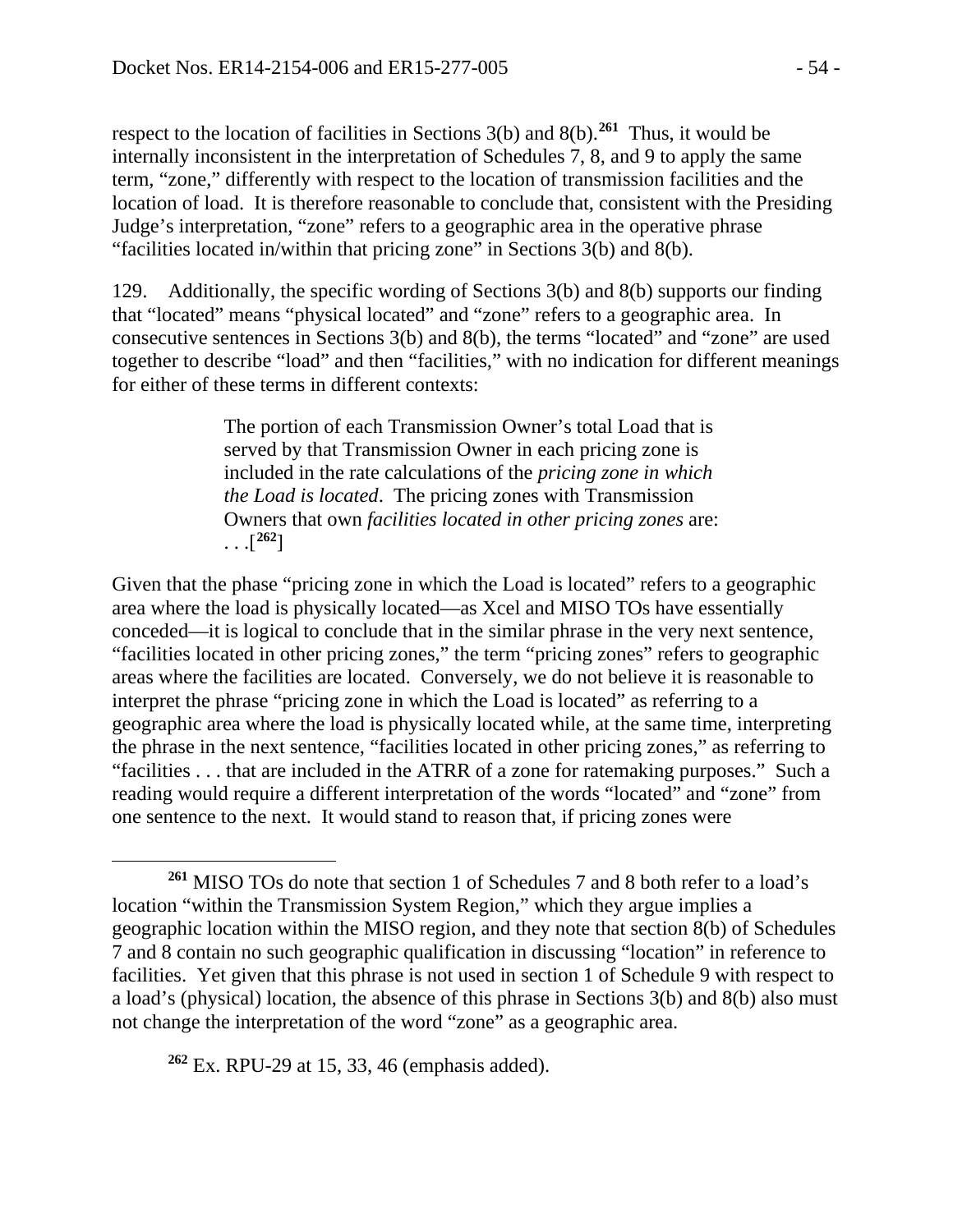fundamentally different with respect to the location of the load and the location of the facilities, then the phrase would be bifurcated into multiple terms, which it is not.

130. Further, given that we have affirmed the Presiding Judge's finding that, as used in Sections 3(b) and 8(b), "located" means "physically located" and "zone" refers to geographic area, we also affirm the Presiding Judge's finding that the H-NR Line is located in Zone 16. As the Presiding Judge noted, the participants agreed that the facility is physically located in the NSP LBA area,**[263](#page-54-0)** and the record shows that pricing zones are generally coextensive with the metered boundaries of the LBA area of the pricing zone's designated Transmission Owner—e.g., NSP in the case of Zone 16.**[264](#page-54-1)** In addition, as the Presiding Judge also noted, several RPU witnesses expressly testified that the H-NR Line is physically located in Zone 16,**[265](#page-54-2)** and Trial Staff witness Poffenberger also acknowledged this fact.**[266](#page-54-3)** Xcel is the only participant in these proceedings who has argued that the H-NR Line is not physically located in Zone 16, based on Xcel witness Wetterlin's testimony that a "zone" is not a geographic area.<sup>[267](#page-54-4)</sup> Given that we have affirmed the Presiding Judge's interpretation of "zone" as the term is used in Sections 3(b) and 8(b), we reject this argument.

131. Xcel disagrees with the Presiding Judge's interpretation that a zone is a geographic area, arguing that, if pricing zones are contiguous with LBA areas, MISO could have simply acknowledged that the LBA area maps could be used to illustrate the pricing zones.**[268](#page-54-5)** Xcel also asserts that the Presiding Judge's claim that LBA area boundaries can be determinative of the cost allocation of transmission facilities is inconsistent with how

<span id="page-54-1"></span>**<sup>264</sup>** *Id.* (citing Ex. RPU-2 at 3, Ex. RPU-12 at 2-3; Ex. RPU-23 at 6; Ex. XES-7 at 6, 8, 22; Tr. 216:20-218:7 (Smith)).

<span id="page-54-4"></span><span id="page-54-3"></span><span id="page-54-2"></span>**<sup>265</sup>** Initial Decision, 159 FERC ¶ 63,016, at P 76 (citing Ex. RPU-3 at 5; Ex. RPU-11 at 4; Ex. RPU-12 at 23; Ex. RPU-23 at 2, 6-7, 9).

**<sup>266</sup>** *Id.* (citing Ex. S-1 at 4).

**<sup>267</sup>** Xcel Brief on Exceptions at 54-55, 60; *see also* Ex. XES-7 at 29.

<span id="page-54-5"></span>**<sup>268</sup>** Xcel Brief on Exceptions at 61.

<span id="page-54-0"></span> $\overline{a}$ **<sup>263</sup>** Initial Decision, 159 FERC ¶ 63,016 at P 75 (citing Ex. XES-7 at 29; Ex. XES-15; Ex. S-1 at 7; Tr. 252:15-253:2 (Wetterlin) (discussing Ex. XES-15); Joint Stipulated Facts 26, 48 (explaining that RPU assigned the book value of its gross plant located in the NSP LBA area, i.e., the book value of its interest in the H-NR Line, to Zone 16).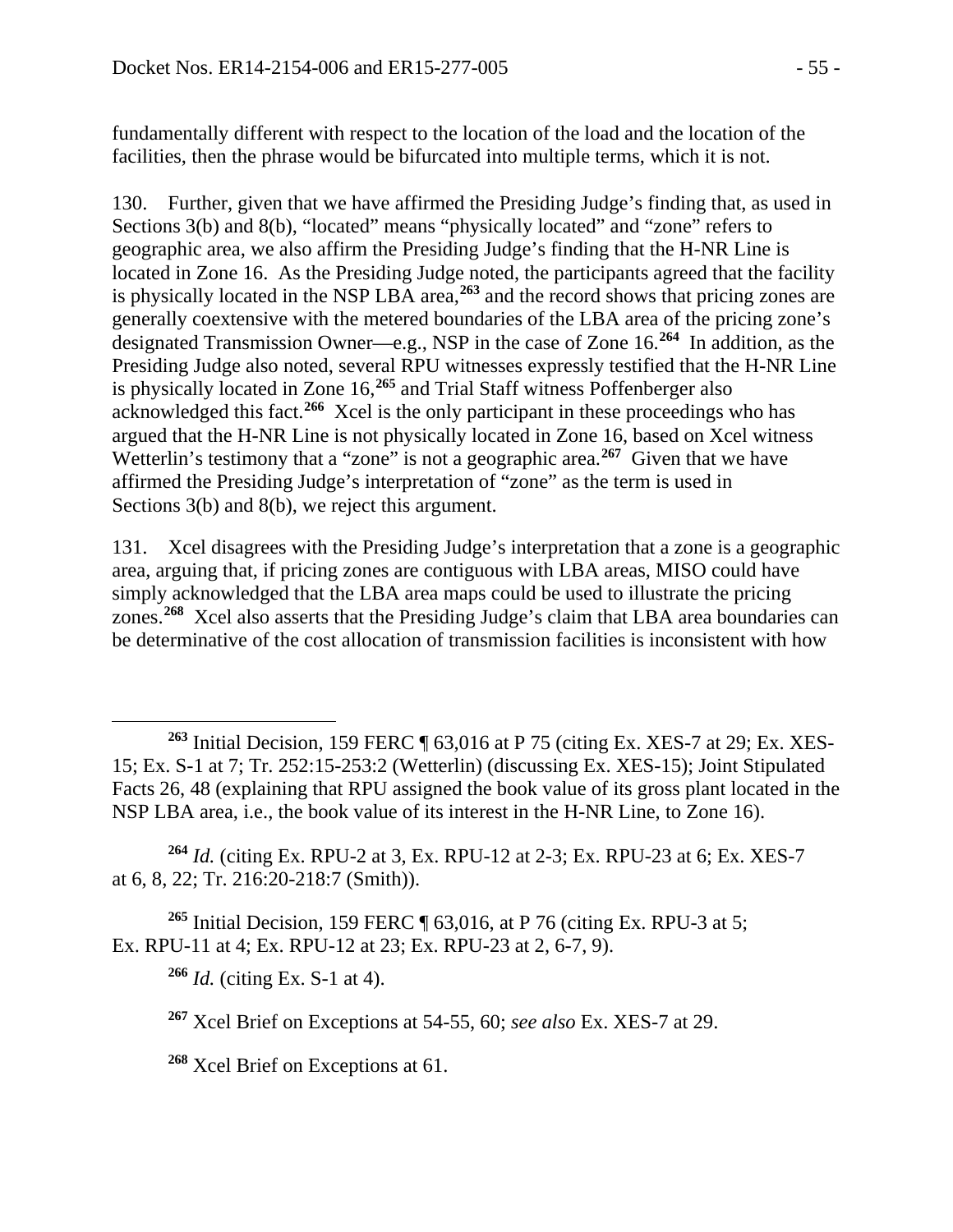the metered boundaries of LBA areas are established.**[269](#page-55-0)** Xcel argues, *inter alia*, that LBA area metering points should be based on operational and reliability concerns and not on the impact on transmission facility cost allocations. However, as we have determined above, under Sections 3(b) and 8(b), the zonal location of transmission facilities is determined in the same manner as the zonal location of load, which is undisputedly based on LBA area boundaries.

132. Further, as discussed in the next section below, we agree with the Presiding Judge's interpretation of Sections 3(b) and 8(b) that, unless the Commission were to agree to exceptions, the ATRRs for facilities must be allocated to the zones where the facilities are physically located. Those exceptions, of which there appear to be many,**[270](#page-55-1)** explain why there is no map of pricing zones, notwithstanding that MISO has maps of LBA areas. To the extent that Xcel disagrees with how Sections 3(b) and 8(b) delineate such pricing zones, including consideration of the LBA area boundaries, we believe that these arguments more reflect Xcel's dissatisfaction with these provisions themselves the justness and reasonableness of which is not at issue (other than the proposed Tariff revisions to add RPU as a Transmission Owner in Zone 16)—than with the Presiding Judge's application of these provisions in these proceedings. Lastly, we find beyond the scope of these proceedings Xcel's arguments regarding upon which factors LBA area metering points should be based.

## **ii. Whether Sections 3(b) and 8(b) Set Forth a Cost Allocation Method**

133. Given that we have determined that the phrase "facilities located in/within that pricing zone" means facilities physically located in that pricing zone, we agree with the Presiding Judge that Sections 3(b) and 8(b) establish a default cost allocation method for Attachment O transmission facilities (including "Other" project facilities) owned by Transmission Owners that participate in joint pricing zones and have facilities in more than one zone. Sections 3(b) and 8(b) provide the following allocation language:

> Unless otherwise authorized by the Commission upon application by a Transmission Owner in one of the pricing zones identified [within this subsection], each Transmission Owner's total Net Revenue Requirement is *allocated proportionately to each pricing zone* in which the Transmission Owner owns Attachment O zonal transmission facilities *based on the gross transmission plant value of all of*

<span id="page-55-1"></span><span id="page-55-0"></span> $\overline{a}$ 

**<sup>270</sup>** *See, e.g.*, Ex. XES-15.

**<sup>269</sup>** *Id.* at 62.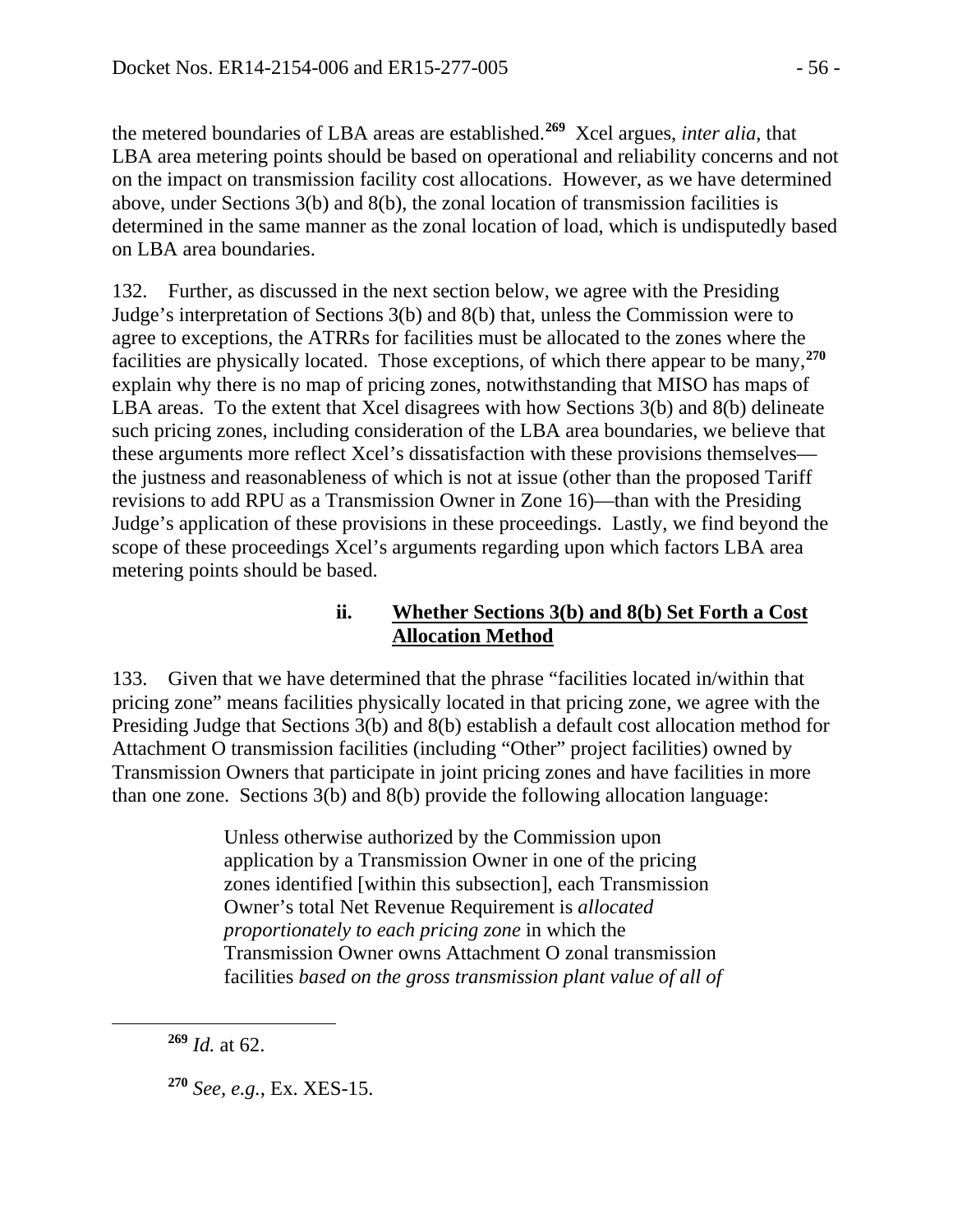*its transmission facilities* that are recovered in Attachment O zonal transmission rates *located in that pricing zone* relative to the gross transmission plant value of all of its transmission facilities that are recovered in Attachment O zonal transmission rates in all pricing zones, as reflected in Attachment O.[**[271](#page-56-0)**]

134. As noted above, Xcel and Trial Staff have argued that Sections 3(b) and 8(b) do not explain how to allocate transmission facilities to particular pricing zones. We disagree. As RPU explains, this argument denies that the Tariff says what it says; **[272](#page-56-1)** the above-quoted language from Sections 3(b) and 8(b) expressly addresses how to allocate a Transmission Owner's ATRR for a given facility to a given pricing zone: i.e., "unless otherwise authorized by the Commission upon application by a [Transmission Owner]," the ATRR will be "allocated proportionately to each pricing zone . . . based on the gross transmission plant value of all of [the Transmission Owner's] transmission facilities . . . located in that pricing zone." In other words, as the Presiding Judge recognized, unless the Commission were to authorize the Transmission Owner to do otherwise, this language requires the allocation of the ATRR for a facility to the zone in which the facility is physically located.**[273](#page-56-2)**

135. We also agree with RPU that Xcel's argument that the language of Sections 3(b) and 8(b) does not mandate how a transmission facility is "located in" a pricing zone is a truism. As RPU explains, a facility's location is determined by where it is constructed.**[274](#page-56-3)** Under the default cost allocation method set forth by Sections 3(b) and 8(b), the physical

<span id="page-56-2"></span><span id="page-56-1"></span><span id="page-56-0"></span> $\overline{a}$ 

**<sup>271</sup>** Ex. RPU-29 at 14, 33, 46 (emphasis added).

**<sup>272</sup>** RPU Brief Opposing Exceptions at 19.

**<sup>273</sup>** *See, e.g.*, Initial Decision, 159 FERC ¶ 63,016 at P 122.

<span id="page-56-3"></span>**<sup>274</sup>** RPU Brief Opposing Exceptions at 20.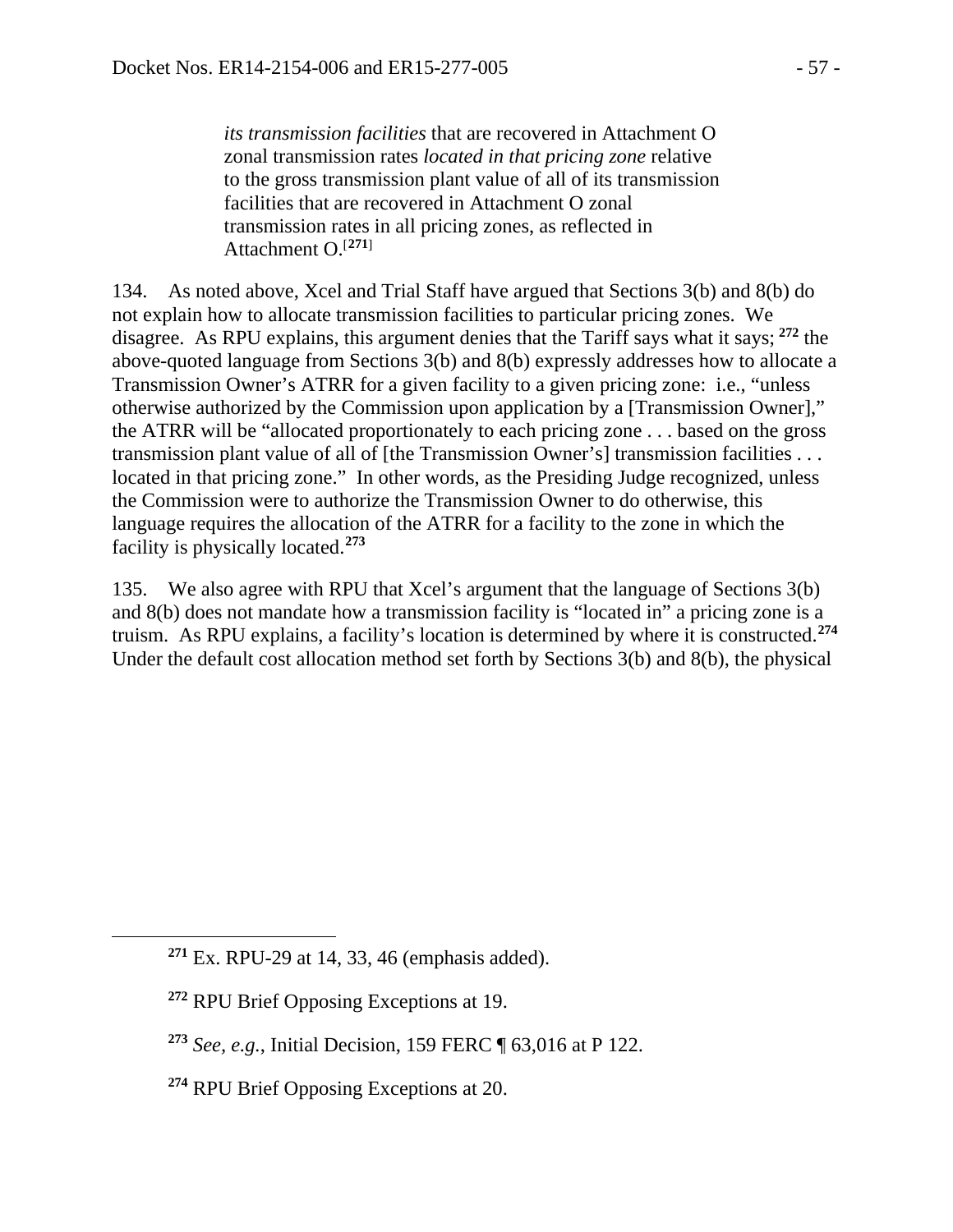location of the facility determines where the ATRR associated with that facility is allocated.**[275](#page-57-0)**

136. Accordingly, as we affirm the Presiding Judge's finding that the H-NR Line is physically located in Zone 16, we also affirm the Presiding Judge's determination that, absent authorization from the Commission permitting an alternative arrangement, Sections 3(b) and 8(b) require the allocation of RPU's ATRR for the H-NR Line to Zone 16. **[276](#page-57-1)** We thus affirm the Presiding Judge's ruling that RPU's proposed allocation is just and reasonable.**[277](#page-57-2)**

#### **iii. Other Issues Regarding the Interpretation of Sections 3(b) and 8(b)**

137. As discussed below, we also find unavailing the other arguments raised by Xcel, MISO TOs, Dairyland, and Trial Staff, that Sections 3(b) and 8(b) do not specify a default cost allocation.

### **(a) BPM**

138. Xcel, MISO TOs, and Trial Staff criticize the Presiding Judge's reliance on BPM 21,**[278](#page-57-3)** arguing that the "in general" qualifier undercuts the Presiding Judge's determination that, under Sections 3(b) and 8(b), the ATRR for a facility must be allocated to the zone where the facility is physically located. As an initial matter, we find that BPMs, which are not approved by the Commission as part of the Tariff, are entitled to limited weight in interpreting the Tariff beyond providing context. Nonetheless, we find that BPM 21 supports the Presiding Judge's interpretation of Sections 3(b) and 8(b). As the Presiding Judge recognized, section 3.7 of BPM 21 simply describes the actual operation of the Tariff, and Sections 3(b) and 8(b) do not specify any other exceptions to

**<sup>278</sup>** *See supra* note 51.

<span id="page-57-0"></span> $\overline{a}$ <sup>275</sup> This finding applies only to facilities whose costs are recovered through Attachment O pursuant to Schedules 7, 8, and 9 zonal rates, such as those designated as "Other" projects.

**<sup>276</sup>** *See* Initial Decision, 159 FERC ¶ 63,016 at P 81.

<span id="page-57-3"></span><span id="page-57-2"></span><span id="page-57-1"></span><sup>&</sup>lt;sup>277</sup> Regarding Trial Staff's argument that if the Tariff dictated the outcome of these proceedings there would have been no need to set this matter for hearing, we appropriately wanted to elicit all facts and arguments on this complicated matter before making a decision.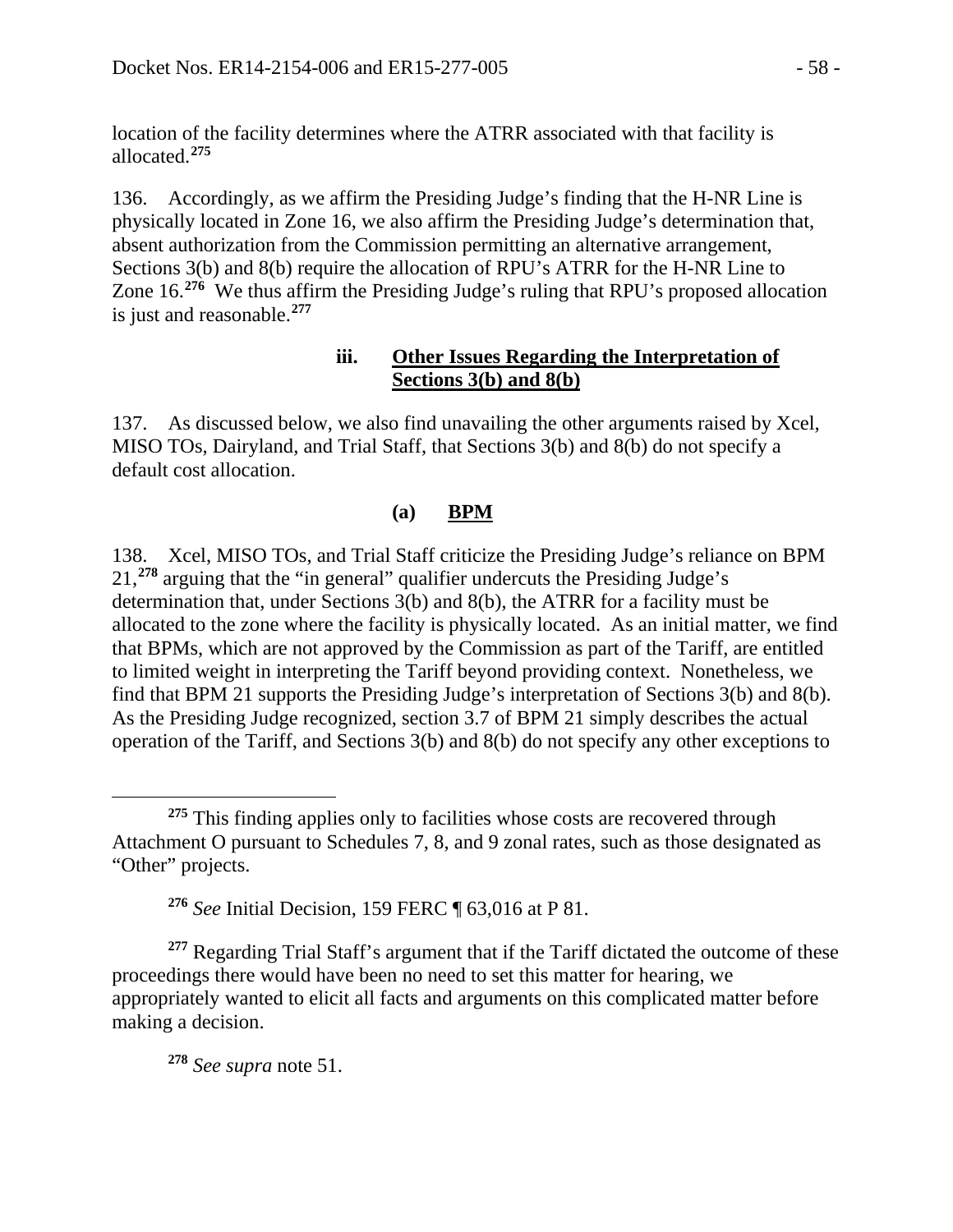the zonal cost allocation method.**[279](#page-58-0)** Therefore, as the Presiding Judge explained, the "in general" qualifier "is best interpreted as referring to the language in Sections 3(b) and 8(b) that permits Transmission Owners to allocate the ATRR for a facility to a zone other than that in which the facility is located if the Commission authorizes the allocation."**[280](#page-58-1)** We also note that, notwithstanding the interpretation of "in general," section 3.7 of BPM 21 uses the phrase "physically located in each pricing Zone," which provides further support that zones are geographic areas.

#### **(b) Use of Commission Ratemaking Principles to Interpret the Tariff**

139. As summarized above, Xcel, MISO TOs, Dairyland, and Trial Staff argue that the Presiding Judge's interpretation of Sections 3(b) and 8(b) is improper because it conflicts with Commission ratemaking principles—such as cost causation and beneficiary pays.<sup>[281](#page-58-2)</sup> MISO TOs assert that, when a Tariff provision is subject to differing interpretations, it should be interpreted in a manner consistent with Commission policy.**[282](#page-58-3)**

140. As discussed further below,**[283](#page-58-4)** given our reading that Sections 3(b) and 8(b) establish a default cost allocation method, and given that RPU's proposed allocation of the ATRR for the H-NR Line to Zone 16 conforms to that method, these ratemaking principles are not determinative here. **[284](#page-58-5)** Indeed, as RPU notes, Xcel and Trial Staff have conceded that the beneficiary pays principle comes into play only if there is no operative tariff provision governing the allocation.**[285](#page-58-6)** Further as RPU notes, the Presiding Judge did not approve a new cost allocation, but rather applied the default cost allocation

**<sup>279</sup>** Initial Decision, 159 FERC ¶ 63,016 at PP 72, 108.

**<sup>280</sup>** *Id.* P 108.

<span id="page-58-0"></span> $\overline{a}$ 

<span id="page-58-3"></span><span id="page-58-2"></span><span id="page-58-1"></span>**<sup>281</sup>** Xcel Brief on Exceptions at 55; MISO TOs Brief on Exceptions at 23; Dairyland Brief on Exceptions at 6; Trial Staff Brief on Exceptions at 18.

**<sup>282</sup>** MISO TOs Brief on Exceptions at 22-23.

**<sup>283</sup>** *See* section II.B.4 of this order.

<span id="page-58-6"></span><span id="page-58-5"></span><span id="page-58-4"></span>**<sup>284</sup>** These principles would be relevant if, for example, RPU did not propose the follow the default cost allocation method under Sections  $3(b)$  and  $8(b)$  and instead sought an allocation that deviated from the zone in which H-NR Line was physically located, pursuant to the exception to this default method.

**<sup>285</sup>** RPU Brief Opposing Exceptions at 3-4 (citing Tr. at 437:24-439:2).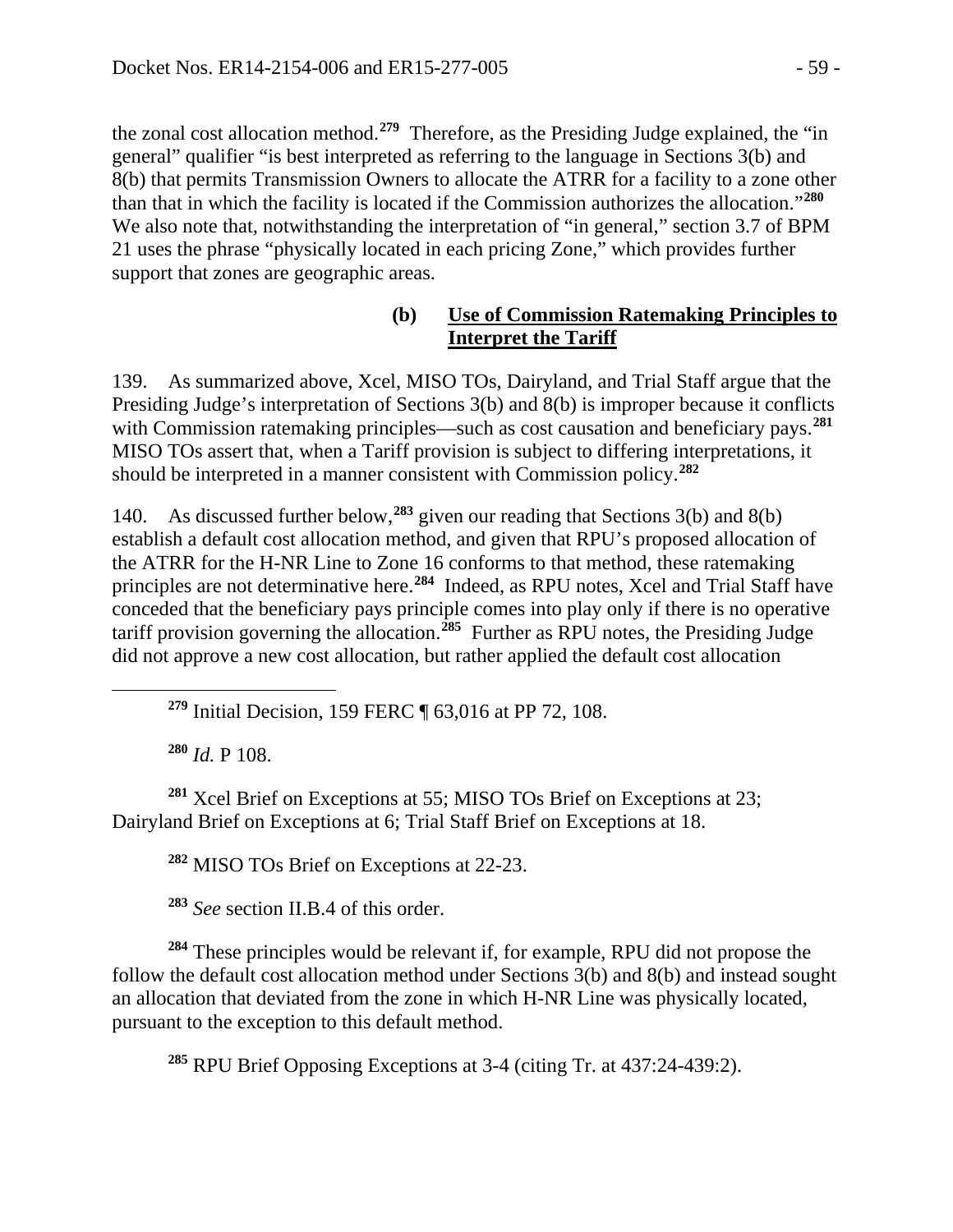method articulated in the Tariff.**[286](#page-59-0)** Therefore, the justness and reasonableness of this existing method is not at issue in these proceedings.

### **(c) Allocations of ATRRs by Other Transmission Owners**

141. As noted above, Xcel, MISO TOs, and Trial Staff argue that the Presiding Judge's interpretation of Sections 3(b) and 8(b)—i.e., that pricing zones are geographic areas and that, absent authorization from the Commission permitting an alternative arrangement, the ATRR of a facility must be allocated to the pricing zone in which the facility is physically located—disregards the course of dealing of Transmission Owners in MISO.**[287](#page-59-1)** They note that there are numerous facilities for which Transmission Owners in MISO have made a cost allocation correlated with load, regardless of the physical location of the investment. They also argue that the cost allocation of the H-NR Line and the North Rochester-Chester 161 kV line support their positions that zones are rate concepts and that the Tariff does not require the allocation of the ATRR for the H-NR Line to a single pricing zone.

142. We disagree. Contrary to the positions of Xcel, MISO TOs, and Trial Staff, the fact that the ATRRs associated with the H-NR Line and the North Rochester-Chester 161 kV line are not being exclusively allocated to Zone 16, where the transmission lines are physically located, does not contradict the Presiding Judge's ruling that Sections 3(b) and 8(b) require in this case that RPU's ATRR for the H-NR Line be allocated to the Zone 16. Those other allocations fall under the exception to the default method set forth in Sections 3(b) and 8(b): the ATRR of an Attachment O transmission facility may be allocated to a zone other than that in which the facility is located if the Commission authorizes such application.**[288](#page-59-2)**

143. We also disagree with the argument that the allocation of the ATRRs associated with the H-NR Line and the North Rochester-Chester 161 kV line demonstrates that a facility can be "located" in more than one zone. This argument conflates "location" and "allocation." We agree with RPU that the allocation of costs of remote facilities to a zone neither alters the zonal boundaries nor changes the zone in which a customer's load is located. Nor does such allocation change the location of a facility: the fact that the ATRR of a facility is allocated to a given pricing zone does not mean that the facility is

**<sup>286</sup>** *Id.* at 48.

<span id="page-59-0"></span> $\overline{a}$ 

<span id="page-59-1"></span>**<sup>287</sup>** *E.g.*, Xcel Brief on Exceptions at 52-53; MISO TOs Brief on Exceptions at 12; Trial Staff Brief on Exceptions at 22-24.

<span id="page-59-2"></span>**<sup>288</sup>** *See* Partial Settlement Order, 158 FERC ¶ 61,144; *N. States Power Co., a Minn. corp.*, Docket No. ER13-784-000 (Mar. 8, 2013) (delegated order).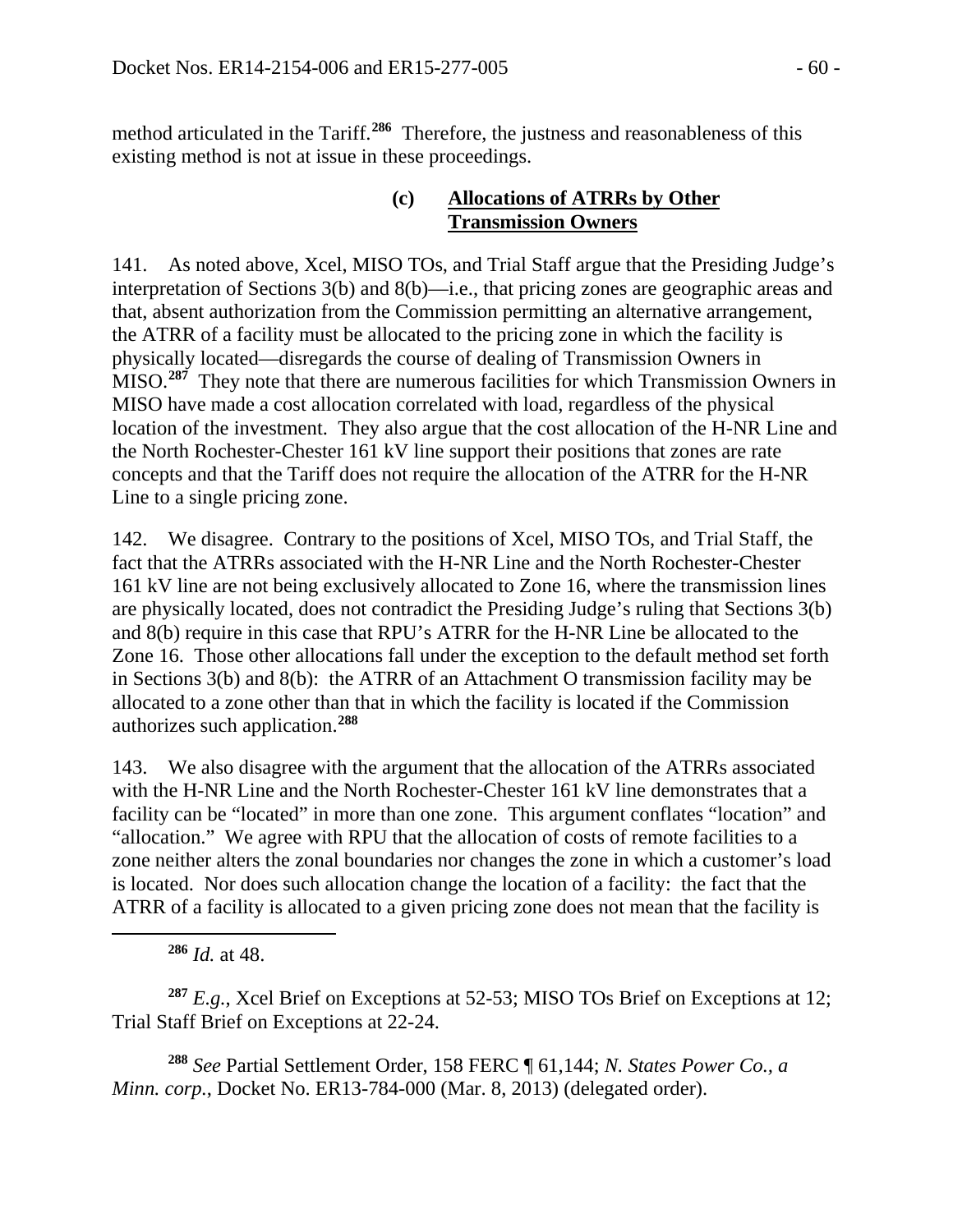located in that pricing zone under Sections 3(b) and 8(b). As noted above, transmission facilities are not ethereal concepts but fixtures that cannot be moved from zone to zone.

144. Further, the fact that NSP and other Transmission Owners have allocated the respective ATRRs for their facilities to zones in which the facilities are not physically located does not negate the Presiding Judge's interpretation of Sections 3(b) and 8(b). Again, as the Presiding Judge noted, those allocations could have been made under the exception to the default cost allocation method. This corresponds to our interpretation that, as a default, costs for facilities physically located within a pricing zone are borne by ratepayers within that zone. In addition, RPU is not bound by the Tariff interpretations of other Transmission Owners or by their course of dealing.

145. We also disagree with the suggestion that "Other" transmission facilities and other Attachment O facilities must be allocated to the zone or zones where their respective owner has load. Sections 3(b) and 8(b) do not contain an explicit requirement that cost allocation follows the loads of, or the benefits accrued to, Transmission Owners for Attachment O transmission facilities.

### **(d) MISO Data Response**

146. Xcel, MISO TOs, and Trial Staff assert that the Presiding Judge's interpretation of Sections 3(b) and 8(b) conflicts with the MISO Data Response.**[289](#page-60-0)** As noted above, the MISO Data Response stated that the Tariff "neither requires nor precludes" allocation to the pricing zone in which a facility is physically located.**[290](#page-60-1)** We find that the MISO Data Response does not in fact contradict the Presiding Judge's interpretation of Sections 3(b) and 8(b), given that Sections 3(b) and 8(b) permit an exception to the default cost allocation method. In light of this exception, we find that the Tariff does not require a particular cost allocation, consistent with the MISO Data Response, though it does provide for a default method in the absence of Commission authorization of an alternative allocation. **[291](#page-60-2)**

**<sup>290</sup>** Ex. XES-46 at 2.

<span id="page-60-2"></span><span id="page-60-1"></span>**<sup>291</sup>** Similarly, given the exception to the default cost allocation method, the Presiding Judge's interpretation of Sections 3(b) and 8(b) is also not contradicted by the other data response cited by Xcel and the MISO TOs, in which MISO stated, "The Tariff

<span id="page-60-0"></span> $\overline{a}$ **<sup>289</sup>** Xcel Brief on Exceptions at 48; MISO TOs Brief on Exceptions at 24-25; Trial Staff Brief on Exceptions at 30-31.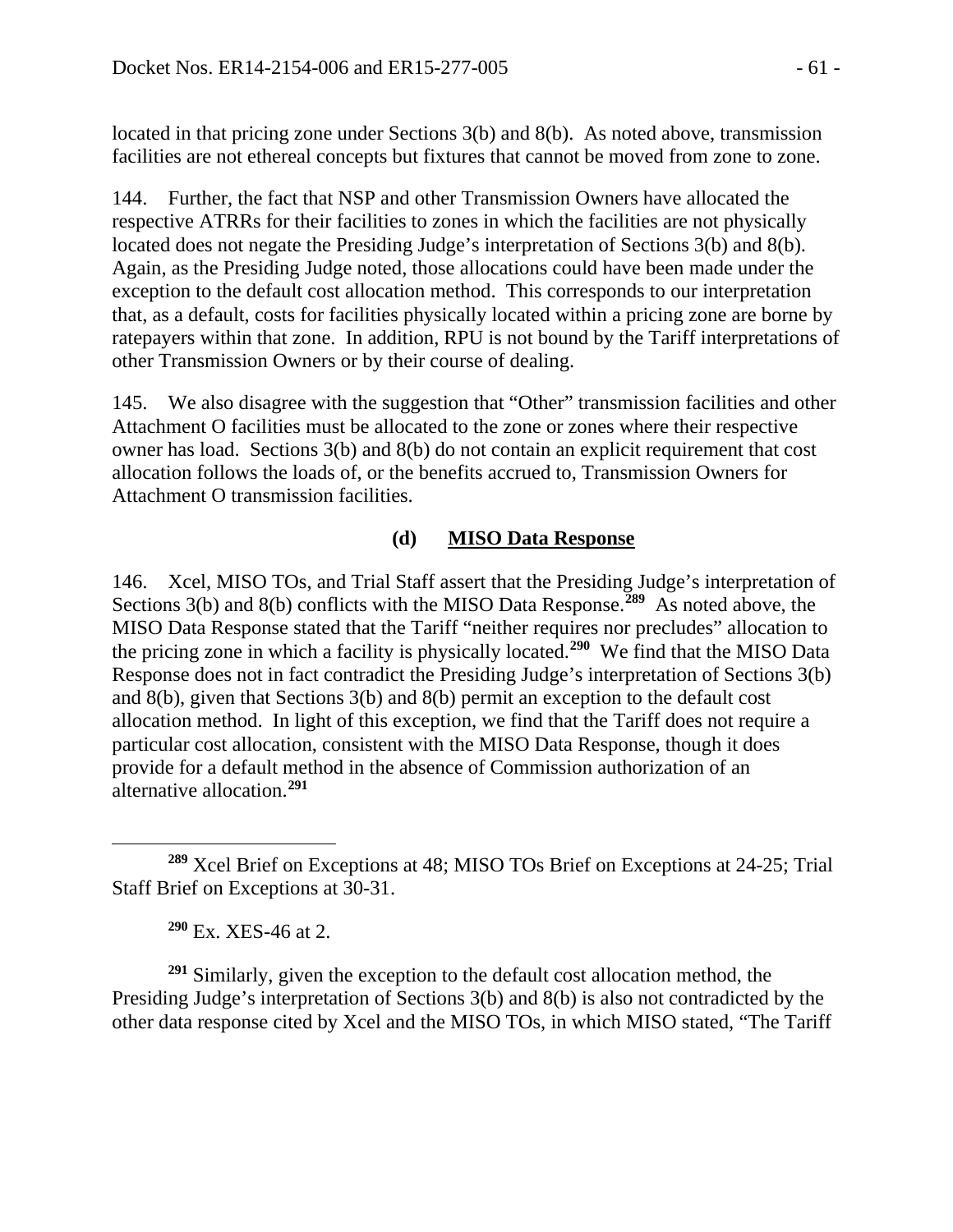147. Further, as the MISO Data Response does not discuss the operative Tariff provisions—i.e., Schedules 7, 8, and 9 and, in particular, Sections 3(b) and 8(b)—we find that the Presiding Judge did not err in affording the MISO Data Response little weight. Xcel argues that the MISO Data Response does not address Schedules 7, 8, and 9 specifically because there are no relevant provisions in those schedules responsive to the question asked of MISO regarding the Tariff's treatment of transmission facilities that do not qualify for regional cost-sharing or the other allocation methods specified in Attachment FF. **[292](#page-61-0)** However, even if Xcel were correct, absent a statement from MISO to this effect, we cannot conclusively draw this inference.

### **(e) Xcel's "Application"**

148. We also find that the Presiding Judge did not err in finding that the exception to the default cost allocation method does not apply in these proceedings.**[293](#page-61-1)** Contrary to Xcel's arguments, Xcel's filings in these proceedings do not amount to an "application" seeking an alternative cost allocation under the exception to the default cost allocation method. Xcel's claim that it has made an application in these proceedings is not credible, given that Xcel first made this claim in its Brief on Exceptions. Further, as RPU points out, the testimony of Xcel witness Wetterlin and Trial Staff witness Poffenberger refute Xcel's claim by noting that there is no pending application, including in these proceedings, seeking Commission authorization for RPU to recover its ATRR for the H-NR Line from any zone other than Zone 16. **[294](#page-61-2)**

## **(f) "Veto" Right**

149. We agree with Xcel and MISO that, contrary to the Presiding Judge's suggestion, under the exception to the default cost allocation in Sections 3(b) and 8(b), a Transmission Owner in MISO does not have a "veto" right to preclude the allocation of a facility's ATRR to a zone in which the facility is not located.**[295](#page-61-3)** The operative language

**<sup>292</sup>** Xcel Brief on Exceptions at 50.

 $\overline{a}$ 

**<sup>293</sup>** See Initial Decision, 159 FERC ¶ 63,016 at P 73.

<span id="page-61-3"></span><span id="page-61-2"></span><span id="page-61-1"></span><span id="page-61-0"></span>**<sup>294</sup>** RPU Brief Opposing Exceptions at 37-39 (citing Tr. 245:3-12; Tr. 375:8-376:6).

**<sup>295</sup>** *See* Initial Decision, 159 FERC ¶ 63,016 at PP 122, 191.

does not prohibit a Transmission Owner from including revenue requirements in its Attachment O for investments in transmission facilities located outside of its physical Local Balancing Authority Area." *See* Ex. XES-47.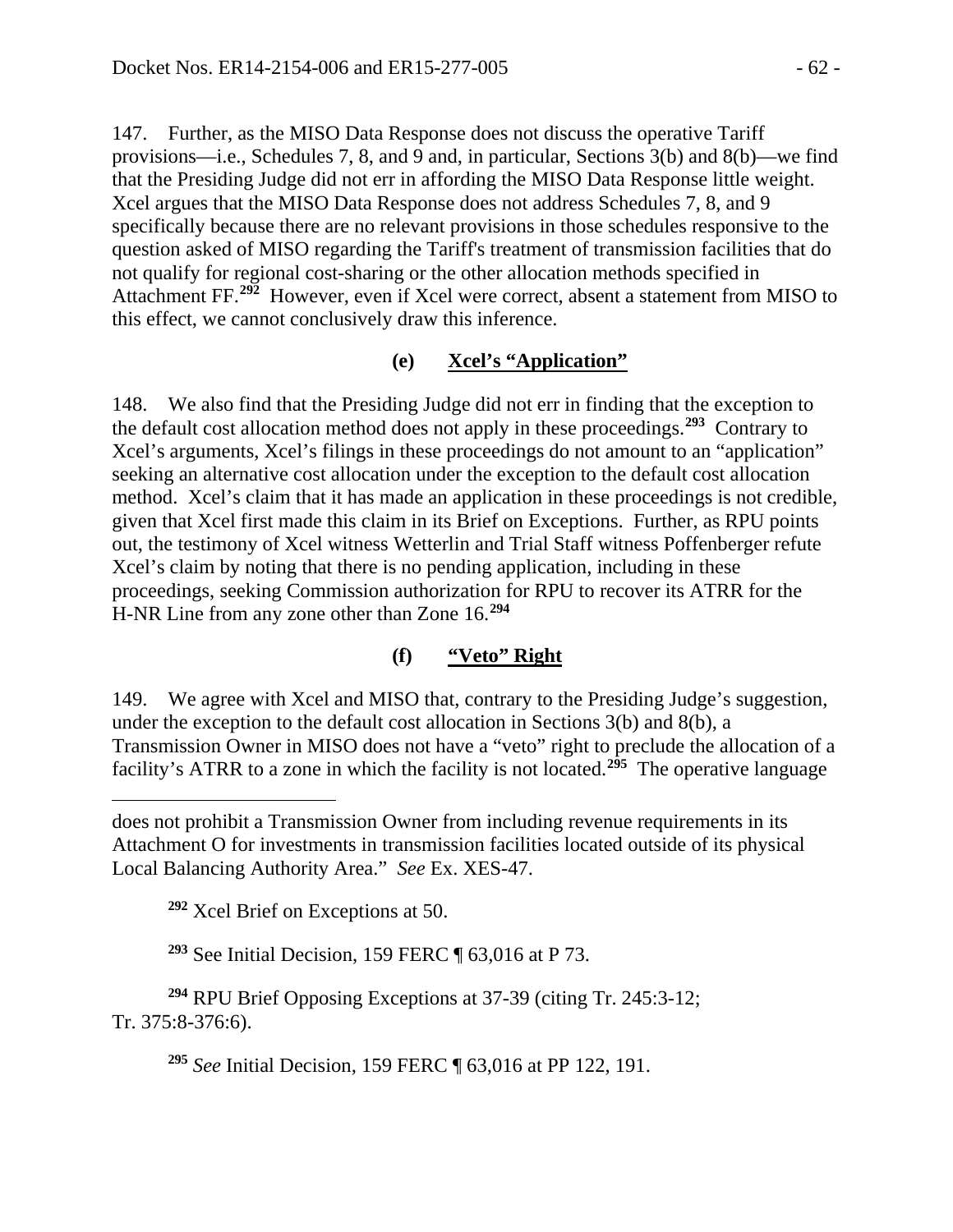for the exception to the default cost allocation method refers to "application by a Transmission Owner in one of the pricing zones identified [within this subsection]."**[296](#page-62-0)** As MISO observes, this language does not state that a Transmission Owner would need to seek consent of all of the Transmission Owners in a zone before an external "Other" facility can be allocated to that zone.**[297](#page-62-1)** Thus, we disagree with the Presiding Judge's conditional statement that "the [Tariff] expressly allows the allocation of such ATRRs to an alternative pricing zone *if the affected Transmission Owners agree* (assuming approval by the Commission)."**[298](#page-62-2)**

150. Accordingly, we disagree with the Presiding Judge's statement that SMMPA had "legitimate rights" under Sections 3(b) and 8(b) to prevent RPU's allocation of its ATRR for the H-NR Line to Zone 20.**[299](#page-62-3)** This is not to say that SMMPA would not have had the right to challenge such an allocation; however, such a challenge would not necessarily have been fatal to RPU's application. In any event, the Presiding Judge's incorrect statement regarding the applicability of the exception to the default cost allocation method has no bearing on the ultimate disposition of the matter. In these proceedings, RPU did not seek to allocate its ATRR for the H-NR Line to Zone 20, and, thus, as discussed above, we need not consider this alternative in assessing RPU's proposal to recover its ATRR in Zone 16.

## **4. Non-Tariff Arguments**

# **a. Cost Causation/Beneficiary Pays**

## **i. Briefs on Exception**

151. Xcel disagrees with the Presiding Judge's determination that, where the Tariff dictates cost allocation, the beneficiary pays principle is irrelevant.**[300](#page-62-4)** Xcel points out that its counsel noted at oral argument that only if the Tariff provided no other alternative could the non-Tariff related arguments of Xcel and Trial Staff be considered irrelevant. However, Xcel contends that the Tariff does not mandate rate recovery based on physical location, and therefore, cost causation is relevant to determine the allocation of RPU's

**<sup>296</sup>** Ex. RPU-29 at 14, 33, 46.

**<sup>297</sup>** MISO Brief Opposing Exceptions at 31.

**<sup>298</sup>** *See* Initial Decision, 159 FERC ¶ 63,016 at P 122 (emphasis added).

<span id="page-62-3"></span>**<sup>299</sup>** *Id.* P 191.

<span id="page-62-2"></span><span id="page-62-1"></span><span id="page-62-0"></span> $\overline{a}$ 

<span id="page-62-4"></span>**<sup>300</sup>** *E.g.,* Xcel Brief on Exceptions at 64-66.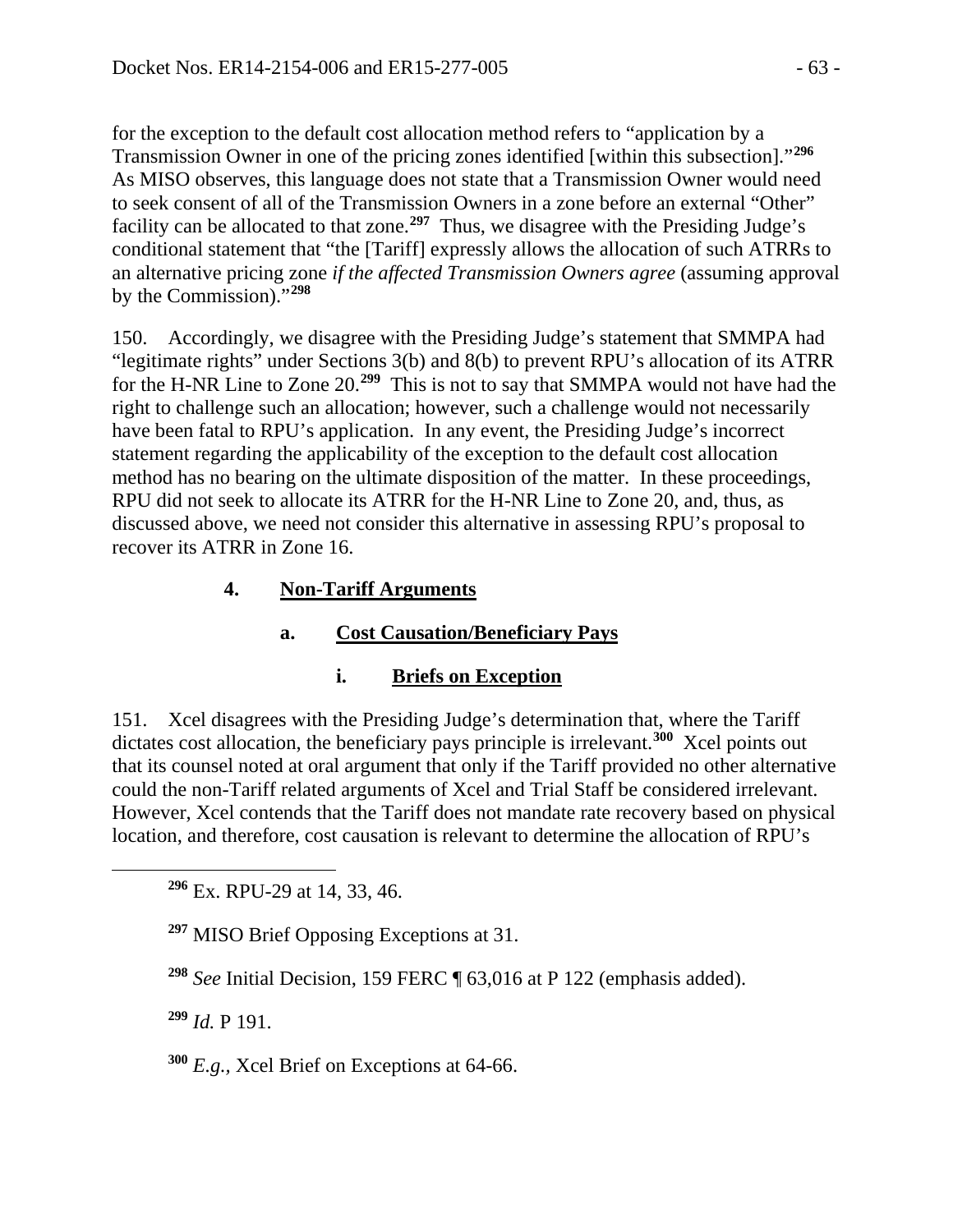ATRR for the H-NR Line. According to Xcel, it is thus illogical for the Presiding Judge to conclude that Schedules 7, 8, and 9 can ignore the cost causation principle because the Schedules must comply with the principles to be just and reasonable.<sup>[301](#page-63-0)</sup> Xcel contends that even independent transmission companies, which might not have their own retail load, allocate the costs of their zonal transmission facilities in a manner that respects cost causation. **[302](#page-63-1)**

152. Xcel explains that, under the cost causation principle, all utilities benefiting from the H-NR Line should bear costs that are roughly commensurate with their load-ratio share, and Xcel asserts that the Presiding Judge ignored this precedent.**[303](#page-63-2)** Xcel argues that court precedent requires the Commission to ensure that costs are "roughly commensurate" with benefits when approving cost allocations.**[304](#page-63-3)** Xcel contends that the beneficiary pays principle is a cornerstone of Order No. 1000**[305](#page-63-4)** and is also the principle upon which the Commission approves regional and sub-regional cost allocation. Xcel argues that it is therefore reasonable to assume that Schedules 7, 8, and 9 are consistent with the principle. Xcel asserts that, if the Presiding Judge's ruling were to stand, existing cost allocations for non-regional facilities across MISO could be called into question, resulting in the reshuffling of cost allocations and deterring future investments in transmission facilities not eligible for regional or sub-regional cost allocation under the Tariff.**[306](#page-63-5)**

153. Additionally, Xcel claims that the acceptance of RPU's cost allocation proposal provides substantial reliability and economic benefits to RPU without requiring its

**<sup>301</sup>** *Id.* at 66.

<span id="page-63-1"></span><span id="page-63-0"></span> $\overline{a}$ 

**<sup>302</sup>** *Id.* at 67.

**<sup>303</sup>** *Id.* at 74.

<span id="page-63-3"></span><span id="page-63-2"></span>**<sup>304</sup>** *Id.* at 31, 65 (citing *Illinois Commerce Commission*, 576 F.3d at 477; *El Paso*, 832 F.3d at 505 (explaining that FERC "need only roughly correlate costs to benefits")).

<span id="page-63-4"></span>**<sup>305</sup>** *See Transmission Planning and Cost Allocation by Transmission Owning and Operating Public Utilities*, Order No. 1000, FERC Stats. & Regs. ¶ 31,323 (2011), *order on reh'g*, Order No. 1000-A, 139 FERC ¶ 61,132, *order on reh'g and clarification*, Order No. 1000-B, 141 FERC ¶ 61,044 (2012), *aff'd sub nom. S.C. Pub. Serv. Auth. v. FERC*, 762 F.3d 41 (D.C. Cir. 2014).

<span id="page-63-5"></span>**<sup>306</sup>** Xcel Brief on Exceptions at 32-33.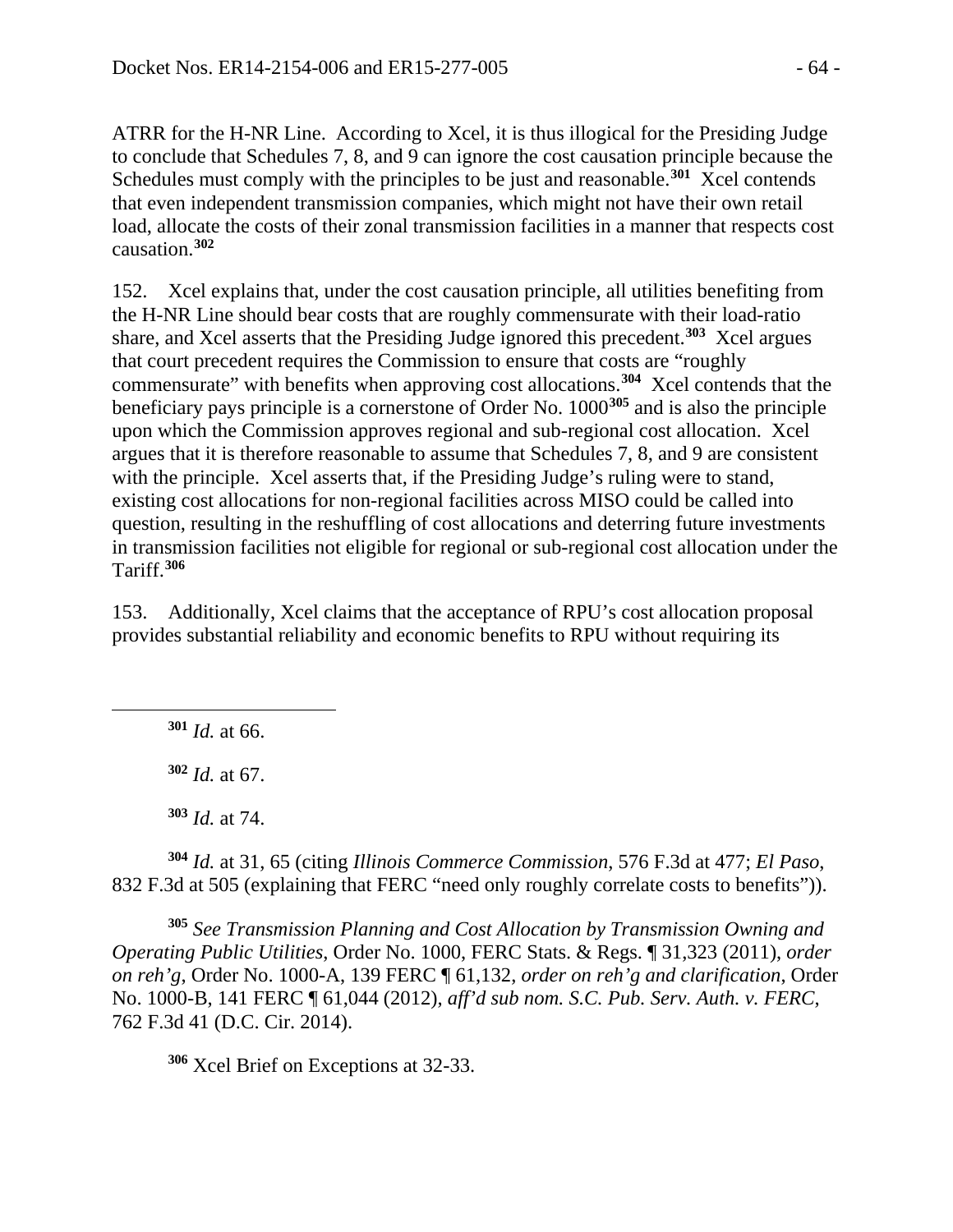ratepayers to pay for its portion of the H-NR Line. **[307](#page-64-0)** Xcel claims that RPU would have trouble reliably serving its load without the H-NR Line, which, according to Xcel, allows RPU to maintain reliability while shutting down older coal-fired generation plants, resulting in an estimated \$44 million in savings over a seven-year period.**[308](#page-64-1)** Xcel argues that, if RPU had refrained from participating in the HRL Project, the project might have been routed differently, leaving RPU's reliability issues unresolved.**[309](#page-64-2)**

154. MISO TOs and Dairyland assert that the Presiding Judge disregarded the Commission's longstanding cost causation and beneficiary pays principles. **[310](#page-64-3)** Dairyland disagrees with the Presiding Judge that the cost causation and beneficiary pays principles are irrelevant.**[311](#page-64-4)** Further, as noted above,**[312](#page-64-5)** MISO TOs posit that, when a Tariff provision is subject to differing interpretations, the Commission should interpret it consistently with Commission policy, and MISO TOs argue that the cost causation and beneficiary pays principles are relevant because the Tariff language contemplates that transmission facility costs may be allocated to pricing zones other than where the facility is physically located.**[313](#page-64-6)** Dairyland and Trial Staff also argue that the Presiding Judge's determination is contrary to Commission precedent. For example, they note that the Commission provided in Order No. 890:

> Our decisions regarding transmission cost allocation reflect the premise that "[a]llocation of costs is not a matter for the slide-rule. It involves judgment on a myriad of facts. It has no claim to an exact science." *Colorado Interstate Gas Co. v. FPC*, 324 U.S. 581, 589 (1945). We therefore allow regional flexibility in cost allocation and, when considering a dispute over cost allocation, exercise our judgment by weighing several factors. *First, we consider whether a cost allocation proposal fairly assigns costs among participants, including*

<span id="page-64-2"></span><span id="page-64-1"></span><span id="page-64-0"></span> $\overline{a}$ 

**<sup>309</sup>** *Id.* at 72-73 (citations omitted).

<span id="page-64-3"></span>**<sup>310</sup>** MISO TOs Brief on Exceptions at 22-23; Dairyland Brief on Exceptions at 5-8.

<span id="page-64-4"></span>**<sup>311</sup>** Dairyland Brief on Exceptions at 5.

<span id="page-64-5"></span>**<sup>312</sup>** *See supra* P 91.

<span id="page-64-6"></span>**<sup>313</sup>** MISO TOs Brief on Exceptions at 22-23.

**<sup>307</sup>** *Id.* at 67-71.

**<sup>308</sup>** *Id.* at 13-14, 71-72 (citations omitted).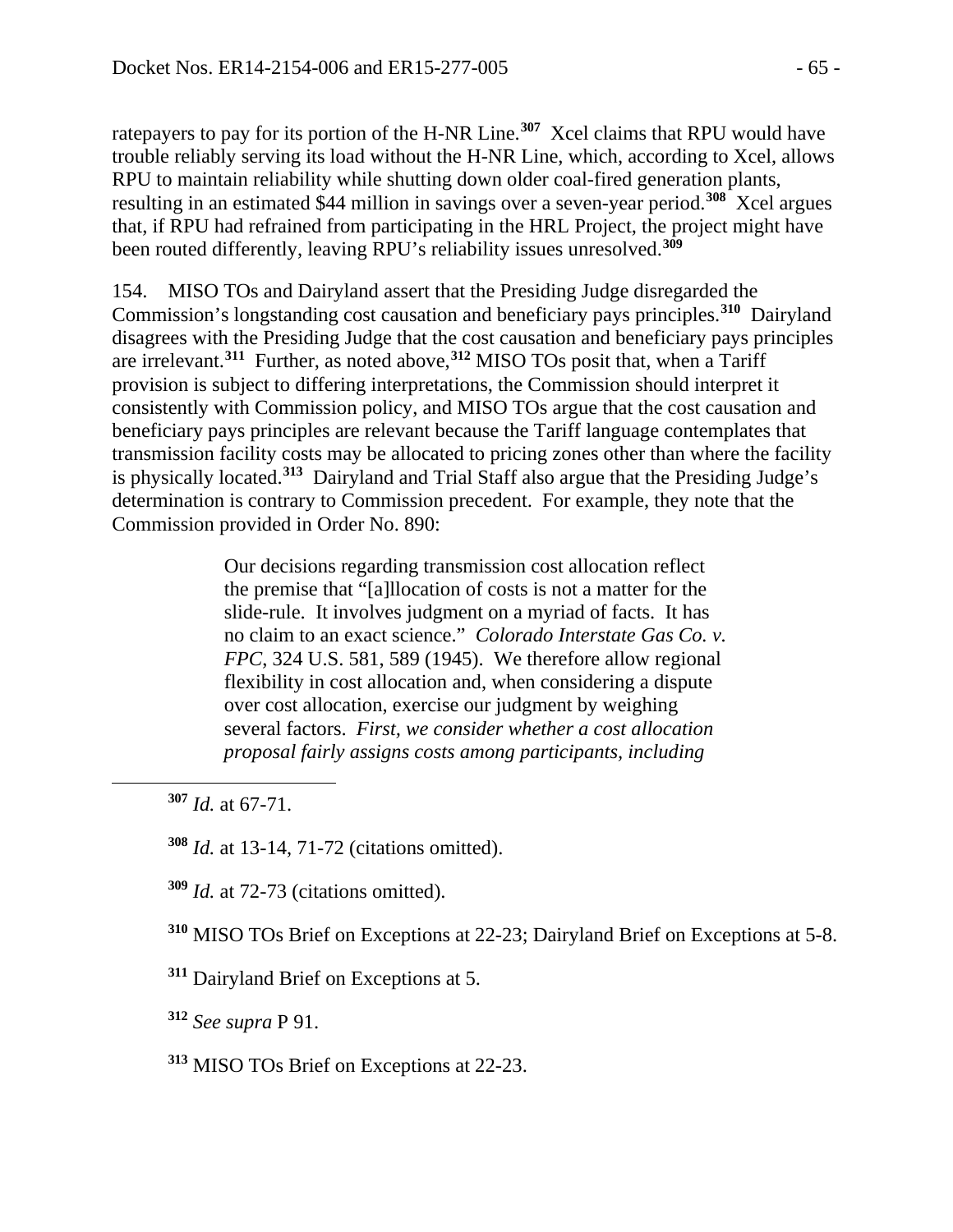*those who cause them to be incurred and those who otherwise benefit from them.* Second, we consider whether a cost allocation proposal provides adequate incentives to construct new transmission. Third, we consider whether the proposal is generally supported by State authorities and participants across the region.[**[314](#page-65-0)**]

155. Dairyland argues that, for cost allocations to be considered just and reasonable, the costs of transmission facilities must be allocated in a way that satisfies the cost causation principle.**[315](#page-65-1)** Dairyland notes that the Commission explained in Order No. 1000, "[T]he cost causation principle requires that the cost allocated to a beneficiary be at least roughly commensurate with the benefits."**[316](#page-65-2)** Dairyland asserts that the Commission's cost causation principle precludes RPU from recovering its ATRR for the H-NR Line from Zone 16 because RPU has no load in Zone 16. According to Dairyland, RPU should recover its ATRR for the H-NR Line in Zone 20, where all of RPU's load is located. **[317](#page-65-3)** Dairyland asserts that the HRL Project was planned in part in order to serve RPU and its load.

156. Trial Staff argues that the Presiding Judge erred in finding that the beneficiary pays principle is irrelevant in regard to the allocation of RPU's ATRR for the H-NR Line to a MISO pricing zone.**[318](#page-65-4)** Trial Staff argues that the beneficiary pays principle is a lynchpin of Order No. 1000, the Commission's cost allocation and ratemaking decisions, and the Tariff.**[319](#page-65-5)** Therefore, Trial Staff warns that if the Presiding Judge were correct in

<span id="page-65-0"></span>**<sup>314</sup>** Dairyland Brief on Exceptions at 7; Trial Staff Brief on Exceptions at 36 (quoting *Preventing Undue Discrimination and Preference in Transmission Service*, Order No. 890, FERC Stats. & Regs. ¶ 31,241, at P 559, *order on reh'g*, Order No. 890-A, FERC Stats. & Regs. ¶ 31,261 (2007), *order on reh'g*, Order No. 890-B, 123 FERC ¶ 61,299 (2008), *order on reh'g*, Order No. 890-C, 126 FERC ¶ 61,228 (2009), *order on clarification*, Order No. 890-D, 129 FERC ¶ 61,126 (2009) (emphasis added by Dairyland and Trial Staff).

**<sup>315</sup>** Dairyland Brief on Exceptions at 6.

<span id="page-65-4"></span><span id="page-65-3"></span><span id="page-65-2"></span><span id="page-65-1"></span>**<sup>316</sup>** *Id.* (quoting Order No. 1000, FERC Stats. & Regs. ¶ 31,323 at P 504 (internal footnote omitted); citing *Illinois Commerce Commission*, 576 F.3d 470).

**<sup>317</sup>** *Id.* at 7.

 $\overline{a}$ 

**<sup>318</sup>** Trial Staff Brief on Exceptions at 36.

<span id="page-65-5"></span>**<sup>319</sup>** *Id.* at 18.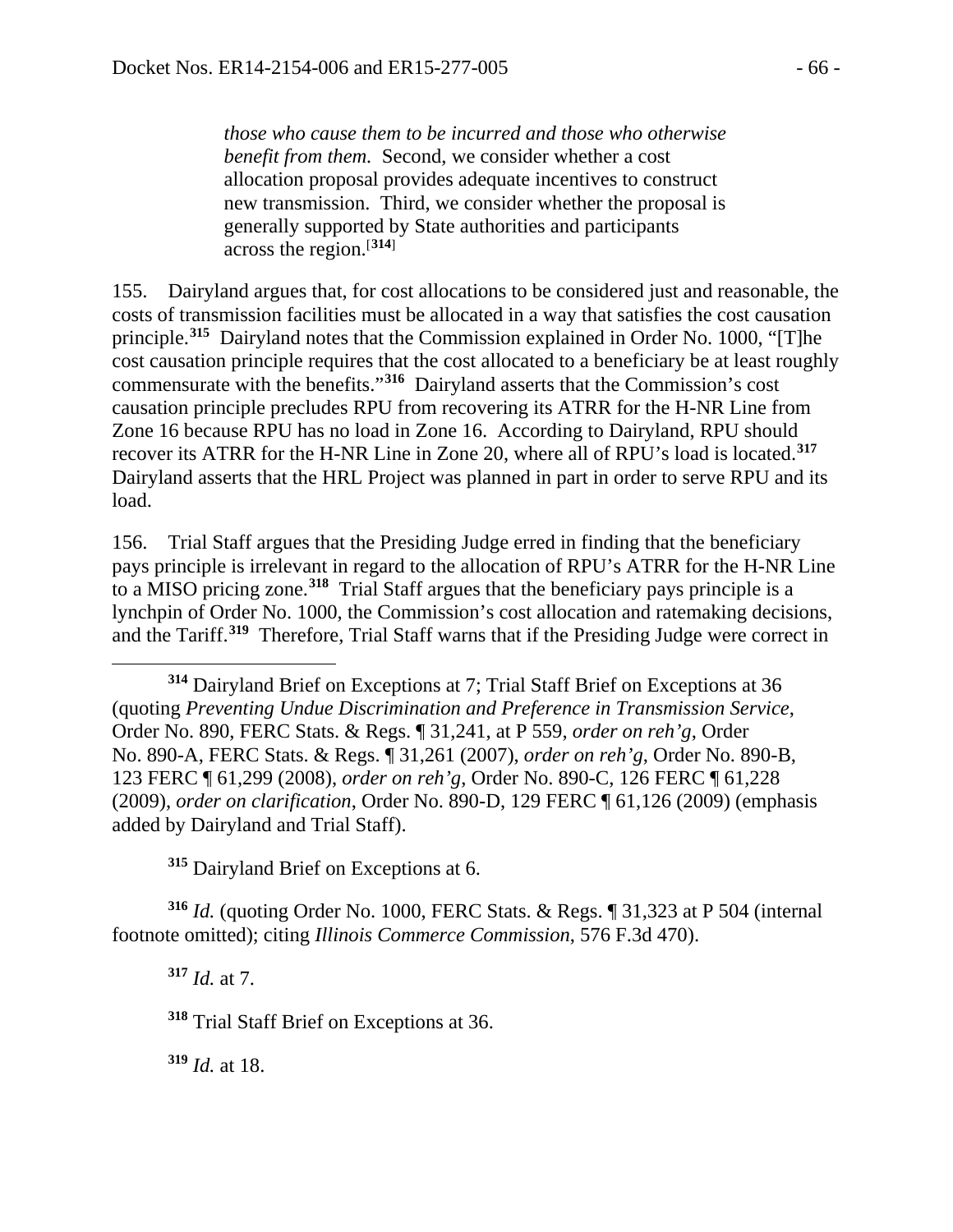his interpretation, allocation decisions that have previously assigned costs for remotely located facilities could be inconsistent with the Tariff.<sup>[320](#page-66-0)</sup> Trial Staff also argues that the Presiding Judge's decision may create a "free rider" problem by disregarding the beneficiary pays principle, disrupting the regional transmission planning process, and discouraging joint projects.**[321](#page-66-1)**

157. Trial Staff also argues that, while RPU invested in the H-NR Line to improve its reliability in the Rochester area, RPU proposes to avoid 99 percent of the cost responsibility for its portion of that facility in contravention of the Commission's cost allocation policy for regional transmission planning.**[322](#page-66-2)** Moreover, Trial Staff points out that there is evidence in the record that the HRL Project was reconfigured to specifically address RPU's reliability concerns. For example, both Xcel and Trial Staff note that RPU witness Nickels conceded that "it is possible that the project would have been routed differently."**[323](#page-66-3)**

## **ii. Briefs Opposing Exception**

158. RPU argues that the Presiding Judge appropriately dismissed all other arguments opposing RPU's recovery of its ATRR from Zone 16. RPU disagrees with the arguments alleging that the Presiding Judge's decision violated the beneficiary pays principle. Rather, RPU asserts that the generic beneficiary pays principle does not supersede the Commission-approved Tariff with cost allocation language and that, in this case, the application of the Tariff language means that RPU's ATRR for the H-NR Line must be allocated to Zone 16.**[324](#page-66-4)** Therefore, according to RPU, the Tariff revisions to add RPU to the list of Zone 16 Transmission Owners are merely ministerial.**[325](#page-66-5)** 

**<sup>320</sup>** *Id*.

<span id="page-66-1"></span><span id="page-66-0"></span> $\overline{a}$ 

**<sup>321</sup>** *Id.* at 17, 43.

**<sup>322</sup>** *Id.* at 37-38.

<span id="page-66-5"></span><span id="page-66-4"></span><span id="page-66-3"></span><span id="page-66-2"></span>**<sup>323</sup>** Xcel Brief on Exceptions at 72; Trial Staff Brief on Exceptions at 40 (both quoting Ex. RPU-5 at 8).

**<sup>324</sup>** RPU Brief Opposing Exceptions at 48.

**<sup>325</sup>** *Id.* at 49.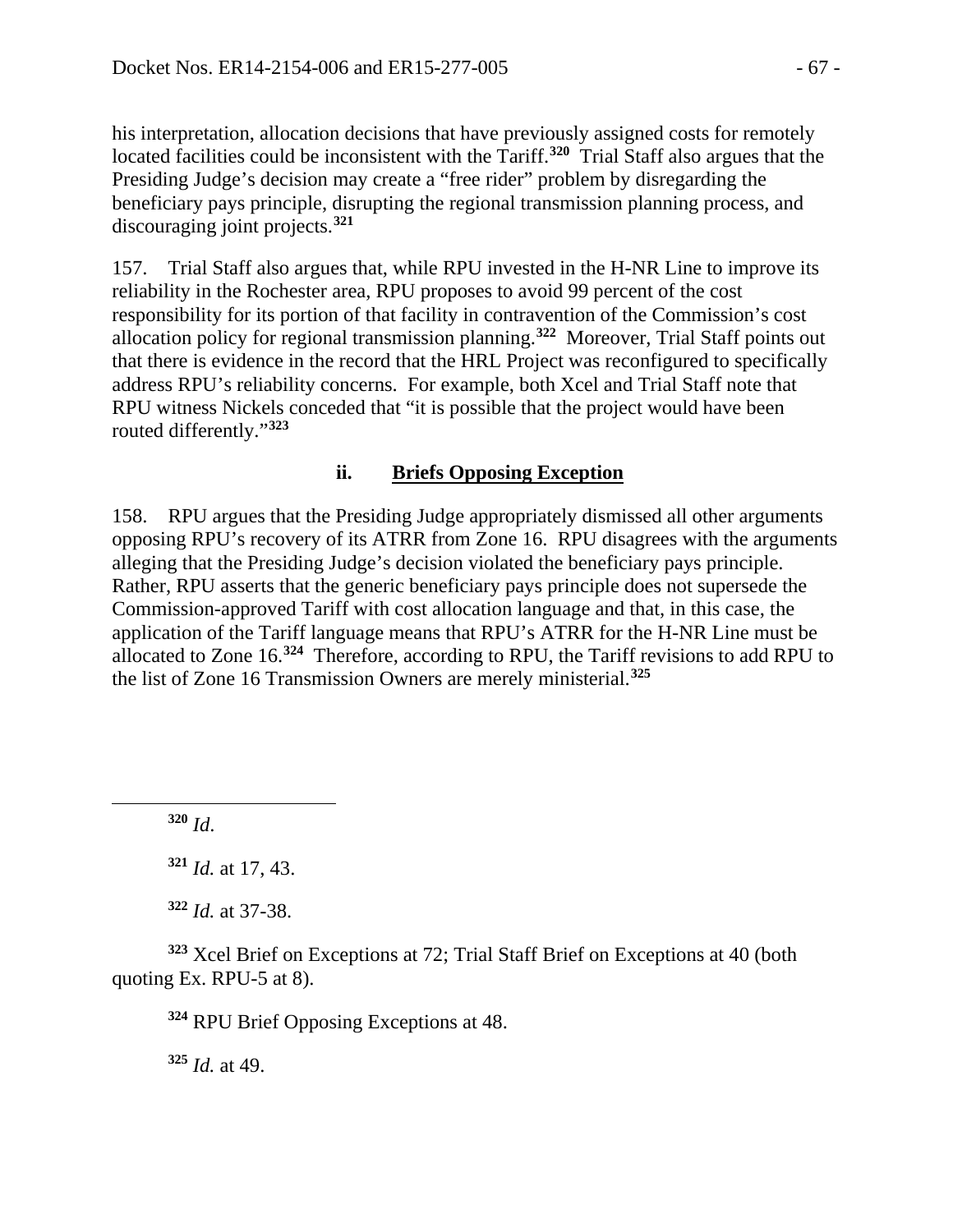159. In contrast to Xcel, RPU agrees with the Presiding Judge's finding that *Illinois Commerce Commission* and *El Paso* do not apply to these proceedings. **[326](#page-67-0)** RPU explains that those cases address evidentiary issues with the Commission's approval of new rate designs for allocating costs of regional transmission facilities, while the instant proceedings do not involve a new rate design for regional cost allocation and no participant has challenged either MISO's existing rate design or its zonal license plate structure.**[327](#page-67-1)**

160. RPU also objects to Xcel, Trial Staff, and Dairyland's argument that, under the current proposal, RPU would experience substantial benefits from the H-NR Line without paying its share.**[328](#page-67-2)** RPU counters that the Tariff requires all load to pay for its share of transmission usage.

161. In addition, RPU disputes the arguments by Xcel, Dairyland, and Trial Staff that implicate RPU as a driver for the H-NR Line.**[329](#page-67-3)** According to RPU, the CapX2020 Vision Team pursued the HRL Project beginning in 2005, which was before RPU decided to join the project. RPU states that it preferred the addition of 161 kV lines as a solution to its transmission needs, rather than the H-NR Line.**[330](#page-67-4)**

162. RPU disagrees with Dairyland's argument that RPU's load would have been responsible for the costs of RPU's share of the HRL Project (including the H-NR Line) if RPU had not joined MISO as a Transmission Owner.**[331](#page-67-5)** RPU considers it significant that: the H-NR Line did not qualify for regional costs allocation; the project underwent the MTEP process, during which RPU never gave up its right to become a Transmission Owner; RPU never waived its right to recover its transmission costs under the Tariff, and RPU was a Transmission Customer, meaning that its load was already within MISO.

163. RPU contends that, if MISO had determined that load in other zones benefitted from the H-NR Line, then MISO would have allocated some or all of the costs to load

**<sup>326</sup>** *Id.* at 49-50.

<span id="page-67-0"></span> $\overline{a}$ 

<span id="page-67-3"></span><span id="page-67-2"></span><span id="page-67-1"></span>**<sup>327</sup>** *Id.* (citing *Illinois Commerce Commission*, 576 F.3d at 477; *El Paso*, 832 F.3d at 507).

**<sup>328</sup>** *Id.* at 50.

**<sup>329</sup>** *Id.* at 54-55.

<span id="page-67-4"></span>**<sup>330</sup>** *Id.* at 55.

<span id="page-67-5"></span>**<sup>331</sup>** *Id.* at 51-52.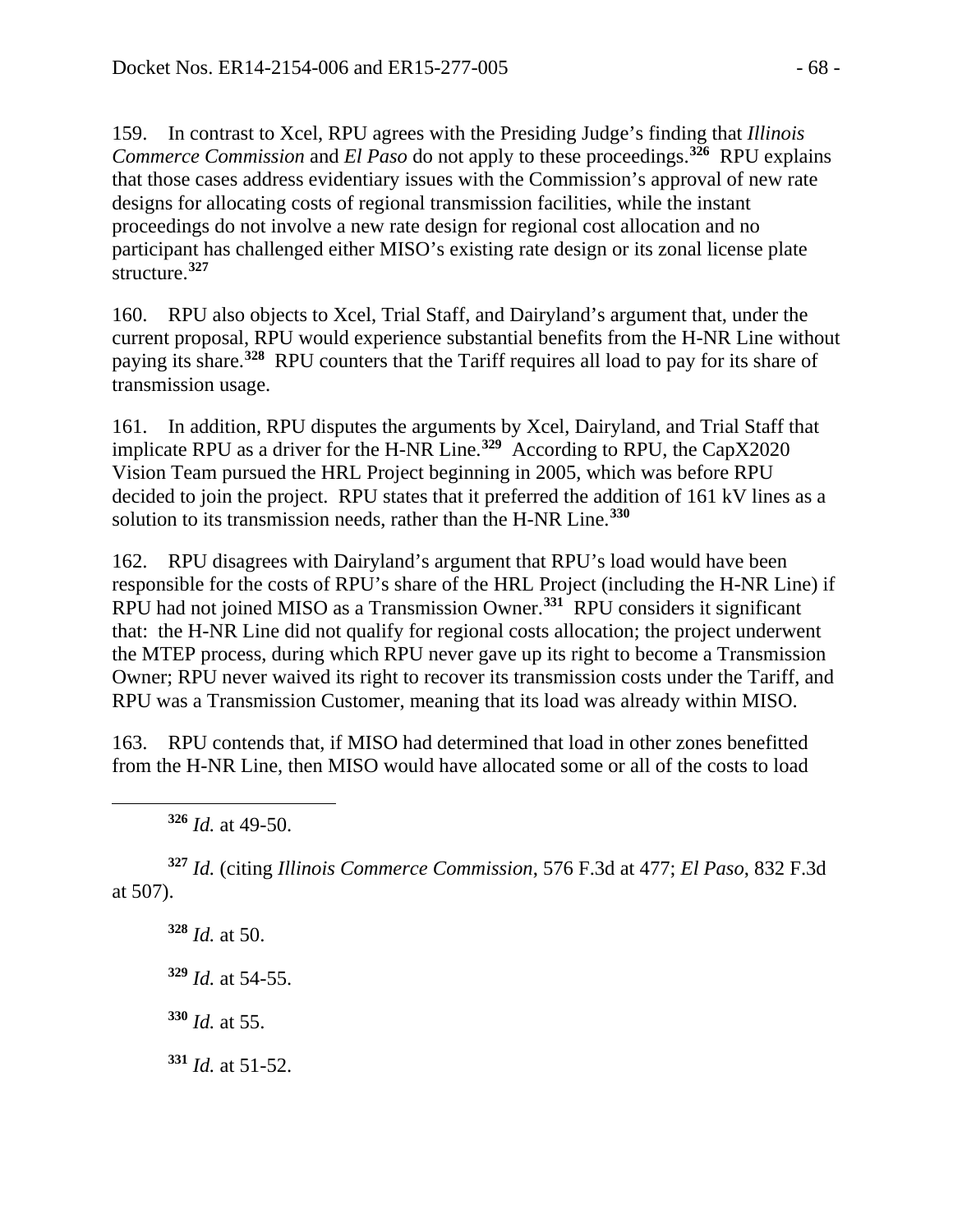outside of Zone 16.**[332](#page-68-0)** Further, RPU contends that receiving some benefit from the H-NR Line is not a reason to override the existing Tariff since, under the MISO zonal structure, all MISO customers benefit from facilities located in zones where they have no load.**[333](#page-68-1)**

164. MISO takes no position on whether RPU's allocation of its H-NR Line ATRR to Zone 16 is just and reasonable.**[334](#page-68-2)** However, MISO agrees with Xcel that application of the Presiding Judge's decision to other cases might raise valid concerns.**[335](#page-68-3)** MISO explains that Attachment FF contains detailed, Commission-approved cost allocation methodologies that often are based on factors other than physical location. MISO asserts that, if the Commission upholds the Presiding Judge's interpretation of Sections 3(b) and 8(b), the Commission should make clear that the default physical location requirement found by the Presiding Judge has no application beyond "Other" projects. Further, MISO asks that the Commission ensure that the Presiding Judge's decision does not result in an involuntary reshuffling of existing cost allocations for "Other" projects by finding that the default "physical location" rule has no retroactive application.**[336](#page-68-4)**

## **b. Cost Shifts**

### **i. Briefs on Exception**

165. Xcel argues that the Presiding Judge disregarded cost shifts without a rational explanation.**[337](#page-68-5)** Xcel disagrees with the Presiding Judge's finding that, because RPU's ATRR for the H-NR Line added a new cost, the proposal to allocate these costs did not constitute a cost shift from one group of ratepayers to another. According to Xcel, the Commission has found that a cost shift can occur if utilities building a project can push costs onto one another.**[338](#page-68-6)** Additionally, Xcel argues that the estimated annual cost of RPU's ATRR for the H-NR Line is not "minor," as the Presiding Judge concluded based

**<sup>332</sup>** *Id.* at 52.

<span id="page-68-2"></span><span id="page-68-1"></span><span id="page-68-0"></span> $\overline{a}$ 

**<sup>333</sup>** *Id.* at 52-53.

**<sup>334</sup>** MISO Brief Opposing Exceptions at 4.

<span id="page-68-3"></span>**<sup>335</sup>** *Id.* at 30.

**<sup>336</sup>** *Id.*

**<sup>337</sup>** Xcel Brief on Exceptions at 75-77.

<span id="page-68-6"></span><span id="page-68-5"></span><span id="page-68-4"></span>**<sup>338</sup>** *Id.* at 75 (citing *Pub. Serv. Co. of Colorado*, 151 FERC ¶ 61,128, at P 57 (2015) (*Pub. Serv. Co. of Colorado*)).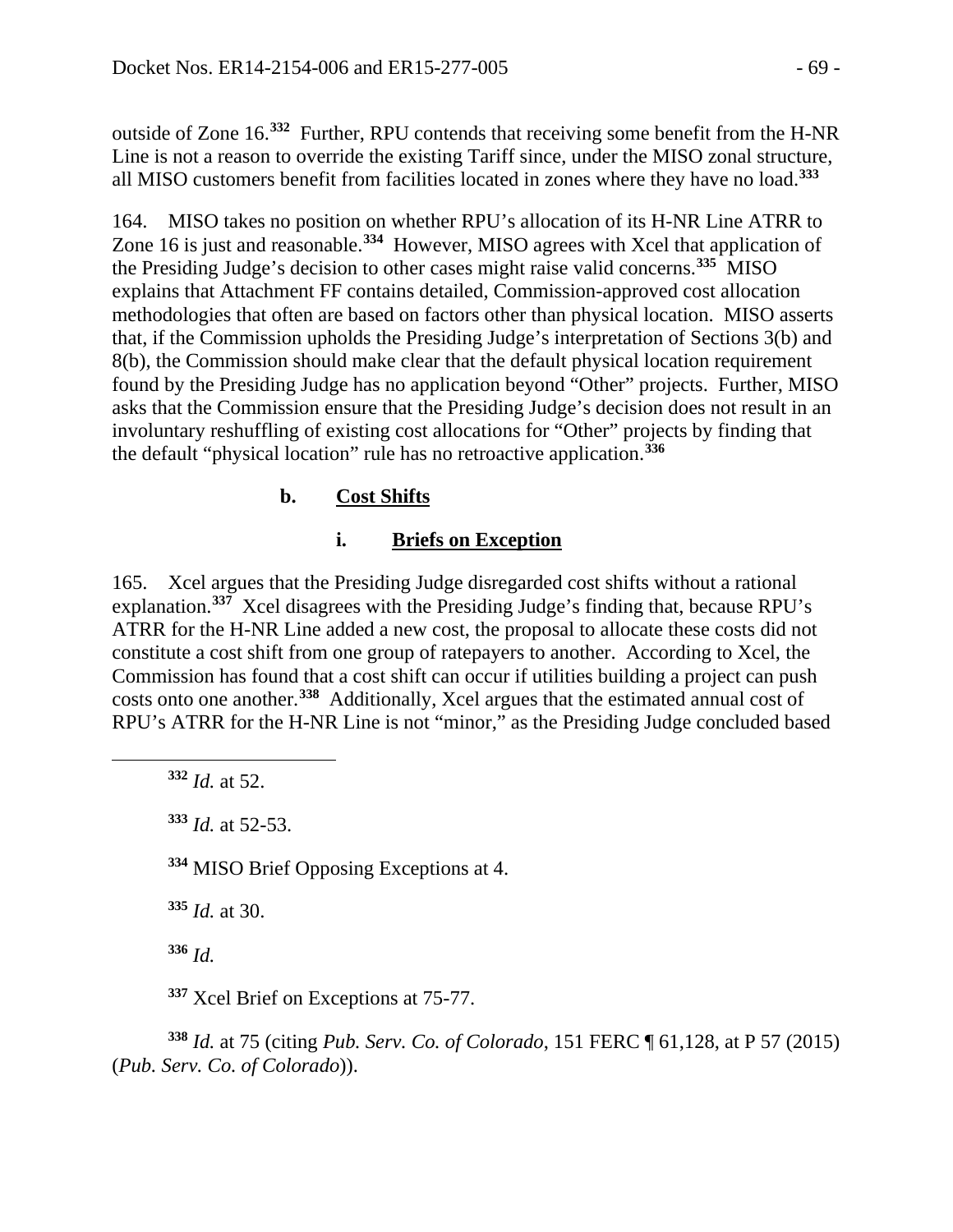on the relative size of the cost shift compared to the total ATRR for Zone 16. Rather, Xcel argues that RPU's ATRR for the H-NR Line adds significant costs to Zone 16 without providing benefits to ratepayers and the size of the rate increase does not determine whether it is just and reasonable.

166. Xcel disputes the Presiding Judge's claim that the cost shift cannot be decisive because SMMPA's recovery of its ATRR for the H-NR Line also shifts costs to Zone 16. Xcel argues that, because SMMPA has load in Zone 16, SMMPA's allocation to Zone 16 is consistent with the beneficiary pays principle. Xcel states that the relationship between costs and benefits need not be perfect, but there needs to be *some* relationship. Xcel explains that, since RPU has no load in Zone 16, RPU's proposal results in no relationship between benefits and costs.**[339](#page-69-0)** Additionally, Xcel argues that the Presiding Judge ignored that RPU benefitted financially from SMMPA rejecting the inclusion of RPU's ATRR for the H-NR Line in Zone 20. Xcel explains that, if RPU's ATRR is included in Zone 20, RPU would bear approximately 43 percent of the costs of the H-NR Line while, in Zone 16, the ATRR is almost completely shifted away from RPU to the NSP ratepayers.**[340](#page-69-1)**

167. Dairyland disagrees with the Presiding Judge's finding that, because the proposed allocation was required by the Tariff, the Commission's policy to minimize cost shifts was irrelevant.**[341](#page-69-2)** Dairyland counters that section III.A.8 of Appendix C to the TOA specifies that "intra-Zonal revenue distribution methodology shall, to the greatest extent possible, minimize cost shifts so that the [Transmission] Owners shall continue to receive the revenues they would have received absent the formation of MISO."**[342](#page-69-3)** According to Dairyland, transmission owners will be discouraged from participating in RTOs if, by shifting cost recovery, RTO Tariffs require load in a pricing zone to pay for projects from which they do not benefit. Further, Dairyland states that RPU was not a Transmission Owner when the HRL project was planned, and, despite RPU joining MISO, RPU's load should remain responsible for the costs of its share of the HRL project under section III.A.8 of Appendix C to the TOA.**[343](#page-69-4)**

**<sup>340</sup>** *Id.* at 30 & n.142.

**<sup>341</sup>** Dairyland Brief on Exceptions at 5, 8.

<span id="page-69-3"></span>**<sup>342</sup>** *Id.* at 8 (quoting Ex. RPU-32 at 10).

<span id="page-69-4"></span>**<sup>343</sup>** *Id.* at 9.

 $\overline{a}$ 

<span id="page-69-2"></span><span id="page-69-1"></span><span id="page-69-0"></span>**<sup>339</sup>** *Id.* at 77 (citing *S.C. Pub. Serv. Auth. v. FERC*, 762 F.3d at 88 ("[N]othing requires the Commission to ensure full or perfect cost causation")).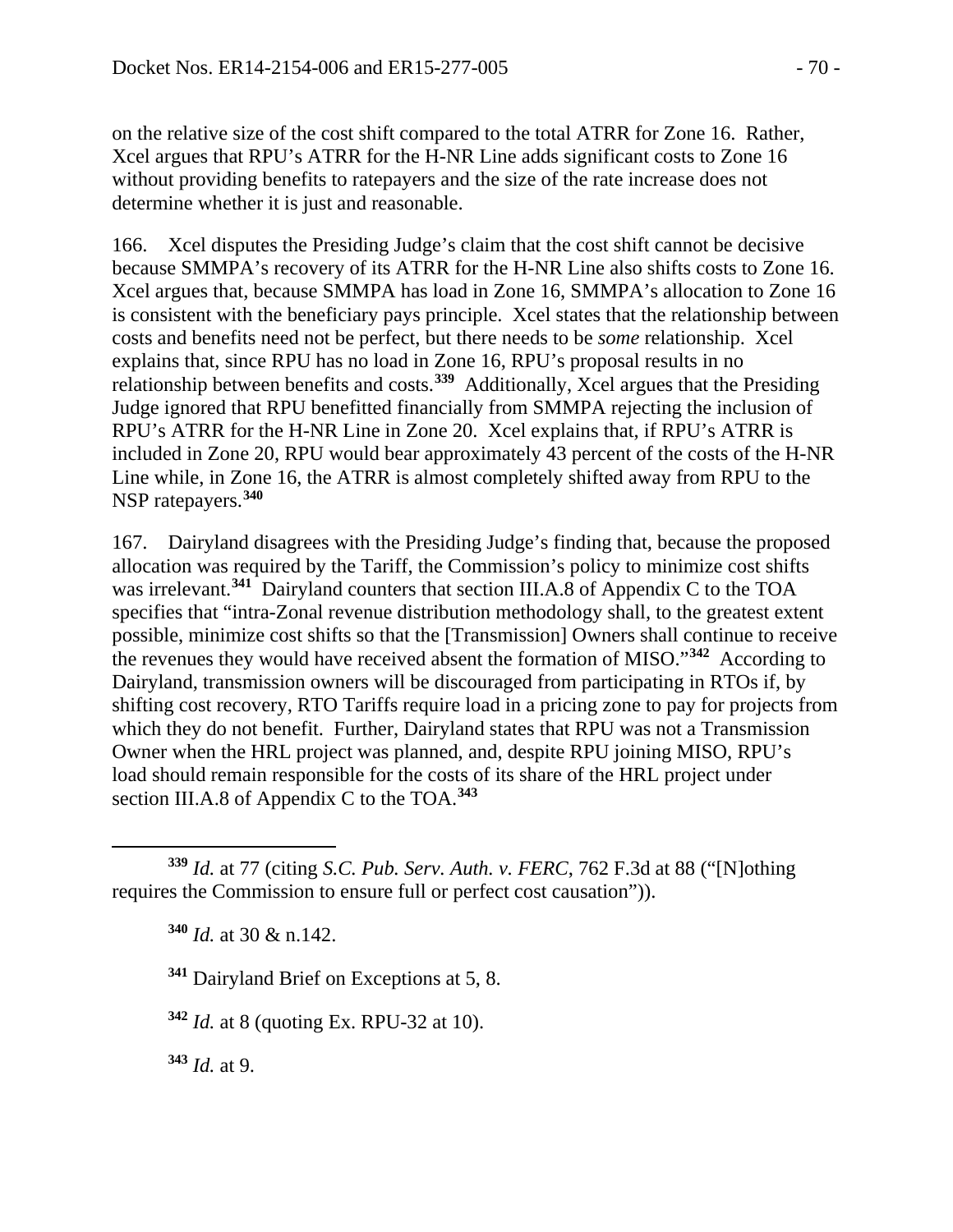168. Dairyland argues that, in finding that the policy of minimizing cost shifts only applied to the proposed allocation of costs that have not previously been borne by any ratepayer, the Presiding Judge interpreted this policy extremely narrowly. **[344](#page-70-0)** Dairyland asserts that RPU's recovery of its ATRR for the H-NR Line in Zone 16 results in a cost shift to Zone 16's load.**[345](#page-70-1)** Further, Dairyland disagrees with the Presiding Judge's conclusion that, even if the proposed allocation of RPU's H-NR Line ATRR to Zone 16 were a cost shift, the amount of the proposed allocation was relatively small and did not result in a prohibited cost shift. Dairyland cautions that using the size of the monetary impact as a determinant of a cost shift may result in increased litigation.**[346](#page-70-2)**

169. Similarly, Trial Staff asserts that the Presiding Judge misconstrued the term "cost shift."**[347](#page-70-3)** Instead, Trial Staff asserts that inappropriate cost shifting is where "some portion of the customers on whose behalf the investments were made are somehow excused from having to pay their portion of that recovery."**[348](#page-70-4)** Trial Staff argues that the Presiding Judge erred in justifying the cost shift created by allowing RPU to allocate its ATRR for the H-NR Line to Zone 16 as not actually shifting costs from one group of ratepayers to another and as relatively small.**[349](#page-70-5)** Like Dairyland, Trial Staff argues the Presiding Judge adopted an overly narrow view of cost shifts.**[350](#page-70-6)** Further, Trial Staff argues that the Presiding Judge improperly focused on the impact of the cost shift to Zone 16 rather than the rate impact to RPU, resulting in the conclusion that any cost shift in this case was relatively small.**[351](#page-70-7)** Trial Staff believes that it is misguided to permit beneficiaries to avoid their cost responsibility because the amount is minor when compared to the ATRR in a pricing zone. Trial Staff cautions that, under this view, rate proposals and allocations, which are not cost justified or are unrepresentative of cost responsibility, could be justified, if their financial impact is relatively small compared to

**<sup>344</sup>** *Id.*

<span id="page-70-1"></span><span id="page-70-0"></span> $\overline{a}$ 

**<sup>346</sup>** *Id.* at 10.

**<sup>347</sup>** Trial Staff Brief on Exceptions at 42.

<span id="page-70-6"></span><span id="page-70-5"></span><span id="page-70-4"></span><span id="page-70-3"></span><span id="page-70-2"></span>**<sup>348</sup>** *Id.* (quoting *Central Vermont Pub. Serv. Corp.*, 95 FERC ¶ 63,005, at 65,068 (2001) (initial decision) (*Central Vermont*)) (internal quotation omitted).

**<sup>349</sup>** *Id.* at 15, 41 (citing 159 FERC ¶ 63,016 at P 154).

**<sup>350</sup>** *Id.* at 19.

<span id="page-70-7"></span>**<sup>351</sup>** *Id.* at 18-19 (citations omitted).

**<sup>345</sup>** *Id.* at 5, 8-9.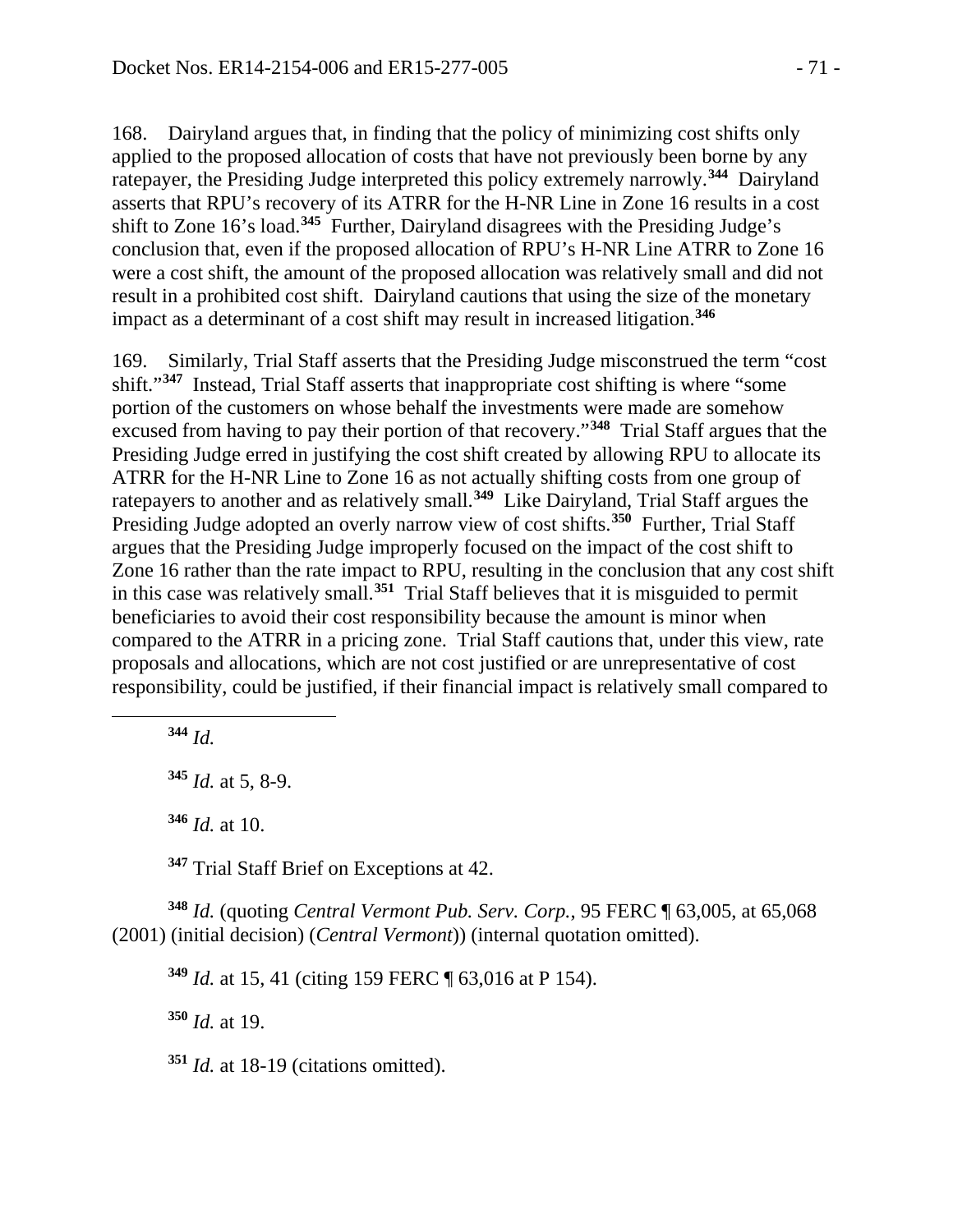the market ATRR.**[352](#page-71-0)** Further, according to Trial Staff, this interpretation undermines the principles of basic fairness, which promote cooperative approaches to regional transmission planning.**[353](#page-71-1)**

170. According to Trial Staff, if the link between transmission investment and cost allocation were broken for projects with multiple beneficiaries such as the H-NR Line, then transmission owners might be discouraged from undertaking future projects.**[354](#page-71-2)** Trial Staff asserts that a shift of \$2.3 million annually is sufficiently large to affect future planning decisions and that it would be inappropriate to enable ratepayers to avoid cost responsibility for investments just because the rate impact on another zone would be relatively small. Trial Staff notes that the Commission regularly sets for hearing and settlement procedures under FPA sections 205 and 206 matters relating to revenue requirements whose zonal or system-wide impact would be relatively minor.**[355](#page-71-3)** In addition, Trial Staff argues that the Presiding Judge did not properly consider the Commission's policy that membership as a Transmission Owner does not justify cost shifts that would allow RPU to escape its cost responsibility for transmission investment.**[356](#page-71-4)**

### **ii. Briefs Opposing Exception**

171. RPU supports the Presiding Judge's conclusion that the allocation of RPU's ATRR for the H-NR Line to Zone 16 is not an improper cost shift.**[357](#page-71-5)** RPU notes that, in particular, the Presiding Judge found that no cost shift could occur where no ratepayer had previously borne the costs attributed to a transmission investment. RPU states that

**<sup>352</sup>** *Id.* at 19.

<span id="page-71-1"></span><span id="page-71-0"></span> $\overline{a}$ 

**<sup>353</sup>** *Id.* at 43.

**<sup>354</sup>** *Id.* at 17.

**<sup>355</sup>** *Id.* at 43-44.

<span id="page-71-5"></span><span id="page-71-4"></span><span id="page-71-3"></span><span id="page-71-2"></span>**<sup>356</sup>** *Id.* at 19-20 (citing *PJM Interconnection, L.L.C.*, 119 FERC ¶ 61,063 (2007), *order on reh'g and compliance filing*, Opinion No. 494-A, 122 FERC ¶ 61,082, *order denying reh'g*, 124 FERC ¶ 61,033 (2008)).

**<sup>357</sup>** RPU Brief Opposing Exceptions at 5, 56.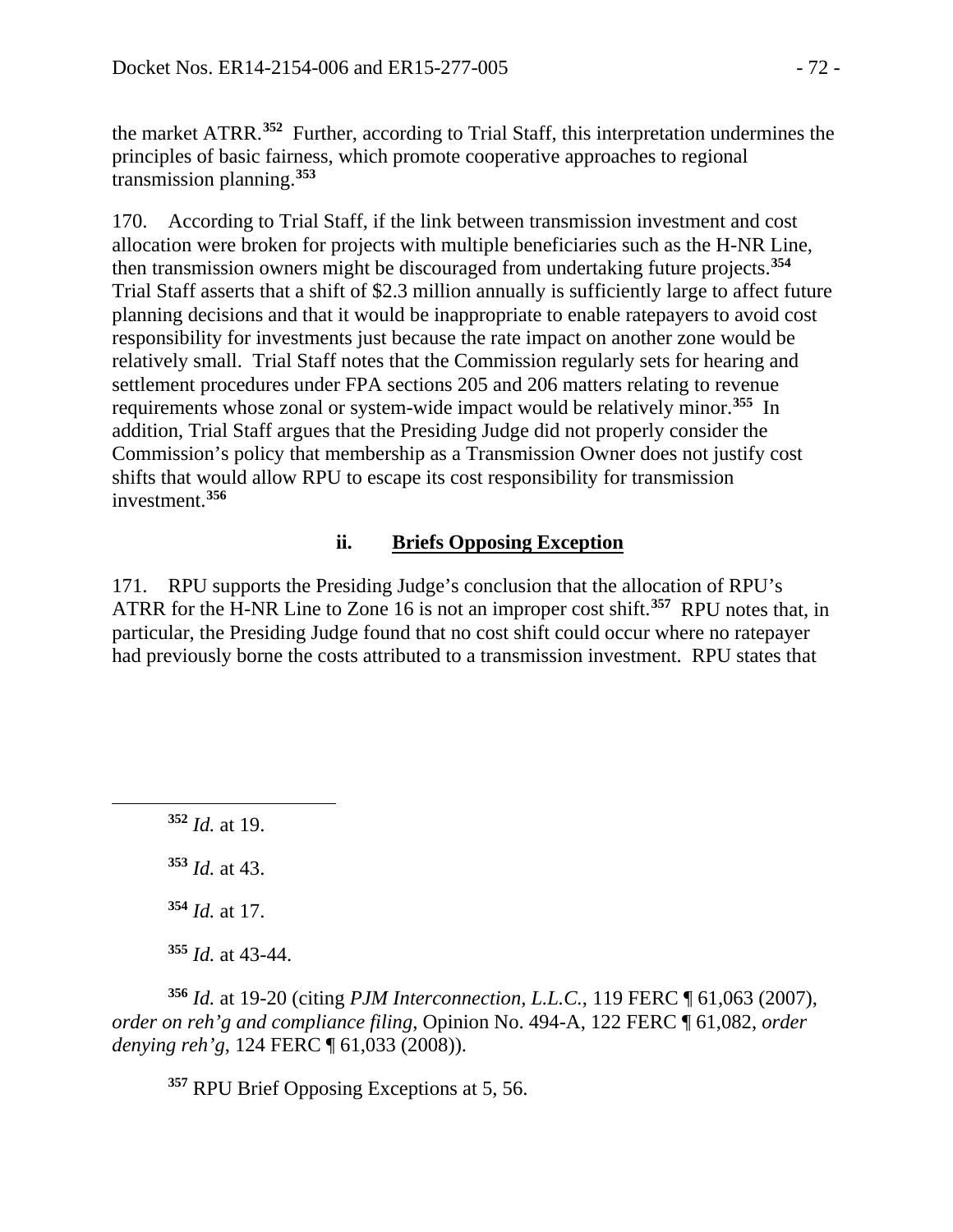Xcel incorrectly cites to the ruling in *Pub. Serv. Co. of Colorado* to support Xcel's claim that a cost shift can occur if utilities building a project can push costs onto one another.**[358](#page-72-0)** RPU states that Xcel misunderstands the Commission's ruling in the case, which was not about a cost shift among future customers but about allowing public utilities to avoid a binding cost allocation based on the estimated cost increase of a re-evaluated transmission project when the regional re-evaluation process selected the project as the most cost-effective solution to identified transmission needs.**[359](#page-72-1)** 

172. RPU supports the Presiding Judge's conclusion that, if RPU's proposal were a cost shift, the small size of the ATRR in Zone 16 was relevant to the Commission precedent that the TOA aimed to minimize cost shifts, not prohibit them. Though Xcel, Dairyland, and the Trial Staff argue that the cost shift is an issue of fairness and may result in litigation, RPU responds that the size of the cost shift is important, since cost allocation is imperfect. RPU dismisses the claims that the proposal could discourage future cooperation among Transmission Owners and create free rider concerns; as discussed below,**[360](#page-72-2)** RPU argues that it never made commitments to allocate the cost to its ratepayers.**[361](#page-72-3)**

173. RPU disagrees with the arguments that the Presiding Judge's interpretation of section III.A.8 of Appendix C to the TOA regarding the minimization of cost shifts was extremely narrow and could discourage participation in RTOs.**[362](#page-72-4)** RPU argues that the purpose of the TOA was to ensure that Transmission Owners received the same revenues that they would have received absent MISO. RPU argues that Xcel's agreement to SMMPA's allocation of its larger respective ATRR for the H-NR Line to Zone 16 is inconsistent with its opposition to RPU's smaller allocation. Additionally, RPU notes that Xcel has created its own independent transmission company subsidiaries, which invest in transmission outside of Zone 16 and serve no load. RPU emphasizes that it is contradictory for Xcel to argue that, because RPU serves no load in Zone 16, RPU should not recover its ATRR for the H-NR Line from that zone when Xcel has created subsidiaries to accomplish that very objective (i.e., to recover ATRRs in zones in which

**<sup>359</sup>** *Id.* at 57.

 $\overline{a}$ 

**<sup>360</sup>** *See infra* P 179.

<span id="page-72-3"></span>**<sup>361</sup>** RPU Brief Opposing Exceptions at 59.

<span id="page-72-4"></span>**<sup>362</sup>** *Id.* at 60-62.

<span id="page-72-2"></span><span id="page-72-1"></span><span id="page-72-0"></span>**<sup>358</sup>** *Id.* at 56-57 & n.201 (citing *Pub. Serv. Co. of Colorado*, 151 FERC ¶ 61,128 at P 57).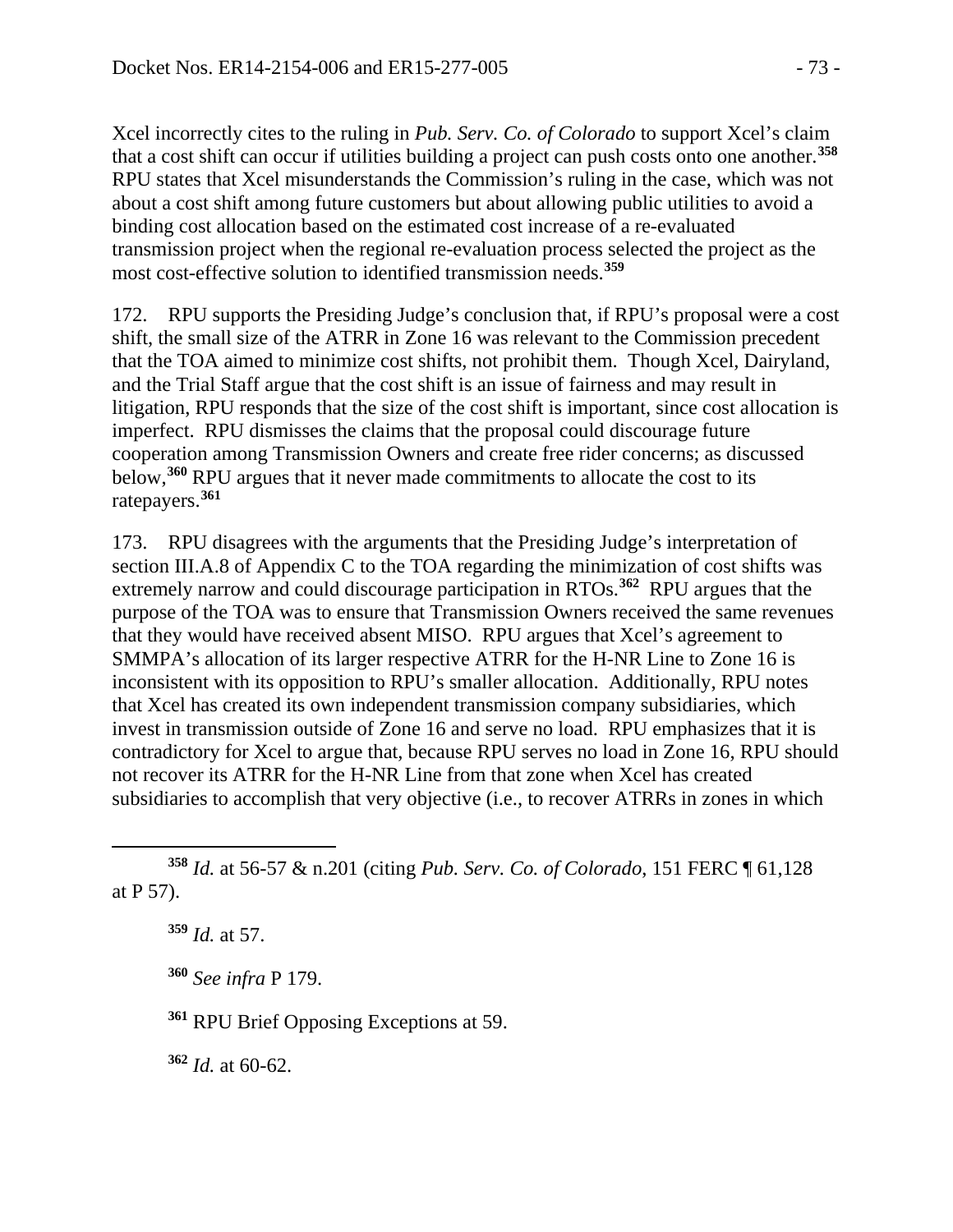the subsidiaries do not have load). Additionally, RPU asserts that its ATRR recovery in Zone 16 does not affect the other Transmission Owners' ATRR recovery but simply increases the overall ATRR in that zone. According to RPU, the Commission needs to ensure that the regulatory framework is applied indiscriminately to new transmission owners to encourage participation in RTOs. RPU argues that, therefore, rejecting RPU's proposal would create uncertainty about the ability of utilities to recover their ATRRs when they are contemplating investing in transmission or joining RTOs. RPU also states that the cost shift arguments ignore the fact that, because the H-NR Line is located in Zone 16, that zone is a major user of the facility.**[363](#page-73-0)**

174. Further, RPU disputes Trial Staff's argument that the Presiding Judge misconstrued the term "cost shift," noting that Trial Staff cited to an initial decision ruling to support this argument. **[364](#page-73-1)** RPU asserts both that initial decisions are not Commission precedent and that the cited initial decision is inapposite because it addresses a different issue. According to RPU, Trial Staff offered no precedent or argument to rebut the Presiding Judge's conclusion that it is not possible to shift costs that have not previously been allocated to ratepayers.

175. SMMPA asserts that any commitments that RPU made regarding its cost recovery would apply equally to Zone 16 and Zone 20. In particular, SMMPA argues that, if the Commission were to determine that RPU promised to have its retail customers bear the H-NR Line costs, then that promise would apply equally to both zones.**[365](#page-73-2)**

# **c. RPU's Representations**

# **i. Briefs on Exceptions**

176. Xcel asserts that the Presiding Judge erred in finding that RPU did not renege on its original commitment that its load would bear the cost of its portion of the H-NR Line.<sup>[366](#page-73-3)</sup> Xcel argues that it submitted evidence, such as statements by RPU's then General Manager, that RPU committed that its load would bear the cost of RPU's investment, and that costs would not be shifted to NSP. Xcel argues that, under RPU's current proposal, RPU's load will not bear its share as the costs would be shifted to

<span id="page-73-2"></span><span id="page-73-1"></span><span id="page-73-0"></span> $\overline{a}$ 

**<sup>365</sup>** SMMPA Brief Opposing Exceptions at 14-15.

<span id="page-73-3"></span>**<sup>366</sup>** Xcel Brief on Exceptions at 29, 61.

**<sup>363</sup>** *Id.* at 61-62.

**<sup>364</sup>** *Id.* at 57-58 (citing *Central Vermont*, 95 FERC ¶ 63,005 at 65,068).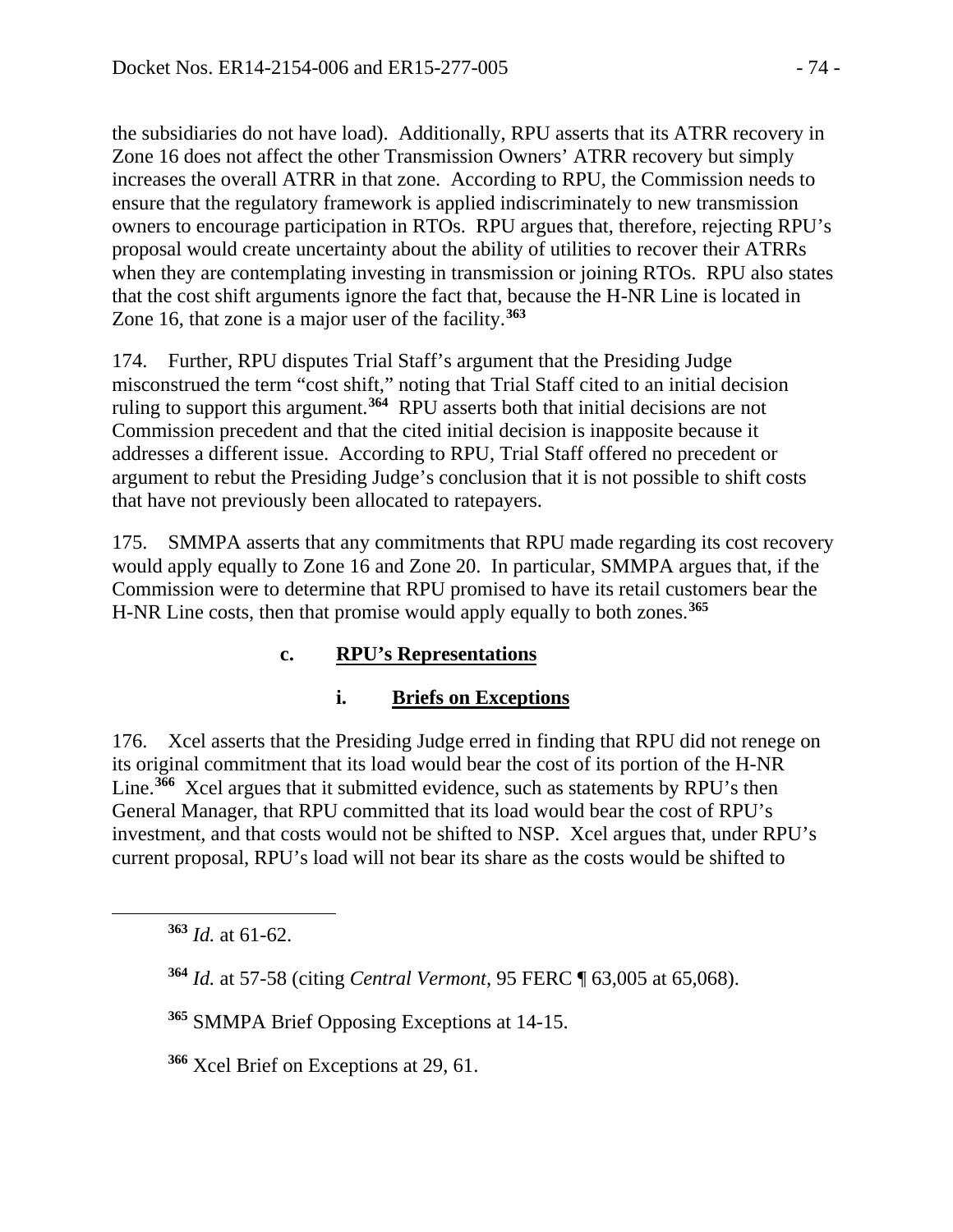Zone 16.**[367](#page-74-0)** Xcel explains that its witness Mogensen testified that RPU backing out of its commitments would undercut trust and discourage future cooperation among transmission owners, but that the Presiding Judge ignored this evidence.**[368](#page-74-1)**

177. Trial Staff argues that the Presiding Judge erred by failing to give any weight to RPU's public acknowledgement that its load would pay for RPU's interest in the H-NR Line at the time it committed to fund the project and by finding that "the record provides no basis for believing that permitting the proposed allocations will jeopardize future coordinated regional transmission projects."**[369](#page-74-2)** According to Trial Staff, CapX2020 participants established that "a non-MISO member participant will align its CapX2020 investments 'consistent with a load based benefit analysis to be developed for the benefit of each of the CapX2020 projects.'"**[370](#page-74-3)** Trial Staff notes that, because RPU was a non-MISO member when the ownership shares for the HRL Project were negotiated in 2006, RPU investments were not subject to recovery under the Tariff. Citing instances when RPU stated its load would pay for its costs incurred for its CapX2020 transmission investments, Trial Staff maintains that RPU should be held accountable for its investments in the H-NR Line, despite its current status as a Transmission Owner.**[371](#page-74-4)**

178. Trial Staff questions the Presiding Judge's finding that RPU did not renege on its earlier representations that it committed to recover its ATRR for the H-NR Line from its ratepayers. Trial Staff notes that, as discussed above,**[372](#page-74-5)** that conclusion was based on the theory that RPU allocated its ATRR for the H-NR Line in Zone 16 only after SMMPA made clear that SMMPA would "exercise its legitimate rights under Sections 3(b) and 8(b) to prevent the allocation of that ATRR to Zone 20."**[373](#page-74-6)** Trial Staff avers that the Presiding Judge provided no citation for this conclusion other than SMMPA's June 30,

**<sup>367</sup>** Xcel Brief on Exceptions at 29.

**<sup>368</sup>** *Id.* at 29, 76.

<span id="page-74-0"></span> $\overline{a}$ 

<span id="page-74-2"></span><span id="page-74-1"></span>**<sup>369</sup>** Trial Staff Brief on Exceptions at 15, 44 (quoting Initial Decision, 159 FERC ¶ 63,016 at P 183).

<span id="page-74-4"></span><span id="page-74-3"></span>**<sup>370</sup>** *Id*. at 44 (citing Ex. XES-7 at 15 (citing *Southeast Twin Cities-Rochester-La Crosse Transmission Project Memorandum of Understanding* (Aug. 4, 2006))).

**<sup>371</sup>** Trial Staff Brief on Exceptions at 45-47.

**<sup>372</sup>** *See* sections II.A.2 and II.B.3.d.vi of this order.

<span id="page-74-6"></span><span id="page-74-5"></span>**<sup>373</sup>** Trial Staff Brief on Exceptions at 46 (quoting Initial Decision, 159 FERC ¶ 63,016 at P 189).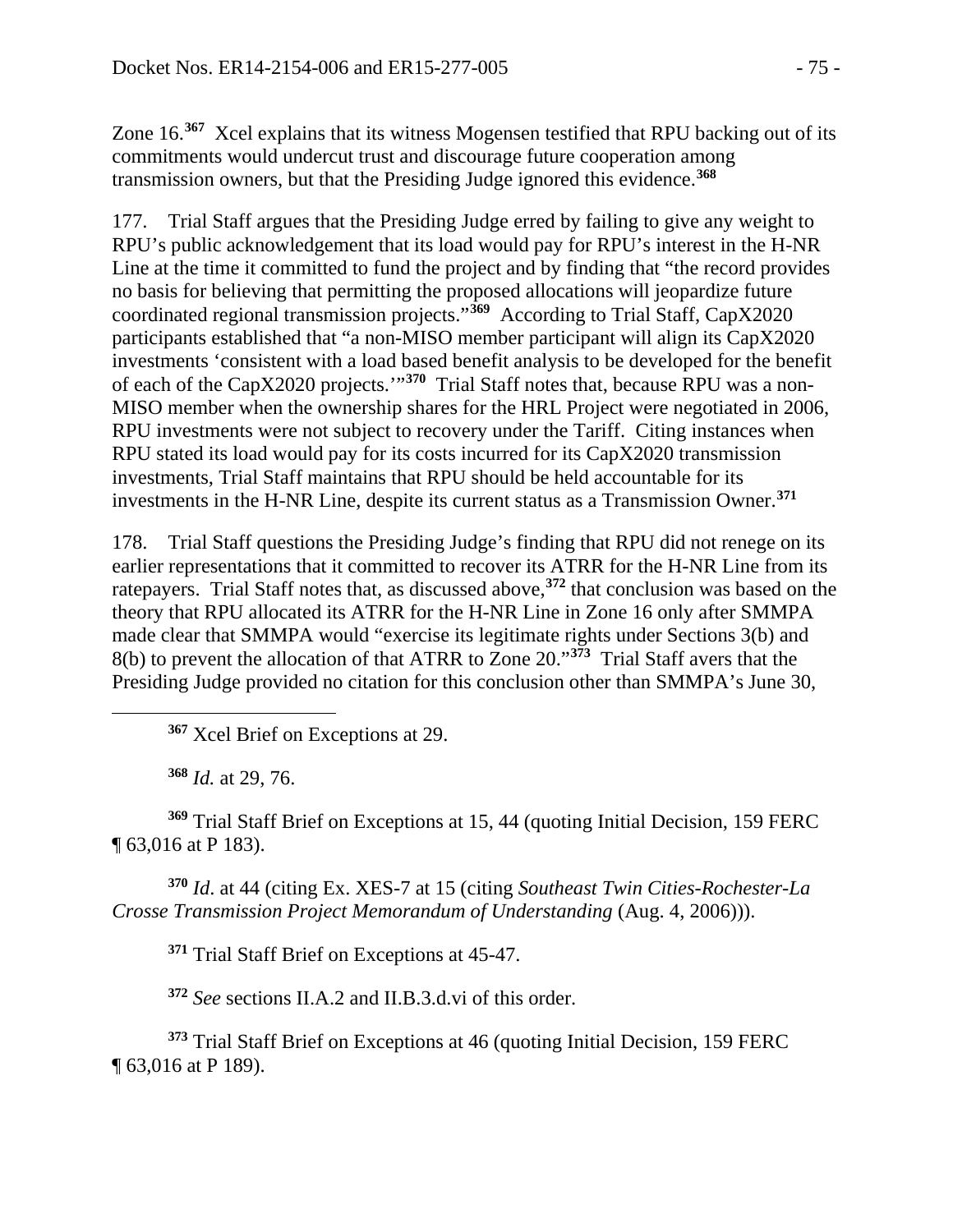2014 "Motion to Intervene and Comments" in Docket No. ER14-2154-000. Trial Staff asserts that all SMMPA said in this pleading was that "MISO should be required to clarify which, *if any*, of RPU's existing facilities MISO proposes to include in Zone 20 for ratemaking purposes, and if so the timing and manner in which the related costs would be included in Zone 20 rates."**[374](#page-75-0)** Trial Staff notes that, at the time, there was uncertainty regarding RPU's intentions.

#### **ii. Brief Opposing Exceptions**

179. RPU argues that it did not breach any commitment to allocate costs to its ratepayers because there was no such commitment.**[375](#page-75-1)** RPU notes that Xcel and SMMPA are recovering their respective ATRRs for the H-NR Line from Zone 16. RPU argues that there is no binding commitment that dictates that RPU would recover its ATRR for the H-NR Line differently than other Transmission Owners, or that dictate a result other than that which the Tariff produces under Schedules 7, 8, and 9.**[376](#page-75-2)** RPU asserts that the Presiding Judge appropriately found that it made no commitments that would preclude it from recovering its ATRR for the H-NR Line in Zone 16.**[377](#page-75-3)**

#### **d. Commission Determination Regarding Non-Tariff Arguments**

180. We find that the cost causation and beneficiary pays arguments are not determinative in this instance. As discussed above, we agree with the Presiding Judge that Sections 3(b) and 8(b) state that, in the absence of alternative, Commission-approved arrangements, the ATRRs of Attachment O transmission facilities must be allocated to the pricing zone in which they are located. In addition, the justness and reasonableness of this default cost allocation method is not at issue in these proceedings. Accordingly, the Tariff requires the recovery of RPU's ATRR for the H-NR Line in Zone 16. Similarly, we find that arguments as to whether there is a cost shift and the nature of any such a cost shift are also not determinative in this instance, given the default cost allocation method set forth in Sections 3(b) and 8(b). We also agree with the Presiding Judge that none of the alleged representations made by RPU constituted binding written

<span id="page-75-2"></span>**<sup>376</sup>** *Id.* at 57.

<span id="page-75-1"></span><span id="page-75-0"></span> $\overline{a}$ **<sup>374</sup>** *Id.* at 46-47 (quoting SMMPA, Motion to Intervene and Comments, Docket No. ER14-2154-000, at 4 (filed June 30, 2014)) (emphasis added by Trial Staff).

**<sup>375</sup>** RPU Brief Opposing Exceptions at 59.

<span id="page-75-3"></span>**<sup>377</sup>** *Id.* at 59 (citing Initial Decision, 159 FERC ¶ 63,016 at P 170).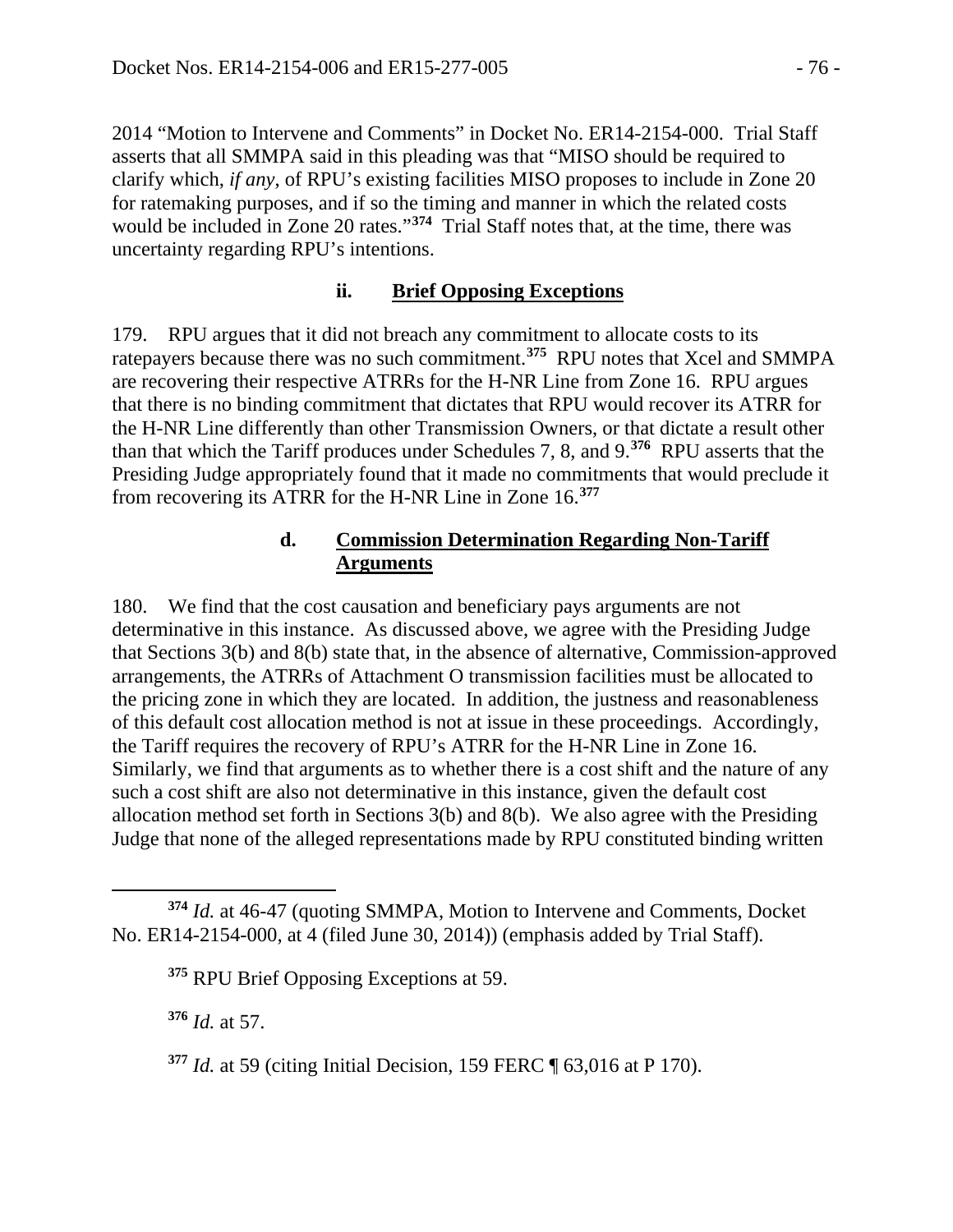contractual commitments that would preclude it from recovering its ATRR for the H-NR Line in Zone 16.

### **III. Issue No. 2: Whether MISO Possessed the Right under Appendix K to the TOA and FPA Section 205 to Make the October 2014 Filing**

## **A. Initial Decision**

181. The Presiding Judge noted that, in 2004, MISO and the Transmission Owners filed a unilateral offer of settlement with the Commission,**[378](#page-76-0)** which was "intended to resolve issues relating to the allocation of section 205 filing rights between individual [Transmission Owners], the [Transmission Owners] as a group, and [MISO]."**[379](#page-76-1)** The Presiding Judge noted that the filing consisted of, as relevant here, a transmittal letter, an Explanatory Statement, and a Settlement Agreement (Appendix K Settlement), with attachments. He noted that the attachments included revisions to the TOA, including an Appendix K to be incorporated therein. Further, he noted that the Commission approved the Appendix K Settlement on March 29, 2005.**[380](#page-76-2)**

182. Appendix K to the TOA delineates section 205 filing rights and imposes restrictions on the section 205 filing rights of MISO and Transmission Owners.**[381](#page-76-3)** The Presiding Judge noted that section II.L of Appendix K recognizes MISO's authority to

<span id="page-76-0"></span> $\overline{a}$ **<sup>378</sup>** Initial Decision, 159 FERC ¶ 63,016 at P 202 (citing MISO, Filing, Docket No. RT01-87-010 (filed Nov. 30, 2004) (Appendix K Settlement Offer)).

<span id="page-76-3"></span><span id="page-76-2"></span><span id="page-76-1"></span>**<sup>379</sup>** *Id.* (quoting *Midwest Indep. Transmission Sys. Operator, Inc.*, 110 FERC ¶ 61,380, at PP 6-7 (2005) (Appendix K Settlement Order)).

**<sup>380</sup>** *Id.* (citing Appendix K Settlement Order, 110 FERC ¶ 61,380).

**<sup>381</sup>** Article I of Appendix K defines Transmission "Owner" as:

The owner of, and/or holder of FPA section 205 filing rights with respect to, transmission facilities, service over which is provided by MISO under the Tariff and functional control over which has been transferred to MISO, and who is a signatory to the Settlement Agreement Between Owners and Midwest ISO on Filing Rights, filed with FERC on November 30, 2004 in Docket Nos. RT01-87, ER02-106, and ER02-108. Only Owners that are public utilities under the FPA are included within this definition of Owner when the term is used to specify filing rights under FPA section 205.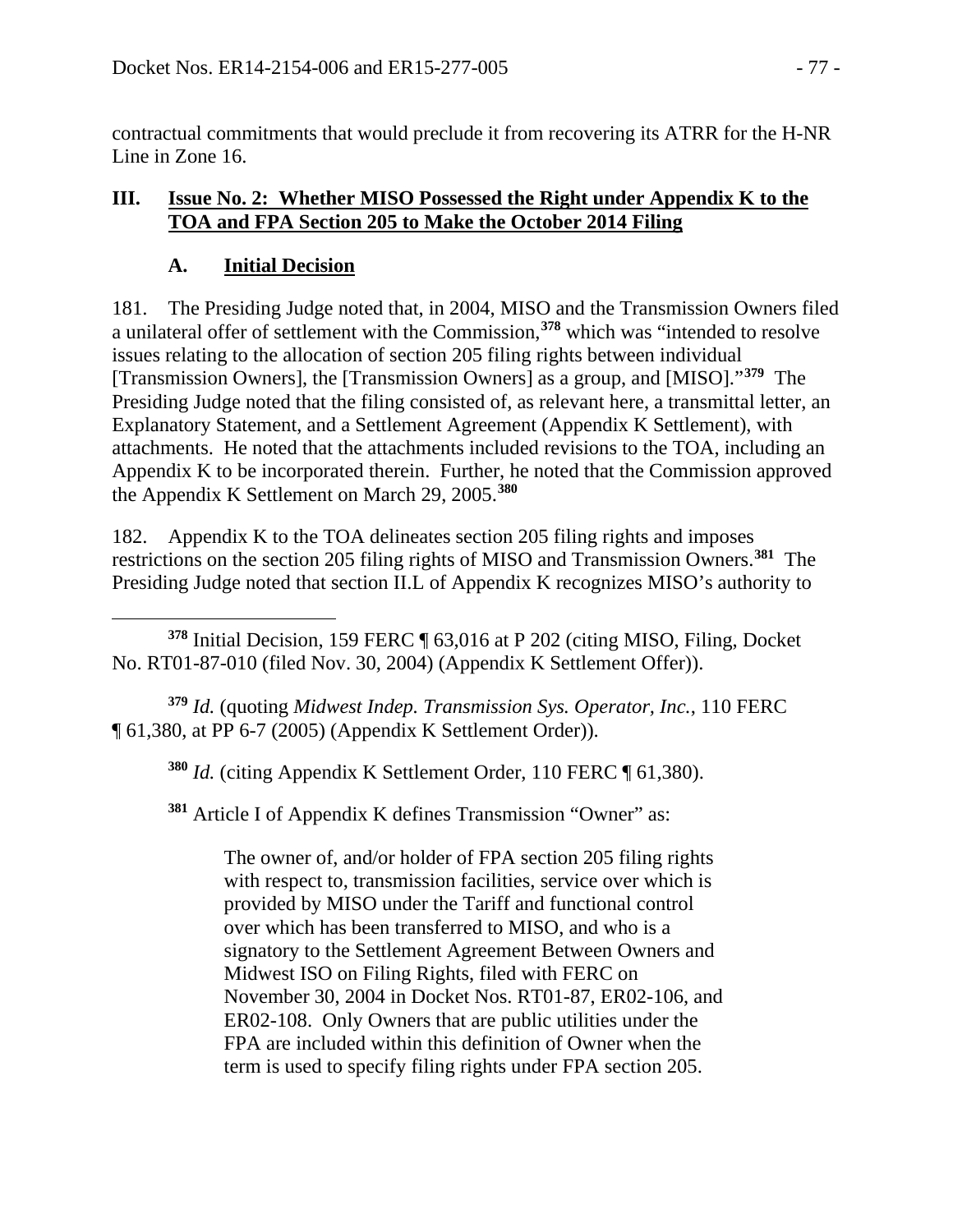make all section 205 filings regarding the Tariff except in certain specified instances.**[382](#page-77-0)** The Presiding Judge concluded that no provision in Appendix K eliminated or restricted MISO's right to make the October 2014 Filing.**[383](#page-77-1)**

183. The Presiding Judge found that MISO is a "public utility" under section 201 of the FPA,**[384](#page-77-2)** and as such possesses an independent right to make Tariff filings with the Commission under section 205.**[385](#page-77-3)** Additionally, he found that, as a Commissionapproved RTO, MISO has authority to propose rates, terms, and conditions pursuant to its Tariff to provide independent and non-discriminatory transmission service.**[386](#page-77-4)** However, he observed that as a public utility, MISO "may choose to voluntarily give up, by contract, some of [its] rate-filing freedom under section 205."**[387](#page-77-5)**

184. The Presiding Judge noted that Xcel had argued that the Explanatory Statement to the Appendix K Settlement Offer contains language indicating that rate filings affecting multiple Transmission Owners may only be made with the consent of all such affected owners.**[388](#page-77-6)** He further noted that Xcel quoted language from the Explanatory Statement stating that the allocation of section 205 filing rights set forth in the Appendix K Settlement:

> is premised on the basic understanding that (i) individual Transmission Owners should possess the full and exclusive

**<sup>383</sup>** Initial Decision, 159 FERC ¶ 63,016 at P 236.

**<sup>384</sup>** 16 U.S.C. § 824(e) (2012).

<span id="page-77-4"></span><span id="page-77-3"></span><span id="page-77-2"></span><span id="page-77-1"></span>**<sup>385</sup>** Initial Decision, 159 FERC ¶ 63,016 at P 200 (citing 16 U.S.C. § 824d; *Atlantic City Elec. Co. v. FERC*, 295 F.3d 1, 9 (D.C. Cir. 2002) (*Atlantic City*) ("Section 205 of the [FPA] gives a utility the right to file rates and terms for services rendered with its assets.")).

**<sup>386</sup>** *Id.* P 201 (citation omitted).

<span id="page-77-5"></span>**<sup>387</sup>** *Id.* P 202 (quoting *Atlantic City*, 295 F.3d at 10).

<span id="page-77-6"></span>**<sup>388</sup>** *Id.* P 206.

<span id="page-77-0"></span> $\overline{a}$ **<sup>382</sup>** Initial Decision, 159 FERC ¶ 63,016 at PP 204, 236 (citation omitted). Section II.L provides: "Provisions Not Addressed in Article II, sections A-K of this Appendix K. Except as provided herein, MISO shall have the full and exclusive right to submit filings under FPA section 205 with regard to its Tariff and related documents." Ex. XES-29 at 12.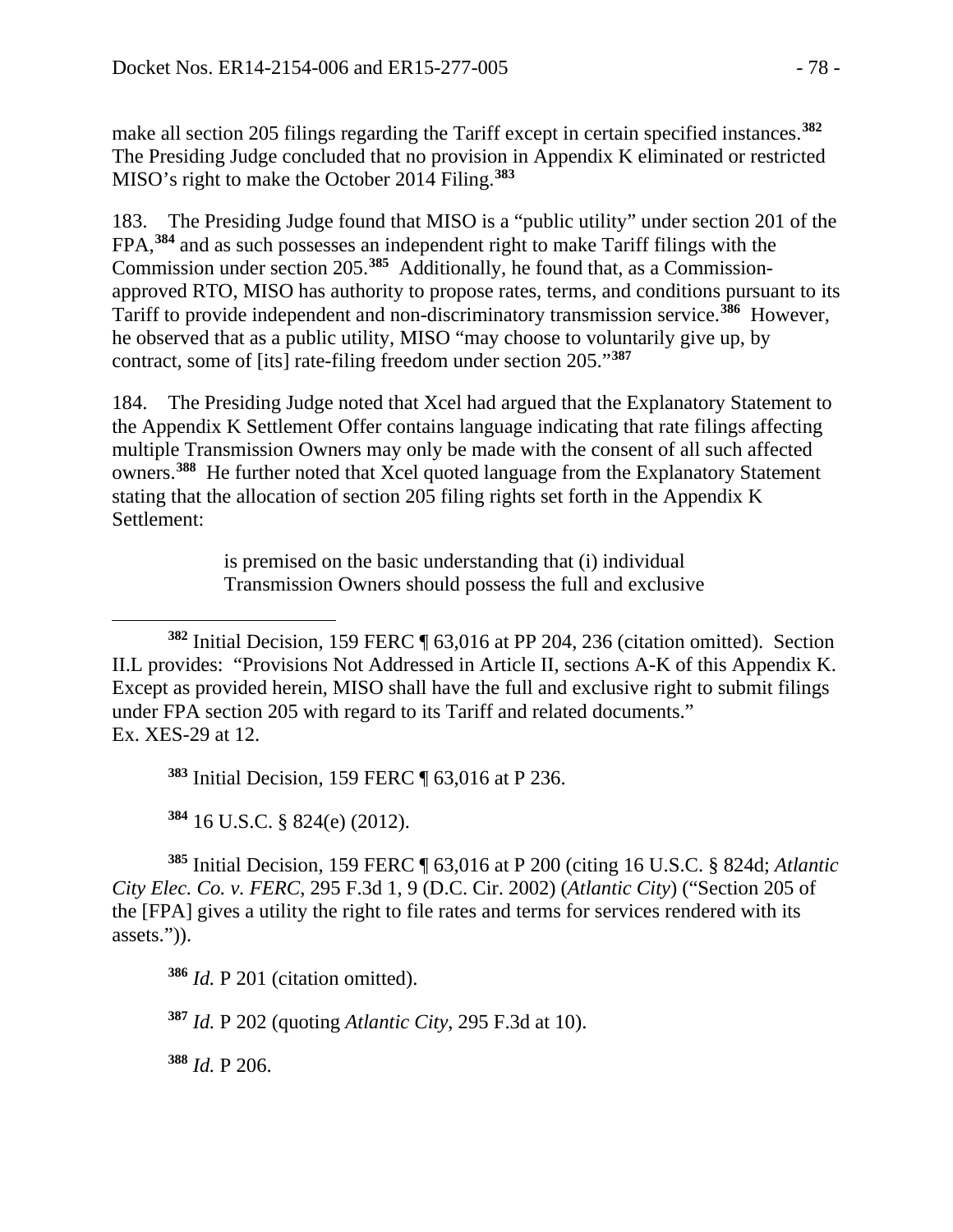right to submit filings to establish their own revenue requirements, as well as the rate structures within their own zone(s), *provided other Transmission Owners are not impacted*, (ii) the right to submit rate filings that impact multiple Transmission Owners should generally belong to owners collectively. . . .**[389](#page-78-0)**

185. The Presiding Judge also noted Xcel's claim that the Appendix K Settlement Order described the premises underlying the allocation of filing rights under the Appendix K Settlement in a similar manner:

> (1) [I]ndividual [Transmission Owners] should possess full and exclusive filing authority over their own revenue requirements and rate structures, *so long as other [Transmission Owners] are not impacted*; (2) authority to submit rate filings that impact multiple [Transmission Owners] should belong to the [Transmission Owners] collectively . . . .**[390](#page-78-1)**

186. The Presiding Judge found that these passages are entitled to little weight. The Presiding Judge explained that the quotation from the Explanatory Statement purported to describe the premises under which section 3 of the Appendix K Settlement was drafted.**[391](#page-78-2)** However, he found that these purported premises are not mentioned in section 3 or any other section of the Appendix K Settlement, or, most importantly, in Appendix K itself. The Presiding Judge concluded that, given that the language appears solely in the Explanatory Statement, it is not entitled to any significant weight in interpreting the Appendix K Settlement, much less Appendix K. The Presiding Judge also concluded that a full reading of the Appendix K Settlement Order language quoted by Xcel demonstrates that the Commission was simply reciting the representations made in the Explanatory Statement, rather than providing an independent interpretation of the Appendix K

**<sup>391</sup>** *Id.* P 210.

<span id="page-78-0"></span> $\overline{a}$ **<sup>389</sup>** *Id.* P 207 (quoting Xcel Reply Brief at 32 (filed April 3, 2017) (quoting Appendix K Settlement Offer, Explanatory Statement at 5)) (emphasis added by Xcel).

<span id="page-78-2"></span><span id="page-78-1"></span>**<sup>390</sup>** *Id.* P 208 (quoting Xcel Reply Brief at 32 (filed April 3, 2017) (quoting Appendix K Settlement Order, 110 FERC ¶ 61,380 at P 7)) (emphasis added by Xcel).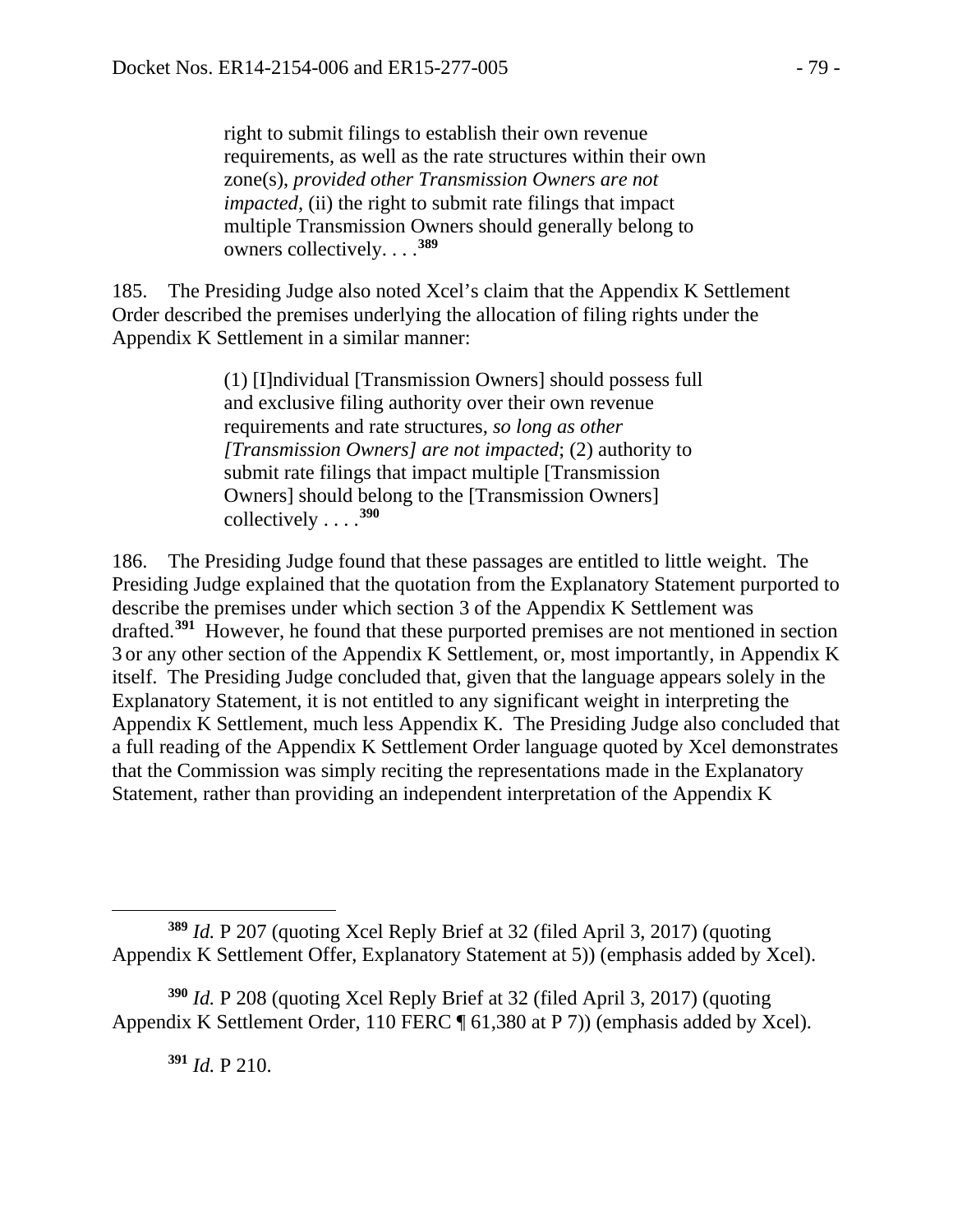Settlement.**[392](#page-79-0)** Accordingly, the Presiding Judge determined that this passage is entitled to minimal weight in interpreting the relevant provisions of Appendix K.**[393](#page-79-1)**

187. The Presiding Judge also addressed whether section II.C.3 of Appendix K to the TOA precludes MISO's October 2014 Filing. This provision states that only those Transmission Owners whose zones would be "realigned, eliminated, or otherwise reconfigured" by a filing possess the corresponding section 205 filing rights.**[394](#page-79-2)** As noted above in section II.A.1 of this order, the Presiding Judge determined that the title of section II.C.3 of Appendix K, "Zone Boundaries," indicates that this section addresses only the realignment, elimination, or reconfiguration of the physical boundaries of pricing zones.**[395](#page-79-3)** The Presiding Judge explained that the key interpretation of section II.C.3 rests on the definitions of "realign" and "reconfigure," which he noted derive from the verbs "align" and "configure."**[396](#page-79-4)** The Presiding Judge found that the dictionary definitions of the latter two verbs also support the interpretation that section II.C.3 applies only to filings that seek to alter to physical boundaries.**[397](#page-79-5)** He noted that these definitions describe the manipulation or alteration of a physical state or property, rather than changes to an intangible entity. Accordingly, the Presiding Judge concluded that because the October 2014 Filing does no more than inject RPU's ATRR for the H-NR Line into the calculation of Zone 16's transmission rates and did not alter Zone 16's physical boundaries, section II.C.3 does not preclude MISO from submitting the October 2014 Filing.**[398](#page-79-6)**

**<sup>392</sup>** *Id.* P 211.

<span id="page-79-0"></span> $\overline{a}$ 

**<sup>393</sup>** *Id.* PP 210-211.

<span id="page-79-3"></span><span id="page-79-2"></span><span id="page-79-1"></span>**<sup>394</sup>** Section II.C.3 of Appendix K provides in part: "Zone Boundaries. For filings that propose to realign, eliminate, or otherwise reconfigure rate zones, only those Owners whose zones would be realigned, eliminated, or otherwise reconfigured by a filing shall possess the corresponding FPA section 205 rights." Ex. XES-29 at 4.

**<sup>395</sup>** Initial Decision, 159 FERC ¶ 63,016 at P 215.

<span id="page-79-4"></span>**<sup>396</sup>** *Id.* P 216.

<span id="page-79-5"></span>**<sup>397</sup>** *Id.* PP 217-218.

<span id="page-79-6"></span>**<sup>398</sup>** *Id.* P 219.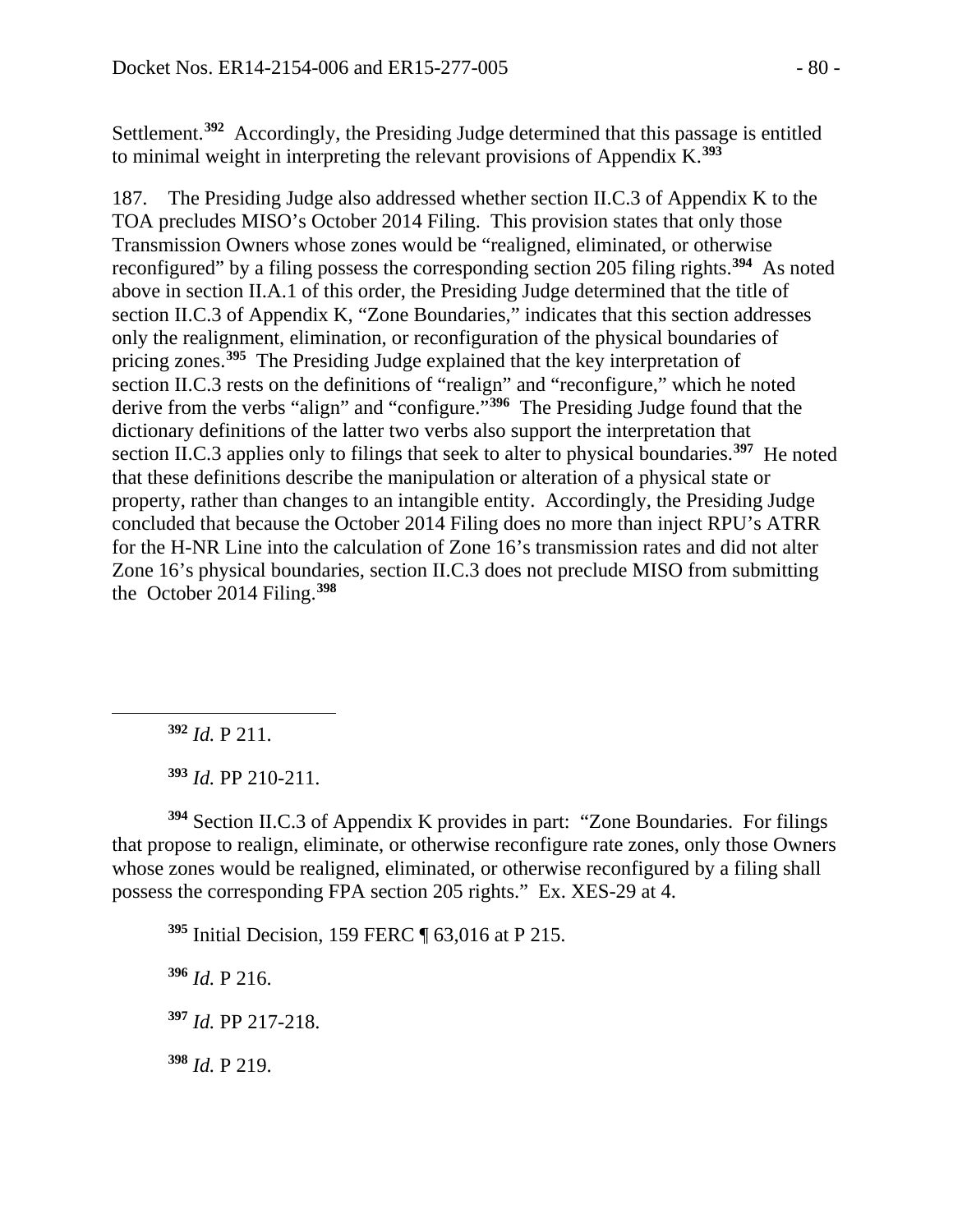188. The Presiding Judge also considered whether section II.E.1 precludes MISO's October 2014 Filing.**[399](#page-80-0)** The Presiding Judge noted that section II.E.1 applies only in three specific circumstances, each of which involves attempts by entities that qualify as Transmission "Owners" under Appendix K to recover costs associated with transmission upgrades and new transmission facilities under the Tariff.**[400](#page-80-1)** The Presiding Judge also noted that Trial Staff had conceded at oral argument that neither MISO nor RPU would ever fall within the Appendix K definition of Transmission "Owner."**[401](#page-80-2)** Accordingly, the Presiding Judge determined that section II.E.1 does not apply to the October 2014 Filing and thus does not impact MISO's authority under section II.L to make that filing.**[402](#page-80-3)**

189. Further, the Presiding Judge noted that section V.F of Appendix K provides that "[n]othing in this Appendix K forbids MISO, if specifically authorized by an [Transmission] Owner or by multiple [Transmission] Owners, as appropriate, from

**<sup>399</sup>** Section II.E.1 provides:

<span id="page-80-0"></span> $\overline{a}$ 

Each Owner shall possess the full and exclusive right under FPA section 205 to submit filings with regard to transmission upgrades and new transmission facilities that affect only the rates within the applicable Owner's Tariff zone(s). This provision applies to (a) an Owner constructing transmission upgrades or new transmission facilities in its own zone and seeking recovery of costs through rates that apply only to its zone; (b) an Owner constructing, or otherwise assuming financial responsibility for, transmission upgrades or new transmission facilities in a zone other than that Owner's zone and seeking recovery of costs through rates that apply only to its zone; and (c) an Owner's assigned costs associated with transmission upgrades or new transmission facilities and seeking recovery of costs through rates that apply only to its zone.

<span id="page-80-1"></span>**<sup>400</sup>** Initial Decision, 159 FERC ¶ 63,016 at P 222.

<span id="page-80-2"></span>**<sup>401</sup>** *Id.* P 224.

<span id="page-80-3"></span>**<sup>402</sup>** *Id.* PP 222-24.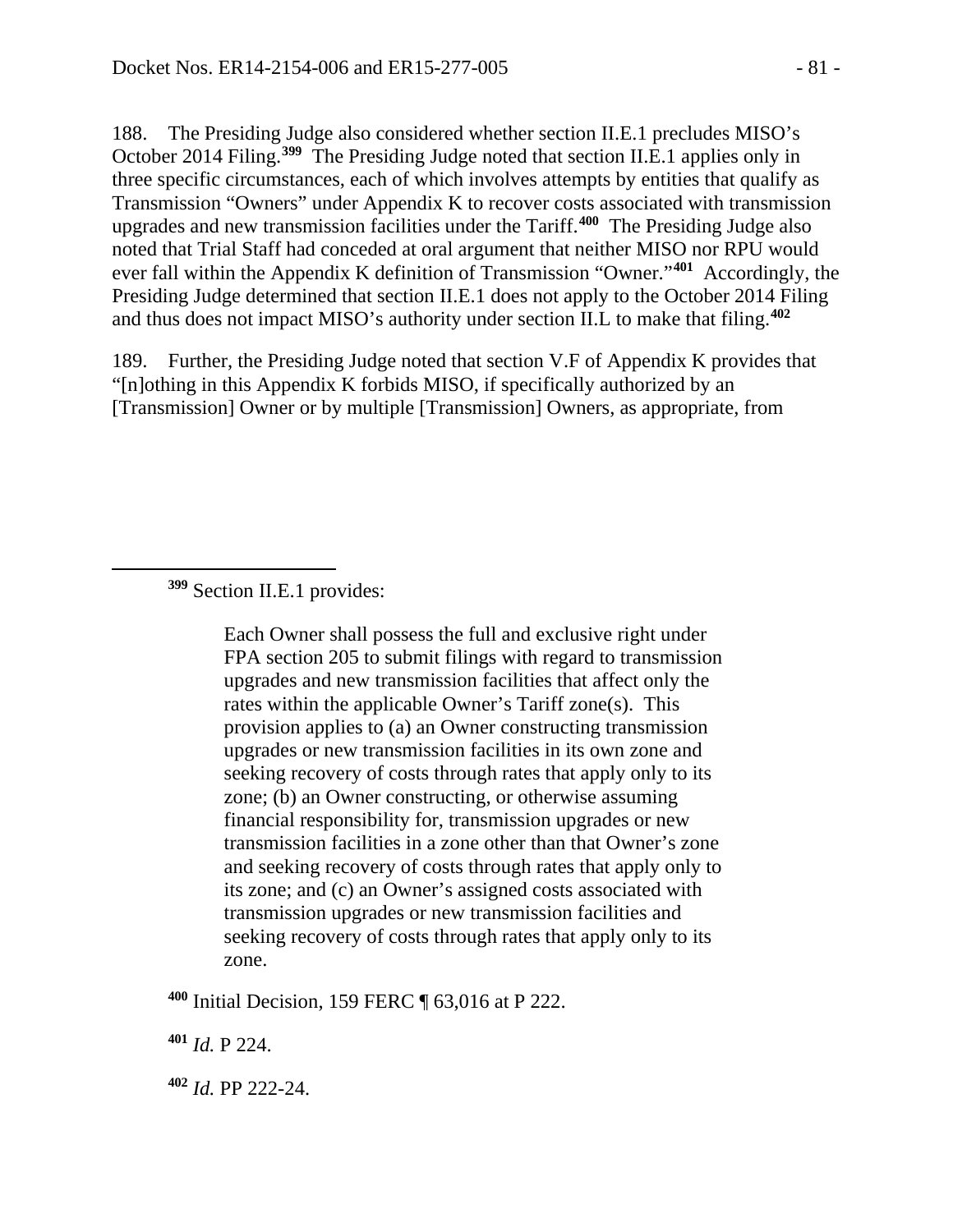making a filing on behalf of the [Transmission] Owner(s)."**[403](#page-81-0)** Therefore, the Presiding Judge found that this section expressly preserves MISO's authority to submit a section 205 filing on behalf of a requesting Transmission Owner, even if a different provision in Appendix K would preclude MISO from making the filing. The Presiding Judge also rejected Xcel's contention that, in effect, MISO may not make filings on behalf of non-jurisdictional Transmission Owners that Transmission "Owners" may not make on behalf of themselves.**[404](#page-81-1)** He observed that Xcel had not pointed to any language in Appendix K that restricts MISO's filing rights in this way.

190. Moreover, the Presiding Judge determined that, in any event, if RPU were a Transmission "Owner," RPU would have had authority under section II.A of Appendix K to make the October 2014 Filing.**[405](#page-81-2)** The Presiding Judge noted that section II.A states that "[e]ach [Transmission] Owner shall possess the full and exclusive right to submit filings under FPA section 205 with regard to its transmission revenue requirements."**[406](#page-81-3)** The Presiding Judge rejected Xcel's argument that, because Schedules 7, 8, and 9 "do not contain RPU's transmission revenue requirement," the disputed portion of the October 2014 Filing does not address RPU's individual revenue requirement.**[407](#page-81-4)** He explained that section II.A does not limit its reach to filings that "contain" individual revenue

# **<sup>403</sup>** Section V.F of Appendix K provides:

MISO Administration of Tariff. Nothing in this Appendix K is intended to eliminate MISO's responsibility for administering the Tariff in a prudent manner, consistent with the Agreement and FERC requirements. . . . In addition, nothing in this Appendix K is intended to affect the rights MISO possesses to discount transmission service under the Tariff consistent with the provisions of this Appendix K. Additionally, nothing in this Appendix K forbids MISO, if specifically authorized by an [Transmission] Owner or by multiple [Transmission] Owners, as appropriate, from making a filing on behalf of the [Transmission] Owner(s).

<span id="page-81-2"></span><span id="page-81-1"></span>Ex. XES-29 at 15.

<span id="page-81-0"></span> $\overline{a}$ 

**<sup>404</sup>** Initial Decision, 159 FERC ¶ 63,016 at PP 228-29, 232-34; *see also id.* P 227.

**<sup>405</sup>** *Id.* PP 229, 233.

<span id="page-81-3"></span>**<sup>406</sup>** *Id.* P 229 (quoting Ex. XES-29 at 3).

<span id="page-81-4"></span>**<sup>407</sup>** *Id.* PP 230-231 (citation omitted).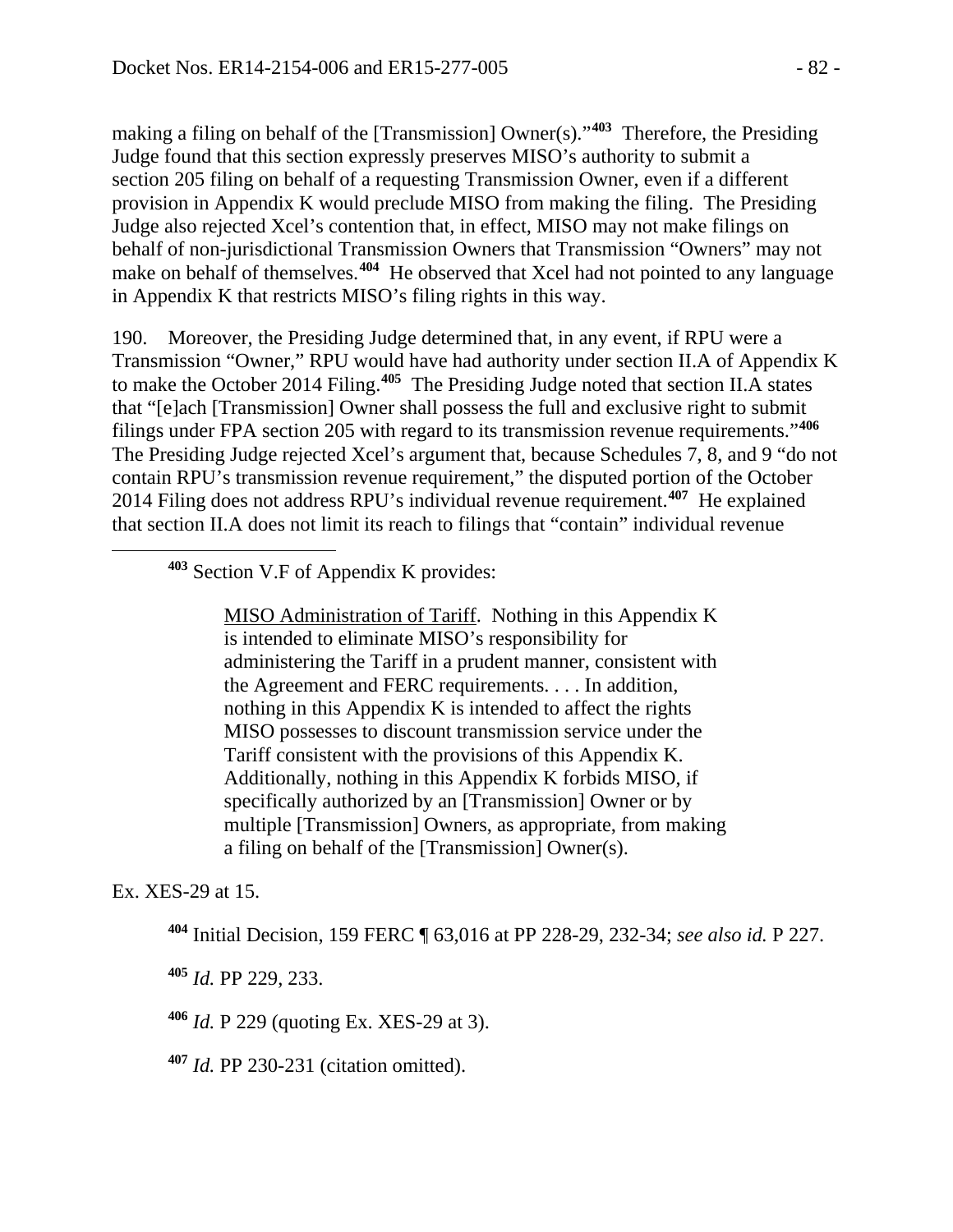requirements but instead expressly applies to filings submitted "with regard to" such revenue requirements. The Presiding Judge found that the revisions to Schedules 7, 8, and 9 proposed in the October 2014 Filing allocate a portion of RPU's ATRR to Zone 16 and that the revisions were therefore made "with regard to" to RPU's "transmission revenue requirements."**[408](#page-82-0)**

## **Discussion**

## **1.** *Atlantic City* **and Section II.L**

# **a. Briefs on Exceptions**

191. Xcel and MISO TOs assert that the Presiding Judge incorrectly concluded that MISO had the necessary filing rights under section 205 of the FPA to submit the October 2014 Filing on behalf of RPU under Appendix K to the TOA.**[409](#page-82-1)** Xcel asserts that MISO and RPU have the burden to prove that at least one of them had the right, under section 205 and the TOA, to make the October 2014 Filing. **[410](#page-82-2)** Xcel argues that, aside from the TOA, no source of section 205 filing rights exists under which MISO could have made the October 2014 Filing. **[411](#page-82-3)**

192. MISO TOs assert that the Presiding Judge misinterpreted *Atlantic City*. **[412](#page-82-4)** MISO TOs disagree with the Presiding Judge's implication that MISO, and not the individual Transmission Owners joining MISO, voluntarily gave up some of its section 205 filing rights to the Transmission Owners in Appendix K.**[413](#page-82-5)** MISO TOs assert that it was the Transmission Owners that ceded certain of their section 205 filing rights. MISO TOs argue that in *Atlantic City*, the D.C. Circuit held that public utilities cannot be forced to give up their section 205 filing rights, though they can voluntarily relinquish certain

<span id="page-82-0"></span> $\overline{a}$ 

<span id="page-82-3"></span><span id="page-82-2"></span><span id="page-82-1"></span>**<sup>409</sup>** *E.g.,* Xcel Brief on Exceptions at 30-31, 78; MISO TOs Brief on Exceptions at 2-3, 11, 27-31.

**<sup>410</sup>** Xcel Brief on Exceptions at 78 (citation omitted).

**<sup>411</sup>** *Id.* at 85.

<span id="page-82-4"></span>**<sup>412</sup>** MISO TOs Brief on Exceptions at 13-14, 27.

<span id="page-82-5"></span>**<sup>413</sup>** *Id.* at 27-28.

**<sup>408</sup>** *Id.* PP 229, 233.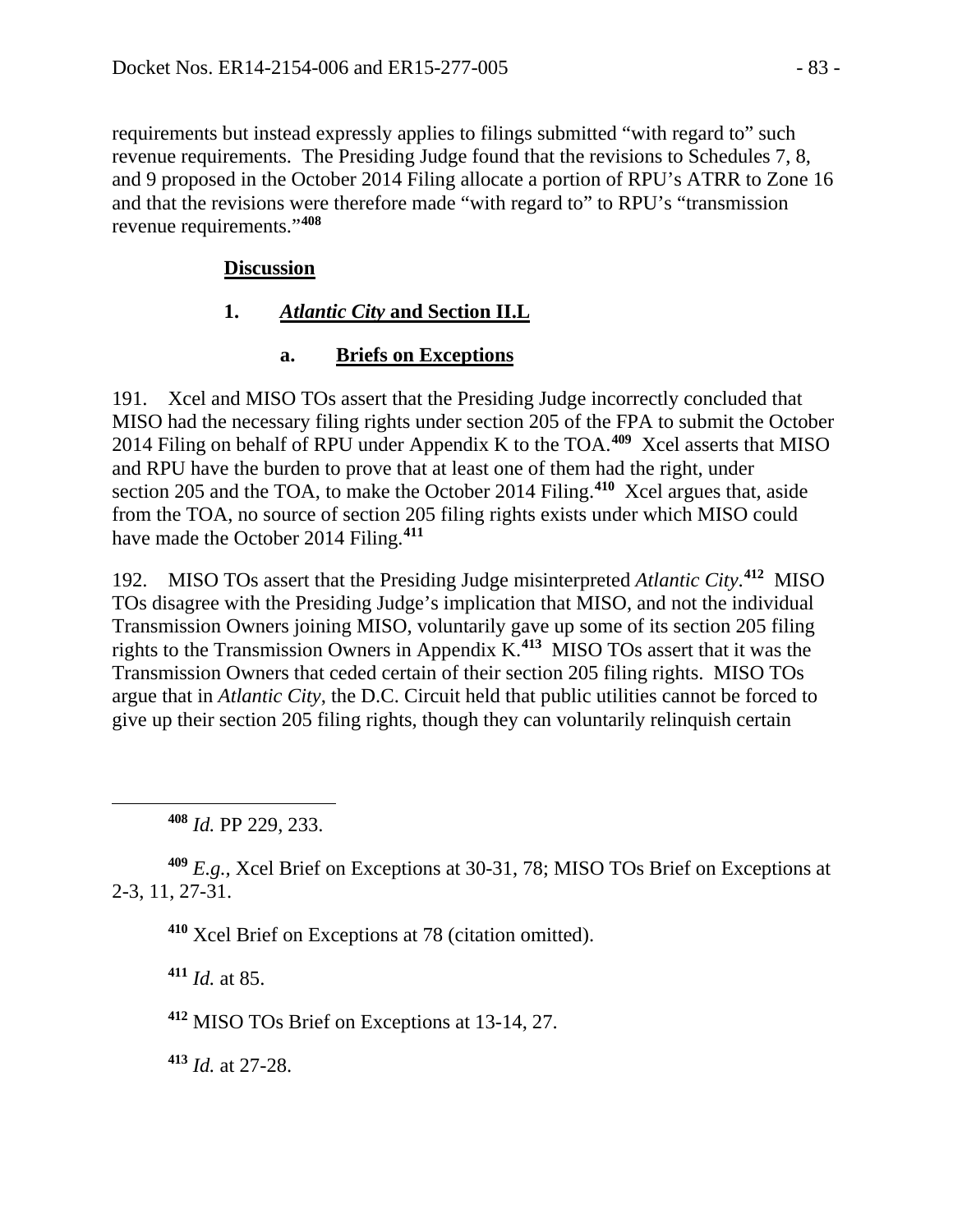rights when forming an RTO.**[414](#page-83-0)** According to Xcel, under Appendix K to the TOA, MISO has only those filing rights that the Transmission Owners have not reserved to themselves, and the Transmission Owners have not surrendered the rights to file the changes at issue in these proceedings. **[415](#page-83-1)**

193. Xcel and MISO TOs note that, consistent with *Atlantic City*, Appendix K to the TOA divides the section 205 filing rights in the MISO region between MISO and the Transmission Owners. **[416](#page-83-2)** Xcel contends that this division of filings rights under Appendix K differs from the general requirements under 18 C.F.R.  $\S 35.34(i)(1)(iii)$ , in which an RTO has "exclusive and independent authority under section 205 . . . to propose rates, terms and conditions of transmission service provided over the facilities it operates."**[417](#page-83-3)** Xcel and MISO TOs argue that, by allowing MISO to make any filing under section 205 as long as a Transmission Owner requested the filing on its behalf, the Presiding Judge eliminated this entire division.**[418](#page-83-4)**

194. MISO TOs argue that MISO's filing rights are constrained by Appendix K to the TOA and that therefore MISO does not have the authority to make the October 2014 Filing.**[419](#page-83-5)** MISO TOs argue that the Presiding Judge's broad view that sections V.F and II.L of Appendix K provide MISO with expansive unilateral authority to make Tariff filings ignores several provisions in Appendix K that constrain those rights.**[420](#page-83-6)** MISO TOs argue that the Presiding Judge incorrectly determined that the TOA authorizes MISO to unilaterally make filings to change zonal rates and revenue requirements that impact other Transmission Owners.**[421](#page-83-7)**

**<sup>414</sup>** *Id.* at 27.

<span id="page-83-2"></span><span id="page-83-1"></span><span id="page-83-0"></span> $\overline{a}$ 

**<sup>415</sup>** Xcel Brief on Exceptions at 79.

**<sup>416</sup>** *E.g., id.* at 30-31, 78-79, 85; MISO TOs Brief on Exceptions at 15, 27-28.

<span id="page-83-3"></span>**<sup>417</sup>** Xcel Brief on Exceptions at 85.

**<sup>418</sup>** *Id.* at 81; MISO TOs Brief on Exceptions at 15.

**<sup>419</sup>** MISO TOs Brief on Exceptions at 11.

<span id="page-83-7"></span><span id="page-83-6"></span><span id="page-83-5"></span><span id="page-83-4"></span>**<sup>420</sup>** *Id.* at 28. Section V.F of Appendix K is further addressed below in section III.B.3 of this order.

**<sup>421</sup>** MISO TOs Brief on Exceptions at 27-28.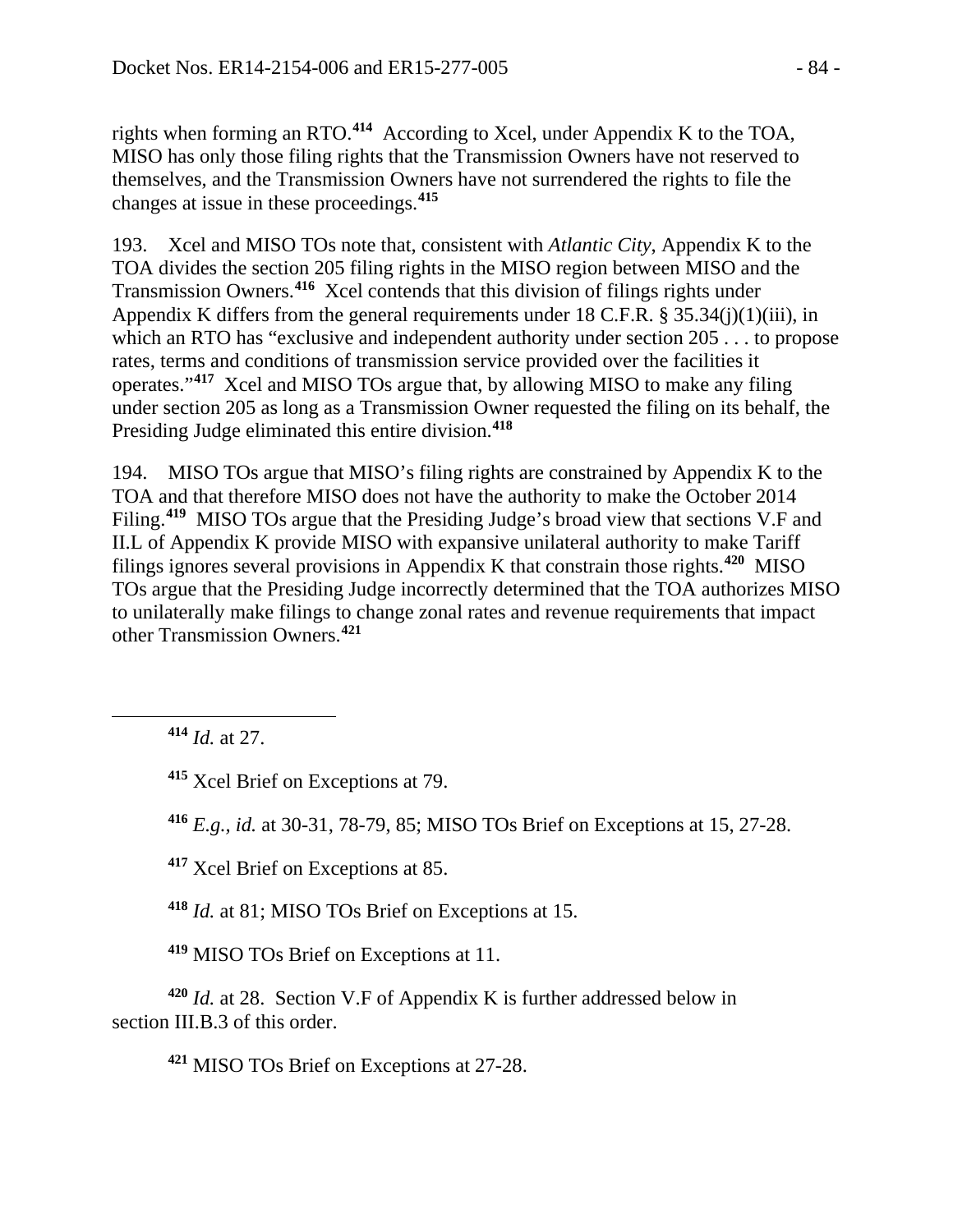#### **b. Briefs Opposing Exceptions**

195. MISO and RPU argue that the implication of *Atlantic City* is that, once an entity has established itself as a public utility (as MISO has), the burden falls to the challenger to demonstrate if the public utility has relinquished any of those filing rights, and they argue that in this case neither Xcel nor MISO TOs have demonstrated that MISO lacked the section 205 filing rights to make the October 2014 Filing.**[422](#page-84-0)** MISO states that Appendix K imposes some limitations on the rate filing freedom of MISO and the Transmission Owners on certain matters, but argues that such limitations do not apply to its filing rights in these proceedings. **[423](#page-84-1)**

196. MISO and RPU maintain that MISO had the right to make the October 2014 Filing based on its authority as the Tariff administrator.**[424](#page-84-2)** RPU argues that the limited scope of Appendix K and its opening statement that "[t]he following represents the agreement of the [Transmission] Owners and MISO on [section 205 filing rights]" demonstrate that neither the Appendix K Settlement nor Appendix K was intended to limit MISO's section 205 filing rights. **[425](#page-84-3)** RPU also argues that Appendix K contains no restrictions that would prohibit MISO from making its October 2014 Filing. RPU highlights that section V.A of Appendix K authorizes MISO to make filings on behalf of nonjurisdictional Transmission Owners, like RPU, to recover their individual revenue requirements.**[426](#page-84-4)**

197. MISO concurs with the Presiding Judge that none of the filing right limitations set forth in sections II.A through II.K is applicable to the October 2014 Filing and that MISO's residual filing authority under section II.L is sufficient.**[427](#page-84-5)** RPU asserts that the Presiding Judge correctly notes that section II.L expressly recognizes MISO's general authority to make section 205 filings, and correctly concludes that MISO's authority

<span id="page-84-2"></span><span id="page-84-1"></span><span id="page-84-0"></span>**<sup>422</sup>** MISO Brief Opposing Exceptions at 15-16; RPU Brief Opposing Exceptions at 62-64.

**<sup>423</sup>** MISO Brief Opposing Exceptions at 16.

 $\overline{a}$ 

**<sup>424</sup>** *Id.* at 16-17; RPU Brief Opposing Exceptions at 73-74.

<span id="page-84-3"></span>**<sup>425</sup>** RPU Brief Opposing Exceptions at 67 (quoting Ex. XES-29 at 1).

<span id="page-84-4"></span>**<sup>426</sup>** *Id.* at 73-74 (citing Ex. XES-29 at 14). *See also infra* P 214.

<span id="page-84-5"></span>**<sup>427</sup>** MISO Brief Opposing Exceptions at 16.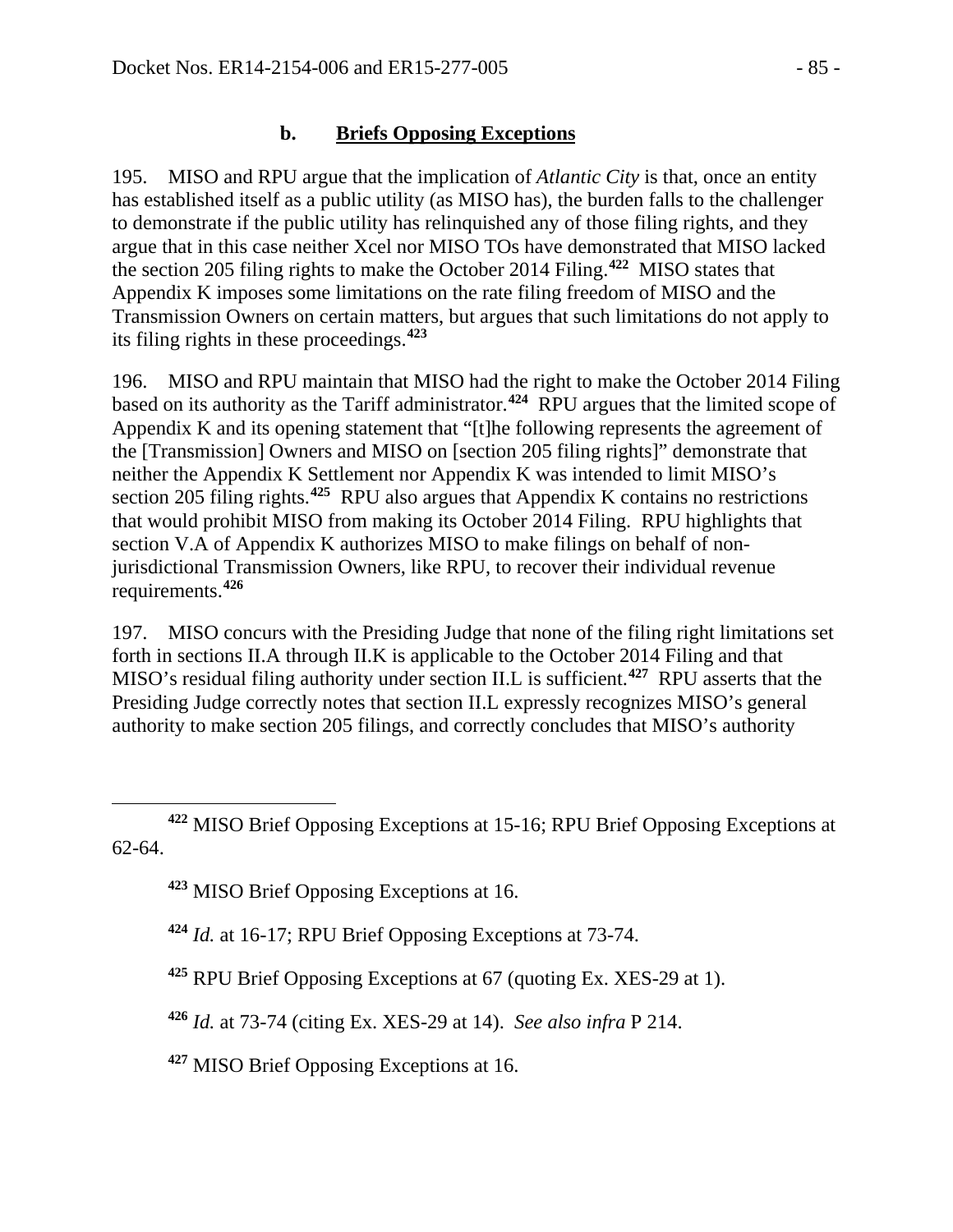extends to making all section 205 filings regarding the Tariff except those precluded by Appendix K.**[428](#page-85-0)**

# **2. Appendix K Section II.C.3**

### **a. Briefs on Exceptions**

198. Xcel objects to the Presiding Judge's finding that no provision in Appendix K eliminated or restricted MISO's right to make the October 2014 Filing and that section II.C.3 of Appendix K only applied to filings seeking to alter the physical boundaries of a pricing zone.**[429](#page-85-1)** Xcel counters that, since section II.C.3 requires the consent of existing Transmission Owners in Zone 16, it therefore precluded MISO from submitting the October 2014 Filing. Xcel argues that section II.C.3 requires Transmission Owners in a pricing zone to agree to any proposal that realigns or reconfigures the rate zone before the filing can be submitted under section 205.**[430](#page-85-2)** Xcel contends that pricing zones are not physical boundaries in MISO, and as such the addition of a new Transmission Owner to Zone 16 would reconfigure it.**[431](#page-85-3)** Xcel states that the Presiding Judge was incorrect in finding that, because the October 2014 Filing did not change the physical boundaries of Zone 16, RPU's proposal did no more than inject its ATRR for the H-NR Line into Zone 16's calculations.**[432](#page-85-4)**

199. MISO TOs also disagree with the Presiding Judge's holding that, because the October 2014 Filing did not change the physical boundaries of Zone 16, section II.C.3 of Appendix K was not implicated. **[433](#page-85-5)** According to MISO TOs, section II.C.3 limits filing rights in situations involving attempts "to realign, eliminate, or otherwise reconfigure *rate zones*."**[434](#page-85-6)** They assert that nowhere in section II.C.3 does the language restrict its applicability to modifications of *physical* zonal boundaries. MISO TOs argue that the

**<sup>428</sup>** RPU Brief Opposing Exceptions at 64-65.

**<sup>429</sup>** Xcel Brief on Exceptions at 30.

**<sup>430</sup>** *Id.* at 30-31, 79-80, 86.

<span id="page-85-3"></span>**<sup>431</sup>** *Id.* at 30, 79-80.

<span id="page-85-2"></span><span id="page-85-1"></span><span id="page-85-0"></span> $\overline{a}$ 

**<sup>432</sup>** *Id.* at 30 (citing Initial Decision, 159 FERC ¶ 63,016 at P 219).

**<sup>433</sup>** MISO TOs Brief on Exceptions at 30 (citation omitted).

<span id="page-85-6"></span><span id="page-85-5"></span><span id="page-85-4"></span>**<sup>434</sup>** *Id.* (quoting TOA, App. K, § II.C.3 (Ex. XES-29 at 4)) (emphasis added by MISO TOs).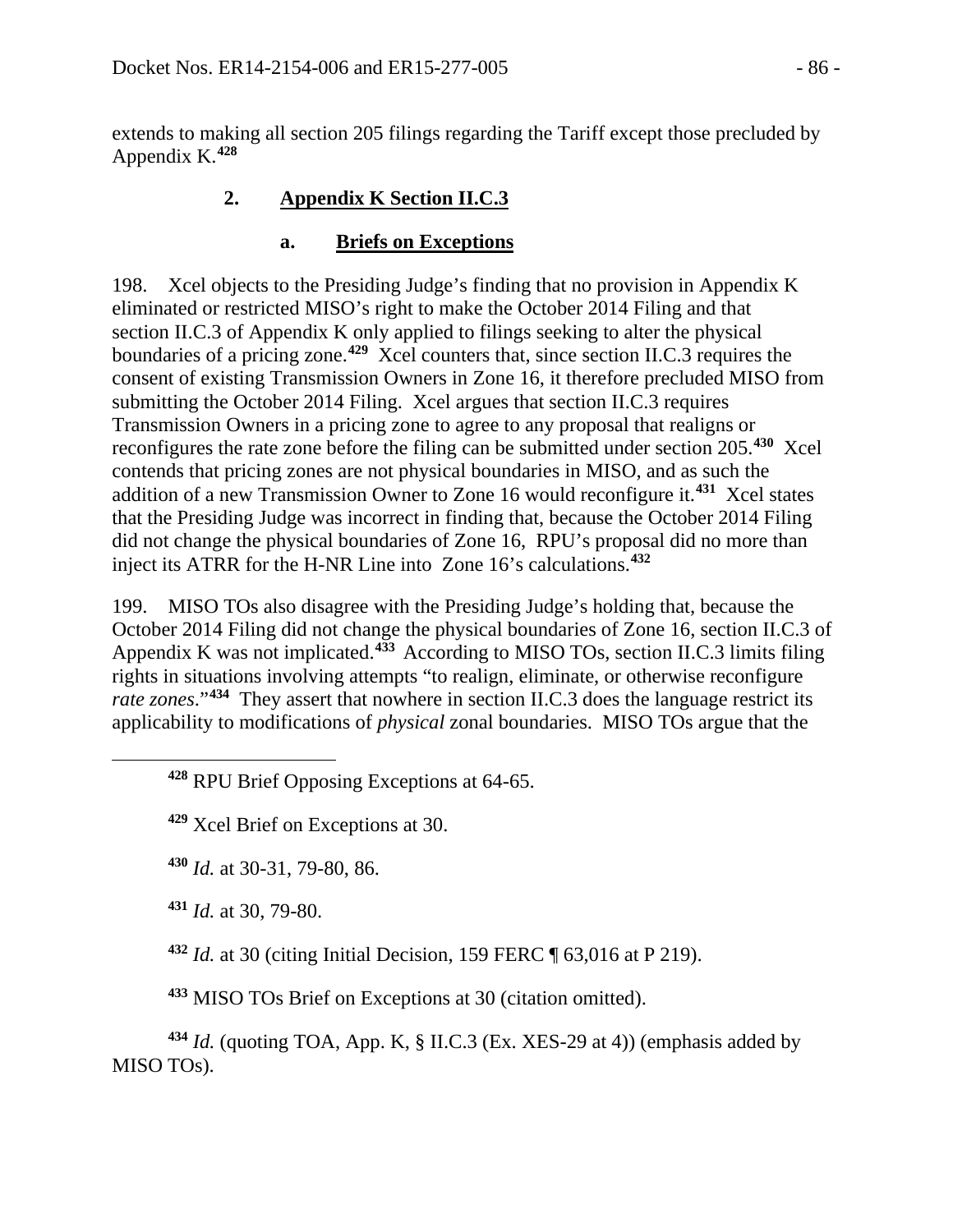Presiding Judge pointed to the title of this section, "Zone Boundaries," but failed to identify any provision within the language itself that would define zones based on physical, geographic characteristics. They note that, in contrast, section II.C.3 explicitly states that its limitation applies to, among other things, attempts to reconfigure *rate zones*. MISO TOs argue that this language confirms that pricing zones are a rate concept not necessarily tied to geographic or physical characteristics. MISO TOs also assert that the Presiding Judge failed to explain how adding a new Transmission Owner's ATRR to an existing "rate zone" does not qualify as "otherwise reconfiguring" the zone.**[435](#page-86-0)**

200. Xcel argues that the October 2014 Filing's proposal would reconfigure Zone 16 to encompass RPU's ATRR for the H-NR Line, which was not previously included in the pricing zone.**[436](#page-86-1)** Similarly, MISO TOs assert that adding a new Transmission Owner's ATRR to a zone can fundamentally change rates within that zone such that the rate zone is no longer configured in the same manner.**[437](#page-86-2)** Accordingly, Xcel and MISO TOs claim that, under section II.C.3 of Appendix K, the Transmission Owners in Zone 16 had to agree to the October 2014 Filing before it could be submitted under section 205.

201. Additionally, Xcel and MISO TOs oppose the Presiding Judge's use of dictionary definitions of "realign" and "reconfigure" to support his conclusion that the terms refer to physical location.**[438](#page-86-3)** They argue that the Presiding Judge deferred to dictionary definitions rather than reading the words of Appendix K in context and that he sought to inject a "physical" component into the analysis that is not supported by a plain reading of Appendix K. Xcel argues that different definitions of the same terms would result in a different conclusion.**[439](#page-86-4)**

**<sup>435</sup>** *Id.* at 30-31.

<span id="page-86-1"></span><span id="page-86-0"></span> $\overline{a}$ 

**<sup>436</sup>** Xcel Brief on Exceptions at 79.

**<sup>437</sup>** MISO TOs Brief on Exceptions at 30-31.

**<sup>438</sup>** Xcel Brief on Exceptions at 80; MISO TOs Brief on Exceptions at 30.

<span id="page-86-4"></span><span id="page-86-3"></span><span id="page-86-2"></span>**<sup>439</sup>** Xcel Brief on Exceptions at 80. For example, Xcel notes the American Heritage College Dictionary (Third Edition) defines the term "realign" to include "[t]o make new groupings of or working arrangements between." Xcel Brief on Exceptions at 80 (citation omitted). Xcel argues that the October 2014 Filing falls within this definition.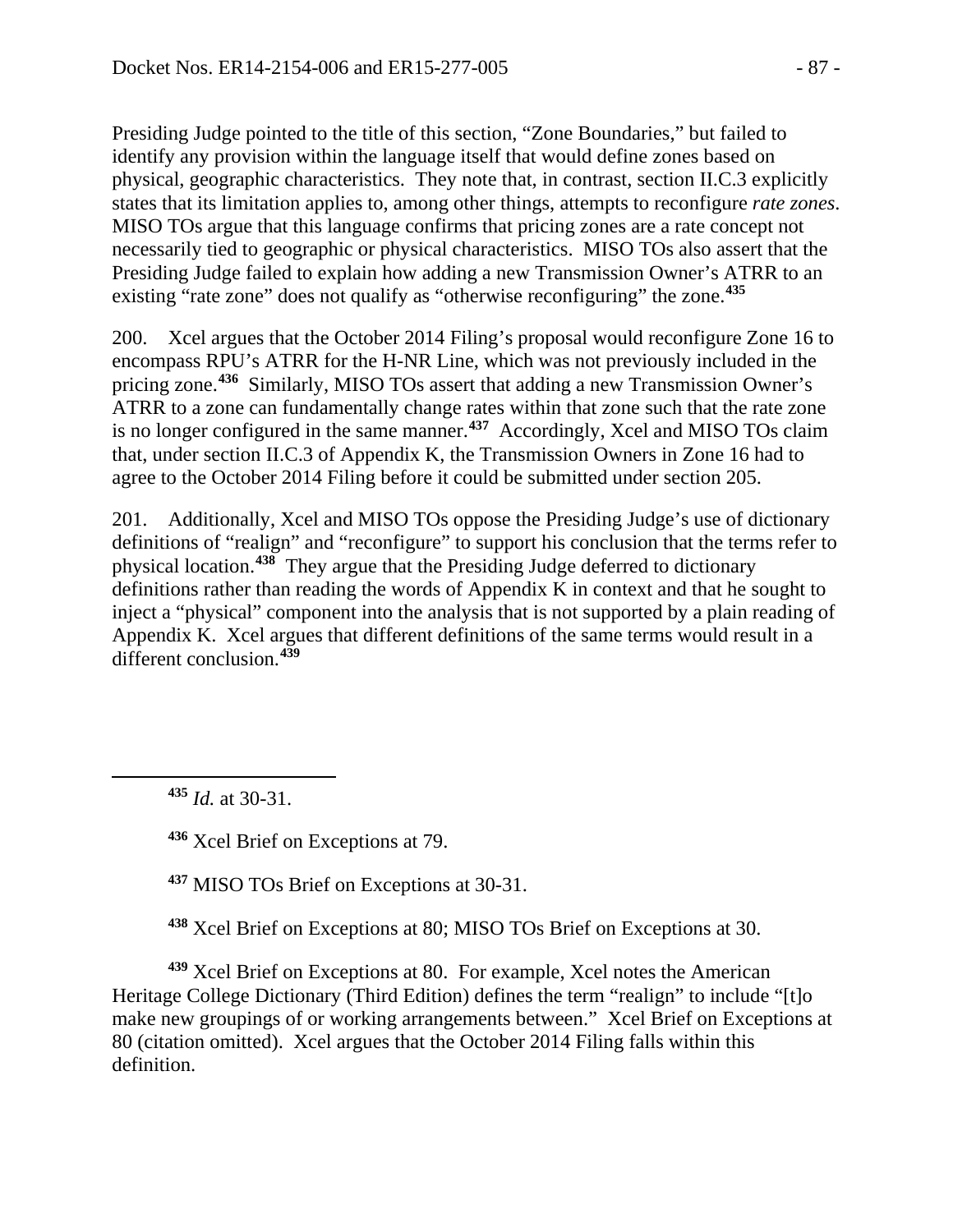#### **b. Briefs Opposing Exceptions**

202. MISO and RPU argue that section II.C.3 does not prohibit MISO from making the October 2014 Filing.**[440](#page-87-0)** MISO emphasizes that the October 2014 Filing neither realigned nor reconfigured Zone 16 because no new rate zone was created and no zones were combined or eliminated.**[441](#page-87-1)** Moreover, MISO argues that, following Xcel's logic, each new Transmission Owner added to an existing pricing zone would trigger section II.C.3 and require unanimous consent as a precondition to inclusion. MISO agrees with the Presiding Judge's approach to consult dictionary definitions, as "realign" and "reconfigure" were not defined in the TOA. MISO notes that section II.C.3 expressly refers to "zone boundaries" and "zone boundary changes" and argues that the term "boundary" has a clear physical meaning. MISO and RPU state that Zone 16's boundaries were unaltered by the addition of the H-NR Line, as it is physically located within NSP's LBA area.<sup>[442](#page-87-2)</sup> In addition, MISO argues that, even under the argument that a MISO pricing zone is a rate construct instead of a geographic area, the boundaries of that construct only alter if the pricing zone is enlarged or reduced at the expense of another pricing zone, which, MISO contends, did not occur with the H-NR Line.**[443](#page-87-3)** MISO argues that this is further confirmed by the fact that section II.C.3 refers only to "zones" and "rate zones" rather than a single zone; MISO argues that the plural form shows that the provision was intended to apply only to a realignment, merger, or reconfiguration involving two or more rate zones.**[444](#page-87-4)**

203. MISO argues that the Presiding Judge's conclusion that section II.C.3 does not apply to the October 2014 Filing is also confirmed by an express reference that this provision makes to Appendix C to the TOA.**[445](#page-87-5)** MISO asserts that the relevant language

**<sup>441</sup>** MISO Brief Opposing Exceptions at 15.

<span id="page-87-4"></span><span id="page-87-3"></span><span id="page-87-2"></span><span id="page-87-1"></span>**<sup>442</sup>** MISO Brief Opposing Exceptions at 5, 13; RPU Brief Opposing Exceptions at 71-72.

**<sup>443</sup>** MISO Brief Opposing Exceptions at 13-14.

**<sup>444</sup>** *Id.* 

 $\overline{a}$ 

<span id="page-87-5"></span>**<sup>445</sup>** *Id.* at 14.

<span id="page-87-0"></span>**<sup>440</sup>** MISO Brief Opposing Exceptions at 4-5, 11-15; RPU Brief Opposing Exceptions at 70-72.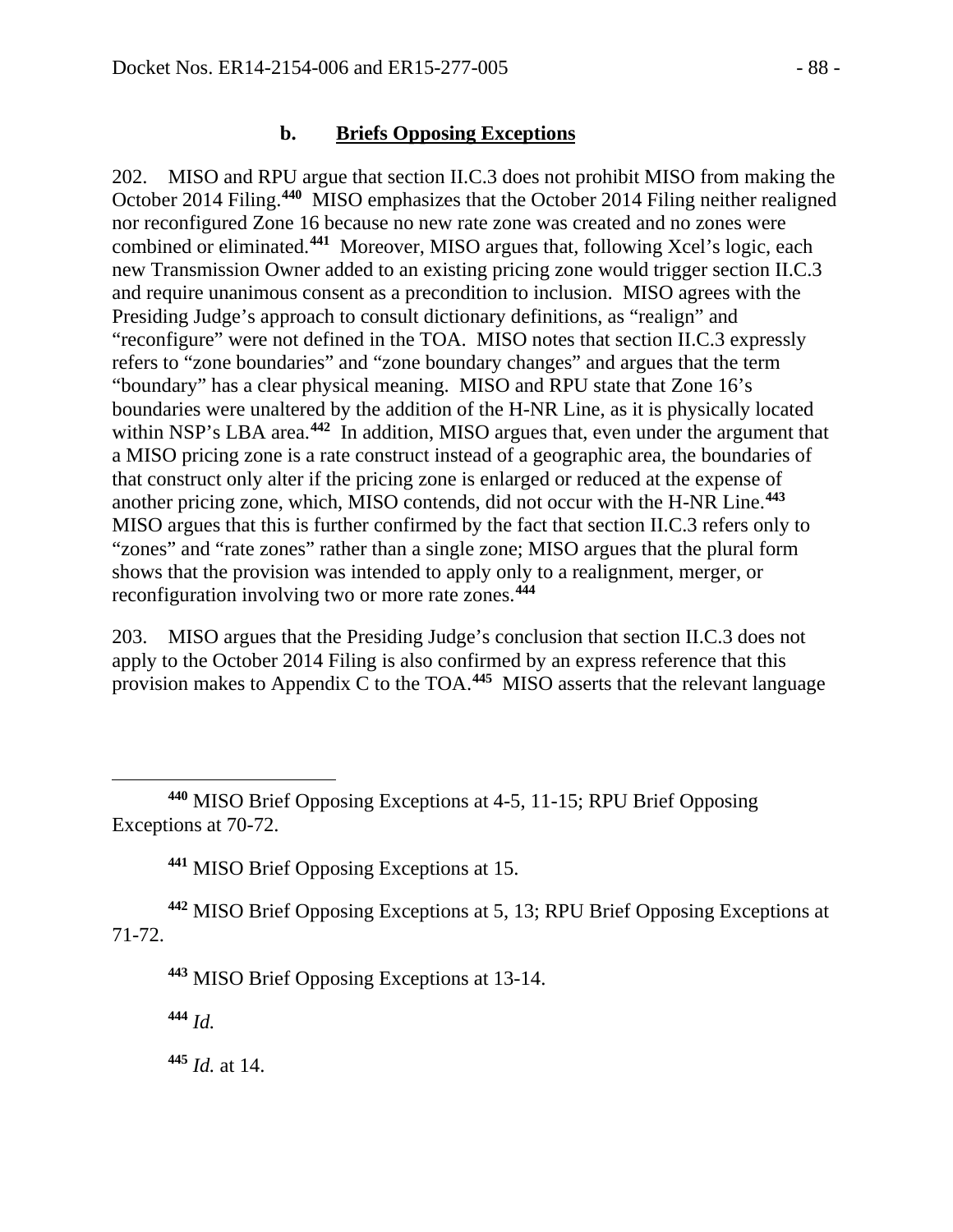is set forth in sections II.A.1.a**[446](#page-88-0)** and II.B.1.b**[447](#page-88-1)** of Appendix C. MISO argues that these provisions do not pertain to the addition of new transmission facilities to an existing zone, but rather with the creation of new zones, combining existing zones, and Transmission Owner withdrawals. Therefore, MISO asserts that, because no new rate zone is created, no zones are combined, and no zones are eliminated under the Tariff revisions proposed in this case, the October 2014 Filing does not involve "reconfiguration" or "realignment" under section II.C.3. **[448](#page-88-2)**

## **3. Appendix K Section V.F**

# **a. Briefs on Exceptions**

204. Xcel and MISO TOs assert that section V.F of Appendix K does not provide MISO with unilateral authority to make Tariff filings.**[449](#page-88-3)** MISO TOs argue that the Presiding Judge's interpretation of section V.F undermines the purpose of the allocation of filing rights under Appendix K.**[450](#page-88-4)** MISO TOs argue that, although section F.F authorizes MISO to make filings on behalf of requesting Transmission Owners, including non-jurisdictional Transmission Owners, such rights relate to the Transmission Owner's *own* revenue requirements and to zonal rate design in the Transmission Owner's *own* zone when its facilities "comprise the facilities within a zone," except in situations involving zones with multiple Transmission Owners.**[451](#page-88-5)** MISO TOs maintain that these distinctions are key to fulfilling the intent of the Appendix K Settlement which, according

[T]he Zones only may be changed to reflect the effectuation of a merger (or consolidation and reorganization), to add a new owner that operates a balancing authority in existence on or before the date of the initial filing with FERC to establish MISO, or to reflect the withdrawal from MISO of an Owner or Owners.

<span id="page-88-3"></span><span id="page-88-2"></span><span id="page-88-1"></span>**<sup>447</sup>** Sections II.B.1.b of Appendix C to the TOA contains provisions applicable to MISO's authority to combine existing Zones.

**<sup>448</sup>** MISO Brief Opposing Exceptions at 14.

<span id="page-88-0"></span> $\overline{a}$ 

**<sup>449</sup>** Xcel Brief on Exceptions at 30, 83; MISO TOs Brief on Exceptions at 27-31.

<span id="page-88-4"></span>**<sup>450</sup>** MISO TOs Brief on Exceptions at 28.

<span id="page-88-5"></span>**<sup>451</sup>** *Id.* at 29 (citing App. K, §§ II.A, II.C.1, II.C.2 (Ex. XES-29 at 3-4)).

**<sup>446</sup>** Sections II.A.1.a of Appendix C to the TOA provides in part: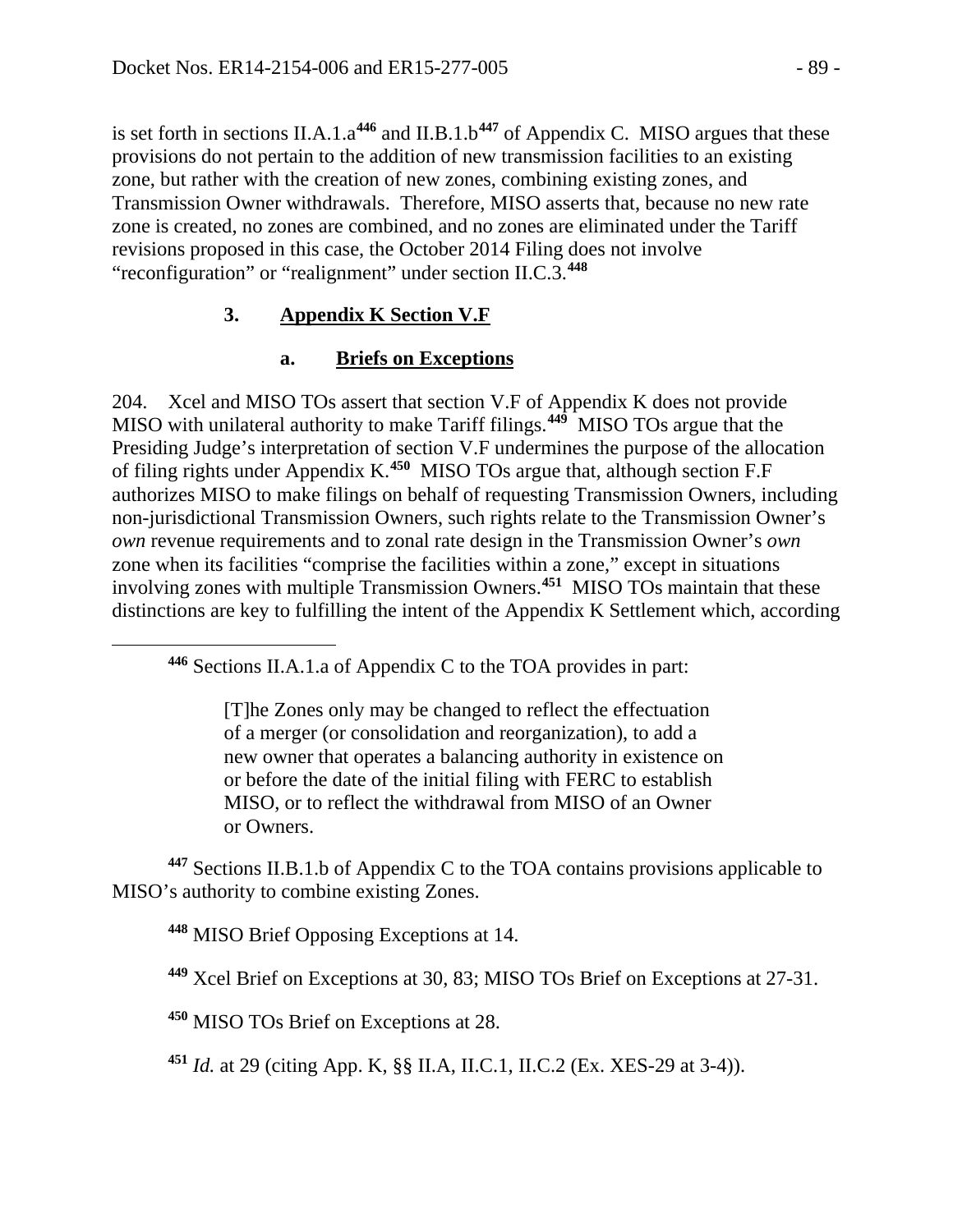to MISO TOs, afforded individual Transmission Owners full and exclusive rights to file their own rates as long as those rates do not impact other Transmission Owners.**[452](#page-89-0)**

205. Xcel disagrees with the Presiding Judge that section V.F expressly preserves MISO's authority to submit a section 205 filing on behalf of a requesting Transmission Owner, even if a different provision in Appendix K would preclude MISO from making the filing. **[453](#page-89-1)** Xcel argues that, given that Appendix K is the result of extensive litigation and negotiation between MISO and the Transmission Owners, it is therefore inconsistent to interpret section V.F to mean that MISO may make any filing on behalf of a requesting Transmission Owner. Xcel argues that, rather, the section is intended only to apply to MISO's administration of the Tariff, such as formatting pages and discounting transmission service.

### **b. Briefs Opposing Exceptions**

206. MISO and RPU assert that MISO has affirmative filing rights as the Tariff's administrator under section V.F.**[454](#page-89-2)** MISO and RPU argue that the proposed revisions to Schedules 7, 8, and 9 are exactly the type of "Tariff administration" filings encompassed by section V.F.**[455](#page-89-3)** MISO contends that this section also allows any Transmission Owner to request MISO to make a filing on its behalf, and that the October 2014 revisions to the Tariff constitute "Tariff administration" changes contemplated in this language. RPU highlights the opening sentence of section V.F, which states that Appendix K does not intend "to eliminate MISO's responsibility for administering the Tariff," and the closing sentence, which grants MISO broad authority to make filings on behalf of Transmission Owners as long as MISO is "specifically authorized."**[456](#page-89-4)**

<span id="page-89-0"></span> $\overline{a}$ 

**<sup>453</sup>** Xcel Brief on Exceptions at 81-82.

<span id="page-89-4"></span><span id="page-89-3"></span><span id="page-89-2"></span><span id="page-89-1"></span>**<sup>454</sup>** MISO Brief Opposing Exceptions at 16-18; RPU Brief Opposing Exceptions at 68-69.

**<sup>455</sup>** MISO Brief Opposing Exceptions at 18; RPU Brief Opposing Exceptions at 69.

**<sup>456</sup>** RPU Brief Opposing Exceptions at 69 (quoting Ex. XES-29 at 15).

**<sup>452</sup>** *Id.* (citations omitted).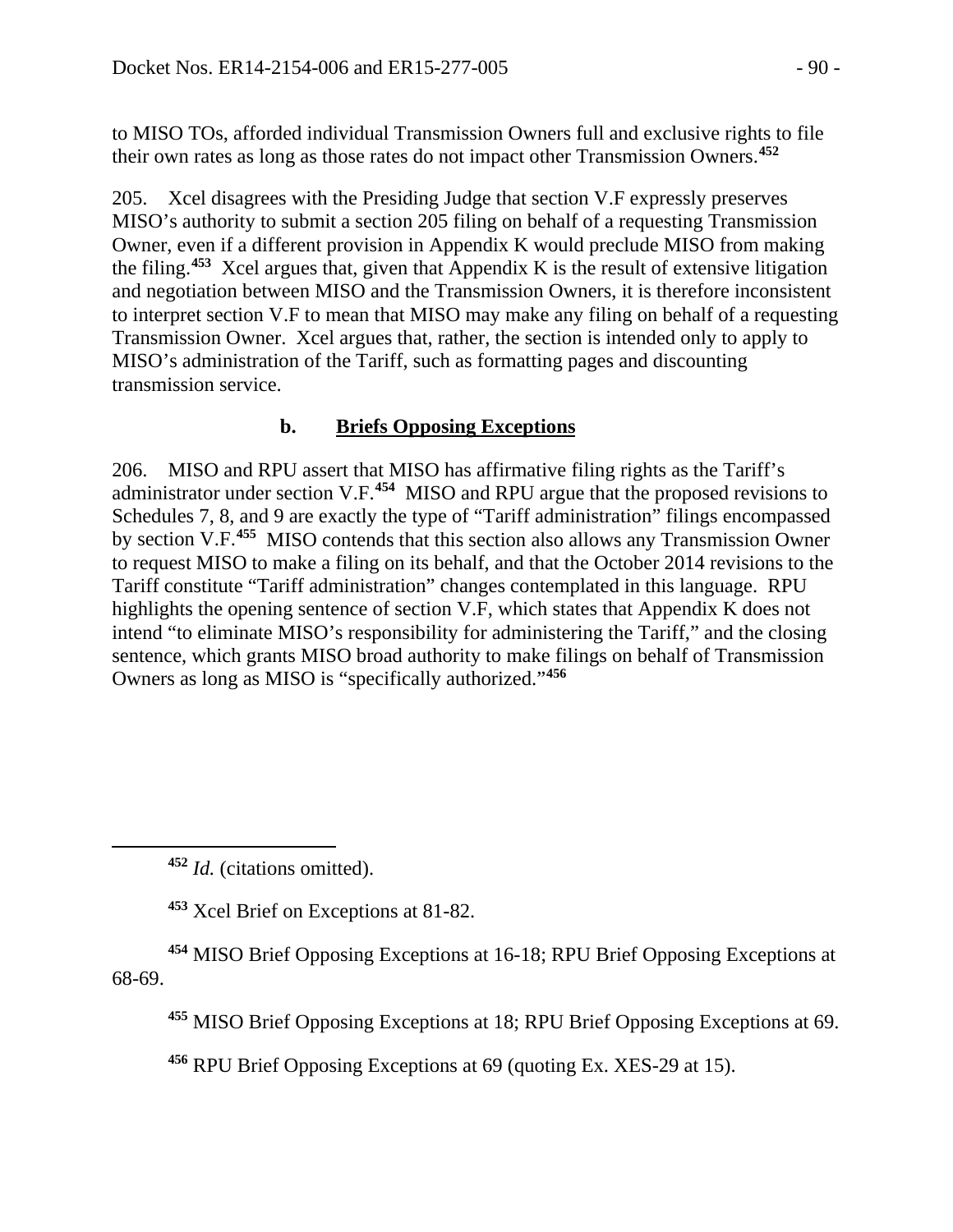#### **4. Appendix K Sections II.A and II.C.2**

#### **a. Briefs on Exceptions**

207. MISO TOs argue that although section II.A of Appendix K expressly authorizes each Transmission Owner to possess the full and exclusive right to submit FPA section 205 filings "with regard to its transmission revenue requirements," such "full and exclusive" rights are limited by other provisions of Appendix K.**[457](#page-90-0)** MISO TOs assert that specifically, section II.C.2 limits the authority to file Tariff revisions to address rate design in a zone to the Transmission Owners within that zone. MISO TOs argue that, under section II.C.2 of Appendix K, no party, including MISO on behalf of another entity, may unilaterally file changes to zonal rate design in a multi-owner zone unless: (1) that entity is a Transmission Owner within the zone; and (2) the Transmission Owners in the zone attempted, but failed, to reach agreement on a rate design.**[458](#page-90-1)** Further, MISO TOs assert that revisions to Schedules 7, 8, and 9 necessarily fall within the definition of changes to zonal rate design because Schedules 7, 8, and 9 set forth the calculation methodology for zonal rates. MISO TOs argue that, therefore, MISO is precluded under section II.C.2 from unilaterally filing changes to Schedules 7, 8, and 9 to implement a rate change in a zone with multiple Transmission Owners. **[459](#page-90-2)** Thus, MISO TOs suggest that section II.C.2 of Appendix K prohibits the October 2014 Filing.**[460](#page-90-3)**

#### **b. Briefs Opposing Exceptions**

208. MISO and RPU disagree with MISO TOs that section II.C.2 of Appendix K bars the October 2014 Filing.**[461](#page-90-4)** RPU argues that section II.C.2 only addresses rate design and that the October 2014 Filing's addition of RPU's ATRR to Zone 16's transmission rates is not a matter of rate design.**[462](#page-90-5)** RPU argues that adding RPU's ATRR to Zone 16 did not alter MISO's existing zonal rate design in any way. In addition, MISO observes that,

**<sup>458</sup>** *Id.* at 29.

**<sup>459</sup>** *Id.*

 $\overline{a}$ 

**<sup>460</sup>** *Id.* at 28-29.

<span id="page-90-5"></span><span id="page-90-4"></span><span id="page-90-3"></span><span id="page-90-2"></span>**<sup>461</sup>** MISO Brief Opposing Exceptions at 25-26; RPU Brief Opposing Exceptions at 72-73.

**<sup>462</sup>** RPU Brief Opposing Exceptions at 72-73.

<span id="page-90-1"></span><span id="page-90-0"></span>**<sup>457</sup>** MISO TOs Brief on Exceptions at 28 (quoting TOA, App. K, § II.A (Ex. XES-29 at 3)).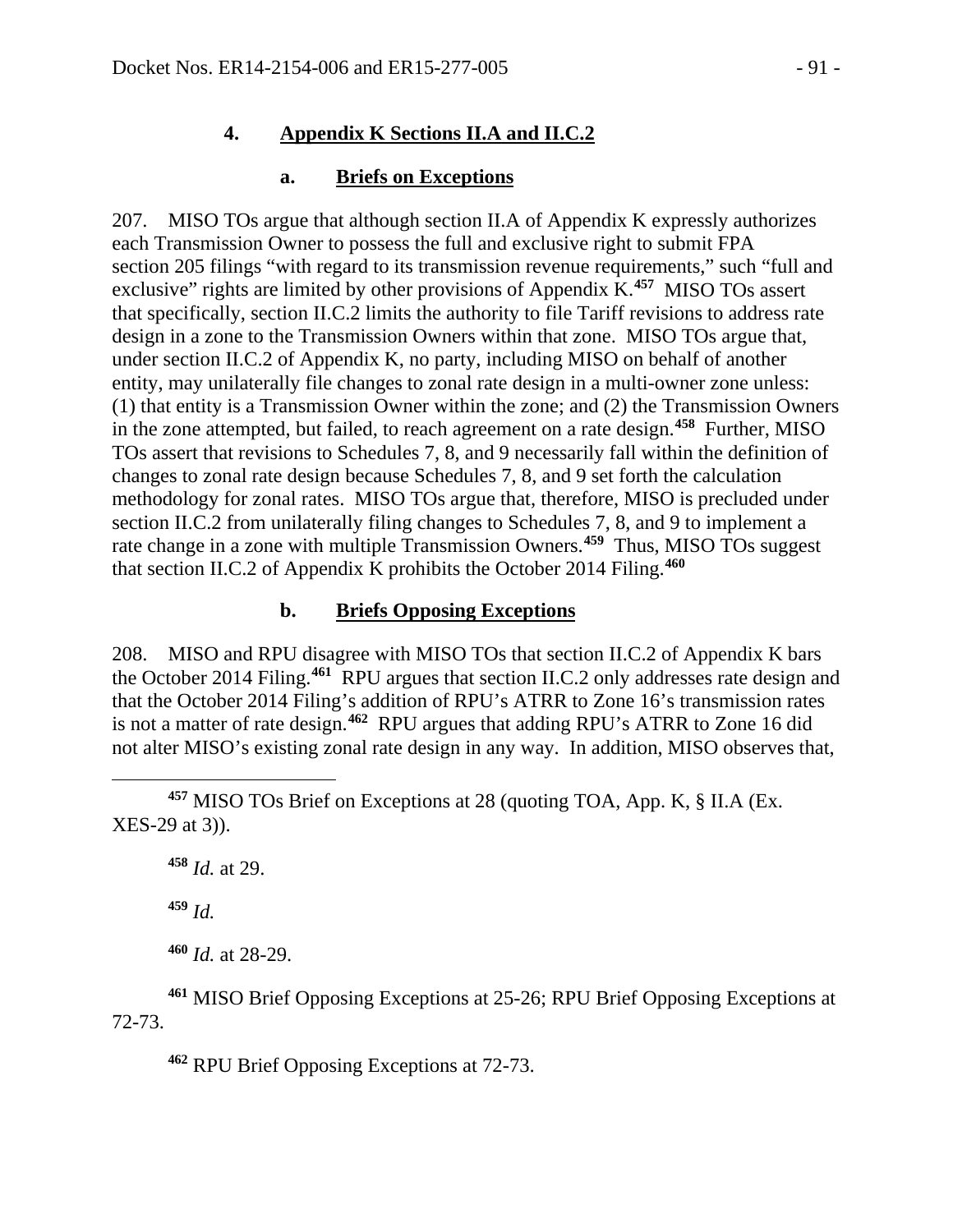whether or not the proposed revisions are a "rate design change," section II.C.2 applies only to Transmission "Owners" and argues that therefore this provision neither limits MISO's filing authority nor applies to RPU.**[463](#page-91-0)** Similarly, RPU notes that section II.C.2 does not mention MISO, and RPU disagrees with MISO TOs' suggestion that MISO waived its section 205 filing rights by implication.<sup>[464](#page-91-1)</sup> In addition, MISO argues that the Presiding Judge correctly concluded that section II.A does not limit its reach to filings that "contain" individual revenue requirements but instead expressly applies to filings submitted "with regard to" such revenue requirements.**[465](#page-91-2)**

### **5. Explanatory Statement**

### **a. Briefs on Exceptions**

209. Xcel argues that the Presiding Judge's ruling is inconsistent with the Appendix K Settlement between MISO and the Transmission Owners.**[466](#page-91-3)** In particular, Xcel highlights the language from the Explanatory Statement, and similar language in the Appendix K Settlement Order, which states that individual Transmission Owners should possess the full and exclusive right to submit filings to establish their own revenue requirements "provided other Transmission Owners are not impacted."**[467](#page-91-4)** Xcel argues that the Presiding Judge erred by disregarding these provisions. Xcel counters that the language in the Explanatory Statement outlines the purpose of the settlement between parties and therefore provides evidence regarding what Appendix K means.**[468](#page-91-5)**

210. Further, Xcel disagrees with the Presiding Judge's conclusion that the premise that Transmission Owners have the exclusive right to submit filings for their revenue requirements "provided other Transmission Owners are not impacted," is not mentioned

<span id="page-91-4"></span><span id="page-91-3"></span><span id="page-91-2"></span><span id="page-91-1"></span>**<sup>465</sup>** MISO Brief Opposing Exceptions at 23 (citing Initial Decision, 159 FERC ¶ 63,016 at P 232).

**<sup>466</sup>** Xcel Brief on Exceptions at 82.

**<sup>467</sup>** *Id.* at 82-83.

<span id="page-91-0"></span> $\overline{a}$ 

<span id="page-91-5"></span>**<sup>468</sup>** *Id.* at 35; *see also id.* at 83 (citation omitted).

**<sup>463</sup>** MISO Brief Opposing Exceptions at 26.

**<sup>464</sup>** RPU Brief Opposing Exceptions at 73.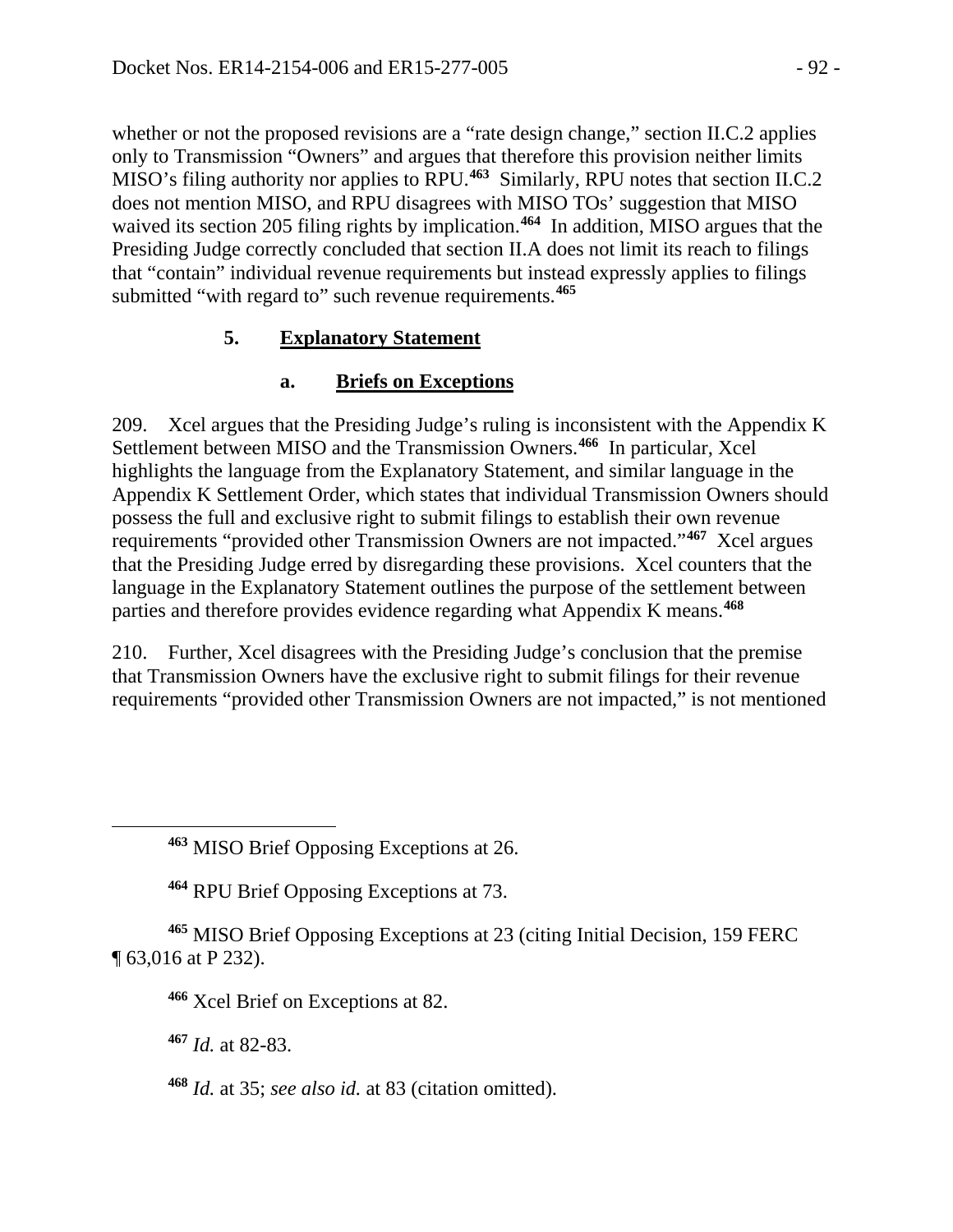in the Appendix K Settlement. **[469](#page-92-0)** Xcel asserts that sections II.C.3 and II.E.1 of Appendix K**[470](#page-92-1)** illustrate that "the exclusive right [of a Transmission Owner] to submit revenue requirements filings does not apply when other Transmission Owners are affected."**[471](#page-92-2)** Xcel further argues that under section II.A, Transmission Owners have the exclusive right to submit their own transmission revenue requirement filings and asserts that these filings would not affect the revenue requirements of other Transmission Owners.**[472](#page-92-3)** In addition, MISO TOs argue that the express protection of Transmission Owners in a multi-owner zone set forth in section II.C.2 contradicts the Presiding Judge's conclusion that impacts to other Transmission Owners are not addressed in Appendix K.**[473](#page-92-4)**

#### **b. Briefs Opposing Exceptions**

211. MISO argues that the Presiding Judge correctly relied on the text of Appendix K to the TOA in ascertaining its intent.**[474](#page-92-5)** MISO disagrees with Xcel and MISO TOs that, because the October 2104 Filing "impacts" Xcel and the other Zone 16 Transmission Owners, the October 2014 Filing is contrary to the intent of the Appendix K Settlement, as allegedly evidenced by statements from the Explanatory Statement and Appendix K Settlement Order. MISO supports the Presiding Judge's rejection of these contentions, noting that the Presiding Judge found the text of Appendix K determinative. MISO

<span id="page-92-0"></span> $\overline{a}$ **<sup>469</sup>** Xcel Brief on Exceptions (citing Initial Decision, 159 FERC ¶ 63,016 at P 210).

<span id="page-92-1"></span>**<sup>470</sup>** On brief before the Presiding Judge, Xcel argued that sections II.C.3 and II.E.1 were the only two grants of section 205 filing authority in Appendix K that could conceivably apply, given the zone-specific nature of the proposed rate changes, but that MISO does not have the necessary rights under either one. Xcel Initial Brief at 55 (filed Mar. 14, 2017). In Xcel's brief on exceptions, Xcel noted that in its protest it had argued that, because MISO owns no facilities and RPU itself is not a Transmission Owner in Zone 16, under section II.E.1 of Appendix K to the TOA, neither RPU nor MISO can propose rate changes that would affect only the rates within Zone 16. Xcel Brief on Exceptions at 18-19. However, Xcel does not challenge the Presiding Judge's ruling that section II.E.1 does not apply to the October 2014 Filing.

<span id="page-92-2"></span>**<sup>471</sup>** Xcel Brief on Exceptions at 84.

<span id="page-92-3"></span>**<sup>472</sup>** *Id.*

<span id="page-92-4"></span>**<sup>473</sup>** MISO TOs Brief on Exceptions at 29-30 n.71.

<span id="page-92-5"></span>**<sup>474</sup>** MISO Brief Opposing Exceptions at 24.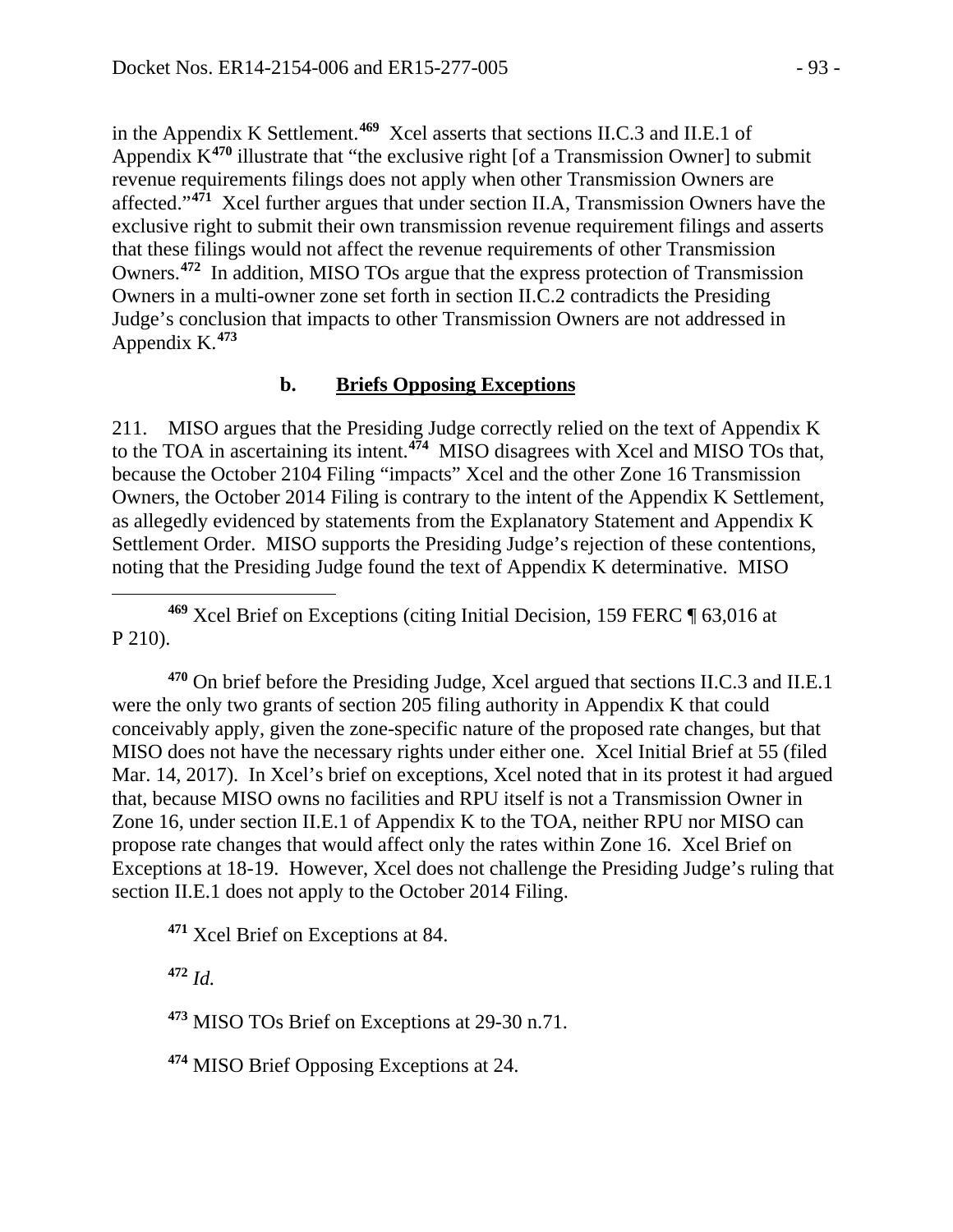argues that the Presiding Judge's ruling is consistent with how the Commission interprets settlement agreements. Further, MISO argues that, although Xcel argues that section II.C.3 and section II.E.1 of Appendix K illustrate that "the exclusive right [of a Transmission Owner] to submit revenue requirements filings does not apply when other Transmission Owners are affected,"**[475](#page-93-0)** the Presiding Judge reviewed these provisions and found them inapplicable to the present case based on their express terms. **[476](#page-93-1)**

#### **6. Other Arguments**

#### **a. Briefs on Exceptions**

212. As noted above, Xcel asserts that, under section II.C.3 of Appendix K, when a new Transmission Owner is added or proposed to be added to an existing pricing zone, all of the existing Transmission Owners in that pricing zone must agree to the proposal before a section 205 filing is made. **[477](#page-93-2)** Xcel argues that the new Transmission Owner must engage in negotiations to be included in the MISO revenue distribution for that pricing zone, and if the Transmission Owners cannot reach an agreement, then under section III.A.8 of Appendix C to the TOA, the Transmission Owners can use the MISO dispute resolution process or a party can file a section 206 complaint. Xcel explains that, historically, the Transmission Owners have negotiated with each other on cost recovery issues and have filed a section 206 complaint if the new Transmission Owner and the existing Transmission Owners disagreed on how to recover the costs of a new facility, which Xcel asserts has typically been a successful process.**[478](#page-93-3)** Xcel contends that RPU failed to follow this process and that the Presiding Judge should have recognized that this alternative remedy was available to RPU.**[479](#page-93-4)**

<span id="page-93-3"></span>**<sup>478</sup>** *Id.* at 36, 86.

<span id="page-93-2"></span><span id="page-93-1"></span><span id="page-93-0"></span> $\overline{a}$ 

**<sup>475</sup>** *Id.* at 25 (quoting Xcel Brief on Exceptions at 84).

**<sup>476</sup>** *Id.* (citing Initial Decision, 159 FERC ¶ 63,016 at PP 212-224).

**<sup>477</sup>** Xcel Brief on Exceptions at 30-31, 79-80, 86.

<span id="page-93-4"></span>**<sup>479</sup>** *Id.* at 86-87.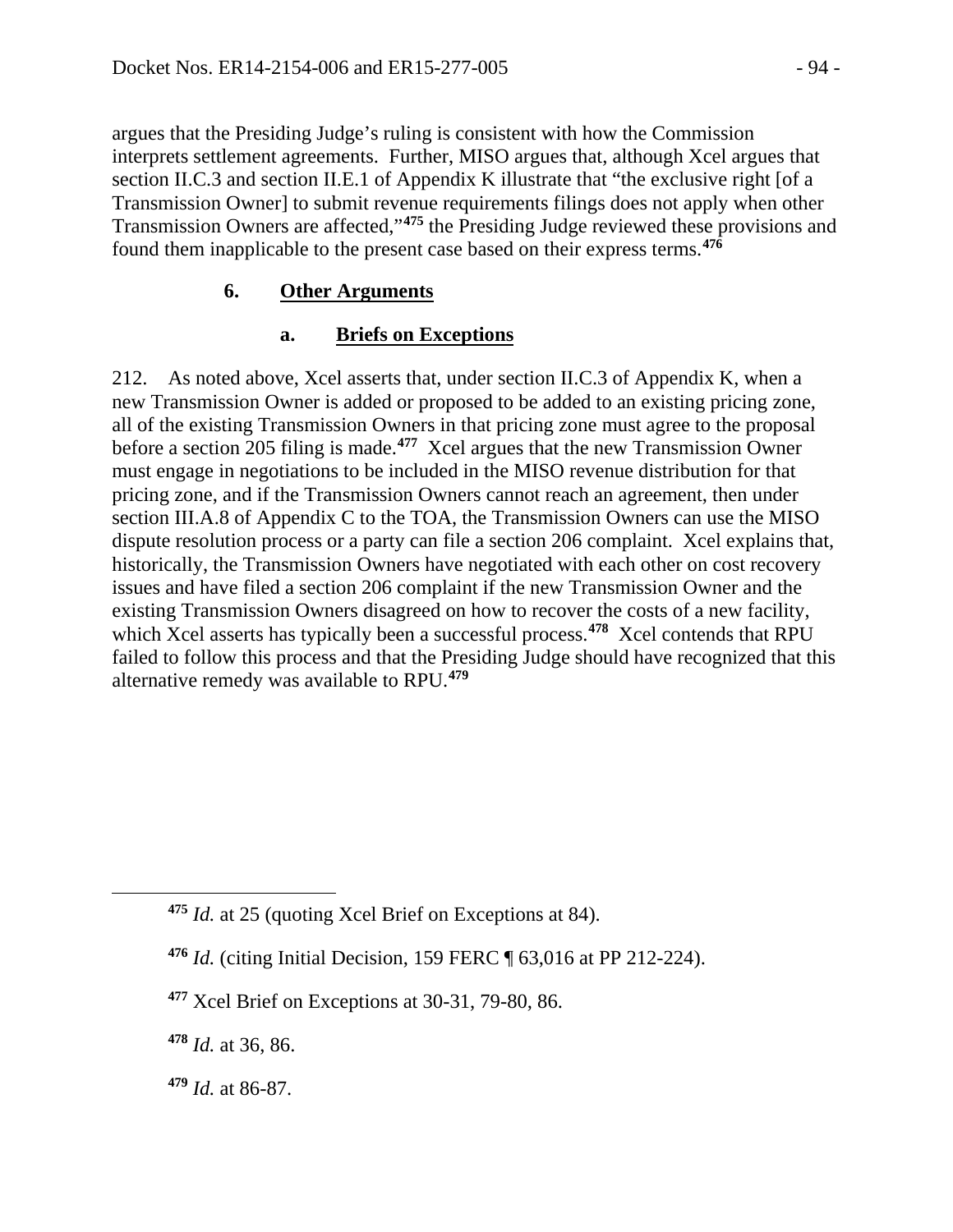#### **b. Briefs Opposing Exceptions**

213. MISO and RPU assert that the MISO's submission of the October 2014 Filing is consistent with the Commission's ruling in *Prairie Power*. **[480](#page-94-0)** They note that in that proceeding the Commission directed MISO to revise Schedules 7, 8, and 9 of the Tariff to include Prairie Power, Inc.'s (Prairie Power) transmission facilities in Ameren Illinois Company's joint pricing zone rates, which entailed MISO using its Tariff administrator authority, in order to ensure that Prairie Power could recover its Attachment O ATRR for its transmission facilities.**[481](#page-94-1)** MISO and RPU argue that in this case, MISO similarly had to submit changes to Schedules 7, 8, and 9 to include RPU in Zone 16 in order to effectuate the recovery of RPU's Attachment O ATRR for the H-NR Line.**[482](#page-94-2)** MISO points out that, like Prairie Power, RPU has a Commission-accepted ATRR and has transferred functional control of the H-NR Line to MISO.**[483](#page-94-3)** RPU contends that the October 2014 Filing was ministerial in nature and should not be rejected based on concerns regarding MISO's filing rights.**[484](#page-94-4)** RPU argues that forcing it to file a complaint under FPA section 206 in order to recover its ATRR for the H-NR Line would contravene the Commission's decision in *Prairie Power*. **[485](#page-94-5)**

214. MISO and RPU also argue that MISO also had the right to make the October 2014 Filing pursuant to its authority to act on behalf of non-jurisdictional Transmission Owners.**[486](#page-94-6)** As RPU is not a "public utility" under the FPA, RPU cannot independently make filings under section 205, and MISO and RPU contend that MISO may make filings on behalf of RPU, and other non-jurisdictional Transmission Owners, in situations

<span id="page-94-1"></span>**<sup>481</sup>** MISO Brief Opposing Exceptions at 6, 18-19; RPU Brief Opposing Exceptions at 25-26 (both citing *Prairie Power,* 144 FERC ¶ 61,193, at PP 31-32).

**<sup>482</sup>** MISO Brief Opposing Exceptions at 19-20; RPU Brief Opposing Exceptions at

**<sup>483</sup>** MISO Brief Opposing Exceptions at 20.

**<sup>484</sup>** RPU Brief Opposing Exceptions at 75.

**<sup>485</sup>** *Id.*

 $\overline{a}$ 

<span id="page-94-4"></span><span id="page-94-3"></span><span id="page-94-2"></span>74.

<span id="page-94-6"></span><span id="page-94-5"></span>**<sup>486</sup>** MISO Brief Opposing Exceptions at 20-24; RPU Brief Opposing Exceptions at 73-74.

<span id="page-94-0"></span>**<sup>480</sup>** *E.g.,* MISO Brief Opposing Exceptions at 6, 18-20; RPU Brief Opposing Exceptions at 25-26, 74-75.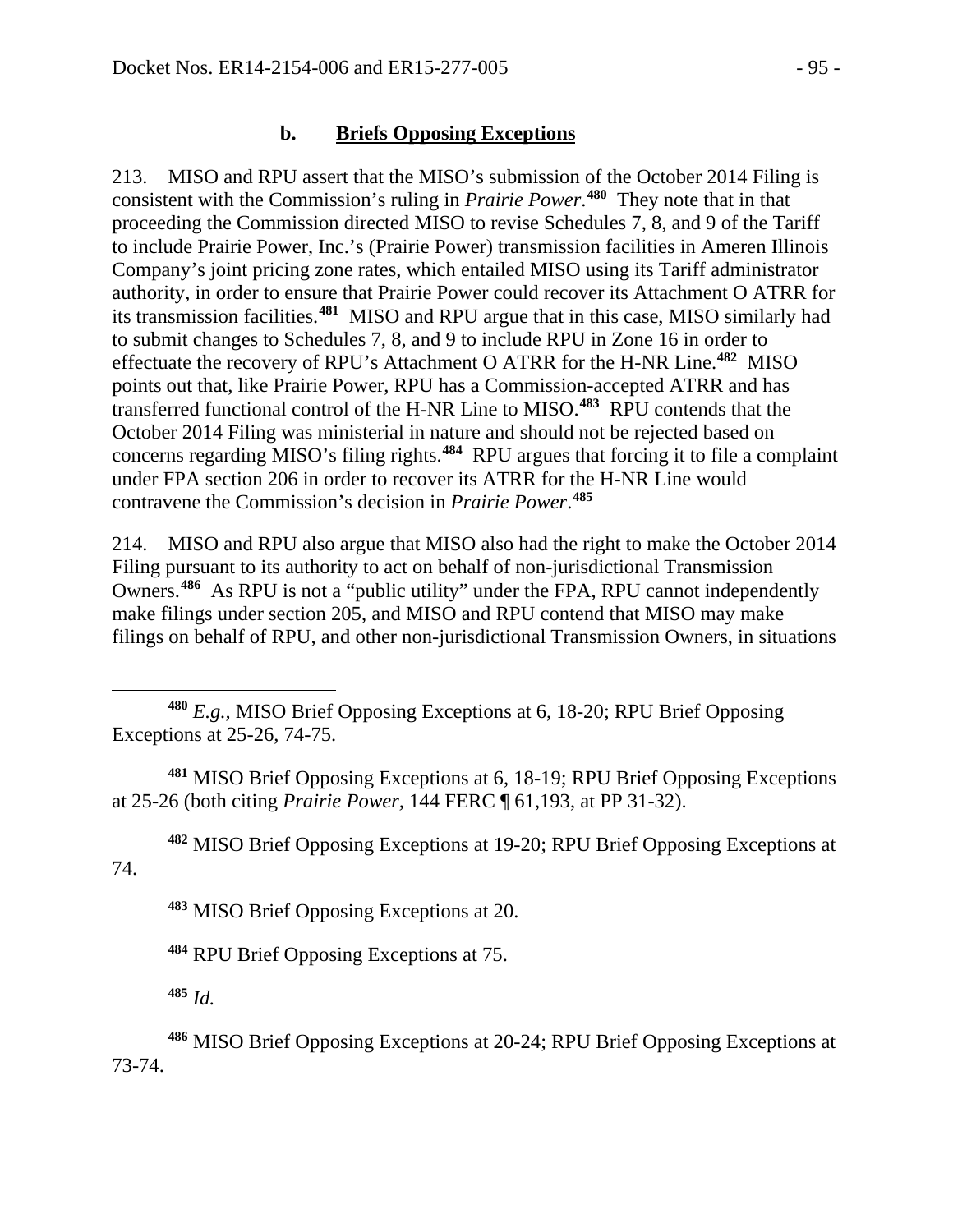where public utilities can make such filings independently.<sup>[487](#page-95-0)</sup> MISO and RPU note that section V.A of Appendix K provides:

> Jurisdiction. Nothing in this Appendix K is intended to provide [the Commission] with jurisdiction over Non-Jurisdictional [Transmission] Owners who may rely on MISO to submit filings for them with regard to their individual revenue requirements or rate designs.[**[488](#page-95-1)**]

MISO argues that this provision specifically authorizes MISO to make such filings on behalf of non-jurisdictional Transmission Owners and that it authorizes the October 2014 Filing.**[489](#page-95-2)** MISO also asserts that this authority has been used by MISO in connection with numerous FPA section 205 filings, including for adding transmission facilities of non-jurisdictional Transmission Owners to existing pricing zones.**[490](#page-95-3)**

### **B. Commission Determination**

215. We affirm the Presiding Judge's finding that MISO possessed the filing rights to make the October 2014 Filing. As the Presiding Judge recognized, section II.L of Appendix K to the TOA expressly states that, aside from the exceptions delineated in sections II.A-II.K of Appendix K, MISO has the "full and exclusive right" to submit section 205 filings.**[491](#page-95-4)** Accordingly, we find that section II.L identifies MISO's general authority to make section 205 filings regarding the Tariff, except in specific

<span id="page-95-1"></span>**<sup>488</sup>** MISO Brief Opposing Exceptions at 22; RPU Brief Opposing Exceptions at 73-74 (both quoting Ex. XES-29 at 14). MISO observes that although the Presiding Judge structured his analysis of section II.A of Appendix K as an alternative hypothesis, the same "with regard to their individual revenue requirements" language in section II.A is contained in section V.A. MISO Brief Opposing Exceptions at 23.

**<sup>489</sup>** MISO Brief Opposing Exceptions at 23.

<span id="page-95-3"></span><span id="page-95-2"></span>**<sup>490</sup>** *Id.* at 24 (citing *Midcontinent Indep. Sys. Operator, Inc*., Docket No. ER15- 466-000 (Jan. 22, 2015) (letter Order) (integrating the City of Alexandria, Louisiana into MISO Pricing Zone 32, Cleco Power, LLC); *Midwest Indep. Transmission Sys. Operator, Inc.*, 135 FERC  $\P$  61,203 (2011) (integrating Missouri River Energy Services into MISO Pricing Zone 18, Otter Tail Power Company)).

<span id="page-95-4"></span>**<sup>491</sup>** Ex. XES-29 at 12.

<span id="page-95-0"></span> $\overline{a}$ 

**<sup>487</sup>** MISO Brief Opposing Exceptions at 20; RPU Brief Opposing Exceptions at 73.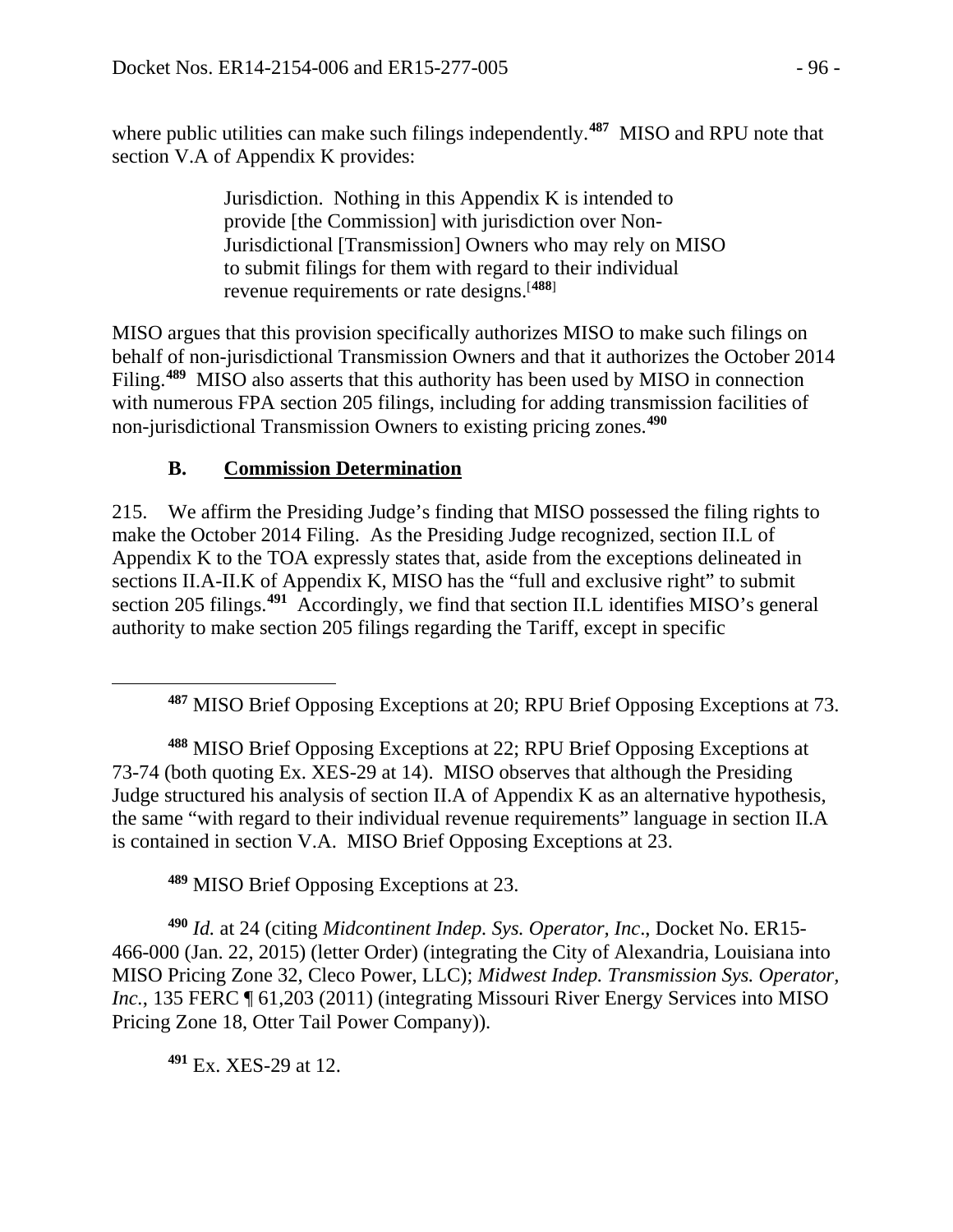circumstances, and Xcel and MISO TOs have not persuaded us that any such circumstance applies here. **[492](#page-96-0)**

216. We find unavailing arguments made by Xcel and MISO TOs that the addition of RPU's ATRR for the H-NR Line to Zone 16 would "reconfigure" or "realign" Zone 16's boundaries, and that therefore, section II.C.3 precludes the October 2014 Filing. We also disagree with Xcel and MISO TOs' argument that adding RPU as a Transmission Owner in Zone 16 is a "reconfiguration" of that zone. We agree with MISO that the word "boundary" has a physical meaning in the context of section II.C.3. Thus, we find that section II.C.3 applies to the "reconfiguration" or "realignment" of the physical boundaries of rate zones. Accordingly, we find that, because the physical boundaries of Zone 16 were unaltered through the addition of RPU and its ATRR for the H-NR Line, section II.C.3 is inapplicable and does not preclude the October 2014 Filing.

217. Further, we believe that, even if zonal boundaries were not physical boundaries, section II.C.3 would still not apply to the October 2014 Filing. As MISO explains, section II.C.3 refers to the plural terms "zones" and "rates zones" instead of a single zone and therefore can be held to only apply to a realignment, merger, or reconfiguration of two or more zones. There is no evidence that the October 2014 Filing "realign[s], eliminate[s], or otherwise reconfigure[s]" multiple rate zones. We also agree with MISO that, based on the interrelationship between section II.C.3 of Appendix K and sections II.A.1.a and II.B.1.b of Appendix C, the October 2014 Filing does not involve a "reconfiguration" or "realignment" under section II.C.3 because no new rate zone is created, no zones are combined, and no zones are eliminated through the addition of RPU to Zone 16.

218. We also find that section II.C.2 of Appendix K does not apply to the October 2014 Filing. Section II.C.2 addresses "an initial rate design or rate design change for the zone." We do not agree with MISO TOs' suggestion that any proposed revision to Schedules 7, 8, and 9 involves rate design. The October 2014 Filing added RPU's ATRR for the H-NR Line into the calculation of Zone 16's transmission rates but did not change Zone 16's rate design methodology.

219. We also find that the Presiding Judge did not err in affording little weight to language in the Explanatory Statement—as well as similar language in the Appendix K Settlement Order reciting the representations made in the Explanatory Statement—which

<span id="page-96-0"></span> $\overline{a}$ **<sup>492</sup>** Because MISO, under section II.L, may make section 205 filings aside from the exceptions delineated in sections II.A-II.K of Appendix K, we need not address the interpretations of *Atlantic City* expressed by the Presiding Judge and the parties with respect to this issue.